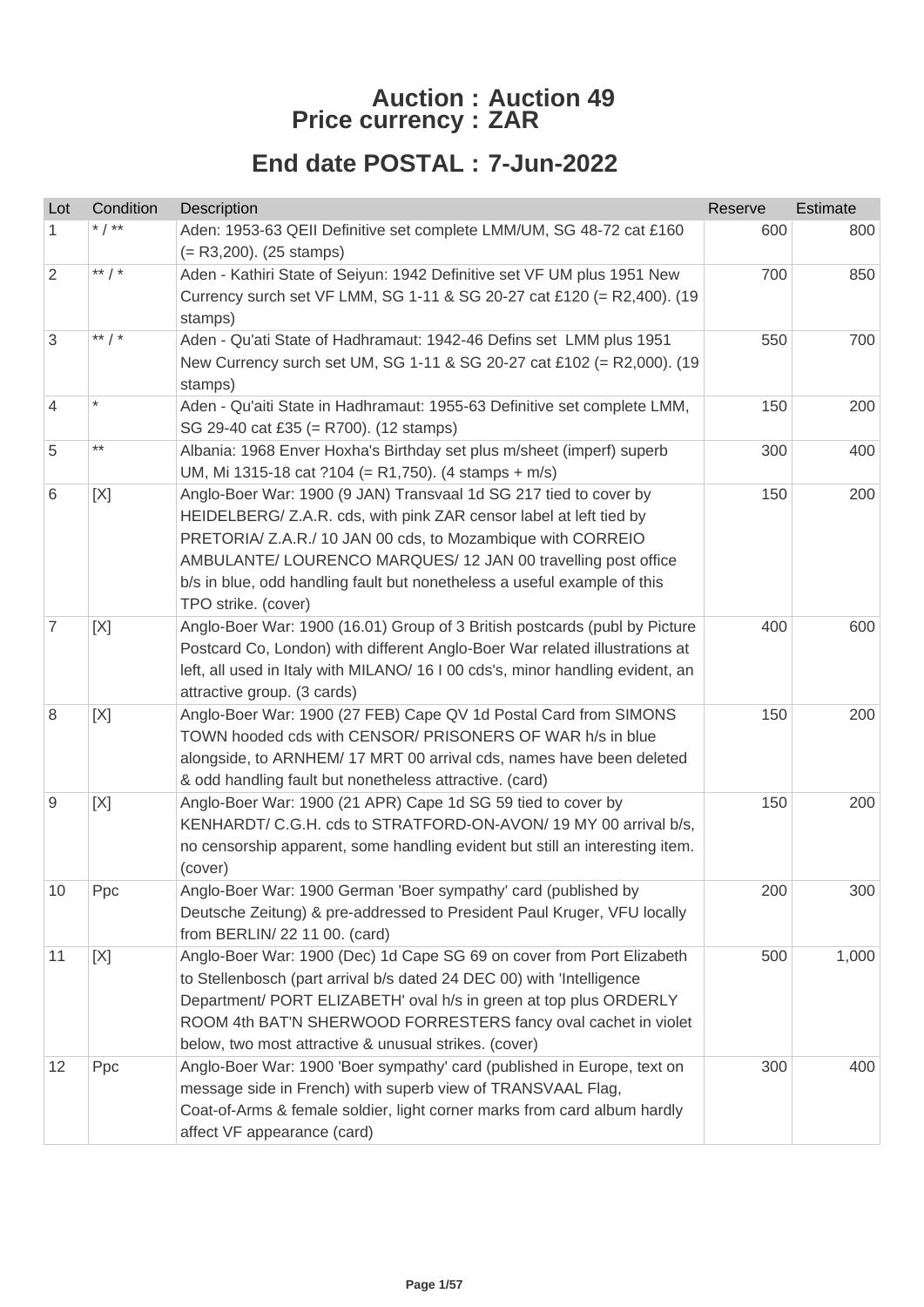| Lot | Condition | Description                                                                                                                               | Reserve | <b>Estimate</b> |
|-----|-----------|-------------------------------------------------------------------------------------------------------------------------------------------|---------|-----------------|
| 13  | [X]       | Anglo-Boer War: 1901 (4 JAN) Postcard with 3 views of Lourenco Marques                                                                    | 300     | 500             |
|     |           | (published by J & M Lazarus, Lourenco Marques) & posted from there to                                                                     |         |                 |
|     |           | DURBAN/ NATAL/ JA 9 1901 arrival cds plus triangular censor h/s in black,                                                                 |         |                 |
|     |           | a most attractive incoming item. (cover)                                                                                                  |         |                 |
| 14  | [X]       | Anglo-Boer War: 1901 (10 JAN) OFS 1/2d Postal Card ovpt V.R.I. (message                                                                   | 150     | 200             |
|     |           | half of reply-paid pair) posted from HARRISMITH cds (no year slugs at                                                                     |         |                 |
|     |           | base) with blurred single line PASSED CENSOR h/s in black, to                                                                             |         |                 |
|     |           | PIETERMARITZBURG/ NATAL/ 11 JA 1901 arrival cds. (card)                                                                                   |         |                 |
| 15  | [X]       | Anglo-Boer War: 1901 (July) Original hand-written claim drawn up by R.                                                                    | 1,000   | 2,000           |
|     |           | Ranby & signed by the claimant C.J.H. Thessner for "goods left behind on                                                                  |         |                 |
|     |           | Dec 27th 1900 when he was taken prisoner" to the value of £840-10s, plus                                                                  |         |                 |
|     |           | official pre-printed form headed 'Register of Claims, Orange River Colony'                                                                |         |                 |
|     |           | relating to his claim dated 29th July 1901 & signed by G. Hackert Pain, 'Lt                                                               |         |                 |
|     |           | Col Commanding, Heilbron' (who had a most illustrious army & personal                                                                     |         |                 |
|     |           | career (see Wikipedia), a rare pair of surviving documents in fair condition.                                                             |         |                 |
|     |           | (2 items)                                                                                                                                 |         |                 |
| 16  | [X]       | Anglo-Boer War: 1901 (SEP 4) OFS 1d ovpt V.R.I. SG 113 tied to cover by                                                                   | 150     | 200             |
|     |           | KROONSTAD/ O.R.C. cds with yellow censor strip across top, tied by                                                                        |         |                 |
|     |           | unframed PASSED CENSOR/ C W SEP 5 h/s in violet with NPR h/s in blue                                                                      |         |                 |
|     |           | below, to BLOEMFONTEIN/ O.R.C./ SE6 SP 01 arrival b/s, some cover                                                                         |         |                 |
|     |           | faults but still attractive. (cover)                                                                                                      |         |                 |
| 17  | [X]       | Anglo-Boer War: 1901 (SEP 19) QV 2c SG 155 tied to cover (with company                                                                    | 200     | 300             |
|     |           | imprint at NW) by LONDON EAST/ ONT. sq/circle cancel, to CAPE TOWN/                                                                       |         |                 |
|     |           | OC 15 01 arrival b/s with triangular PASSED PRESS CENSOR h/s in                                                                           |         |                 |
|     |           | violet, an attractive incoming item. (cover)                                                                                              |         |                 |
| 18  | [X]       | Anglo-Boer War: 1901 (NO 2) Cape 1d SG 59 tied by COOKHOUSE/                                                                              | 200     | 300             |
|     |           | C.G.H. cds with triangular PASSED PRESS CENSOR h/s in violet, via                                                                         |         |                 |
|     |           | SOMERSET EAST/ C.G.H./ NO 2 01 sq/circle transit b/s, to OTTAWA/                                                                          |         |                 |
|     |           | CANADA/ DE 2 01 arrival b/s, neat. (cover)                                                                                                |         | 200             |
| 19  | [X]       | Anglo-Boer War: 1901 (NO 12) Cape QV 1/2d Postal Card uprated with 1/2d<br>SG 58 tied by SOMERSET WEST/ C.G.H. sq/circle cancel with oval | 150     |                 |
|     |           | PASSED PRESS CENSOR/ 12 NON 1901 h/s in pink, to HAMILTON/ DEC                                                                            |         |                 |
|     |           | 901 arrival cds, minor handling does not detract unduly. (card)                                                                           |         |                 |
| 20  | [X]       | Anglo-Boer War: 1902 (11.03) Cover from Portugal (cds slightly indistinct)                                                                | 500     | 750             |
|     |           | addressed to PAARL/ C.G.H./ AP 1 01 transit b/s & readdressed to                                                                          |         |                 |
|     |           | SOMERSET STRAND/ AP 4 partial arrival b/s, white censor label applied                                                                     |         |                 |
|     |           | at right & tied by triangular PASSED PRESS CENSOR h/s in blue dated                                                                       |         |                 |
|     |           | 8/4/02 in black m/s, presumably from a Boer POW (there was an M. de                                                                       |         |                 |
|     |           | Kock interned at Alcobaca), a very attractive item. (cover)                                                                               |         |                 |
| 21  | [X]       | Anglo-Boer War: 1902 (Mar) ROAD TRAFFIC permit issued to P. Fischer                                                                       | 250     | 500             |
|     |           | for one month, with oval CIVIL COMMISSIONER & RESIDENT                                                                                    |         |                 |
|     |           | MAGISTRATE/ STELLENBOSCH/ 21 MAR 02 h/s in purple at SW, minor                                                                            |         |                 |
|     |           | handling & small portion torn away at SE, nonetheless a VF & interesting                                                                  |         |                 |
|     |           | document. (card)                                                                                                                          |         |                 |
| 22  | [X]       | Anglo-Boer War: 1902 (AP 22) Natal QV 1d tied to cover by EDENDALE/                                                                       | 300     | 400             |
|     |           | NATAL cds with unframed P.B.C. censor h/s in pink, addressed to                                                                           |         |                 |
|     |           | Harrismith with various difficult to discern transit b/s's plus PASSED BY                                                                 |         |                 |
|     |           | CENSOR/KIMBERLEY h/s, which makes one wonder the route this cover                                                                         |         |                 |
|     |           | took to reach its' destination, a very interesting item. (cover)                                                                          |         |                 |
|     |           |                                                                                                                                           |         |                 |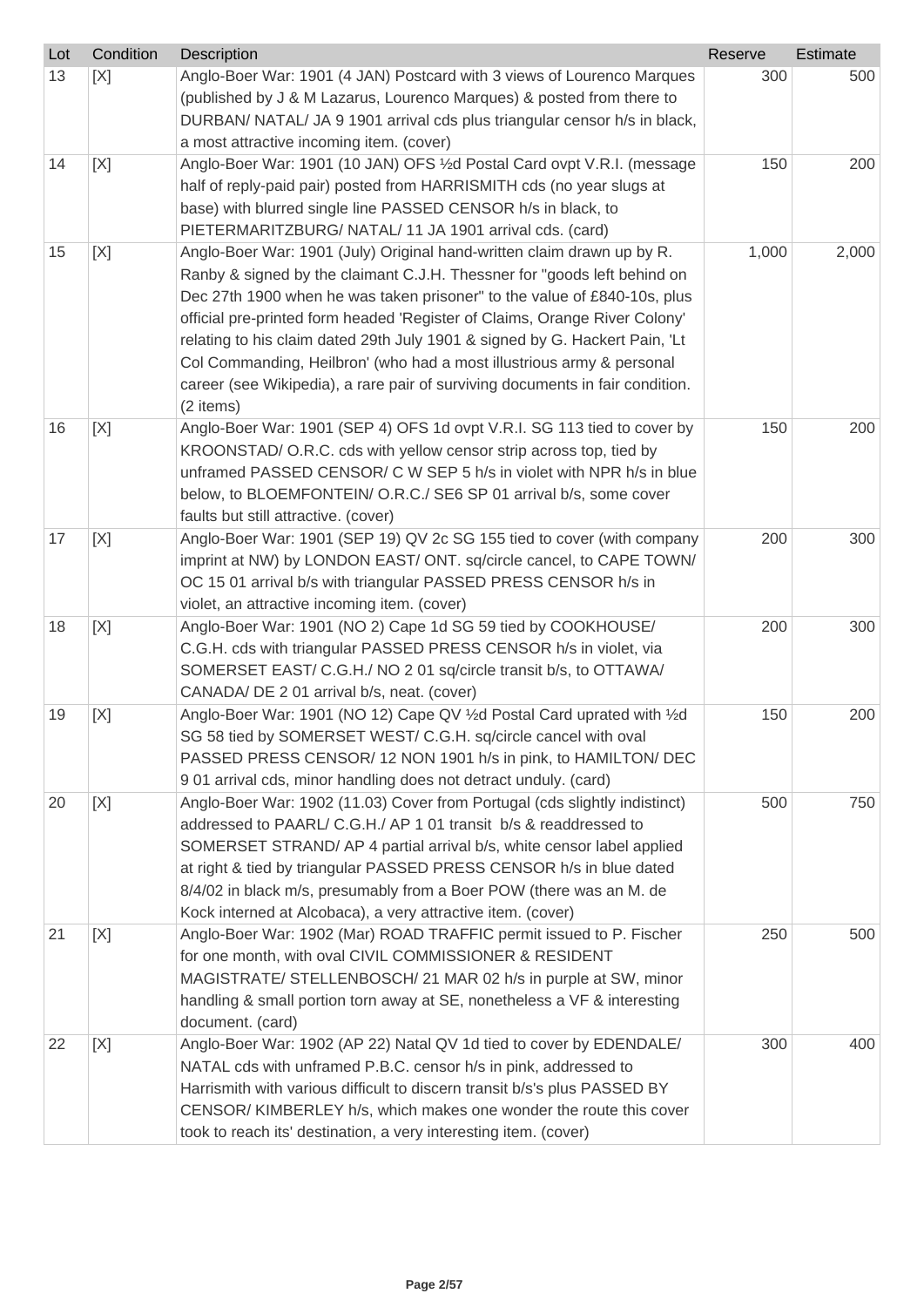| Lot | Condition       | Description                                                                                                          | Reserve | Estimate |
|-----|-----------------|----------------------------------------------------------------------------------------------------------------------|---------|----------|
| 23  | [X]             | Anglo-Boer War: 1902 (JU 12) Cape 1d SG 69 tied to cover by                                                          | 150     | 200      |
|     |                 | BRITSTOWN cds with triangular PASSED PRESS CENSOR h/s in purple,                                                     |         |          |
|     |                 | to GRAHAMS TOWN/ JU 14 02 sq/circle arrival b/s, odd cover crease                                                    |         |          |
|     |                 | hardly detracts. (cover)                                                                                             |         |          |
| 24  | [X]             | Anglo-Boer War: 1902 (circa) Photo of five Boer men in front of burned                                               | 100     | 200      |
|     |                 | farmhouse (details & faces are very clear), presumably taken                                                         |         |          |
|     |                 | post-hostilities, NE corner missing otherwise a VF item showing evidence                                             |         |          |
|     |                 | of the scorched-earth policy of the British forces. (photo)                                                          |         |          |
| 25  | $\circ$         | Angola: 1938-74 Run of commem issues mostly FU, fair degree of                                                       | 300     | 400      |
|     |                 | completion with only odd value missing, between Mi 264-585 cat ?110+ (=                                              |         |          |
|     | $^{\star\star}$ | R1,850). (2 stockcards)                                                                                              |         |          |
| 26  |                 | Angola: 1951 Birds 50Ags (top value of set) in a top marginal single superb                                          | 700     | 1,000    |
|     | $^{\star\star}$ | UM, Mi 362 cat ?160 (= R2,700). (1 stamp)                                                                            |         |          |
| 27  |                 | Angola: 1965 Airmails/ Civil Engineering set in blocks of 4 superb UM, Mi                                            | 300     | 400      |
|     |                 | 514-32 cat $?80 (= R1,350)$ . (10 blocks)<br>Antigua: 1905 (JY 12) 1d Badge issue SG 32 tied to small cover by light | 250     | 350      |
| 28  | [X]             | ST. JOHNS/ ANTIGUA cds, via LONDON TO EASTBOURNE/ JY 27 O5                                                           |         |          |
|     |                 | arrival cds's (2 different), accompanied by a letter dated 29 July 05 from the                                       |         |          |
|     |                 | recipient to another party that relates to the cover etc, some handling                                              |         |          |
|     |                 | evident but still attractive. (2 items)                                                                              |         |          |
| 29  |                 | Antigua: 1921-29 KGV Definitive set (Script CA wmk) complete VF LMM,                                                 | 1,200   | 1,500    |
|     |                 | SG 62-80 (incl 64a) cat £220 (= R4,400). (19 stamps)                                                                 |         |          |
| 30  |                 | Antigua: 1938-51 KGVI Definitive set complete VF LMM, SG 98-109 cat                                                  | 650     | 800      |
|     |                 | £130 (= R2,600). $(12 \text{ stamps})$                                                                               |         |          |
| 31  |                 | Antigua: 1938-51 KGVI Defin set complete including extra shades of 1d,                                               | 1,200   | 1,800    |
|     |                 | 1½d, 2d, 1s & 2s/6d values VF LMM, SG 98-109 cat £260 (= R5,200). (18                                                |         |          |
|     |                 | stamps)                                                                                                              |         |          |
| 32  | $***$           | Antigua 1966-70 QEII Definitive set (on ordinary paper, perf 111/2 x 11)                                             | 300     | 400      |
|     |                 | complete superb UM, SG 180-95 cat £55 (= R1,100). (16 stamps)                                                        |         |          |
| 33  | $***$           | Ascension: 1938-53 KGVI Definitive 5s value (the better perf 131/2) superb                                           | 700     | 900      |
|     |                 | UM, SG 46 cat £95 (= R1,900). (stamp)                                                                                |         |          |
| 34  | $\ast$          | Australia 1915 Roos - 6d ultramarine VF LMM, SG 26 cat £200 (= R4,000).                                              | 1,000   | 1,500    |
|     |                 | $(1$ stamp)                                                                                                          |         |          |
| 35  | $\star$         | Australia 1915 Roos - 2d grey VF LMM, SG 35 cat £50 (= R1,000). (1                                                   | 250     | 350      |
|     |                 | stamp)                                                                                                               |         |          |
| 36  |                 | Australia: 1915-27 Roos - 9d & 1s values fresh MM, SG 39-40 cat £125 (=                                              | 350     | 450      |
|     |                 | R2,500). (2 stamps)                                                                                                  |         |          |
| 37  |                 | Australia 1915 Roos - 1s (wmk sideways) LMM, SG 40ba cat £60 (=                                                      | 200     | 300      |
|     |                 | R1,300). (1 stamp)                                                                                                   |         |          |
| 38  |                 | Australia: 1931 Air stamp 6d inscribed AIR MAIL SERVICE & overprinted                                                | 150     | 200      |
|     |                 | 'OS', VF LMM, SG 139a cat £32 (= R650). (1 stamp)                                                                    |         |          |
| 39  |                 | Australia 1931-36 Roos 9d - (Die IIB) VF LMM, SG 133 cat £45 (= R900).                                               | 200     | 300      |
|     |                 | $(1$ stamp)                                                                                                          |         |          |
| 40  |                 | Australia 1931-36 2s maroon plus 1945 2s re-engraved issue LMM, SG                                                   | 100     | 150      |
|     |                 | 134 & 212 cat £18 (= R360). (2 stamps)                                                                               |         |          |
| 41  | $\star$         | Australia 1931-36 Roos - £1 ovpt SPECIMEN, VF LMM, SG 137s cat ±£30                                                  | 150     | 200      |
|     |                 | $(= R600)$ . (1 stamp)                                                                                               |         |          |
| 42  |                 | Australia: 1936 South Australia Centenary set, 2d & 3d in Ash gutter/                                                | 700     | 800      |
|     |                 | imprint blocks of 4, 1s in Ash gutter/ imprint pair fine MM, SG 161-63 cat                                           |         |          |
|     |                 | £110+ (= $R2,200+$ ) as single stamps. (3 items)                                                                     |         |          |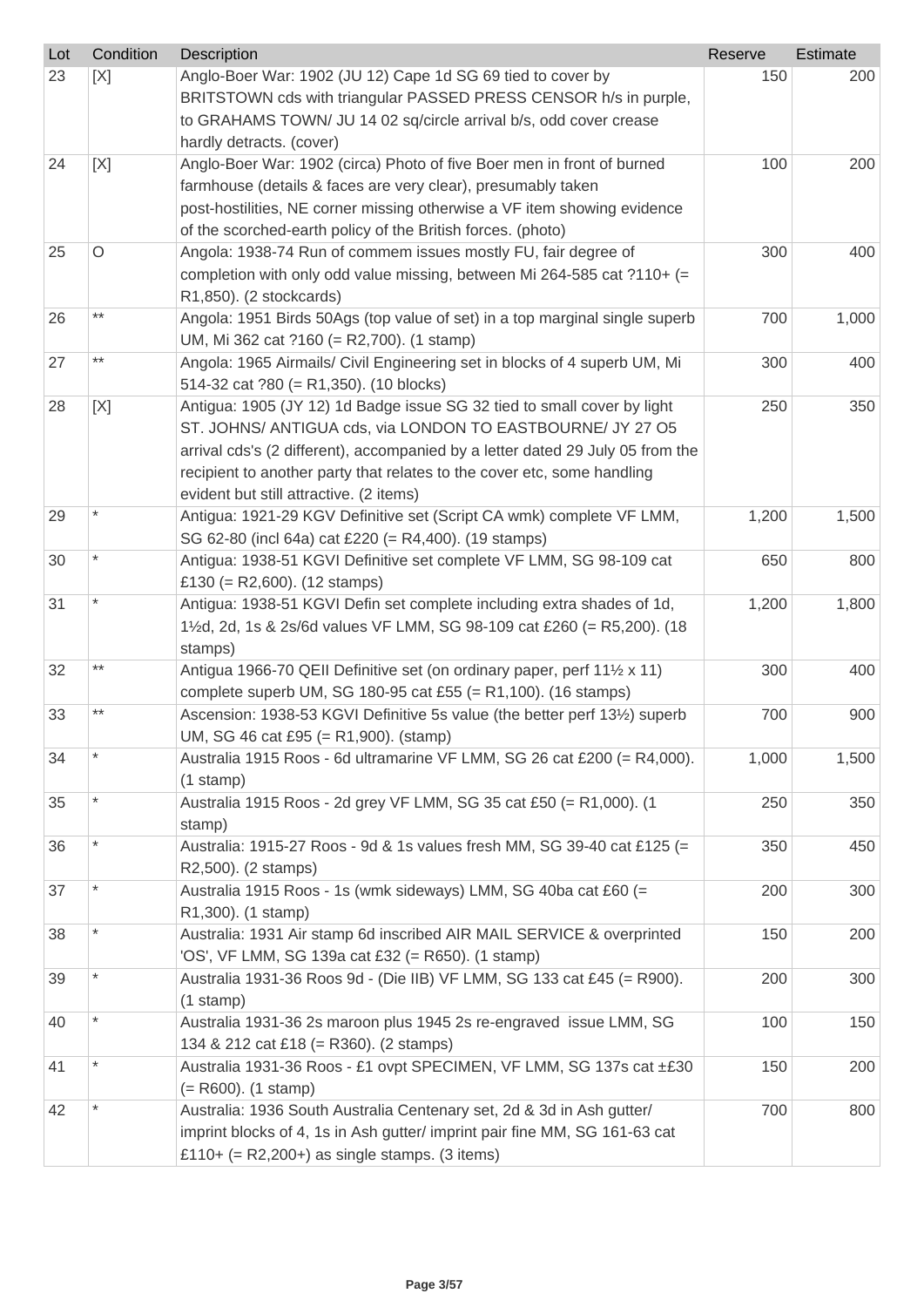| 43 |          | Australia - Officials: 1931 Kingsford Smith 3d overprinted 'OS' VF LMM, SG<br>O124 cat £275 (= R5,500). (1 stamp)                                                                                                                                  | 1,400 | 1,800  |
|----|----------|----------------------------------------------------------------------------------------------------------------------------------------------------------------------------------------------------------------------------------------------------|-------|--------|
| 44 |          | Australia - Officials: 1932-33 Roos - 6d overprinted 'OS' VF LMM, SG<br>O127 cat £55 (= R1,100). (1 stamp)                                                                                                                                         | 250   | 350    |
| 45 |          | Australia - Officials: 1932-33 KGV 5d overprinted 'OS', VF LMM, SG O132<br>cat £50 (= R1,000). (1 stamp)                                                                                                                                           | 250   | 350    |
| 46 |          | Australia - Officials: 1932-33 Roos - 6d overprinted 'OS', VF LMM, SG<br>O133 cat £42 (= R850). (1 stamp)                                                                                                                                          | 200   | 300    |
| 47 |          | Australia - Officials: 1932-33 Sydney Bridge 3d overprinted 'OS', VF LMM,<br>SG O135 cat £21 (= R400). (1 stamp)                                                                                                                                   | 100   | 150    |
| 48 | ** $/$ * | Bahamas: 1964 QEII NEW CONSTITUTION Defin set superb UM plus<br>1966 QEII Decimal Currency set VF LMM, SG 228-43 & SG 273-87 cat £54<br>$(= R1, 100)$ . (31 stamps)                                                                                | 280   | 360    |
| 49 |          | Bahrain: 1955-60 QEII Castles overprints (both Type & Type II) VF LMM,<br>SG 94-96 & 94a-96a cat £105 (= R2,100). (6 stamps)                                                                                                                       | 300   | 400    |
| 50 |          | Barbados: 1882-86 QV (wmk Mult Crown CA) 21/2d fine LMM, SG 93 cat<br>£120 (= R2,400). (1 stamp)                                                                                                                                                   | 500   | 650    |
| 51 |          | Barbados: 1892-1903 Seal of Colony (wmk Crown CA) 2/6d value LMM,<br>SG 114 cat £50 (= R1,000). (1 stamp)                                                                                                                                          | 200   | 300    |
| 52 | ** $/$ * | Barbados: 1939 KGVI Tercentenary of General Assembly set UM & 1950<br>KGVI Pictorial Definitive set complete LMM, SG 257-61 & 271-82 cat £72<br>$(= R1,450)$ . (17 stamps)                                                                         | 400   | 500    |
| 53 |          | Barbados: 1953-61 QEII Definitive set & 1964-65 QEII (new wmk) set<br>complete VF LMM, SG 289-301 & 312-19 cat £94 (= R1,900). (21 stamps)                                                                                                         | 300   | 400    |
| 54 |          | Basutoland: 1938 KGVI Crocodile Definitive 2s/6d & 5s values VF LMM,<br>SG 26-27 cat £70 (= R1,400). (2 stamps)                                                                                                                                    | 300   | 400    |
| 55 | $***$    | Basutoland: 1947 KGVI Royal Visit set in inscriptional blocks of 4 UM, SG<br>32-35. (4 blocks)                                                                                                                                                     | 100   | 150    |
| 56 |          | Basutoland: 1954-58 QEII Definitive set complete LMM, SG 43-53 cat £110<br>$(= R2,200)$ . (11 stamps)                                                                                                                                              | 300   | 400    |
| 57 |          | Basutoland: 1961-63 QEII Decimal Definitive set complete VF LMM, cat<br>£100 (= R2,000). $(11 \text{ stamps})$                                                                                                                                     | 300   | 400    |
| 58 | $\star$  | Bechuanaland Protectorate: 1904 KEVII 1s deep-green & scarlet fine MM,<br>SG 70 cat £55 (= R1,100). (1 stamp)                                                                                                                                      | 240   | 300    |
| 59 | $\star$  | Bechuanaland Protectorate: 1914-15 Seahorses - (Waterlow printing) 2/6d<br>deep sepia-brown superb LMM, SG 83cat £140 (= R2,800). (1 stamp)                                                                                                        | 750   | 1,000  |
| 60 | $\circ$  | Bechuanaland Protectorate: 1914-15 Seahorses - (Waterlow printing) 2/6d<br>sepia-brown shade in a block of 4 VFU, tied to piece by LOBATSI/ 14 JAN<br>21 cds's, SG 83 shade cat £1100+ as 4 singles $(= R22,000+)$ , a scarce<br>multiple. (block) | 7,500 | 10,000 |
| 61 |          | Bechuanaland Protectorate: 1914-15 Seahorses - (Waterlow printing) 2/6d<br>sepia-brown shade with MAJOR RE-ENTRY (R2/1) superb LMM, SG 83a<br>cat £1,400+ (= R28,000+), a very scarce variety. (1 stamp)                                           | 8,000 | 12,000 |
| 62 |          | Bechuanaland Protectorate: 1914-15 Seahorses -(Waterlow printing) 2/6d<br>sepia-brown shade with OVPT DOUBLE, ONE ALBINO superb LMM, SG<br>83b cat £300 (= $R6,000$ ), a scarce variety. (1 stamp)                                                 | 1,600 | 2,200  |
| 63 |          | Bechuanaland Protectorate: 1914-15 Seahorses - (Waterlow printing) 5s<br>pale rose-carmine shade superb LMM, SG 84 shade cat £160 (= R3,200).<br>$(1$ stamp)                                                                                       | 900   | 1,200  |
| 64 | O        | Bechuanaland Protectorate: 1914-15 Seahorses - (Waterlow printing) 5s<br>carmine-red shade VFU, SG 84 shade cat £375 (= $R7,500$ ). (1 stamp)                                                                                                      | 2,000 | 3,000  |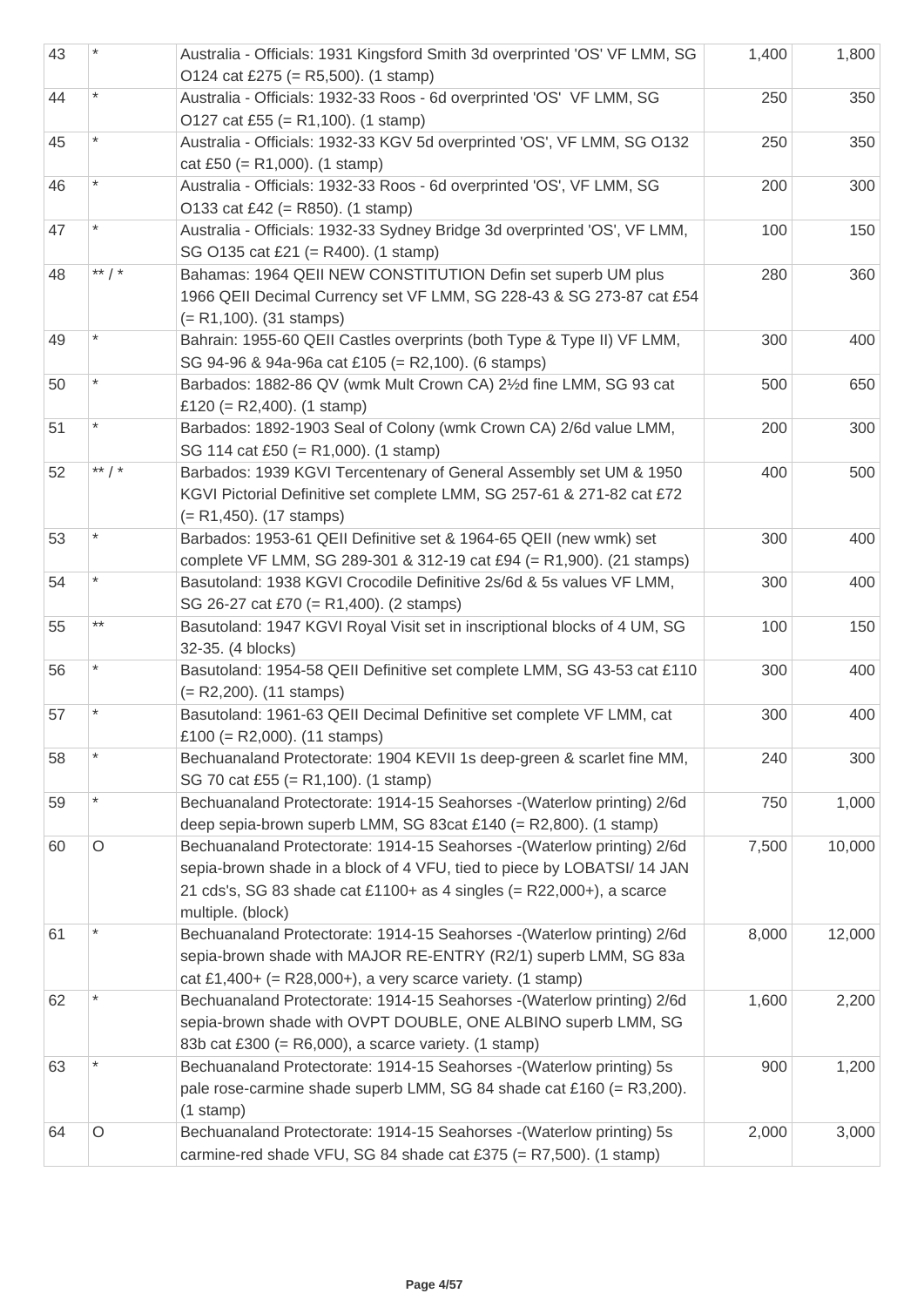| Lot | Condition | Description                                                               | Reserve | Estimate |
|-----|-----------|---------------------------------------------------------------------------|---------|----------|
| 65  |           | Bechuanaland Protectorate: 1914-15 Seahorses - (Waterlow printing) 5s     | 2,200   | 3,000    |
|     |           | carmine-red shade WITH OVPT DOUBLE, ONE ALBINO with 1980                  |         |          |
|     |           | Brandon certificate superb LMM, SG 84a cat £375 (= $R7,500$ ). (2 items)  |         |          |
| 66  |           | Bechuanaland Protectorate: 1916-19 Seahorses - (D.L.R. printing) 2/6d     | 7,000   | 9,000    |
|     |           | pale brown shade with MAJOR RE-ENTRY (R2/1) superb LMM includes           |         |          |
|     |           | 2000 BPA certificate, SG 85a cat £1,200+ (= R22,000+), a very scarce      |         |          |
|     |           | variety. (2 items)                                                        |         |          |
| 67  | $(*)$     | Bechuanaland Protectorate: 1916-19 Seahorses - (D.L.R. printing) 2/6d     | 700     | 1,000    |
|     |           | pale brown shade with MAJOR RE-ENTRY mint but regummed, SG 85a            |         |          |
|     |           | cat £1,200 as LMM (= R24,000). (1 stamp)                                  |         |          |
| 68  | $\circ$   | Bechuanaland Protectorate: 1916-19 Seahorses - (D.L.R. printing) 2/6d     | 1,200   | 1,500    |
|     |           | sepia shade VFU with full FRANCISTOWN/ BECH'D PROTEC/ MY 19 17            |         |          |
|     |           | cds, SG 86 cat £225 (= $R4,500$ ). (1 stamp)                              |         |          |
| 69  |           | Bechuanaland Protectorate: 1916-19 Seahorses -(D.L.R. printing) 5s        | 1,500   | 2,000    |
|     |           | bright carmine shade LMM, SG 87 cat £300 (= $R6,000$ ). (1 stamp)         |         |          |
| 70  | $***$     | Bechuanaland Protectorate: 1916-19 Seahorses - (D.L.R. printing) 5s       | 10,000  | 14,000   |
|     |           | bright carmine shade in a block of 4 superb UM, SG 87 cat £1,200+ as      |         |          |
|     |           | LMM $(= R24,000+)$ , a very scarce multiple. (block)                      |         |          |
| 71  | $***$     | Bechuanaland Protectorate: 1916-19 Seahorses - (D.L.R. printing) 5s       | 12,000  | 15,000   |
|     |           | bright carmine shade in a SW corner block of 4 superb UM, SG 87 cat       |         |          |
|     |           | £1,200+ as LMM singles (= $R24,000+$ ), a beautiful multiple. (block)     |         |          |
| 72  | $***$     | Bechuanaland Protectorate: 1920-23 Seahorses - (Bradbury Wilkinson        | 22,000  | 30,000   |
|     |           | printing) 2/6d reddish-brown shade in a NE corner block of 4 superb UM,   |         |          |
|     |           | 4th stamp with MAJOR RE-ENTRY (R2/4 & listed in SG GB Specialised         |         |          |
|     |           | cat), SG 88-88a cat £2,770+ as LMM singles (= $R55,500+$ ), a very scarce |         |          |
|     |           | positional piece. (block)                                                 |         |          |
| 73  | $***$     | Bechuanaland Protectorate: 1920-23 Seahorses - (Bradbury Wilkinson        | 20,000  | 25,000   |
|     |           | printing) 2/6d pale brown shade in a top marginal pair with central guide |         |          |
|     |           | line superb UM, 1st stamp with MAJOR RE-ENTRY (R1/2), SG 88-88a cat       |         |          |
|     |           | £2,590+ as LMM singles (= R52,000+), a very scarce positional piece.      |         |          |
|     |           | (pair)                                                                    |         |          |
| 74  |           | Bechuanaland Protectorate: 1920-23 Seahorses - (Bradbury Wilkinson        | 4,000   | 6,000    |
|     |           | printing) 2/6d reddish-brown shade superb LMM with OVPT DOUBLE,           |         |          |
|     |           | ONE ALBINO plus MAJOR RE-ENTRY (listed in SG GB Specialised cat),         |         |          |
|     |           | SG 88 cat £550+ (= R11,000), a rare & probably unique combination. (1     |         |          |
|     |           | stamp)                                                                    |         |          |
| 76  |           | Bechuanaland Protectorate: 1920-33 Seahorses -(Bradbury Wilkinson         | 400     | 500      |
|     |           | printing) 5s bright carmine shade fine LMM, SG 89 shade cat £110 (=       |         |          |
|     |           | R2,200). (1 stamp)                                                        |         |          |
| 75  |           | Bechuanaland Protectorate: 1920-33 Seahorses -(Bradbury Wilkinson         | 400     | 600      |
|     |           | printing) 5s rose-carmine shade fine LMM, SG 89 cat £110 (= R2,200). (1   |         |          |
|     |           | stamp)                                                                    |         |          |
| 77  |           | Bechuanaland Protectorate: 1920-33 Seahorses - (Bradbury Wilkinson        | 7,000   | 10,000   |
|     |           | printing) 5s rose-carmine shade in a SW corner block of 4 superb UM,      |         |          |
|     |           | bottom 2 stamps OVPT TREBLE, TWO ALBINO with 1969 BPA certificate,        |         |          |
|     |           | SG 89-89a cat £970+ as LMM singles (= R19,500), a superb & scarce         |         |          |
|     |           | multiple. (2 items)                                                       |         |          |
| 78  | [X]       | Bechuanaland: 1935 (1 JUL) KGV Silver Jubilee set on FRANCISTOWN          | 300     | 400      |
|     |           | registered cover to SA, cat £38+ as used set (= R800+). (cover)           |         |          |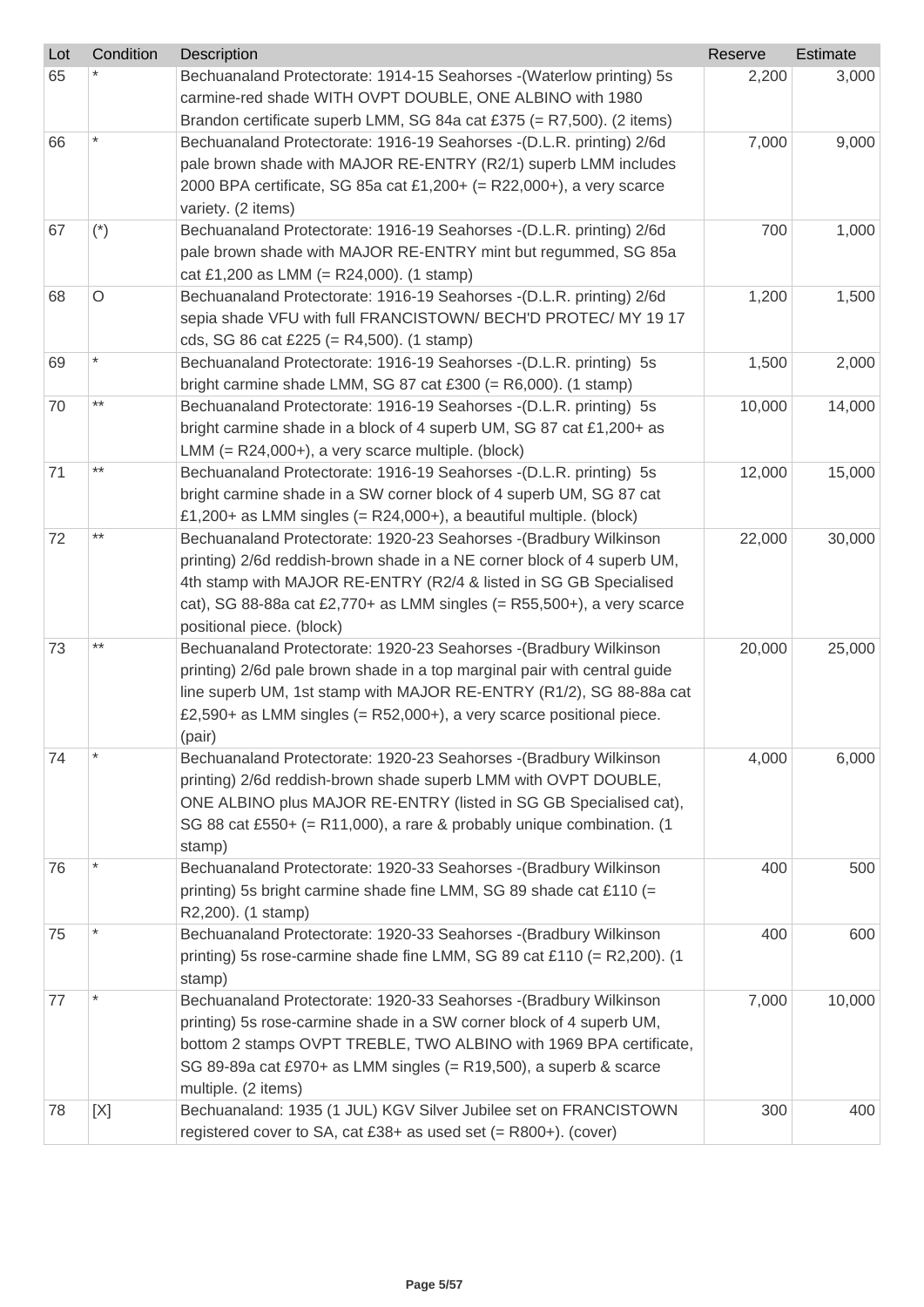| Lot | Condition | <b>Description</b>                                                                                                            | Reserve | <b>Estimate</b> |
|-----|-----------|-------------------------------------------------------------------------------------------------------------------------------|---------|-----------------|
| 79  |           | Bechuanaland Protectorate: 1938-52 KGVI Cattle & Baobab Definitive set                                                        | 1,000   | 1,500           |
|     |           | complete including extra 5s grey black & deep ultramarine shade VF LMM,                                                       |         |                 |
|     |           | SG 118-28 + 127a cat £205 (= R4,100). (12 stamps)                                                                             |         |                 |
| 80  |           | Bechuanaland Protectorate: 1961 QEII Decimal overprint set complete VF                                                        | 150     | 250             |
|     |           | LMM, SG 157-67 cat £48 (= R950). (11 stamps)                                                                                  |         |                 |
| 81  |           | Bechuanaland Protectorate: 1926 Postage Due set LMM, SG D1-3 cat £50                                                          | 250     | 350             |
|     |           | $(= R1,000)$ . (3 stamps)                                                                                                     |         |                 |
| 82  |           | Belgium: 1919 King Albert Definitive 2 Fr value fresh MM, Mi 156 cat ?900                                                     | 2,000   | 3,000           |
|     |           | $(= R15,000+).$ (1 stamp)                                                                                                     |         |                 |
| 83  | $\star$   | Bermuda: 1938-52 KGVI Definitive set complete incl most perfs & shades                                                        | 1,200   | 1,500           |
|     | $***$     | VF LMM, SG 110-115 plus SG 122 cat £265 (= R5,300). (21 stamps)                                                               |         |                 |
| 84  |           | Bermuda: 1953-62 QEII Pictorial Definitive set complete superb UM, SG                                                         | 650     | 800             |
|     | $***$     | 135-50 cat £130 (= R2,600). (18 stamps)                                                                                       |         |                 |
| 85  |           | Botswana: 1966 QEII Definitives, all values with upright designs (except                                                      | 500     | 750             |
|     |           | 30c & 50c) in matched bottom marginal pairs superb UM, 1st stamps all                                                         |         |                 |
|     |           | have BROKEN 'B' varieties (R5/3) & 2nd stamps all have SLICED 'I'                                                             |         |                 |
|     |           | varieties (R5/4), SG 206-19 (excl 216-17) cat £40+ (= R800+) according to                                                     |         |                 |
|     |           | old Urch Harris Catalogue listing, photocopy included, a complete & scarce                                                    |         |                 |
|     | $***$     | group. (12 pairs)                                                                                                             |         |                 |
| 86  |           | Botswana: 1966 Overprint Definitive 71/2c single with YELLOW                                                                  | 8,000   | 12,000          |
|     |           | BACKGROUND superb UM with normal shade for comparison, includes                                                               |         |                 |
|     |           | explanatory note from seller, SG 211a cat £1,000+ (= R20,000+) but cat as                                                     |         |                 |
|     | $***$     | used only, unpriced in mint! A modern RARITY. (stamp)                                                                         |         |                 |
| 87  |           | Botswana: 1976-77 Minerals Defin surch set complete superb UM, SG                                                             | 250     | 350             |
|     | $***$     | 367-80 cat £53 (= R1,050). (14 stamps)                                                                                        |         |                 |
| 88  |           | Botswana: 1976-77 Minerals Definitive surchs set complete in gutter blocks                                                    | 1,800   | 2,400           |
|     |           | of 6 superb UM, SG 367-80 cat £320+ as single sets $(= R6,400+)$ . (14                                                        |         |                 |
|     | $***$     | blocks)<br>Botswana: 1982 Birds Definitive set superb UM, SG 515-32 cat £50 (=                                                |         | 350             |
| 89  |           | R1,000). (18 stamps)                                                                                                          | 250     |                 |
|     | $***$     |                                                                                                                               | 700     |                 |
| 90  |           | Botswana: 1982 Birds Definitive complete set gutter pairs superb UM, SG                                                       |         | 1,000           |
| 91  | $***$     | 515-532 cat £100+ as single sets (= R2,000+). (18 pairs)<br>Botswana: 1982 Mushrooms & 1983 Endangered Species sets in gutter | 350     | 450             |
|     |           | pairs superb UM, SG 533-36 & SG 541-44 cat £58+ as singles (=                                                                 |         |                 |
|     |           | R1,200+). (8 pairs)                                                                                                           |         |                 |
| 92  | $***$     | Botswana: 1987 Animals definitive set complete (40t has crease - excluded                                                     | 100     | 150             |
|     |           | from price) VF UM, SG 619-38 cat £26 (= R500). (20 stamps)                                                                    |         |                 |
| 93  | $\star$   | British Honduras: 1938-47 KGVI Definitive set complete VF LMM, SG                                                             | 1,100   | 1,500           |
|     |           | 150-61 cat £225 (= R4,500). (12 stamps)                                                                                       |         |                 |
| 94  | $\star$   | British Honduras: 1953-62 QEII definitive \$5 Orchid (top value in the set)                                                   | 150     | 200             |
|     |           | VF LMM, SG 190 cat £48 (= R950). (stamp)                                                                                      |         |                 |
| 95  | $***$     | British Indian Ocean Territory: 1968-70 QEII Sea Life Definitive, the original                                                | 200     | 300             |
|     |           | set (excl 3 extra values issued 1970) superb UM, SG 16-30 cat £38 (=                                                          |         |                 |
|     |           | R750). (15 stamps)                                                                                                            |         |                 |
| 96  |           | British Solomon Islands: 1939-51 KGVI Pictorial Definitive set complete incl                                                  | 500     | 700             |
|     |           | both perfs of 2d & 3d fine LMM, SG 60-72 cat £108 (= R2,150). (15                                                             |         |                 |
|     |           | stamps)                                                                                                                       |         |                 |
| 97  |           | British Solomon Islands: 1956-63 QEII Defin set complete VF LMM, SG                                                           | 400     | 500             |
|     |           | 82-96 cat £120 (= R2,400). (17 stamps)                                                                                        |         |                 |
|     |           |                                                                                                                               |         |                 |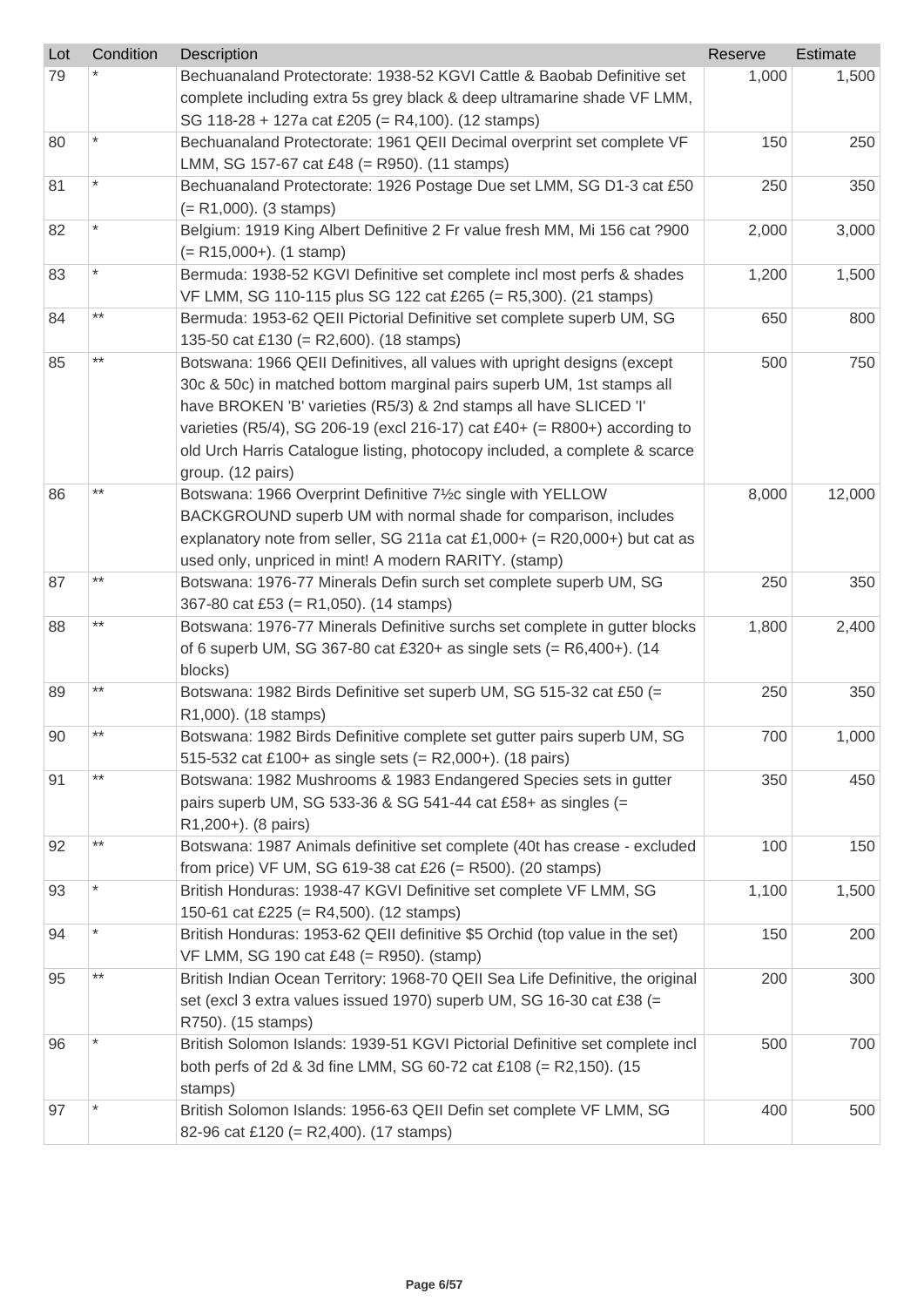| 98  |         | Brunei: 1952-58 Sultan & Houses Definitive set complete LMM, SG 100-13<br>cat £65 (= $R1,300$ ). (14 stamps)                                                                                                                                                                                                                                                                                                                                                                                           | 250   | 350   |
|-----|---------|--------------------------------------------------------------------------------------------------------------------------------------------------------------------------------------------------------------------------------------------------------------------------------------------------------------------------------------------------------------------------------------------------------------------------------------------------------------------------------------------------------|-------|-------|
| 99  | $\star$ | Burma: 1946 KGVI Definitive set plus 1947 Definitive sets VF LMM, SG<br>51-63 & 68-82 cat £110 (= R2,200). (30 stamps)                                                                                                                                                                                                                                                                                                                                                                                 | 500   | 600   |
| 100 | $\circ$ | Canada: 1903-12 KEVII 50c deep violet FU, SG 187 cat £130 (= R2,600).<br>$(1$ stamp)                                                                                                                                                                                                                                                                                                                                                                                                                   | 350   | 450   |
| 101 |         | Canada: 1903-12 KEVII 2c TRIAL PRINTING on Dry Paper (see SG<br>footnote) crossed with a black vertical line & a red horizontal line in red,<br>inscribed on rev in light pencil "1906 Trial Printing cancelled in Ottawa",<br>LMM with full gum with the paper mesh showing clearly on reverse, natural<br>paper inclusion does not detract, a scarce & most unusual item for the<br>Canada or KEVII specialist, lot includes 1952 letter with some relevant<br>details plus owner's notes. (3 items) | 600   | 1,200 |
| 102 |         | Canada: 1932-33 KGV Definitive 13c (top value of the set) VF LMM, SG<br>325 cat £85 (= $R1,700$ ). (stamp)                                                                                                                                                                                                                                                                                                                                                                                             | 400   | 500   |
| 103 | $***$   | Canada: 1937-38 KGVI Definitive 3c coil pair superb UM, SG 370 cat £70<br>$(= R1,400)$ . (pair)                                                                                                                                                                                                                                                                                                                                                                                                        | 400   | 500   |
| 104 |         | Canada: 1942-48 KGVI War Effort Definitive set complete VF LMM, SG<br>375-88 cat £150 (= R3,000). (14 stamps)                                                                                                                                                                                                                                                                                                                                                                                          | 600   | 750   |
| 105 | $***$   | Canada: 1942-48 War Effort 14c Ram Tank, superb UM, SG 385 cat £29 (=<br>R600). (1 stamp)                                                                                                                                                                                                                                                                                                                                                                                                              | 150   | 200   |
| 106 | [X]     | Cape of Good Hope: 1840 (circa) Undated letter wrapper (paper<br>watermarked ?Bevan & Co 1833?) addressed to the Secretary of the<br>Supreme Court in Cape Town, endorsed ?On Service? with the POST<br>OFFICE/ UITENHAGEN crown in circle h/s, rated ?10? in red manuscript.<br>(wrapper)                                                                                                                                                                                                             | 900   | 1,200 |
| 107 | $\circ$ | Cape of Good Hope: 1853 Triangular 1d deep brick-red on deeply blued<br>paper FU, with 3 margins all around but cut close at NW, SG 1a cat £475<br>$(= R9,500)$ . (1 stamp)                                                                                                                                                                                                                                                                                                                            | 1,500 | 2,000 |
| 108 | $(*)$   | Cape of Good Hope: 1853 Triangular 1d brownish red either unused or<br>very lightly used, with 3 good to large margins all around, SG 18c cat £325<br>$(= R6,500)$ . (1 stamp)                                                                                                                                                                                                                                                                                                                         | 300   | 400   |
| 109 | [X]     | Cape of Good Hope: 1867 Official pre-printed CIRCULAR headed<br>EXECUTORS' ACCOUNT ACT etc with 'Master of the Supreme Court.' at<br>base, folded into a wrapper for postal dispatch, inscribed 'On His Majesty's<br>Service' at top & 'Master's Office' at SW, addressed to "Mr Paul Carolus<br>Kilian, Cape Town", a VF intact document/wrapper. (1 item)                                                                                                                                            | 350   | 450   |
| 110 | [X]     | Cape of Good Hope: 1896 (27 JU) Cover from Commercial Union<br>Assurance Co (imprint on backflap, posted from PORT ELIZABETH to<br>GRAAFF REINET/29 JU 96 truncated cds b/s, minor handling evident.<br>(cover)                                                                                                                                                                                                                                                                                        | 150   | 200   |
| 111 | [X]     | Cape of Good Hope: 1908 Madeira post card (scenic view) with COGH<br>1902-04 KEVII 1d tied by CAPE COLONY OCEAN POST OFFICE/ FE 24<br>08 s/c cds, to MOWBRAY/ MR 10 08 arrival cds, minor handling evident.<br>(card)                                                                                                                                                                                                                                                                                  | 150   | 200   |
| 112 | $***$   | Cayman Islands: 1950 KGVI Definitive set complete superb UM, SG<br>135-47 cat £85 (= R1,700). (13 stamps)                                                                                                                                                                                                                                                                                                                                                                                              | 500   | 650   |
| 113 | $***$   | Ciskei: 1991 Solar System Definitive set in cyl blocks of 4 superb UM, SG<br>186-200, SACC 192-206 cat R534 (15 blocks)                                                                                                                                                                                                                                                                                                                                                                                | 150   | 200   |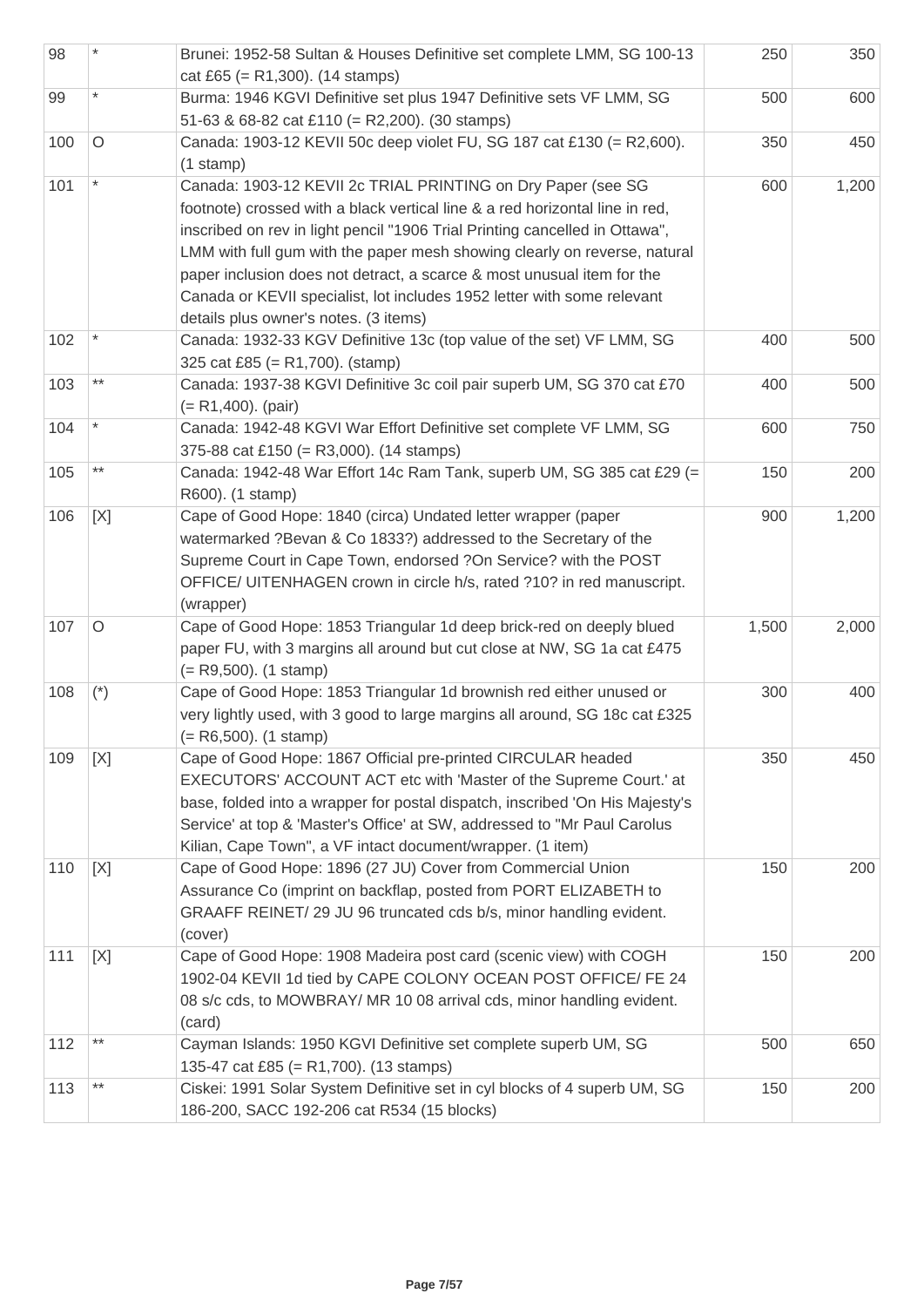| 114 | $***$    | Congo DRC - Zaire: 1985 Audubon Bicentenary Birds set in blocks of 8<br>superb UM, Mi 904-07 cat ?68 (= R1,150). (4 blocks)                                                                                                     | 300   | 400    |
|-----|----------|---------------------------------------------------------------------------------------------------------------------------------------------------------------------------------------------------------------------------------|-------|--------|
| 115 |          | Cook Islands: 1932 KGV Definitive, 1938 KGVI Definitive & 1949-61<br>Definitive sets VF LMM, SG 99-105, 127-29 & 150-59 cat £205 (= R4,000).<br>(20 stamps)                                                                     | 1,000 | 1,500  |
| 116 |          | Cook Islands: 1938 KGVI 2s Native Village & 3s Native Canoe, SG 128-29<br>VF LMM, cat £85 (= R1,700). (2 stamps)                                                                                                                | 280   | 350    |
| 117 | * $/$ ** | Cook Islands: 1949-61 Definitive set complete VF LMM/UM (1/2d & 3s<br>values are UM), SG 150-59 cat £50 (= R1,000). (10 stamps)                                                                                                 | 250   | 350    |
| 118 |          | Cook Islands - Aitutaki: 1917-20 AITUTAKI ovpt on 1d New Zealand (SG<br>405) VFU, SG 20 cat £38 (= R750). (1 stamp)                                                                                                             | 150   | 200    |
| 119 |          | Cyprus: 1962 Definitive set complete VF LMM, SG 211-223 cat £50 (=<br>R1,000). (13 stamps)                                                                                                                                      | 150   | 200    |
| 120 |          | Czechoslovakia - Military Posts: 1919-20 Army in Siberia issues complete<br>MM/LMM, Mi 7-17 cat ?288 (= R4,900), forgeries of the ovpt'd set of 9 are<br>known, sold 'as is". (11 stamps)                                       | 500   | 650    |
| 121 |          | Czechoslovakia: 1920 Airmail overprints complete in imperf & perf<br>MM/LMM plus 24 Kc imperf FU, Mi 192-94 cat ?360 (= R6,000), forgeries<br>are known, sold 'as is". (7 stamps)                                               | 500   | 650    |
| 122 |          | Dominica: 1938-47 KGVI Definitive 1s, 2s & 10s values fine MM, SG 106,<br>106a & 108a cat £40 (= R800). (3 stamps)                                                                                                              | 150   | 200    |
| 123 |          | Dominica: 1954-62 QEII Pictorial Definitive set complete LMM, SG 140-58<br>cat £85 (= R1,700). (19 stamps)                                                                                                                      | 250   | 350    |
| 124 |          | Falkland Islands: 1904-12 KEVII set complete to 5s with 1/2d x 3 shades<br>(including thick paper), 1d x 4 shades (including wmk s/w & thick paper)<br>mostly VF to superb LMM, SG 43-50 cat £600 (= R12,000). (13 stamps)      | 3,500 | 5,000  |
| 125 | * $/$ ** | Falkland Islands: 1904-12 KEVII 1/2d yellow green & 1d (wmk sideways) in<br>blocks of 4 LMM/UM, SG 43 & 44b cat £42+ (= R850+). (2 blocks)                                                                                      | 300   | 400    |
| 126 |          | Falkland Islands: 1912-20 KGV set complete to £1 with 3 or 4 shades of all<br>values to 1s including 1/2d & 1d on thick paper, mostly VF to superb LMM,<br>SG 60-69 cat £1,350 (= R27,000), a captivating assembly. (26 stamps) | 8,000 | 12,000 |
| 127 |          | Falkland Islands: 1912-20 1/2d deep olive shade in a right marginal block of<br>4 LMM/UM, SG 60c cat $£14+ (= R280+),$ a fine multiple. (block)                                                                                 | 100   | 150    |
| 128 |          | Falkland Islands: 1918-20 KGV 1/2d to 1s range<br>overprinted WAR STAMP including shades plus 1d in marginal strip of 4<br>mostly VF LMM, SG 70-72 cat £120 (= R2,400), a fine group. (13 items)                                | 600   | 800    |
| 129 |          | Falkland Islands: 1921-28 (wmk Script CA) KGV Definitive set complete<br>including shades of all values to 6d VF LMM, SG 73-80 cat £280 (=<br>R5,600), a fine lot. (20 stamps)                                                  | 1,600 | 2,000  |
| 130 |          | Falkland Islands: 1921-28 (wmk Script CA) KGV Definitive 21/2d deep<br>steel-blue shade in a SE corner block of 4 superb LMM/UM, SG 76b cat<br>£48+ (= $R950+$ ), a fine multiple. (block)                                      | 300   | 400    |
| 131 |          | Falkland Islands: 1955-57 QEII Defin & 1964 Battle Anniversary sets fine<br>LMM, SG 187-92 & 215-18, cat £48 (= R950). (10 stamps)                                                                                              | 150   | 200    |
| 132 | [X]      | Falkland Islands: 1959 QEII 1d Postal Card (only 1,000 printed) plus<br>matching 1d+1d Reply-paid pair (only 500 printed) VF unused, extremely<br>low print run for QEII issues. (2 items)                                      | 1,200 | 1,500  |
| 133 | $***$    | Falkland Islands: 1960-66 QEII Bird Definitive set superb UM, SG 193-207<br>cat £170 (= $R3,400$ ). (15 stamps)                                                                                                                 | 900   | 1,200  |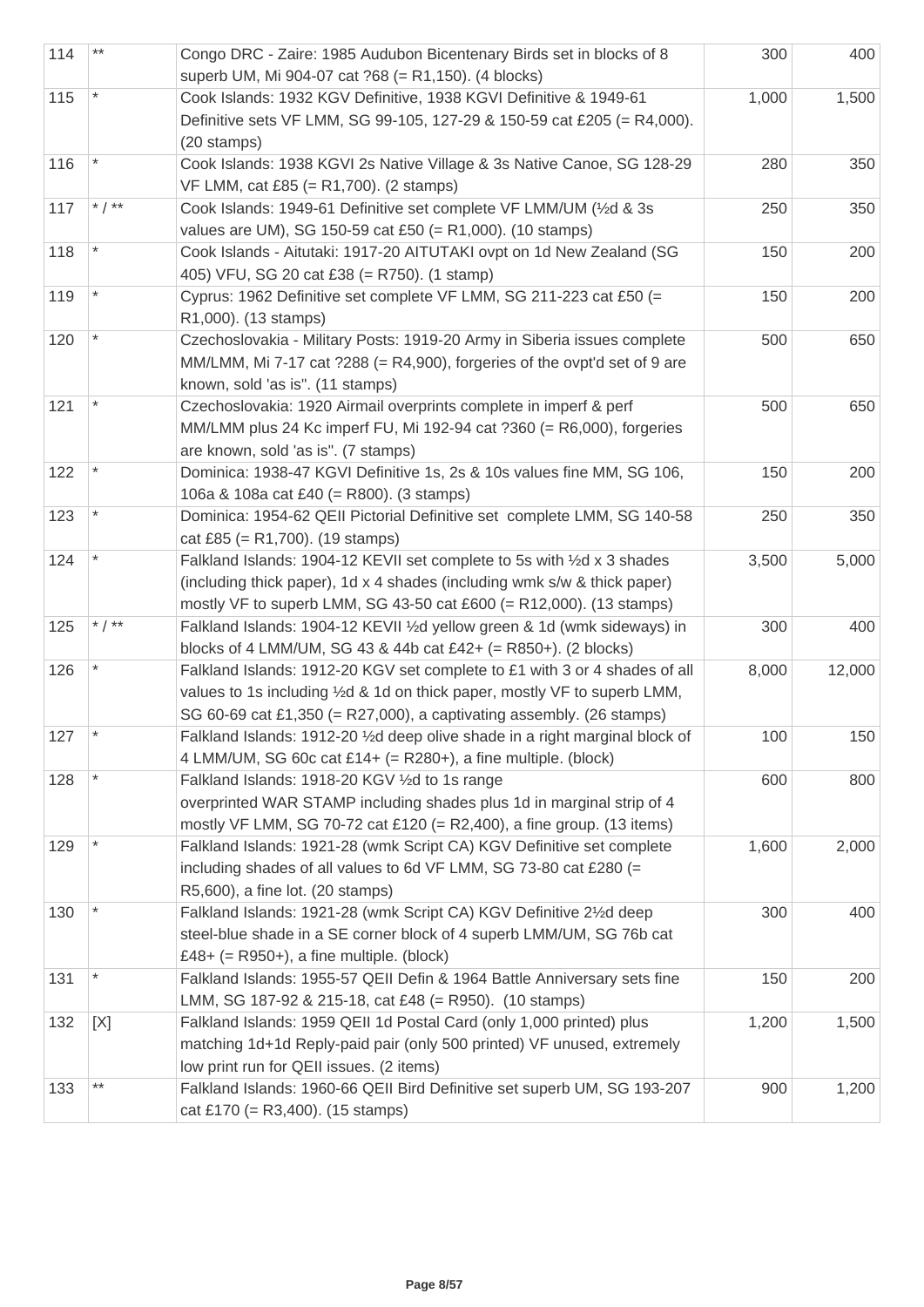| 134 | ** $/$ * | Falkland Islands Dependencies: 1944-45 KGVI Overprint sets complete for<br>all 4 islands LMM (South Georgia & South Orkney sets are UM), SG A1-D8<br>cat £88 (= $R1,800$ ). (32 stamps)                                                              | 500   | 650   |
|-----|----------|------------------------------------------------------------------------------------------------------------------------------------------------------------------------------------------------------------------------------------------------------|-------|-------|
| 135 | $***$    | Falkland Islands Dependencies - South Georgia: 1963-69 Marine Life<br>Definitive set complete including both £1 values superb UM, SG 1-16 cat<br>£200 (= $R4,000$ ). (16 stamps)                                                                     | 1,000 | 1,500 |
| 136 |          | Fiji: 1938-55 KGVI Definitive set complete VF LMM, SG 249-66b cat £275<br>$(= R5,500)$ . (22 stamps)                                                                                                                                                 | 1,400 | 1,800 |
| 137 |          | Fiji: 1968 & 1969-70 QEII Definitive sets complete VF LMM, SG 371-87 &<br>SG 391-407 cat £39 (= R800). (34 stamps)                                                                                                                                   | 120   | 180   |
| 138 | $\star$  | France: 1922 War Orphans Fund 10c & 1926 50c values LMM, Mi 149 &<br>212 cat $?83 (= R1,400)$ . (2 stamps)                                                                                                                                           | 200   | 300   |
| 139 |          | French Colonies - Gabon: 1932 Count de Brazza part set (excl 1c, 65c &<br>20Fr values) LMM, Mi 140-49 cat ?120 (= R2,000). (10 stamps)                                                                                                               | 350   | 450   |
| 140 | $***$    | French Colonies - Togo: 1947 Definitive set UM (50c damaged & excluded<br>from valuations), Mi 195-212 cat ?31 (= R530). (18 stamps)                                                                                                                 | 100   | 150   |
| 141 |          | French Colonies: 1952 Centenary of Military Medals Omnibus issue for all<br>12 countries VF LMM, cat ?137 (= R2,300). (12 stamps)                                                                                                                    | 400   | 500   |
| 142 | $***$    | French Colonies - New Caledonia: 1951 French Administration Centenary<br>set VF UM, Mi 351-54 cat ?42 (= R700). (4 stamps)                                                                                                                           | 150   | 250   |
| 143 | $***$    | French Colonies: 1958 10th Anniversary of Human Rights Declaration<br>Omnibus issue for all 11 countries UM, cat ?38 (= R650). (11 stamps)                                                                                                           | 150   | 250   |
| 144 | $***$    | French Colonies - Somalia: 1959-60 Birds Definitive 10f, 15f, 30f & 75f<br>values UM, Mi 325, 26, 29 & 31 cat ?30 (= R500). (4 stamps)                                                                                                               | 100   | 150   |
| 145 | $***$    | French Colonies - Chad: 1961-63 Birds Airmail set superb UM, Mi 82-86<br>cat $?40 (= R700)$ . (5 stamps)                                                                                                                                             | 180   | 250   |
| 146 | $***$    | French Colonies - Somalia: 1966 Fish sets superb UM, Mi 377-80 & 382-84<br>cat $?68 (= R1,150)$ . (7 stamps)                                                                                                                                         | 250   | 350   |
| 147 | $***$    | French Colonies - Chad: 1971 Great Egret superb UM, Mi 399 cat ?75 (=<br>R1,250). (1 stamp)                                                                                                                                                          | 300   | 450   |
| 148 | O        | French Antarctic Territories: 1956-63 Group of issues tied to "du Gallieni"<br>ship stationery & cancelled ARCHIPEL-DES-CROZET/ 15-1-1968,<br>between Mi 3-37 cat $?680 (= R11,600)$ as used stamps, minor handling not<br>affecting value. (sleeve) | 2,000 | 3,000 |
| 149 | $***$    | French Antarctic Territories: 1963 Year of the Quiet Sun - Adelie Penguins,<br>right marginal single superb UM, Mi 30 cat $?100 (= R1,700)$ . (1 stamp)                                                                                              | 400   | 550   |
| 150 | ** $/$ * | Gambia: 1938-46 KGVI Elephant & Palm Definitive set complete LMM/UM,<br>SG 150-61 cat £170 (= R3,400). (16 stamps)                                                                                                                                   | 900   | 1,200 |
| 151 |          | Gambia: 1938-46 KGVI Elephant & Palm Definitives 1s to 2s/6d values<br>LMM, SG 156-58 cat £45 (= R900). (4 stamps)                                                                                                                                   | 150   | 200   |
| 152 | [X]      | Germany: 1872 (15/4) Entire franked with 2gr blue 'Small Shield' tied by<br>DANZIG cds with sender's h/s at NW, sent to Copenhagen with part arrival<br>b/s. (cover)                                                                                 | 750   | 1,000 |
| 153 | Cind     | Germany: 1912 25pf International Reply-Paid Coupon inscribed<br>'Allemagne- Deutschland' at base, with GLASHUTTE/ 20.1.12 cds. (1 item)                                                                                                              | 350   | 450   |
| 154 | $\circ$  | Germany - Reich: 1923 8 Tausend surcharge on 30pf green, VFU vertical<br>strip of 3, bottom stamp with ?Keil? flaw & expertised with INFLA h/s on<br>rev, stated to be Mi 278 IV & the variety is cat $?130 (= R2,200)$ . (1 item)                   | 750   | 900   |
| 155 | [X]      | German Reich: 1942-43 Range of issues VFU on post cards all with special<br>MUNSTER (WESTF) 6.2.1943 cancels, Mi 813-30 cat ?25+ (= R425+) as<br>used stamps. (11 cards)                                                                             | 250   | 350   |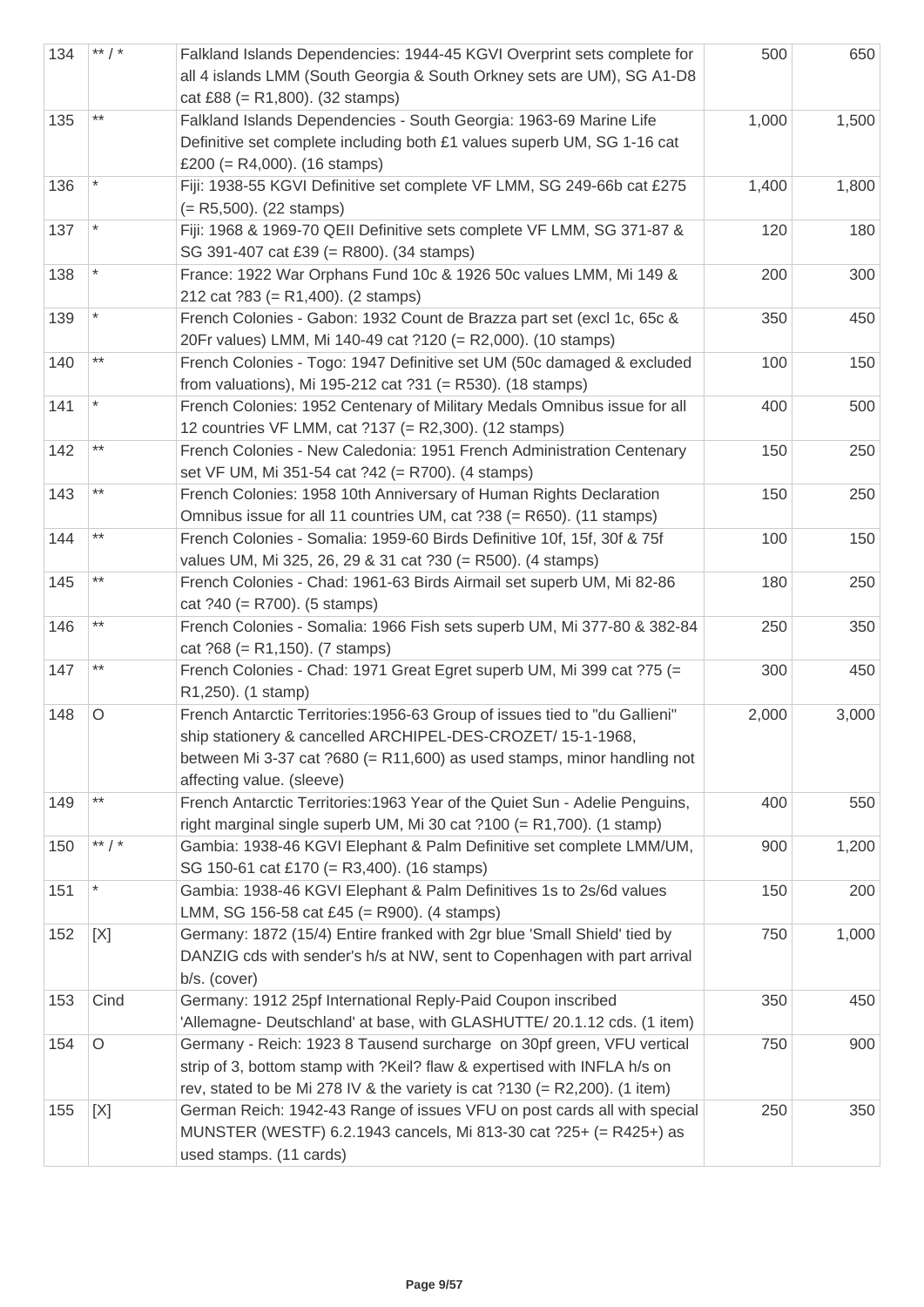| Lot | Condition  | <b>Description</b>                                                                                                      | Reserve | Estimate |
|-----|------------|-------------------------------------------------------------------------------------------------------------------------|---------|----------|
| 156 | [X]        | German Reich: 1944 POW pre-printed postcard sent by South African                                                       | 100     | 150      |
|     |            | POW from STALAG VIIB Germany to Johannesburg, with dual censorship.                                                     |         |          |
|     |            | (card)                                                                                                                  |         |          |
| 157 | [X]        | German Colonies - Kamerun: 1912 (23/12) 5pf green Postal Card (wmk                                                      | 550     | 700      |
|     |            | lozenges) used with BUEA / KAMERUN cds, minor handling not detracting.<br>(post card)                                   |         |          |
| 158 | [X]        | German Allied Occupation: 1946 set complete on 2 sheets tied by                                                         | 350     | 450      |
|     |            | EXPORT SCHAU/ 1 SEP 1946 cds's, Mi 911-37 cat ?80+ as used stamps                                                       |         |          |
|     |            | $(= R1, 350+)$ . (2 items)                                                                                              |         |          |
| 159 |            | Germany Allied Occupation Bi-zone (British & American Zones): 1949                                                      | 180     | 250      |
|     |            | Hanover Trade Fair m/sheet VF LMM, Mi Block 1 cat ?45 (= R750). (M/S)                                                   |         |          |
| 160 | $\circ$    | Germany - East: 1950 Bach set VFU on piece with special LEIPZIG                                                         | 300     | 400      |
|     |            | 30.7.50 cds's, Mi 256-59 cat ?75+ as used set (= R1,250+). (1 item)                                                     |         |          |
| 161 | <b>FDC</b> | Germany - East: 1961 1st Manned Space Flight set in blocks of 4 on plain                                                | 200     | 300      |
|     |            | FDC with special cds's, Mi 822-24 cat $?48+$ as used stamps (= R800+),                                                  |         |          |
|     |            | couple of handling bends not affecting stamps or appearance. (cover)                                                    |         |          |
| 162 | [X]        | Germany - Berlin: 1951 Liberty Bell 30pf value (clapper left) tied to special                                           | 350     | 450      |
|     |            | card commemorating RICHARD WAGNER FESTSPIELE with special                                                               |         |          |
|     |            | cancel, light vertical crease on top margin does not detract, Mi 78 cat ?90+                                            |         |          |
|     |            | as used stamp $(= R1, 500+)$ . (card)                                                                                   |         |          |
| 163 | [X]        | Germany - Berlin: 1952 Stamp Day Exhibition set tied to special                                                         | 300     | 400      |
|     |            | FRANKFURTER MESSE card with special 12.3.52 cancels in VF condition,                                                    |         |          |
| 164 | [X]        | Mi 80-81 cat ?70+ as used $(= R1,200+)$ . (card)<br>Germany - Berlin: 1954 Popular Uprising set of 1953 on special card | 200     | 300      |
|     |            | commemorating RICHARD WAGNER FESTSPIELE with special 23.7.1954                                                          |         |          |
|     |            | cancels, Mi 110-111 cat $?40+$ as used stamps (= R680+). (card)                                                         |         |          |
| 165 | [X]        | Germany - Berlin: 1954 Stamp Day Exhibition set (of 1951) on special card                                               | 200     | 300      |
|     |            | commemorating GERMAN SPRING & DRIVE DERBY with special cancels,                                                         |         |          |
|     |            | minor handling bends otherwise VF, Mi 80-1 cat ?55+ as used stamps (=                                                   |         |          |
|     |            | R900+). (card)                                                                                                          |         |          |
| 166 | [X]        | Germany - Berlin: 1956 Special WAGNER FESTSPIELE card with Mi 124                                                       | 140     | 180      |
|     |            | & 128 tied by special cancels dated 11.8.56, cat ?30+ as used stamps (=                                                 |         |          |
|     |            | R500+). (card)                                                                                                          |         |          |
| 167 | $\star$    | West Germany: 1949 Opening of Parliament set VF LMM (10pf possibly is                                                   | 300     | 400      |
|     |            | UM), Mi 111-12 cat ?100 (= R1,700) as UM, (2 stamps)                                                                    |         |          |
| 168 | $\circ$    | West Germany: 1950-54 Range of issues comprising 1950 Bach set, 1953                                                    | 750     | 900      |
|     |            | Welfare 30pf & 1954 Wefare 40pf VFU, Mi 121-22, 176 & 203 cat ?220 (=                                                   |         |          |
|     |            | R3,750). (4 stamps)                                                                                                     |         |          |
| 169 | $\circ$    | Germany West: 1951-54 Range of commems VFU, between Mi 147-99 cat                                                       | 500     | 600      |
| 170 |            | $?148 (= R2,500)$ . (13 stamps)<br>Gibraltar: 1931 KGV Rock of Gibraltar set plus 1938-51 KGVI Definitive set           | 1,000   | 1,400    |
|     |            | complete VF LMM, SG 110-113 & SG 121-131 cat £206 (= R4,100). (18                                                       |         |          |
|     |            | stamps)                                                                                                                 |         |          |
| 171 |            | Gibraltar: 1938-51 KGVI Definitive 1d (perf 14) VF LMM, SG 122 cat £30 (=                                               | 120     | 150      |
|     |            | R600). (1 stamp)                                                                                                        |         |          |
| 172 |            | Great Britain: 1867-80 QV 3d rose SG 103 (Plates 7, 8 & 9) FU, cat £200                                                 | 750     | 900      |
|     |            | $(= R4,000)$ . (3 stamps)                                                                                               |         |          |
| 173 |            | Great Britain: 1870 QV 1/2d rose red (Plate 3) fine LMM, SG 49 cat £240 (=                                              | 950     | 1,200    |
|     |            | R4,800). (1 stamp)                                                                                                      |         |          |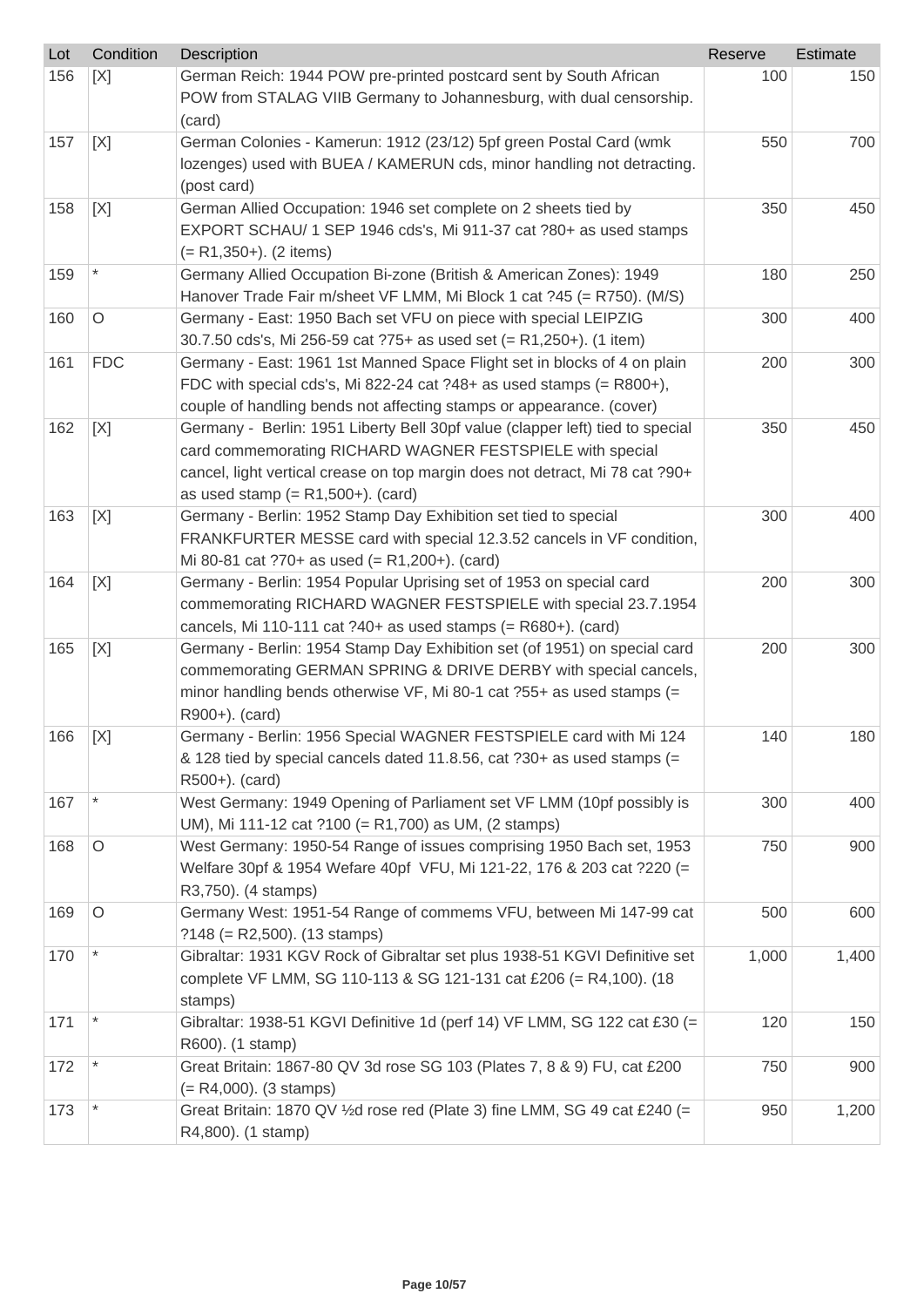| Lot | Condition       | Description                                                                                        | Reserve | <b>Estimate</b> |
|-----|-----------------|----------------------------------------------------------------------------------------------------|---------|-----------------|
| 174 | [X]             | Great Britain: 1883 (FE 14) Balance sheet ex HOUGHTON-LE-SPRING                                    | 150     | 200             |
|     |                 | TOWN'S HALL AND MARKET COMPANY folded & posted with 1880-81                                        |         |                 |
|     |                 | QV 1/2d deep green tied by FENCE HOUSES/ BONC 092 duplex cancel,                                   |         |                 |
|     |                 | minor handling but attractive, cat £30 (= R600). (cover)                                           |         |                 |
| 175 | O               | Great Britain: 1902-10 & 1911 KEVII 3d's lot of 11 copies mostly G/FU on                           | 400     | 600             |
|     |                 | piece, including 2 perfins, plus single on registered cover, useful for                            |         |                 |
|     |                 | identification, study & shades, cat $\pm$ £180 (= R3,600). (12 items)                              |         |                 |
| 176 | $***$           | Great Britain: 1951 KGVI Festival High Value set complete superb UM, SG                            | 650     | 850             |
|     |                 | 509-12 cat £100 (= R2,000). (4 stamps)                                                             |         |                 |
| 177 | Doc             | Great Britain - Document: 1957 Petrol Rationing booklet unused with only                           | 200     | 300             |
|     |                 | front stub removed upon registration, with GRAYS ESSEX/1 AP 57 cds at                              |         |                 |
|     |                 | left, issued during the Suez Crisis - petrol rationing was introduced from 17                      |         |                 |
|     |                 | Dec 1956 to 14 May 1957, an attractive & historic item. (booklet)                                  |         |                 |
| 178 |                 | Great Britain: 1958-61 Graphite set plus 1959 Phosphor Graphite set both                           | 600     | 750             |
|     |                 | VF LMM, SG 587-94 & 599-609 cat £210 as UM (= R4,200). (16 stamps)                                 |         |                 |
| 179 |                 | Great Britain, Officials - Govt Parcels: 1902 KEVII 1s value fine LMM, SG                          | 5,000   | 7,500           |
|     |                 | O78 cat £1,350 (= R27,000), a VERY SCARCE stamp (1d & 2d values with                               |         |                 |
|     |                 | faults & included gratis). (3 stamps)                                                              |         |                 |
| 180 | <b>Bkl</b>      | Great Britain - Booklets: 1954 QEII 3/9d booklets (dated Jan & March                               | 450     | 600             |
|     |                 | respectively, panes with upr wmks) superb mint, SG G2 & 3 cat £115 (=                              |         |                 |
|     |                 | R2,300). (2 booklets)                                                                              |         |                 |
| 181 | <b>Bkl</b>      | Great Britain - Booklets: QEII Range of 8 booklets comprising 1961 2s SG                           | 300     | 400             |
|     |                 | N3, 1973 50p SG DT10, 1988 56p SG GB1 x 2, 1988 76p SG GD1 x 2,                                    |         |                 |
|     |                 | 1988 £1.08 SG GF1 & 1996 £1.64 SG GN3, all superb mint, cat £70 (=                                 |         |                 |
|     |                 | R1,400). (8 booklets)                                                                              |         |                 |
| 182 |                 | Grenada: 1895-99 QV set complete mostly VF LMM (3d & 6d values with                                | 400     | 600             |
|     |                 | odd pulled perf & not included in valuations), SG 48-55 cat £90 (= R1,800).                        |         |                 |
|     |                 | (8 stamps)                                                                                         |         |                 |
| 183 |                 | Grenada: 1934-36 KGV 5s (top value of the set) superb LMM, SG 144 cat<br>£48 (= R1,000). (1 stamp) | 250     | 350             |
| 184 |                 | Grenada: 1937-50 KGVI Definitive set plus 1951 Definitive set both                                 | 500     | 750             |
|     |                 | complete VF LMM, SG 152-163e & SG 172-84 cat £119 (= R2,400). (25                                  |         |                 |
|     |                 | stamps)                                                                                            |         |                 |
| 185 |                 | Grenada: 1937-50 KGVI Definitive set complete with many extra perfs &                              | 600     | 700             |
|     |                 | shades VF LMM, SG 153-63e cat £125 (= R2,500). (21 stamps)                                         |         |                 |
| 186 |                 | Hong Kong - British Post Office in China: 1917-21 KGV 25c & 50c (on                                | 300     | 400             |
|     |                 | emerald surface) LMM, SG 9 & 12a cat £85 (= R1,700). (2 stamps)                                    |         |                 |
| 187 | $^{\star\star}$ | Hong Kong: 1941 KGVI Centenary set complete (2c in pair) VF UM, SG                                 | 600     | 850             |
|     |                 | 163-68 cat £90+ (= R1,800+). (6 items)                                                             |         |                 |
| 188 | ** $/$ *        | Hong Kong: 1946-63 Range of sets etc LMM/UM incl duplication                                       | 200     | 300             |
|     |                 | comprising 1946 KGVI Victory x 2 sets (LMM & UM, 1963 Freedom from                                 |         |                 |
|     |                 | Hunger UM, 1963 Red Cross set UM (plus extra \$1.30), SG 169-70, 211 &                             |         |                 |
|     |                 | 212-13 cat £58 (= R1,150). (8 stamps)                                                              |         |                 |
| 189 |                 | Hong Kong: 1949 UPU set VF LMM, SG 173-76 cat £50 (= R1,000). (4                                   | 200     | 300             |
|     |                 | stamps)                                                                                            |         |                 |
| 190 | O               | Hong Kong: 1982 QEII Definitive set VFU (50c & 70c show slight traces of                           | 200     | 300             |
|     |                 | toning on rev & excluded from valuations), SG 415-87 cat £54 (= R1,100).                           |         |                 |
|     |                 | (17 stamps)                                                                                        |         |                 |
|     |                 |                                                                                                    |         |                 |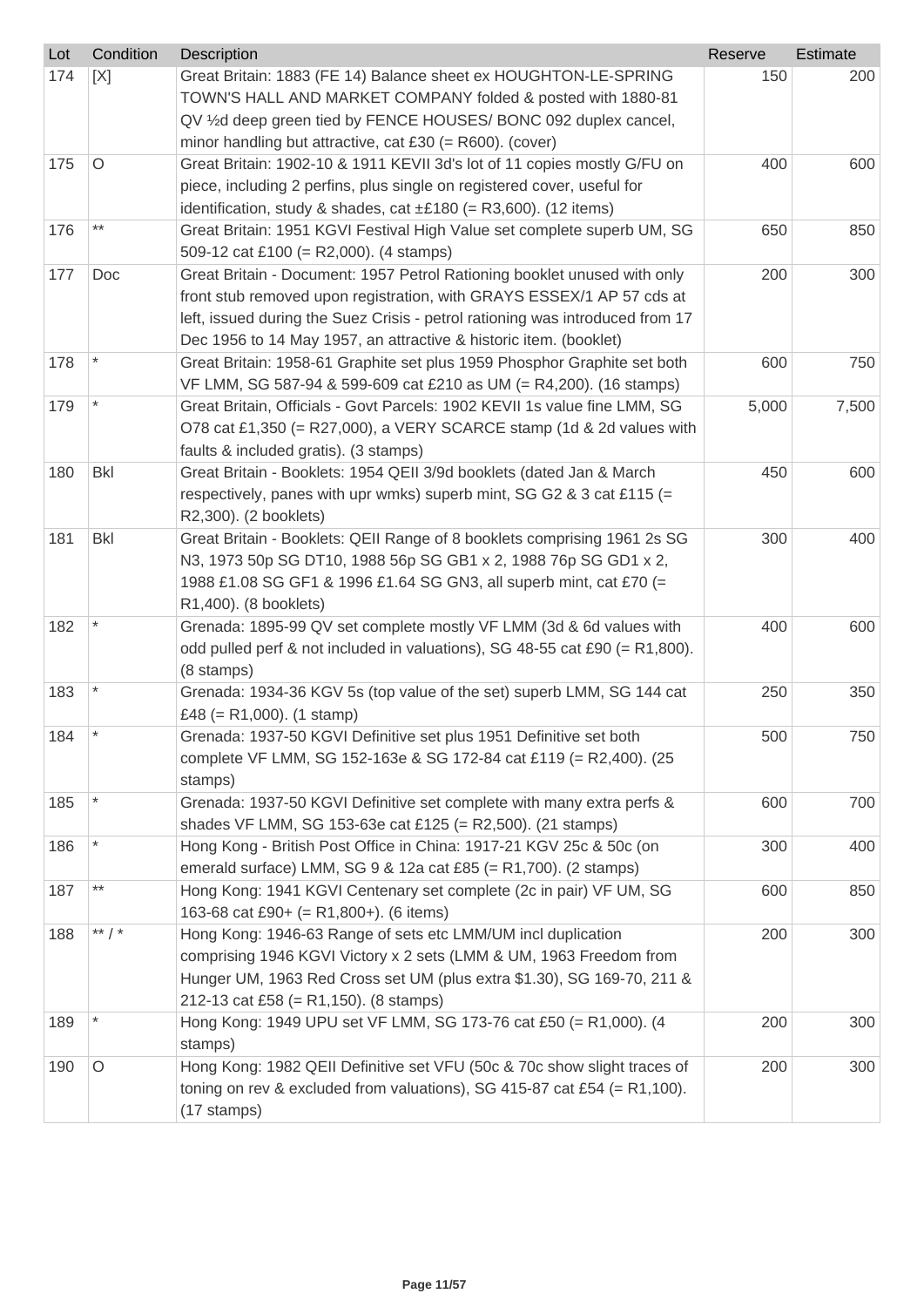| 191 |            | Iceland - Officials: 1930 set complete to 40A VF LMM/UM, Mi 44-53 cat<br>$?200 (= R3,400).$ (10 stamps)                                                                                                                                                                                                                              | 400    | 600    |
|-----|------------|--------------------------------------------------------------------------------------------------------------------------------------------------------------------------------------------------------------------------------------------------------------------------------------------------------------------------------------|--------|--------|
| 192 |            | India: 1937-40 KGVI Definitive set complete VF LMM, SG 247-64 cat £600<br>$(= R12,000)$ . (18 stamps)                                                                                                                                                                                                                                | 3,000  | 4,000  |
| 193 | ** $/$ *   | India: 1940-43 KGVI Definitive set superb UM plus 1952 Saints & Poets<br>commem set LMM, SG 265-77 & 337-42 cat £98 (= R1,950). (20 stamps)                                                                                                                                                                                          | 500    | 700    |
| 194 | Essay      | Israel: 1947-48 Doar Ivri 3m, 5m & 15m IMPERF PLATE PROOF pairs in<br>black printed on white, glazed paper in VF condition, Bale ED.35-37 cat<br>$$225 (= R3,500).$ (3 pairs)                                                                                                                                                        | 1,000  | 1,400  |
| 195 | $***$      | Israel: 1948 Doar Ivri set complete to 50m with tabs superb UM, Bale 1-6<br>cat $$340 (= R5,000)$ . (6 stamps)                                                                                                                                                                                                                       | 1,400  | 2,000  |
| 196 | ** $/$ *   | Israel: 1948 Doar Ivri set complete to 50m in Plate blocks of 4 mostly UM<br>with 5 blocks LMM in margins only, 15m Plate 2 gum disturbed (& not<br>included in valuations), Bale 1-6 cat $$300+ (= R4,500+),$ lot includes 3 extra<br>blocks (inverted in scan) in poor condition & also excluded from valuations.<br>$(11$ blocks) | 1,000  | 1,500  |
| 197 | <b>FDC</b> | Israel: 1948 Doar Ivri set of singles (without tabs) complete on illustrated &<br>unaddressed FDC, very minor handling does not detract, Bale 1-9 cat \$220<br>$(= R3,500)$ . (cover)                                                                                                                                                | 750    | 1,000  |
| 198 |            | Israel: 1948 Doar Ivri set complete with tabs (1000m with short tab) affixed<br>to official Presentation Sheet & in VF condition, Bale 1-9 cat \$6,900+ as<br>UM (= R100,000), this special item must be RARE. (sleeve)                                                                                                              | 7,500  | 10,000 |
| 199 | $***$      | Israel: 1948 Doar Ivri 3m value in an IMPERF PAIR superb UM (minor<br>fingerprints on gummed side), Bale 1 IMP cat $$110 (= R1,700)$ . (pair)                                                                                                                                                                                        | 400    | 500    |
| 200 | <b>FDC</b> | Israel: 1948 Doar Ivri set of rouletted singles (without tabs) complete on<br>printed, registered, unaddressed FDC, very minor handling does not<br>detract, Bale 1c-3c cat $$50 (= R750)$ . (cover)                                                                                                                                 | 200    | 250    |
| 201 | <b>FDC</b> | Israel: 1948 Doar Ivri 3m vertical pair with tab plus ROULETTE<br>MISPLACED DOWN superb UM, Bale 1cv but unlisted. (pair)                                                                                                                                                                                                            | 300    | 400    |
| 202 | ** $/$ *   | Israel: 1948 Doar Ivri 20m & 50m values with tabs superb LMM, Bale 5-6<br>cat $$315$ as UM (= R4,800). (2 stamps)                                                                                                                                                                                                                    | 600    | 800    |
| 203 | $***$      | Israel: 1948 Doar Ivri the three top values all in left or right marginal singles<br>superb UM, Bale 7-9 cat \$400 (= R6,000). (3 stamps)                                                                                                                                                                                            | 1,200  | 1,600  |
| 204 | * $/$ **   | Israel: 1948 Doar Ivri the three top values all in NE corner/ Plate blocks of 4<br>VF LMM/UM, Bale 7-9 cat \$3,000 (= R45,000). (3 blocks)                                                                                                                                                                                           | 8,000  | 12,000 |
| 205 | Essay      | Israel: 1947-48 Doar Ivri 5000m IMPERF PAIR in brown printed on thick,<br>white, glazed paper, ex 1948 IMABA special printing, Bale ED.46 cat<br>\$2,000 (= R30,000), A SCARCE ITEM. (pair)                                                                                                                                          | 8,000  | 12,000 |
| 206 | $***$      | Israel: 1948 Doar Ivri 1,000m top value in right marginal single superb UM,<br>Bale 9 cat \$250 (= R3,800). (1 stamp)                                                                                                                                                                                                                | 1,000  | 1,400  |
| 207 | ** $/$ *   | Israel: 1948 Postage Due set (without tabs) complete UM (only 50M is<br>LMM), Bale PD1-5 cat \$75 (= R1,100) as UM. (5 stamps)                                                                                                                                                                                                       | 200    | 300    |
| 208 | Var        | Israel: 1948 Doar Ivri Postage Dues 5m, 10m, 20m & 50m complete in NW<br>corner IMPERF blocks of 4 superb UM, Bale PD2-I to PD5-I cat \$6,000 (=<br>R90,000), A RARE GROUP. (4 blocks)                                                                                                                                               | 25,000 | 35,000 |
| 209 | Var        | Israel: 1948 Doar Ivri Postage Dues 5m & 20m tab singles IMPERF &<br>WITHOUT OVERPRINT superb UM, Bale PD2d & PD4d cat \$800 (=<br>R12,000), SCARCE ITEMS. (2 items)                                                                                                                                                                 | 3,000  | 4,000  |
| 210 | P/P        | Israel: 1948 New Year set in blocks of 4 (without tabs) mounted on<br>Presentation sheet with special TEL AVIV commemorative cancel dated<br>26.12.1948, Bale B10-14 cat \$14 as used stamps only (= R200+). (3 items)                                                                                                               | 200    | 300    |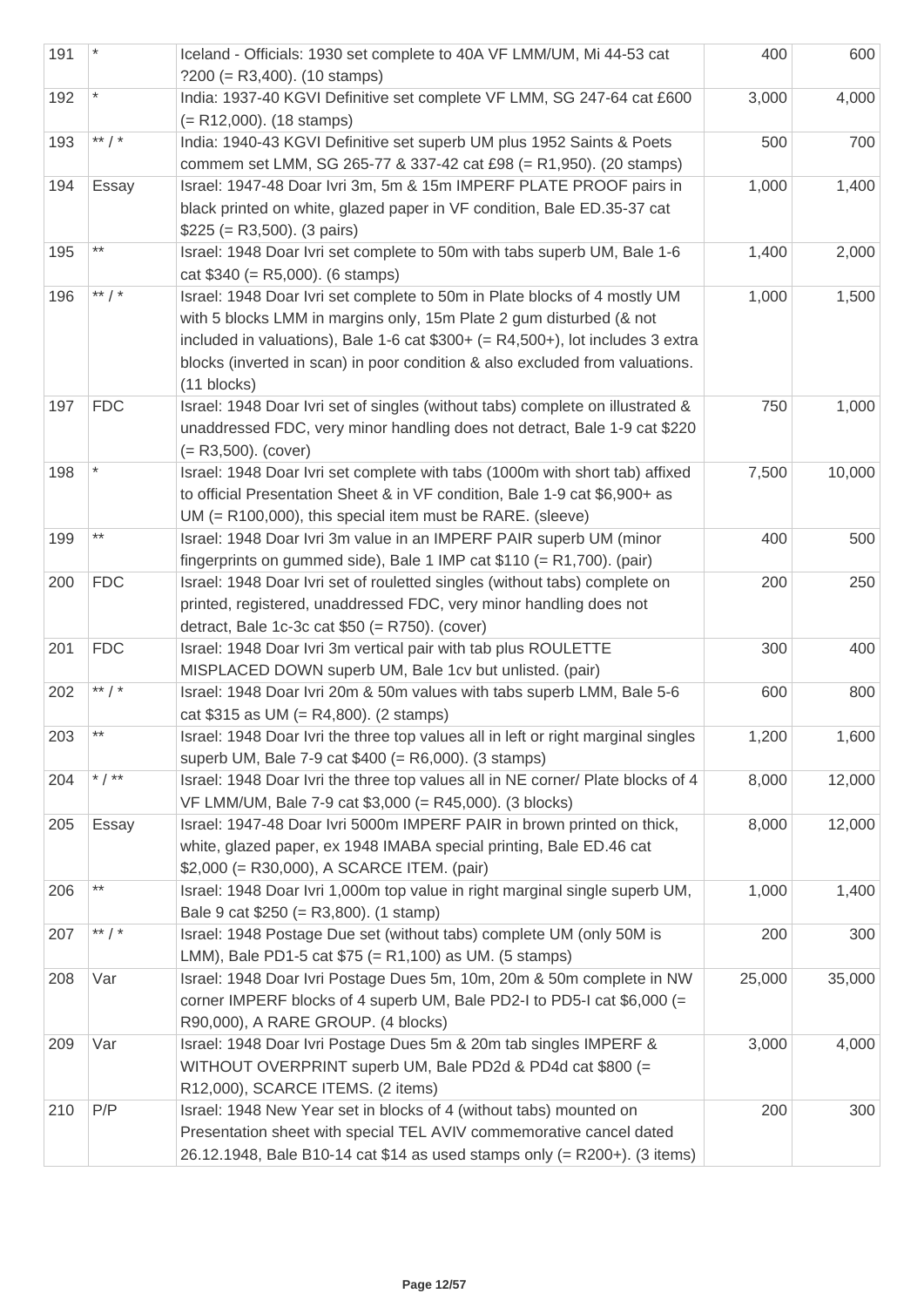| Lot | Condition  | Description                                                                                                                                                                                                                                                                                                                         | Reserve | Estimate |
|-----|------------|-------------------------------------------------------------------------------------------------------------------------------------------------------------------------------------------------------------------------------------------------------------------------------------------------------------------------------------|---------|----------|
| 211 | Essay      | Israel: 1949 Flag & Lion of Judah ESSAYS designed by J. Ross of<br>Rosenberg & Federbush & submitted for the 1949 Flag/ 1st Independence<br>Day issue (Bale 16), perforated singles of same design in orange & black<br>and in green & black, each adhering to display cards, cat $$150 (= R2,400)$ .<br>(2 items)                  | 750     | 1,000    |
| 212 | $***$      | Israel: 1949 UPU téte-béche gutter pairs in blocks of 24 superb UM (top<br>strip of 40Pr slightly faded, valuation based on 7 sets of gutters only), Bale<br>27-28B cat \$315 (= R4,700). (2 blocks)                                                                                                                                | 1,500   | 2,000    |
| 213 | <b>Bkl</b> | Israel: 1949 Doar Ivri Booklet (2nd issue) exploded & superb UM, all 3<br>panes ex Plate Block position with sheet nos in right margins, Bale B.2 cat<br>\$1,100 in unexploded condition (= R17,000), A SCARCE ITEM. (3 items)                                                                                                      | 3,000   | 4,000    |
| 214 | * $/$ **   | Israel: 1949 Postage Due set with full tabs LMM/UM, Bale PD6-11 cat \$200<br>as $UM (= R3,000)$ . (6 stamps)                                                                                                                                                                                                                        | 350     | 500      |
| 215 | * $/$ **   | Israel: 1950 Independence Day 20Pr in SE corner single with full tab,<br>LMM/UM, Bale 29 cat \$140 (= R2,100) as UM. (1 stamp)                                                                                                                                                                                                      | 250     | 350      |
| 216 | * $/$ **   | Israel: 1951 Independence Day set with full tabs LMM/UM, Bale 50-51 cat<br>$$47 (= R700)$ . (2 stamps)                                                                                                                                                                                                                              | 60      | 100      |
| 217 | ** $/$ *   | Israel: 1951 National Fund 80 (top value of set) with full tab LMM on tab<br>only, Bale 54 cat \$115 as UM (= R1,700). (3 stamps)                                                                                                                                                                                                   | 150     | 200      |
| 218 | $***$      | Israel: 1952 New Year set with tabs superb UM, Bale 72-75 cat \$27 (=<br>R400). (4 stamps)                                                                                                                                                                                                                                          | 100     | 150      |
| 219 | $***$      | Israel: 1952 President Weizmann set with tabs superb UM, Bale 76-77 cat<br>$$8 (= R120)$ . (2 stamps)                                                                                                                                                                                                                               | 40      | 50       |
| 220 | $***$      | Israel: 1952 BILU Immigration issue in an IMPERFORATE corner block of<br>10 (SE corner torn away, NE Plate block severed from rest of piece)<br>mostly UM with some creasing, Bale 78.I cat $$2,000$ (= R30,000) for the<br>Plate block only, may possibly be a UNIQUE ITEM. (sleeve)                                               | 10,000  | 15,000   |
| 221 | $***$      | Israel: 1953-56 Landscapes Airmail set complete with full tabs superb UM,<br>cat $$95 (= R1,350)$ . (9 stamps)                                                                                                                                                                                                                      | 350     | 450      |
| 222 | <b>FDC</b> | Israel: 1953 1000pr Jaffa Airmail with full tab LMM on tab only, Bale 79 cat<br>\$90 as UM (= $R860$ ). (cover)                                                                                                                                                                                                                     | 150     | 200      |
| 223 | $***$      | Israel: 1953 New Year set in tab strips of 4 complete superb UM, Bale<br>88-90 cat \$24 (= R360). (3 strips)                                                                                                                                                                                                                        | 100     | 150      |
| 224 | $***$      | Israel: 1965 Town Emblems téte-béche sheets complete & superb UM,<br>Bale Irs.21-22 cat \$35 (= R550). (2 sheets)                                                                                                                                                                                                                   | 150     | 200      |
| 225 | $***$      | Israel: 1969 Town Emblems téte-béche sheets complete & superb UM,<br>Bale Irs.23-24 cat \$60 (= R950). (2 sheets)                                                                                                                                                                                                                   | 250     | 350      |
| 226 | $***$      | Italian Colonies - Somaliland: 1932-38 Set complete (excl 7½c value, a<br>cheap stamp), all perf 14 (except 35c, 2.25L & 20L which are are perf 12)<br>VF UM (odd low value with minor fault but again of insignificant value), Mi<br>171C-88C cat ?2,100+ as LMM (= R35,500+), a very scarce set in this<br>condition. (17 stamps) | 7,500   | 10,000   |
| 227 |            | Italian Colonies - East Africa: 1938 Airmail 50c (key value in set) VF LMM,<br>Mi 22 cat $?80 (= R1,400)$ . (1 stamp)                                                                                                                                                                                                               | 300     | 400      |
| 228 |            | Jamaica: 1938-52 KGVI Pictorial Definitive set complete including 3 shades<br>of 5s VF LMM, SG 121-33a cat £180 (= R3.600). (20 stamps)                                                                                                                                                                                             | 900     | 1,200    |
| 229 | $***$      | Kenya: 1977 Mineral Definitive 10c coil single & strip of 18 plus 50c coil<br>pair & strip of 3 superb UM, unlisted thus, SG 107 & 111 cat £30+ (=<br>R600+). (4 items)                                                                                                                                                             | 150     | 200      |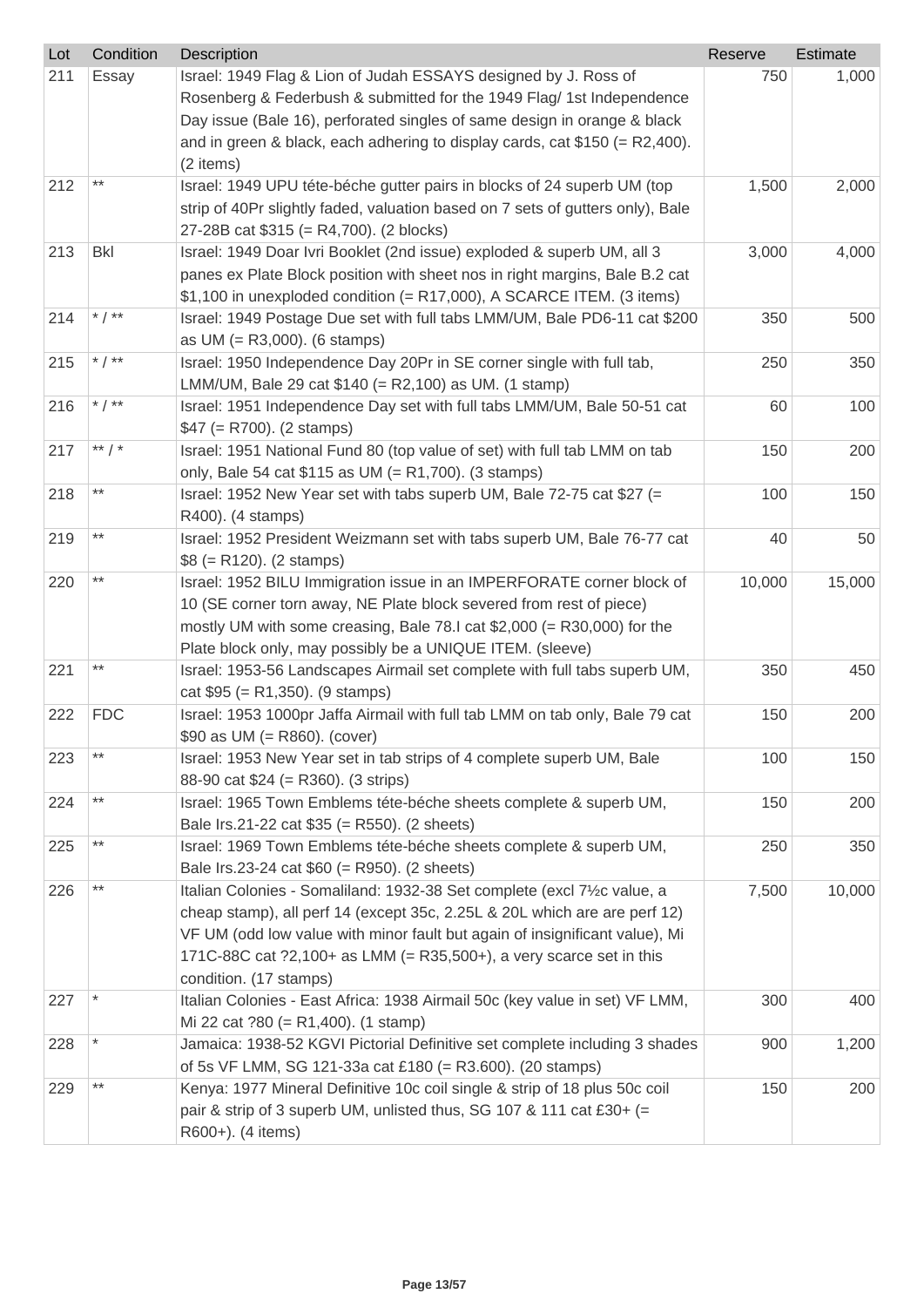| Lot | Condition       | <b>Description</b>                                                                                        | Reserve | Estimate |
|-----|-----------------|-----------------------------------------------------------------------------------------------------------|---------|----------|
| 230 | <b>Bkl</b>      | Kenya: 1977 5s & 10s booklets (containing Minerals Definitive issue)                                      | 150     | 200      |
|     |                 | superb mint, SG SB6-7 cat £30 (= $R600$ ). (2 booklets)                                                   |         |          |
| 231 |                 | Kenya, Uganda & Tanganyika - British East Africa: 1890-95 2r, 3r & 5r                                     | 300     | 400      |
|     |                 | values VF & fresh MM, SG 16, 17 & 19 cat £59 (= R1,200). (3 stamps)                                       |         |          |
| 232 | O               | Kenya, Uganda & Tanganyika - British East Africa: 1890-95 4r (right wing                                  | 600     | 750      |
|     |                 | marginal copy) & 5r values FU, SG 18 & 19 cat £135 (= R2,700). (2                                         |         |          |
|     |                 | stamps)                                                                                                   |         |          |
| 233 |                 | Kenya, Uganda & Tanganyika: 1938-54 KGVI Definitive set complete VF                                       | 1,200   | 1,800    |
|     |                 | LMM, SG 131-50b cat £250 (= R5,000). (20 stamps)                                                          |         |          |
| 234 |                 | Kenya, Uganda & Tanganyika: 1954-59 Pictorial Definitive plus 1960-62                                     | 600     | 800      |
|     |                 | Flora & Fauna Definitive sets complete VF LMM, SG 167-80 & 183-98 cat                                     |         |          |
|     |                 | £210 (= $R4,200$ ). (30 stamps)                                                                           |         |          |
| 235 |                 | Leeward Islands: 1954 QEII Definitive set - 48c with odd short perf at base                               | 150     | 200      |
|     |                 | (excluded from valuations) VF LMM, SG 126-40 cat £58 (= R1,200). (15                                      |         |          |
|     |                 | stamps)                                                                                                   |         |          |
| 236 | $***$           | Lesotho: 1980 Centenary of Gun War 25s value in right marginal block of 4,                                | 500     | 650      |
|     |                 | all with BLACK ON MAP PRINTED DOUBLE superb UM, copy of SG listing                                        |         |          |
|     |                 | included, SG 391e cat £120 (= $R2,400$ ). (block)                                                         |         |          |
| 237 |                 | Lesotho: 1980-81 2s surcharge on 2c Tapestry (SG 402A) in a complete                                      | 400     | 600      |
|     |                 | horizontal strip, all 5 stamps with BLURRED IMAGES (due to poor colour                                    |         |          |
|     |                 | registration) superb UM. (strip)                                                                          |         |          |
| 238 |                 | Lesotho: 1986-88 Definitive 15s on 1s Butterfly, top marginal single with                                 | 250     | 350      |
|     |                 | SURCHARGE DOUBLE plus COMPLETE OFFSET OF SURCHARGE on                                                     |         |          |
|     |                 | reverse, superb UM (ink notation on margin), listed as SG 723a but                                        |         |          |
|     |                 | unpriced. (1 stamp)                                                                                       |         |          |
| 239 | $***$           | Lesotho: 1986-88 15s on 3s Butterfly (SG 726) pair with SURCHARGE                                         | 250     | 350      |
|     | $***$           | MISPLACED & OFFSET on reverse superb UM, an unlisted variety . (pair)                                     |         |          |
| 240 |                 | Macau - Postage Dues: 1947 Postage Dues 4a, 8a & 20a to 1p complete                                       | 600     | 800      |
|     |                 | LMM (only missing 1a, 2a, 5a & 12a values), Mi 35, 38 & 40-43- cat ?213                                   |         |          |
|     |                 | $(= R3,600)$ . (6 stamps)                                                                                 |         |          |
| 241 |                 | Macau: 1951 Boats set complete VF LMM, Mi 383-85 cat ?650 as UM (=                                        | 1,000   | 1,400    |
|     |                 | R11,000+). (3 stamps)                                                                                     |         |          |
| 242 |                 | Macau: 1956 Maps set complete VF LMM, Mi 406-13 cat ?150 (=                                               | 200     | 300      |
|     | $^{\star\star}$ | R2,500+). (8 stamps)                                                                                      |         |          |
| 243 |                 | Macau: 1960 Henry the Navigator commem in block of 4 superb UM, Mi                                        | 200     | 300      |
|     | $***$           | 416 cat $?60 (= R1,000+)$ . (block)<br>Macau: 1962 Sport set superb UM, Mi 422-27 cat ?110 (= R1,900). (6 |         |          |
| 244 |                 | stamps)                                                                                                   | 400     | 600      |
| 245 | $***$           | Macau: 1977 Legislative Assembly 2p value superb UM, Mi 468 cat ?250                                      | 600     | 800      |
|     |                 | $(= R4, 250)$ . (1 stamp)                                                                                 |         |          |
| 246 | $***$           | Macau: 1983 Flowers & 1984 Boats sets superb UM, Mi 505-10 & 528-31                                       | 150     | 200      |
|     |                 | cat $?43 (= R750)$ . (10 stamps)                                                                          |         |          |
| 247 | $***$           | Macau: 1984 Stamp Centenary m/sheet superb UM, Mi 514 (Block 2) cat                                       | 300     | 400      |
|     |                 | $?70 (= R1,200)$ . (m/sheet)                                                                              |         |          |
| 248 | $***$           | Macau: 1997-99 Range of 6 sets & 9 m/sheets superb UM, between Mi                                         | 300     | 400      |
|     |                 | 894-1015 cat ?70 (= R1,200). (2 stockcards)                                                               |         |          |
| 249 |                 | Malaysia - Straits Settlements: 1937-41 KGVI Definitive set complete                                      | 1,500   | 1,800    |
|     |                 | (excluding 6c & 12c but with extra 4c Die II) VF LMM, SG 278-298 cat £320                                 |         |          |
|     |                 | $(= R6, 500)$ . (17 stamps)                                                                               |         |          |
|     |                 |                                                                                                           |         |          |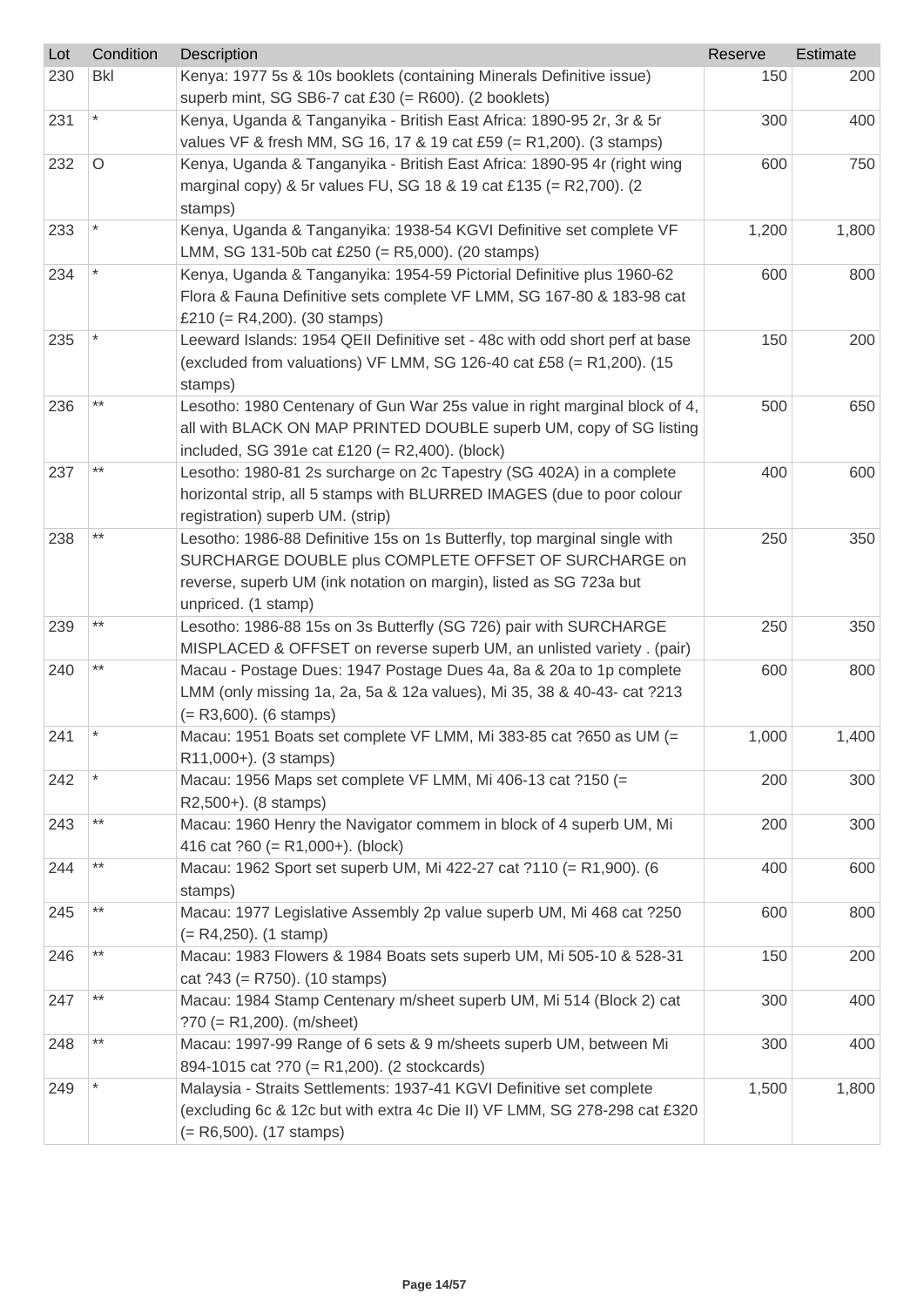| 250 |         | Malaya - British Military Administration: 1945-48 KGVI set complete LMM<br>incl 2c Die I & II, extra 3c shade, 10c Die I (3 shades) & 15c Die II shade,<br>SG 1-18 cat £240 (= R4,800). (20 stamps)                                                                                        | 1,200 | 1,500 |
|-----|---------|--------------------------------------------------------------------------------------------------------------------------------------------------------------------------------------------------------------------------------------------------------------------------------------------|-------|-------|
| 251 |         | Malaysian States - Johore: 1949-55 Definitive set complete VF LMM, SG<br>133-47 cat £160 (= R3,200). (21 stamps)                                                                                                                                                                           | 750   | 1,000 |
| 252 |         | Malaysian States - Johore: 1960 Definitive (portrait of Sultan Ismail) VF<br>LMM, SG 155-65 cat £70 (= R1,400). (11 stamps)                                                                                                                                                                | 200   | 300   |
| 253 |         | Malaysian States - Kedah: 1950-55 Definitive set complete VF LMM, SG<br>76-90 cat £160 (= R3,200). (21 stamps)                                                                                                                                                                             | 750   | 900   |
| 254 |         | Malaysian States - Negri Sembilan: 1949-55 Definitive set complete VF<br>LMM, SG 42-62 cat £130 (= R2,600). (21 stamps)                                                                                                                                                                    | 650   | 800   |
| 255 |         | Malaysian States - Pahang: 1950-56 Sultan Sir Abu Bakar Definitive set<br>complete VF LMM, SG 53-73 cat £120 (= R2,400). (21 stamps)                                                                                                                                                       | 500   | 650   |
| 256 |         | Malaysian States - Perak: 1950-56 Sultan Yussuf Izzuddin Shah Definitive<br>set plus 1957-61 Definitive set (incl extra 10c shade) VF LMM, SG 128-48<br>& 150-61 cat £186 (= R3,700). (23 stamps)                                                                                          | 700   | 850   |
| 257 |         | Malaysian States - Perlis: 1951-55 Raja Syed Putra Definitive set complete<br>VF LMM, SG 7-27 cat £180 (= R3,600). (21 stamps)                                                                                                                                                             | 750   | 900   |
| 258 |         | Malaysian States - Selangor: 1949-55 Sultan Hisamud-din Alam Shah<br>Definitive set complete VF LMM, SG 90-110 cat £110 (= R2,200). (21<br>stamps)                                                                                                                                         | 550   | 700   |
| 259 |         | Malaysian States - Selangor: 1957-61 Sultan Hisamud-din Alam Shah<br>Definitive set complete VF LMM, SG 116-27 cat £55 (= R1,100). (12<br>stamps)                                                                                                                                          | 150   | 200   |
| 260 | $***$   | Malta: 1948-53 KGVI New Constitution set complete superb UM, SG<br>234-48 cat £90 (= R1,800). (21 stamps)                                                                                                                                                                                  | 600   | 800   |
| 261 | $***$   | Malta: 1948-53 KGVI New Constitution Definitive 2s to 10s (top values of<br>the set) superb UM, SG 245-48 cat £82 (= R1,650). (4 stamps)                                                                                                                                                   | 500   | 600   |
| 262 | p.stat  | Mauritius: 1895 QV 2c Postal Card, HG 3 VF unused. (card)                                                                                                                                                                                                                                  | 150   | 200   |
| 263 |         | Mauritius: 1935 KGV Silver Jubilee set superb UM, 12c value with<br>DIAGONAL LINE BY TURRET variety, SG 246f cat £150 (= R3,000), must<br>be very scarce in UM condition. (4 stamps)                                                                                                       | 900   | 1,200 |
| 264 | $\star$ | Monserrat: 1876-83 QV 6d fresh MM, SG 2 cat £75 (= R1,500). (1 stamp)                                                                                                                                                                                                                      | 250   | 350   |
| 265 |         | Montserrat: 1938-48 KGVI Pictorial Definitive, a VF set (including 1/2d to 5s<br>both perfs as listed) superb LMM, SG 101-12 cat £340 (= $R6,800$ ), a<br>difficult assembly. (22 stamps)                                                                                                  | 1,700 | 2,200 |
| 266 |         | Montserrat: 1965 QEII Fruit, Vegetable & Plants Definitive, 1968<br>Surcharges plus 1969-70 (new wmk) sets all VF LMM, SG 160-76, 194-99<br>& 213-22 cat £42 (= R850). (33 stamps)                                                                                                         | 130   | 180   |
| 267 |         | Morocco Agencies - Tangier: Range of issues comprising: (i) 1937-40 KGVI<br>sets (SG 245-50); (ii) 1955 QEII Castles high values (SG 310-12); (iii) 1956<br>QEII Defin set (SG 313-322); (iv) 1957 QEII Centenary Defin (SG 323-42)<br>all VF LMM, cat £78 (= R1,550). (39 stamps)         | 350   | 450   |
| 268 | [X]     | Mozambique: 1895 cover ex Portugal to Lourenzo Marques (then<br>re-addressed to Inhambane) franked 50 Reis tied by 'rounded box' cancel<br>(uncommon), plus 1941 80c single franking cover (horizontally creased) to<br>Pretoria with Union 'UC8 / Small' censor label at left. (2 covers) | 800   | 1,100 |
| 269 | $(*)$   | Mozambique: 1948 Landscapes 2s value in IMPERF strip of 3 fine unused<br>- Mi 365(I), unlisted in our library. (1 item)                                                                                                                                                                    | 600   | 900   |
| 270 |         | Mozambique 1951 Fish Definitive \$15 & \$20 values fine MM, Mi 405-6 cat<br>$?64 (= R1,100)$ . (2 stamps)                                                                                                                                                                                  | 150   | 200   |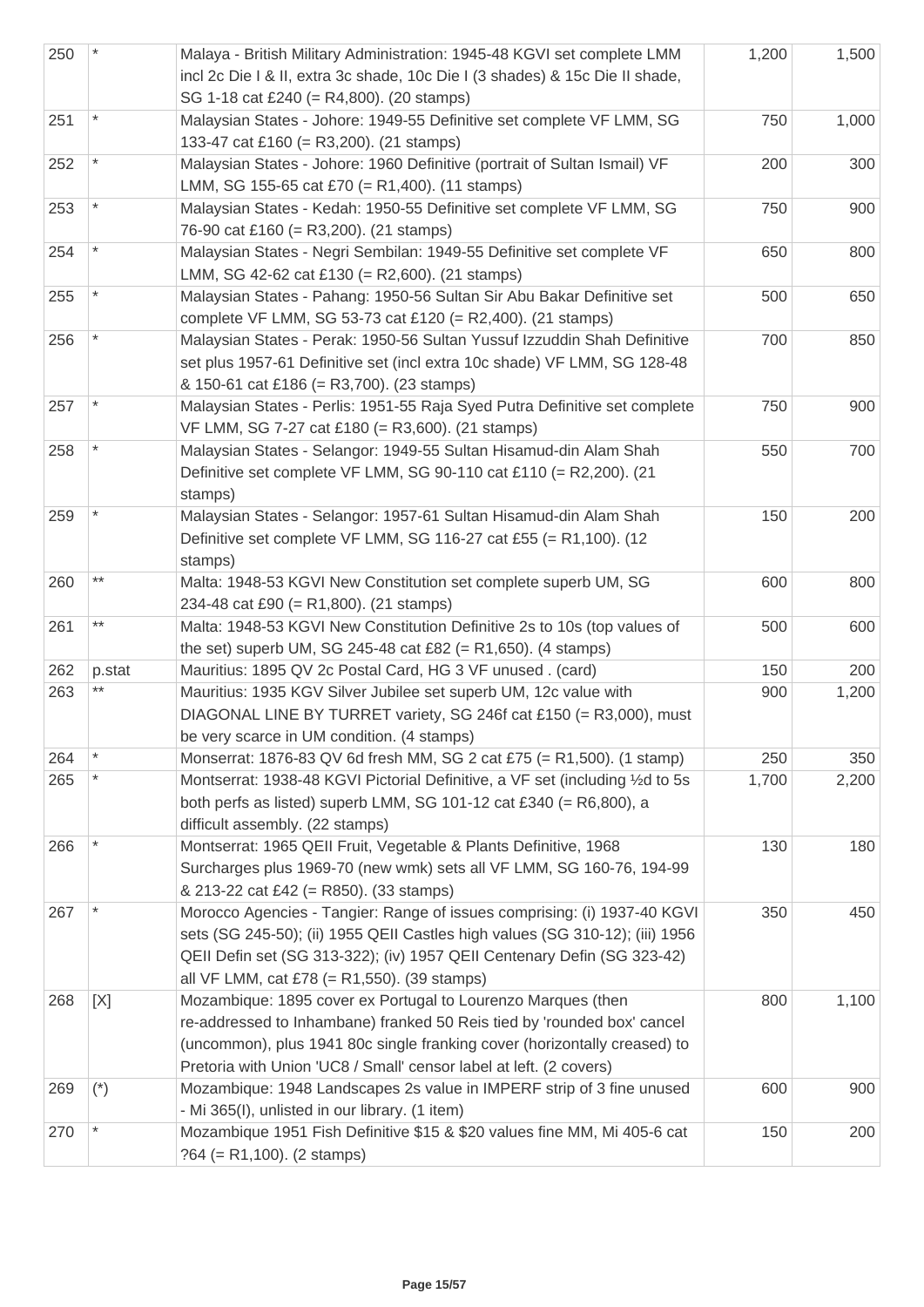| Lot | Condition       | Description                                                                                                                                                                                                                                                                                                                                                                                                                                                                                                                                       | Reserve | Estimate |
|-----|-----------------|---------------------------------------------------------------------------------------------------------------------------------------------------------------------------------------------------------------------------------------------------------------------------------------------------------------------------------------------------------------------------------------------------------------------------------------------------------------------------------------------------------------------------------------------------|---------|----------|
| 271 |                 | Mozambique: 1975 Lusaka Accord m/sheet x 40 UM, Mi 574 (Block 1) cat<br>$?220 (= R3,800).$ (sleeve)                                                                                                                                                                                                                                                                                                                                                                                                                                               | 400     | 600      |
| 272 | $***$           | Mozambique: 1975 Independence overprint set (on various issues)<br>complete UM, Mi 575-93 cat ?30 (= R500). (19 stamps)                                                                                                                                                                                                                                                                                                                                                                                                                           | 150     | 200      |
| 273 | $^{\star\star}$ | Mozambique: 1976 Presidential Visit set in corner/ imprint blocks of 4 (Mi<br>606-08) all with INVERTED OVERPRINTS, VF UM, odd tone spot hardly<br>detracts, unrecorded in our library. (3 blocks)                                                                                                                                                                                                                                                                                                                                                | 500     | 1,000    |
| 274 | $^{\star\star}$ | Mozambique: 1976 Presidential Visit S3.50 in SW corner/ imprint block of 4<br>(Mi 607) all with MISSING VALUE superb UM, unrecorded in our library.<br>(block)                                                                                                                                                                                                                                                                                                                                                                                    | 500     | 750      |
| 275 | $^{\star\star}$ | Mozambique: 1982 PHILEXFRANCE Gauguin Painting m/sheet x 34 UM,<br>Mi 890 (Block 14) cat ?221 (= R3,800). (sleeve)                                                                                                                                                                                                                                                                                                                                                                                                                                | 400     | 600      |
| 276 | Doc             | Natal: 1860 Printed SCRIP CERTIFICATE OF SHARE document for the<br>'Commercial & Agricultural BANK OF NATAL' (which failed in 1867), signed<br>by Robert Acutt (1814-94) a Natal pioneer & 1st Acting Manager, another<br>endorsement signed by the future Sir Lewis Lloyd Mitchell (1842-1928) who<br>had an illustrious career in banking & government, plus numerous other<br>endorsements & signatures (full details accompany the item), some<br>handling not detracting from a most attractive & historically significant item.<br>(sleeve) | 300     | 400      |
| 277 | $\star$         | Natal: 1882 QV 1/2d blue-green (wmk Crown CA), left marginal single, fine<br>LMM but for light horizontal crease, SG 97 cat £100 (= $R2,000$ ). (1 stamp)                                                                                                                                                                                                                                                                                                                                                                                         | 200     | 300      |
| 278 | $***$           | Netherlands: 1936 Child Welfare set superb UM, NVPH 289-92 cat ?65 (=<br>R1,100). (4 stamps)                                                                                                                                                                                                                                                                                                                                                                                                                                                      | 250     | 350      |
| 279 | $***$           | Netherlands: 1955 Child Portraits set superb UM, NVPH 666-70 cat ?19 (=<br>R325). (5 stamps)                                                                                                                                                                                                                                                                                                                                                                                                                                                      | 80      | 120      |
| 280 | $\circ$         | Netherlands: 1940-47 Queen Wilhelmina Definitive set complete including<br>later high values FU, NVPH 332-49 cat ?100 (= R1.700). (18 stamps)                                                                                                                                                                                                                                                                                                                                                                                                     | 300     | 400      |
| 281 | $***$           | Netherlands: 1940-47 Queen Wilhelmina 5c, 10c 121/2c & 15c values in<br>IMPERF marginal blocks of 4 superb UM, NVPH 332-37v cat ?16 (= R290).<br>(4 blocks)                                                                                                                                                                                                                                                                                                                                                                                       | 80      | 120      |
| 282 | $***$           | Netherlands: 1952 Jan van Riebeeck commemorative set superb UM,<br>NVPH 578-81 cat ?22 (= R375). (4 stamps)                                                                                                                                                                                                                                                                                                                                                                                                                                       | 80      | 100      |
| 283 | [X]             | Netherlands Indies: 1939 cover with 5-colour combination franking totalling<br>15c, all tied by BATAVIA cds?s, addressed to Mozambique with Lourenco<br>Marques arrival b/s, a very uncommon destination. (cover)                                                                                                                                                                                                                                                                                                                                 | 400     | 550      |
| 284 |                 | New Guinea: 1939 Airmail set (excluding scarce 10s value) 1d with small<br>rust mark, others VF LMM, SG 212-25 (excluding 213 & 224) cat £495 (=<br>R10,000). (11 stamps)                                                                                                                                                                                                                                                                                                                                                                         | 2,000   | 3,000    |
| 285 |                 | New Hebrides: 1953 Definitive set complete VF LMM, SG 68-78 cat £27 (=<br>R550). (11 stamps)                                                                                                                                                                                                                                                                                                                                                                                                                                                      | 100     | 150      |
| 286 |                 | New Hebrides - French: 1925 Definitive set VF LMM, SG F42-52 cat £22 (=<br>R440). (11 stamps)                                                                                                                                                                                                                                                                                                                                                                                                                                                     | 150     | 200      |
| 287 |                 | New Zealand: 1940 Centenary set VF LMM, SG 613-25 cat £70 (=<br>R1,400). (13 stamps)                                                                                                                                                                                                                                                                                                                                                                                                                                                              | 350     | 500      |
| 288 |                 | New Zealand: 1946 Peace Issue, 3d value with COMPLETED RUDDER<br>variety VF LMM, SG 671a cat £19 (= R380). (1 stamp)                                                                                                                                                                                                                                                                                                                                                                                                                              | 100     | 150      |
| 289 |                 | New Zealand: 1953-59 QEII Definitive plus 1960-66 Pictorial Definitive set<br>set complete LMM, SG 723-36 & 781-802 cat £148 (= R3,000). (39 stamps)                                                                                                                                                                                                                                                                                                                                                                                              | 450     | 600      |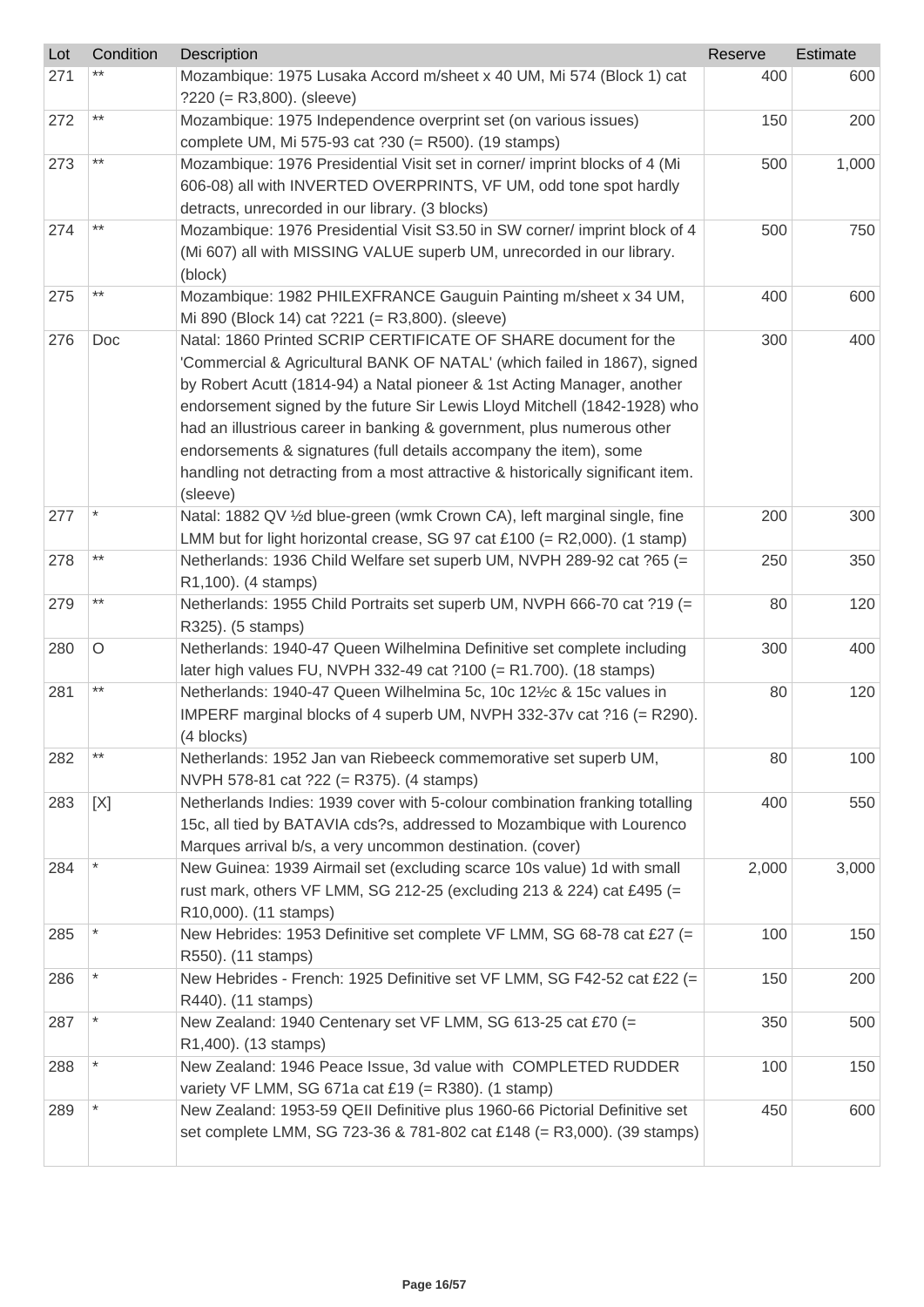| 290 |                 | Nigeria: 1938-51 KGVI Definitive set (excludes 4d orange, but includes<br>extra 1d SG 50ba, 1s/3d SG 57a & 2s/6d SG 58b) VF LMM, SG 49-59 cat<br>£20 $(= R400)$ . (16 stamps)                                                                                                                                                                                                                                                                                                                        | 100   | 150   |
|-----|-----------------|------------------------------------------------------------------------------------------------------------------------------------------------------------------------------------------------------------------------------------------------------------------------------------------------------------------------------------------------------------------------------------------------------------------------------------------------------------------------------------------------------|-------|-------|
| 291 |                 | Nigeria: 1953-58 QEII Definitive set complete (excluding 2d slate violet SG<br>72c) VF LMM, SG 69-80 cat £87 (= R1,750). (12 stamps)                                                                                                                                                                                                                                                                                                                                                                 | 250   | 350   |
| 292 |                 | Niue: 1938 KGVI Pictorial Definitive, 1940 3d surch on 11/2d plus 1950<br>Pictorial Definitive all VF LMM, SG 75-77, SG 78 & SG 113-22 cat £75 (=<br>R1,500). (14 stamps)                                                                                                                                                                                                                                                                                                                            | 300   | 400   |
| 293 |                 | Niue: 1938 KGVI Definitive 3s value VF LMM, SG 77 cat £35 (= R700). (1<br>stamp)                                                                                                                                                                                                                                                                                                                                                                                                                     | 150   | 200   |
| 294 | $^{\star\star}$ | Niue: 1950 Definitive set in pairs superb UM, SG 113-22 cat £30 (= R600).<br>$(10 \text{ pairs})$                                                                                                                                                                                                                                                                                                                                                                                                    | 150   | 250   |
| 295 |                 | Norfolk Island: 1947-59 Definitive plus 1953 Pictorial Definitive sets<br>complete VF LMM, SG 1-12a & 13-18 cat £67 (= R1,350). (20 stamps)                                                                                                                                                                                                                                                                                                                                                          | 250   | 350   |
| 296 |                 | Norfolk Island: 1953 Definitive 5s (top value) VF LMM, SG 18 cat £30 (=<br>R600). (1 stamp)                                                                                                                                                                                                                                                                                                                                                                                                          | 100   | 140   |
| 297 |                 | North Borneo: 1947 Overprinted Definitive set complete LMM, SG 335-49<br>cat £100 (= R2,000). (15 stamps)                                                                                                                                                                                                                                                                                                                                                                                            | 500   | 650   |
| 298 |                 | North Borneo: 1954-59 QEII Pictorial Definitive set complete VF LMM, SG<br>372-86 cat £80 (= R1,600). (15 stamps)                                                                                                                                                                                                                                                                                                                                                                                    | 250   | 400   |
| 299 | $\circ$         | Northern Rhodesia: 1925-29 KGV Definitive set to 8d complete (excl 6d<br>only) spread over 2 registered covers, posted LIVINGSTONE/ 4 APR 1925<br>cds's to UK with BATTERSEA/ 27 APR 25 arrival b/s's, some toning<br>evident but nonetheless very useful with the 8d being particularly scarce on<br>cover & rated from £165+ (= $R3,300+$ ). (2 covers)                                                                                                                                            | 500   | 750   |
| 300 |                 | Northern Rhodesia: 1925-29 KGV Definitive 2s, 2s/6d & 3s values fine<br>LMM, SG 11-13 cat £110 (= R2,200). (3 stamps)                                                                                                                                                                                                                                                                                                                                                                                | 500   | 650   |
| 301 | [X]             | Northern Rhodesia: 1935 (26 JUN) KGV Silver Jubilee set on registered<br>cover from NDOLA to SA, cat £18+ as used set $(= R360+)$ . (cover)                                                                                                                                                                                                                                                                                                                                                          | 200   | 300   |
| 302 |                 | Northern Rhodesia: 1938-52 KGVI Elephants & Giraffe Definitive set<br>complete VF LMM (includes 1/2d perf 121/2 x 14 used - not incl in valuation),<br>cat £250 (= $R5,000$ ). (21 stamps)                                                                                                                                                                                                                                                                                                           | 1,200 | 1,800 |
| 303 |                 | Northern Rhodesia: 1938-52 KGVI Definitive 11/2d carmine VF LMM, SG 29<br>cat £50 (= R1,000). (1 stamp)                                                                                                                                                                                                                                                                                                                                                                                              | 250   | 350   |
| 304 |                 | Northern Rhodesia: 1938-52 KGVI Elephants & Giraffe Definitive 2d<br>yellow-brown (one of the key low values in set) VF LMM, cat £50 (=<br>R1,000). (1 stamp)                                                                                                                                                                                                                                                                                                                                        | 250   | 300   |
| 305 |                 | Northern Rhodesia: 1948 KGVI Royal Silver Wedding set VF LMM, SG<br>48-49 cat £120 (= R2,400). (2 stamps)                                                                                                                                                                                                                                                                                                                                                                                            | 500   | 650   |
| 306 | [X]             | Northern Rhodesia: 1957 (12.V) Pre-addressed cover to a company in<br>South Africa, dispatched without any franking from FORT JAMESON to<br>JOHANNESBURG/ 24 IV 57 arrival b/s, inscribed 'T5d' in blue m/s plus<br>local 'T5D' circular h/s applied although no evidence of tax having been<br>collected, which is often the case for mail-order companies who pay tax<br>collectively on a number of individual incoming items, light handling hardly<br>detracts from an attractive item. (cover) | 180   | 240   |
| 307 |                 | Northern Rhodesia: 1963 QEII Arms Definitive set VF LMM, SG 75-88 cat<br>£60 (= R1,200). (3 stamps)                                                                                                                                                                                                                                                                                                                                                                                                  | 250   | 350   |
| 308 |                 | Northern Rhodesia: 1963 QEII Definitive 5s & 10s values VF LMM, SG<br>86-87 cat £33 (= R650). (2 stamps)                                                                                                                                                                                                                                                                                                                                                                                             | 100   | 150   |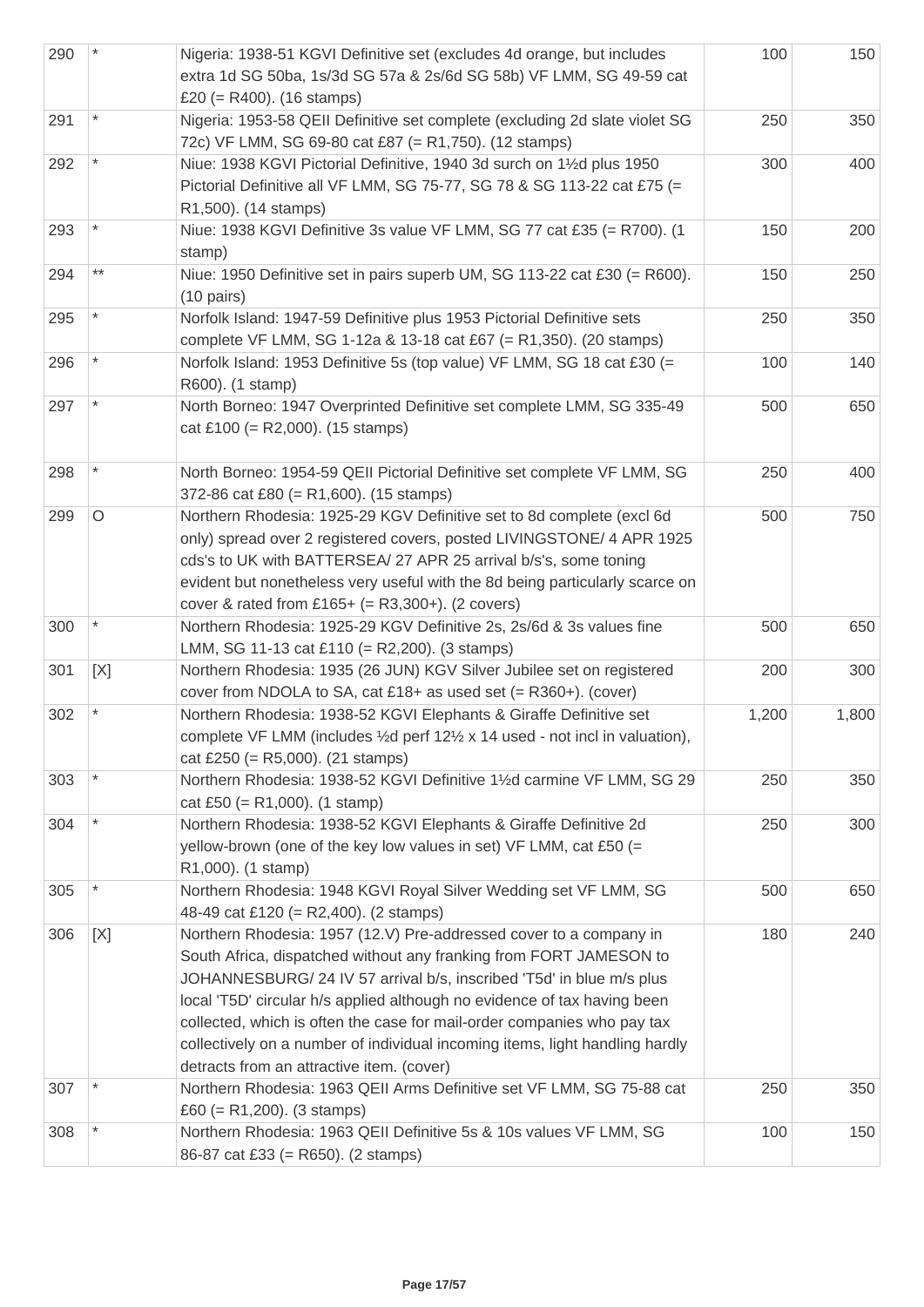| 309 | $\circ$ | Nyasaland - British Central Africa: 1891 3s VFU with large part FORT<br>LISTER/ MY 15 93 cds, SG 10 cat £95 (= R1,900). (1 stamp)                                                                                                                                                                                                                                                                                   | 450   | 600   |
|-----|---------|---------------------------------------------------------------------------------------------------------------------------------------------------------------------------------------------------------------------------------------------------------------------------------------------------------------------------------------------------------------------------------------------------------------------|-------|-------|
| 310 | [X]     | Nyasaland - BCA: 1902 Cover bearing 1d Arms SG 57d tied by FORT<br>MLANGENI/ MR 31 02 sq/circle cancel via CHINDE/ AP 13 02, EAST<br>LONDON/ MY 7 02, CAPE TOWN/ 12 MY 02 & PAARL/ MY 15 02 transit<br>cancels (1 of which ties white censor strip at left), 4 different censor h/s's<br>noted incl CAPE TOWN & MALMESBURY (the latter being scarce), a<br>wonderful Anglo-Boer War related incoming cover. (cover) | 1,000 | 2,000 |
| 311 | $\circ$ | Nyasaland: 1913-21 KGV £1 SG 98 fine fiscally used. (1 stamp)                                                                                                                                                                                                                                                                                                                                                       | 150   | 200   |
| 312 |         | Nyasaland: 1938-44 KGVI Definitive set complete (including 5s printing on<br>ordinary paper) VF LMM, SG 130-43 & 141a cat £305 (= R6,100). (19<br>stamps)                                                                                                                                                                                                                                                           | 1,500 | 2,000 |
| 313 | $\circ$ | Pakistan - Bahawalpur Officials: 1945 set complete G/FU, SG O1-6 cat<br>£120 (= R2,400). (6 stamps)                                                                                                                                                                                                                                                                                                                 | 500   | 600   |
| 314 | O       | Portugal: 1898 Discovery of the Sea Route to India set complete VFU, Mi<br>138-45 cat ?75 (= R1,275). (8 stamps)                                                                                                                                                                                                                                                                                                    | 300   | 450   |
| 315 |         | Portugal: 1924 400th Birthday of Luis de Camoes set complete VF LMM,<br>Mi 316-46 cat ?120 (= R2,000) as UM. (31 stamps)                                                                                                                                                                                                                                                                                            | 250   | 350   |
| 316 | $\circ$ | Portugal: 1926 Independence/ History of Portugal set complete VFU, Mi<br>385-405 cat ?220 (= R3,750). (21 stamps)                                                                                                                                                                                                                                                                                                   | 850   | 1,100 |
| 317 |         | Portugal: 1926 Independence overprinted set complete MM, Mi 430-39 cat<br>$?75 (= R1,275)$ . (10 stamps)                                                                                                                                                                                                                                                                                                            | 200   | 300   |
| 318 |         | Portugal: 1927 Independence: History of Portugal (2nd issue) complete<br>MM, Mi 440-54 cat ?160 (= R2,700) as UM. (15 stamps)                                                                                                                                                                                                                                                                                       | 350   | 450   |
| 319 |         | Portugal: 1931 of the Death of St. Anthony Anniversary set complete MM,<br>Mi 553-58 cat ?240 (= R4,100). (6 stamps)                                                                                                                                                                                                                                                                                                | 500   | 700   |
| 320 |         | Portugal: 1931 Dom Nuno Álvares Pereira Anniversary set plus 1933<br>surcharged set VFU, Mi 559-64 & 565-70 cat ?160 (= R2,700). (12 stamps)                                                                                                                                                                                                                                                                        | 600   | 750   |
| 321 | $***$   | Portugal: 1934 Colonial Exhibition set VF UM, Mi 578-80 cat ?180 (=<br>R3,050). (3 stamps)                                                                                                                                                                                                                                                                                                                          | 700   | 900   |
| 322 | **      | Portugal: 1938 5th International Winegrowers Congress 50c & 1.75E<br>values VF UM, Mi 604-5 cat ?82 (= R1,400). (2 stamps)                                                                                                                                                                                                                                                                                          | 300   | 400   |
| 323 | $***$   | Portugal: 1940 Portuguese Legion 25c, 1E & 1.75E values VF UM, Mi 609,<br>612-13 cat ?155 (= R2,650). (3 stamps)                                                                                                                                                                                                                                                                                                    | 450   | 600   |
| 324 | $***$   | Portugal: 1940 Stamp Centenary 50c & 1E values VF UM, Mi 626+28 cat<br>$?70 (= R1,200)$ . (2 stamps)                                                                                                                                                                                                                                                                                                                | 200   | 300   |
| 325 | $***$   | Portugal: 1943-49 Caravel Definitive set complete in vertical imperf pairs<br>(do not appear to be listed in any catalogue) VF UM except 0.05E tear with<br>hinge repair, 1E has rust mark in margin, 20E & 50E bottom stamps are<br>torn / thinned, unusual group, Mi 646-62 (17 pairs)                                                                                                                            | 2,000 | 3,000 |
| 326 |         | Portugal: 1945 President Carmona set complete MM, Mi 681-88 cat ?180<br>$(= R3,050)$ . (8 stamps)                                                                                                                                                                                                                                                                                                                   | 400   | 500   |
| 327 | $***$   | Portugal: 1946 Castles 1E to 3.50E high values VF UM, Mi 697-700 cat<br>$?160 (= R2,700)$ . (4 stamps)                                                                                                                                                                                                                                                                                                              | 450   | 600   |
| 328 | $***$   | Portugal: 1947 Traditional Costumes (2nd issue) m/sheet VF UM, Mi<br>706-13 (Block 13) cat ?350 (= R6,000). (m/sheet)                                                                                                                                                                                                                                                                                               | 1,400 | 1,800 |
| 329 | $***$   | Portugal: 1947 Traditional Costumes (2nd issue) set excluding 50E value<br>VF UM, Mi 706-13 cat ?168 (= R2,850). (7 stamps)                                                                                                                                                                                                                                                                                         | 500   | 650   |
| 330 | $\circ$ | Portugal: 1950 Jubilee Year set VFU, Mi 748-751 cat ?42 (= R700). (4<br>stamps)                                                                                                                                                                                                                                                                                                                                     | 150   | 200   |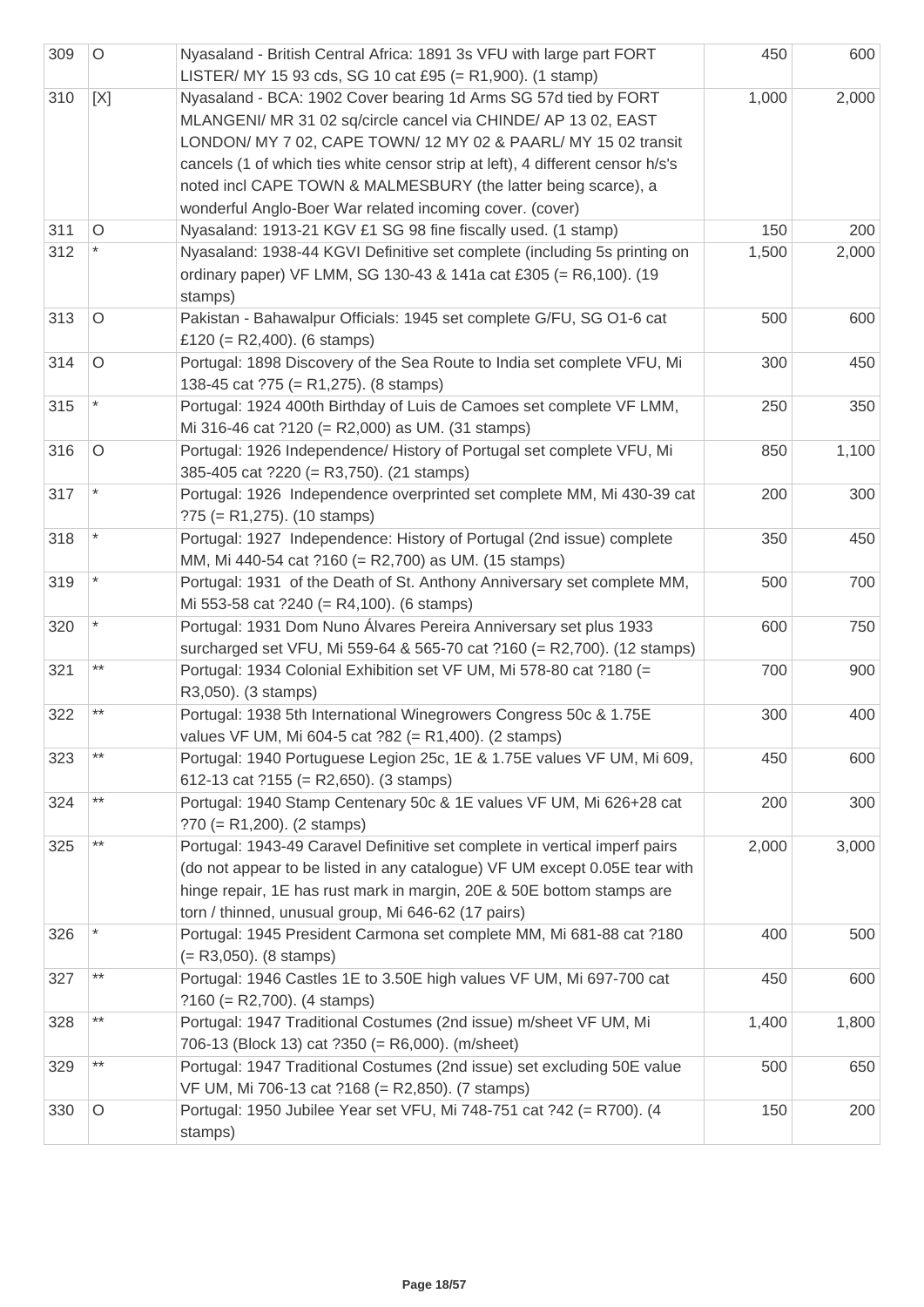| Lot | Condition       | <b>Description</b>                                                                                                                    | Reserve | Estimate |
|-----|-----------------|---------------------------------------------------------------------------------------------------------------------------------------|---------|----------|
| 331 |                 | Portugal: 1950 Jubilee Year set 5E value VF UM, Mi 751 cat ?110 (=                                                                    | 400     | 500      |
|     |                 | R1,850). (stamp)                                                                                                                      |         |          |
| 332 |                 | Portugal: 1952 St. Xaver Anniversary set VF LMM, Mi 788-91 cat ?80 (=                                                                 | 200     | 300      |
|     |                 | R1,350). (4 stamps)                                                                                                                   |         |          |
| 333 |                 | Portugal: 1953 Stamp Centenary set VF LMM, Mi 815-22 cat ?150 (=                                                                      | 300     | 400      |
|     | $^{\star\star}$ | R2,550). (8 stamps)                                                                                                                   |         |          |
| 334 |                 | Portugal: 1954 Education Plan set VF UM, Mi 825-28 cat ?65 (= R1,100).                                                                | 250     | 350      |
|     | $^{\star\star}$ | (4 stamps)                                                                                                                            |         |          |
| 335 |                 | Portugal: 1955 Kings set complete VF UM, Mi 835-43 cat ?48 (= R800). (9                                                               | 200     | 250      |
| 336 | $***$           | stamps)<br>Portugal: 1958-69 Range of commemorative sets all VF UM, between Mi                                                        | 400     | 500      |
|     |                 | 872-1091 cat ?120 (= R2,000). (40 stamps)                                                                                             |         |          |
| 337 | $\star\star$    | Portugal: 1963, 1965 & 1966 Europa sets VF UM, between Mi 948-1014                                                                    | 200     | 300      |
|     |                 | cat $?58 (= R1,000)$ . (9 stamps)                                                                                                     |         |          |
| 338 | $***$           | Portugal: Europa issues for 1965 & 1968-71 superb UM, between Mi                                                                      | 500     | 650      |
|     |                 | 990-1129 cat ?140 (= R2,400). (15 stamps)                                                                                             |         |          |
| 339 | $***$           | Portugal: 1968-73 Europa sets VF UM, between Mi 1051-1201 cat ?190 (=                                                                 | 700     | 900      |
|     |                 | R3,200). (18 stamps)                                                                                                                  |         |          |
| 340 |                 | Portuguese Colonies - Nyassa: 1901 Definitive set complete MM, Mi 27-39                                                               | 100     | 200      |
|     |                 | cat $?30 (= R500)$ . (13 stamps)                                                                                                      |         |          |
| 341 | $^{\star\star}$ | Portuguese Colonies - Nyassa: 1921 Definitive London overprinted set                                                                  | 180     | 250      |
|     |                 | complete superb UM, Mi 82II-94II cat $?28 + (= R475+)$ as LMM. (12 stamps)                                                            |         |          |
| 342 |                 | Portuguese Colonies - Nyassa Company: 1921 Definitive set complete fine                                                               | 120     | 200      |
|     |                 | MM, Mi 95-114 cat ?28 (= R475). (20 stamps)                                                                                           |         |          |
| 343 | $***$           | Portuguese Colonies - Mozambique Company: 1935 Air Route triangular                                                                   | 150     | 250      |
|     |                 | set in blocks of 4 VF UM, Mi 176-85 cat ?36+ (= R600+) as LMM. (10 pairs)                                                             |         |          |
| 344 |                 | Portuguese Colonies - Sao Tome & Principe Islands: 1938 Definitive part                                                               | 120     | 150      |
|     |                 | set (excludes 2E & 10E values) LMM, Mi 297-313 cat ?35 (= R600). (16                                                                  |         |          |
| 345 |                 | stamps)<br>Portuguese Colonies - Sao Tome & Principe Islands: 1938 Airmail set                                                        | 800     | 1,200    |
|     |                 | complete superb UM & scarce thus, Mi 315-23 cat ?180+ as LMM (=                                                                       |         |          |
|     |                 | R3,000+). (9 stamps)                                                                                                                  |         |          |
| 346 |                 | Portuguese Colonies - East Timor: 1948 Definitive set complete VF LMM,                                                                | 200     | 300      |
|     |                 | Mi 269-76 cat ?70 (= R1,200). (8 stamps)                                                                                              |         |          |
| 347 | $^{\star\star}$ | Portuguese Colonies - Sao Tome & Principe Islands: 1983 Birds Definitive                                                              | 850     | 1,200    |
|     |                 | set complete in corner blocks of 4 superb UM, Mi 879-900 cat ?220 (=                                                                  |         |          |
|     |                 | R3,750). (22 blocks)                                                                                                                  |         |          |
| 348 |                 | Qatar: 1957-59 QEII Definitive set including Castle high values VF LMM,                                                               | 130     | 200      |
|     |                 | SG 1-15 cat £43 (= R850). (15 stamps)                                                                                                 |         |          |
| 349 | Pmk             | Rhodesia BSA Company: 1905 Victoria Falls 5d x 2 with useful cancels: (i)                                                             | 450     | 600      |
|     |                 | VICTORIA FALLS/ RHODESIA/ 14 SEP 1905 (perf 141/2); (ii)                                                                              |         |          |
|     |                 | REGISTERED/ BULAWAYO/ AU 4 05 (perf 14) with odd nibbled perf, SG                                                                     |         |          |
|     |                 | 96 & 96a cat £165 (= R3,300). (2 stamps)                                                                                              |         |          |
| 350 | $\circ$         | Rhodesia - BSA Company: 1910-13 Double Heads (perf 14) 1d bright                                                                      | 150     | 200      |
|     |                 | carmine with large part BUSH TICK/ 4 JAN 1911 cds (note with block                                                                    |         |          |
|     |                 | before '4'), SG 123 cat £6+ (R120+), a useful postmark. (1 stamp)                                                                     |         |          |
| 351 | O               | Rhodesia - BSA Company: 1910-13 Double Heads (perf 131/2) 1/2d<br>yellow-green with large part (B) ATTLEFIELDS MINE/ 21 JAN 11 triple | 400     | 600      |
|     |                 | circle cds, SG 182 cat £55+ (R1,100+), a useful postmark. (1 stamp)                                                                   |         |          |
|     |                 |                                                                                                                                       |         |          |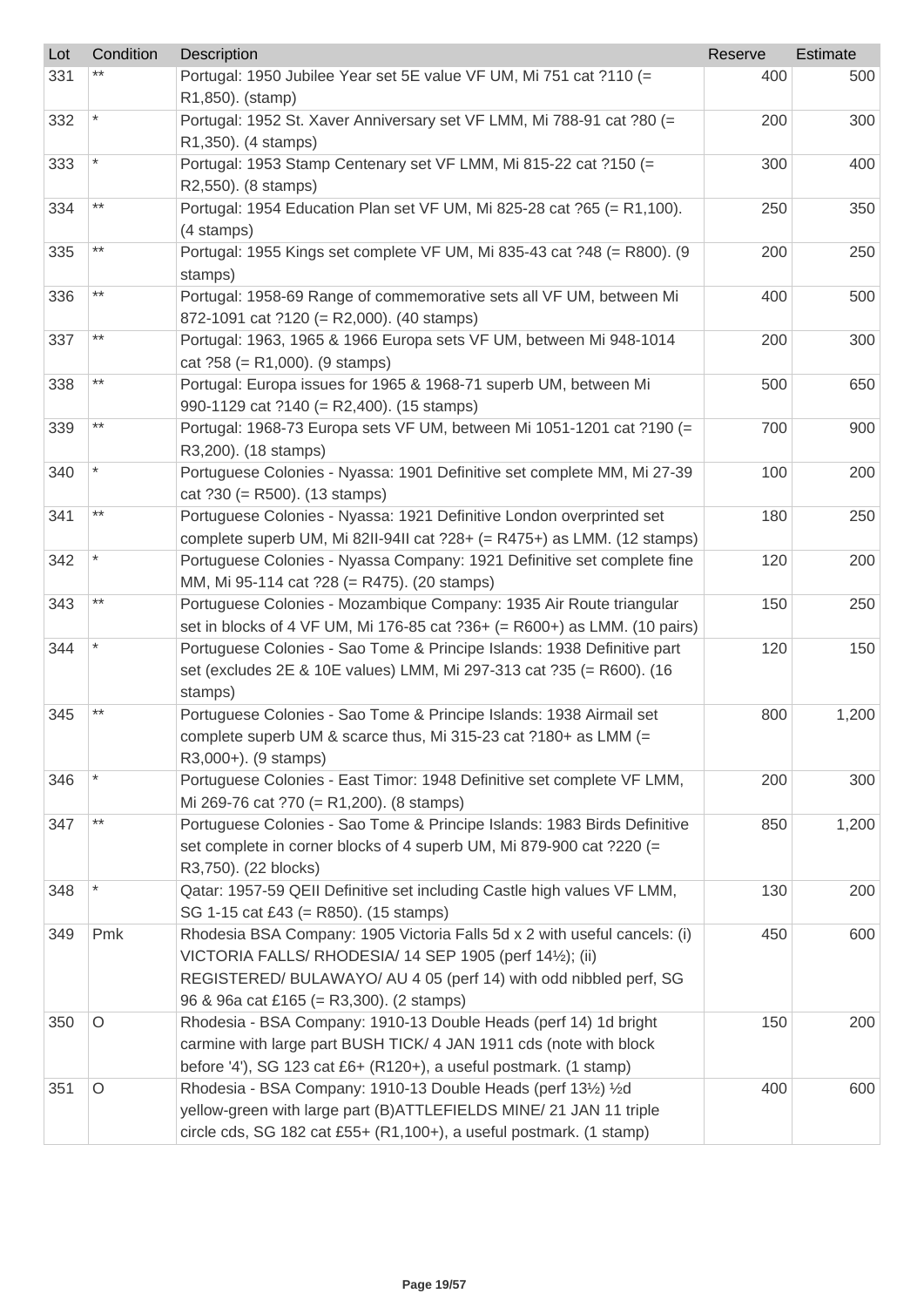| 352 | $***$      | Rhodesia - UDI: 1966-68 Four complete QEII Definitive sets superb UM: (i)<br>1966 Independence ovpt set (including extra Churchill 5s); (ii) 1966<br>Harrison set; (iii) 1966 Mardon set; (iv) Dual currency set, SG 359-387 &<br>397-412, cat £85 (= R1,700). (46 stamps) | 400   | 600   |
|-----|------------|----------------------------------------------------------------------------------------------------------------------------------------------------------------------------------------------------------------------------------------------------------------------------|-------|-------|
| 353 | $***$      | Rhodesia - UDI: 1967-68 Dual Currency set in 1A cylinder blocks of 4 (3d/<br>2½c is cylinder 1B) superb UM, SG 408-12 cat £120+ as singles (=<br>R2,400+), SACC 166-170 cat R2,200. (5 blocks)                                                                             | 700   | 900   |
| 354 | $***$      | Rhodesia - UDI: 1970-73 Decimal Definitive set complete (incl additional<br>values) in A & B cyl blocks of 4 superb UM, SG 439-52 cat £400+ as<br>singles (= R8,000+), SACC 196-214 cat R9,000. (38 blocks)                                                                | 3,000 | 4,000 |
| 355 | $***$      | Rhodesia - UDI: 1974-76 Antelope, Flora & Butterflies Definitive complete<br>UM including new values & surcharges in A & B cyl blocks of 4 superb UM,<br>SACC cat R1,400. (46 blocks)                                                                                      | 450   | 600   |
| 356 | $***$      | Rhodesia - UDI: 1974-76 Antelope, Flora & Butterflies Definitive complete<br>including new values & surcharges, all in imprint blocks blocks of 8 superb<br>UM, SACC cat R1,400. (23 blocks)                                                                               | 450   | 600   |
| 357 | [X]        | Rhodesia - UDI: 1979 Seven different Political Event covers covering the<br>interim period of Rhodesia-Zimbabwe from First Election (17 APR) to End<br>of UDI Era (12 DEC), superb group. (7 covers)                                                                       | 400   | 600   |
| 358 | $***$      | Zimbabwe: 1980 Definitive 17c Zebra, top marginal strip of 5 with attractive<br>& most unusual PERF SHIFT to right superb UM. (strip)                                                                                                                                      | 400   | 600   |
| 359 | $***$      | Zimbabwe: 1993 Minerals set in pairs superb UM, SG 844-49 cat £30 (=<br>R600). (6 pairs)                                                                                                                                                                                   | 150   | 250   |
| 360 | $***$      | Zimbabwe: 2002 Gemstones set in imprint blocks of 6 superb UM, SG<br>1079-82 cat £46 (= R900). (4 blocks)                                                                                                                                                                  | 250   | 350   |
| 361 | $***$      | Zimbabwe: 2004 First SAPOA Joint issue/ Birds m/sheet superb UM, SG<br>MS1143 cat £45 (= R900). (m/sheet)                                                                                                                                                                  | 250   | 350   |
| 362 | $***$      | Zimbabwe: 2004 Conservation set (\$4,600 Butterfly & \$33,500 "Hands<br>protecting Wildlife") in blocks of 10 superb UM, SG 1144-45 cat £54 (=<br>R1,100). (2 blocks)                                                                                                      | 200   | 300   |
| 363 | <b>Bkl</b> | Rhodesia & Nyasaland: 1955 QEII Portrait Definitive 5s booklet complete &<br>superb mint, SG SB1 cat £40 (= R800), SACC B6 cat R1,000. (booklet)                                                                                                                           | 250   | 350   |
| 364 | $\star$    | Rhodesia & Nyasaland: 1959-62 QEII Pictorial Definitive set complete<br>including $\frac{1}{2}$ d & 1d coils VF LMM, SG 18-31 cat £120 (= R2,400). (17<br>stamps)                                                                                                          | 350   | 450   |
| 365 | $\circ$    | Rhodesia & Nyasaland - Postage Dues: 1961 set VFU, SG D1-4 cat £27 (=<br>R550). (4 stamps)                                                                                                                                                                                 | 150   | 200   |
| 366 | *          | St. Helena 1922-37 KGV Badge issue, values from 1/2d to 1s VF LMM,<br>between SG 97-106 cat £37 (= R750). (6 stamps)                                                                                                                                                       | 200   | 300   |
| 367 | $***$      | St. Helena: 1971 QEII Decimal Definitive set complete superb UM, SG<br>261-74 cat £25 (= R500). (14 stamps)                                                                                                                                                                | 120   | 200   |
| 368 |            | St. Kitts-Nevis: 1954-63 QEII Definitive set plus 1963-69 Pictorial Definitive<br>set both complete VF LMM, SG 106a-18 & 129-44 cat £123 (= R2,450). (31<br>stamps)                                                                                                        | 400   | 500   |
| 369 | O          | St. Lucia: 1912-21 KGV Definitive 5s top value (wmk Mult Crown CA) FU,<br>SG 88 cat £85 (= R1,700). (1 stamp)                                                                                                                                                              | 400   | 600   |
| 370 | $\star$    | St. Lucia: 1938-48 KGVI Definitive set including extra perf & shades to 6d<br>VF LMM, SG 128-41 cat £138 (= R2,750). (17 stamps)                                                                                                                                           | 700   | 850   |
| 371 | O          | St. Vincent: 1899 QV 6d value FU, SG 73 cat £50 (= R1,000). (1 stamp)                                                                                                                                                                                                      | 200   | 250   |
| 372 | $***$      | St. Vincent: 1938-47 KGVI Definitive 5s value in a block of 4 superb UM,<br>SG 158 cat £80+ (= R1,600+). (block)                                                                                                                                                           | 300   | 400   |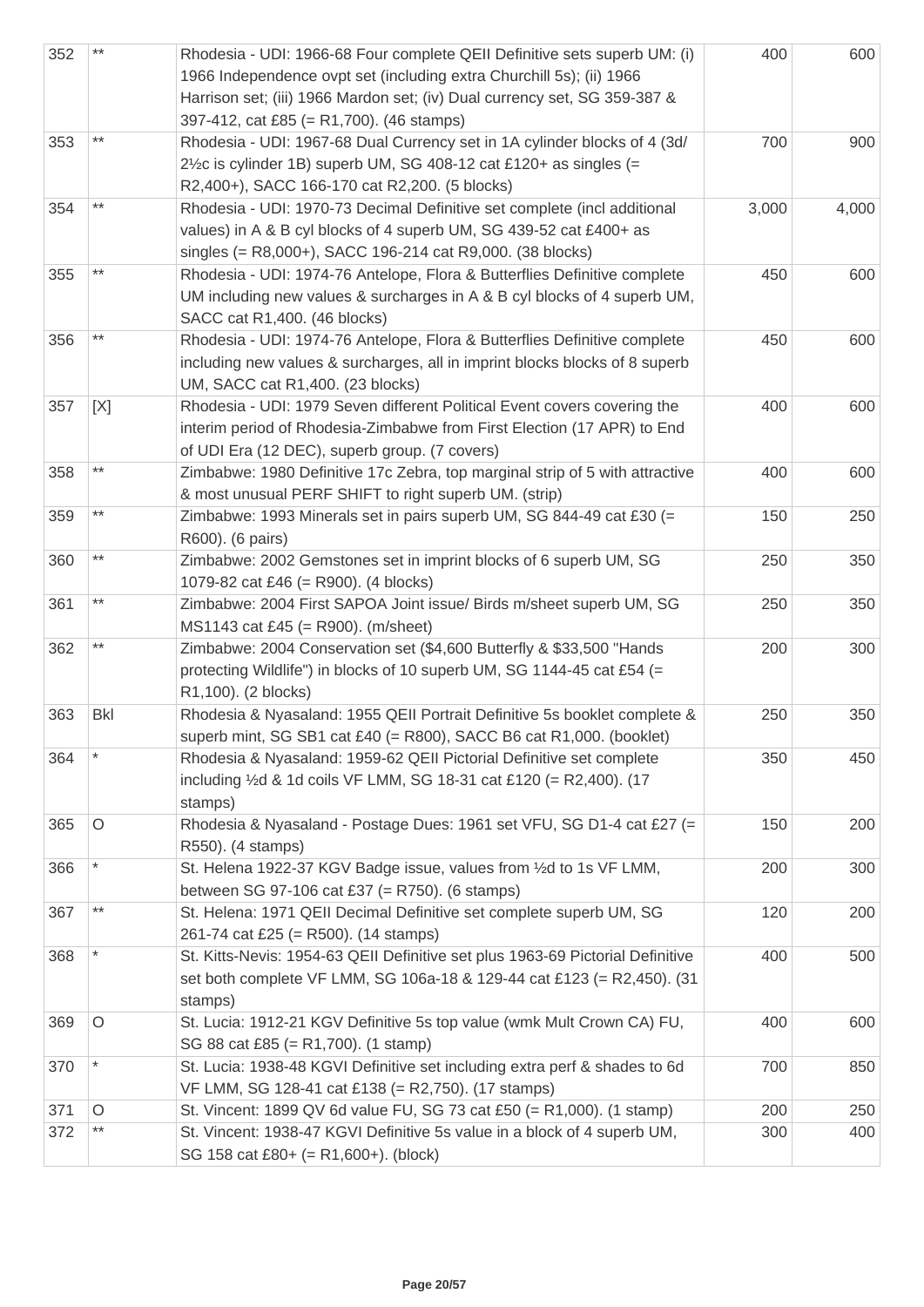| Lot | Condition | Description                                                                                                                                                                                                                                 | Reserve | Estimate |
|-----|-----------|---------------------------------------------------------------------------------------------------------------------------------------------------------------------------------------------------------------------------------------------|---------|----------|
| 373 |           | St. Vincent: 1955-63 QEII Definitive set, 1965-67 QEII Pictorial set &<br>1970-71 Birds Definitive set all VF LMM, SG 189-200, 231-45 & 285-300<br>cat £74 (= $R1,500$ ). (44 stamps)                                                       | 240     | 350      |
| 374 |           | Samoa: 1877-80 Small group of values LMM, may be forgeries or reprints<br>& sold "as is", useful for study, specialist collector or reference. (5 stamps)                                                                                   | 200     | 300      |
| 376 |           | Samoa: 1939 Anniversary commem, 1944-49 Definitive set & 1952<br>Definitive set all VF LMM, SG 195-98, 200-05 & SG 219-28 cat £45 (=<br>R900). (18 stamps)                                                                                  | 200     | 300      |
| 375 |           | Samoa: 1939 Anniversary set & 1952 Definitive set complete VF LMM, SG<br>195-98 & 219-28 cat £30 (= R600). (14 stamps)                                                                                                                      | 120     | 180      |
| 377 | $***$     | Samoa: 1972 Wildlife Definitive set complete superb UM, SG 390-99c cat<br>£25 (= R500). $(13 \text{ stamps})$                                                                                                                               | 120     | 180      |
| 378 | $\circ$   | Sarawak: 1888-97 Definitive 4c value VFU, SG 11 cat £65 (= R1,300). (1<br>stamp)                                                                                                                                                            | 200     | 300      |
| 379 |           | Sarawak: 1918 Definitive \$1 {top value of set) fine MM, SG 61 cat £48 (=<br>R950). (1 stamp)                                                                                                                                               | 200     | 300      |
| 380 |           | Seychelles: 1912-16 KGV Definitive set complete VF LMM, SG 71-81 cat<br>£110 (= R2,200). $(11 \text{ stamps})$                                                                                                                              | 600     | 750      |
| 381 |           | Seychelles: 1938-49 KGVI Definitive set complete VF LMM, SG 135-49 cat<br>£550 (= R11,000). (25 stamps)                                                                                                                                     | 2,500   | 3,500    |
| 382 |           | Seychelles: 1938-49 KGVI Definitive 5r top value of set on ordinary paper<br>LMM, SG 149a cat £38 (= R750). (1 stamp)                                                                                                                       | 160     | 200      |
| 383 |           | Seychelles: 1954-61 QEII Definitive complete LMM, SG 174-88 cat £85 (=<br>R1,700). (19 stamps)                                                                                                                                              | 250     | 350      |
| 384 | $***$     | Seychelles: 1954-61 QEII Definitive (5c value is missing) superb UM, SG<br>174-88 cat £81 (= R1,600). (18 stamps)                                                                                                                           | 300     | 400      |
| 385 | ** $/$ *  | Seychelles: 1962-68 Definitive set complete LMM/UM<br>(only 45c & 70c are LMM), SG 196-212 cat £60 (= R1,200). (18 stamps)                                                                                                                  | 250     | 350      |
| 386 | $***$     | Sharjah: 1964 Airmail/ J.F. Kennedy set superb UM, Mi 48-53 cat ?75 (=<br>R1,250). (6 stamps)                                                                                                                                               | 300     | 400      |
| 387 | ∩         | Sierra Leone: 1935 KGV Silver Jubilee set FU, SG 181-84 cat £60 (=<br>R1,200). (4 stamps)                                                                                                                                                   | 300     | 400      |
| 388 |           | Sierra Leone: 1938-44 KGVI Definitive 11/2d scarlet & 2d mauve values (2<br>key low values in the set) VF LMM, SG 190-91 cat £70 (= R1,400). (2<br>stamps)                                                                                  | 300     | 400      |
| 389 | [X]       | Sierra Leone: 1942-43 Two censored covers both posted ex FREETOWN,<br>1st by air to South Africa franked 3d & 1s, with censor h/s; 2nd franked 1d<br>& 2d to UK then re-addressed, with PC.90 ? QQ/18 Examiner label affixed.<br>(2 covers) | 700     | 850      |
| 390 | $\circ$   | Sierra Leone: 1956-61 QEII Definitive 10s & £1 values VFU, SG 221-22 cat<br>£48 (= R950). $(2 \text{ stamps})$                                                                                                                              | 200     | 300      |
| 391 | $\star$   | Singapore: 1948-52 KGVI Definitive set complete VF LMM, SG 1-15 cat<br>£180 (= $R3,600$ ). (15 stamps)                                                                                                                                      | 800     | 1,000    |
| 392 |           | Singapore: 1955-59 QEII Definitive \$1 & \$5 high values VF LMM, SG 50 &<br>52 cat £82 (= $R1,600$ ). (2 stamps)                                                                                                                            | 250     | 350      |
| 393 |           | Singapore: 1962-66 Birds, Fish & Flowers Definitive set complete VF LMM,<br>SG 63-77 cat £60 (= R1,200). (16 stamps)                                                                                                                        | 200     | 300      |
| 394 | $***$     | Singapore: 1962-66 Definitive part set (excluding 15c (value) superb UM,<br>SG 63-77 cat £54 (= R1,100). (15 stamps)                                                                                                                        | 250     | 350      |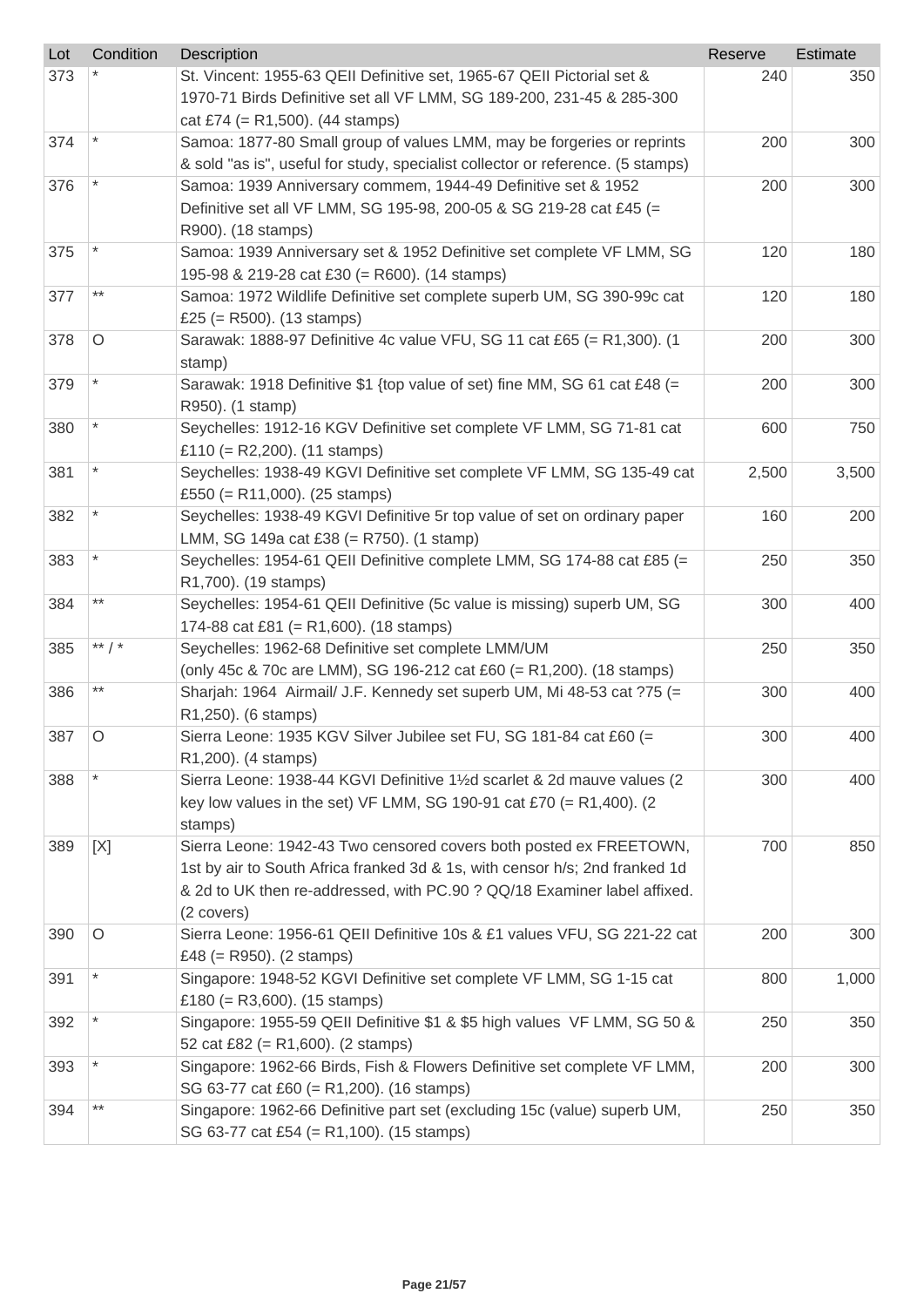| 395 | $\circ$  | Somaliland Protectorate: 1935 KGV Silver Jubilee set FU, SG 181-84 cat<br>£50 (= R1,000). (4 stamps)                                                                                                                                                                      | 250   | 350   |
|-----|----------|---------------------------------------------------------------------------------------------------------------------------------------------------------------------------------------------------------------------------------------------------------------------------|-------|-------|
| 396 |          | Somaliland Protectorate: 1938 KGVI Animal & Map Definitive set VF LMM,<br>SG 93-104 cat £150 (= R3,000). (12 stamps)                                                                                                                                                      | 750   | 900   |
| 397 | $\star$  | Somaliland Protectorate: 1938 KGVI Definitive 6 to 12a, 1R & 3R values<br>VF LMM (6a & 8a with light gum toning, not detracting), SG 98-100, 101 &<br>103 cat £86 (= $R1,700$ ). (5 stamps)                                                                               | 250   | 350   |
| 398 |          | Somaliland Protectorate: 1953-58 QEII Definitive set (10s has stain marks -<br>excluded from valuation), VF LMM, SG 137-48 cat £88 (= R1,750). (12<br>stamps)                                                                                                             | 260   | 400   |
| 399 | [X]      | South Africa Union: 1910 KGV Opening of Parliament 21/2d blue (on white<br>paper) single on postcard cancelled CAPE TOWN/ NO 4 10 First Day cds,<br>card missing 2 lower corners & odd perf fault, view appears to be related.<br>(card)                                  | 400   | 600   |
| 400 | ** $/$ * | South Africa Union: 1913-24 KGV 1/2d blue-green (wmk inv) inter-panneau<br>gutter block of 12 (ex right panes) LMM at top only, odd vert split perf<br>between 2nd & 3rd stamps otherwise a VF multiple, SACC cat R1,000+.<br>(block)                                     | 500   | 600   |
| 401 | ** $/$ * | South Africa Union: 1913-24 KGV 1/2d green (wmk inv) SE pane of 60 with<br>Plate 5 at base, mounted in margins only & odd handling bend otherwise a<br>VF UM multiple, SACC cat R3,400+. (sleeve)                                                                         | 1,000 | 1,500 |
| 402 | $***$    | South Africa Union: 1913-24 KGV 11/2d block of 54 with 9 x téte-béche pairs<br>down centre mostly VF UM, odd minor tone spot & handling bend hardly<br>detract, SG 5a cat £45+ as LMM (= $R900+$ ), SACC 4b cat $R1,200$ . (block)                                        | 300   | 500   |
| 403 | $***$    | 1925 Airmails - Forgery of the 6d value (ex later printing on white paper)<br>UM, useful reference copy. (1 stamp)                                                                                                                                                        | 80    | 100   |
| 404 |          | South Africa Union: 1926-27 London Pictorial (Pretoria printing) 1/2d pair<br>with VIGNETTES MISPLACED DOWN (New Moons at top) & HEAVILY<br>OVER-INKED FRAMES (with much loss of detail etc & missing fraction bar<br>- UHB V2), fine LMM. (pair)                         | 200   | 300   |
| 405 |          | South Africa Union: 1926-27 London Pictorial (Pretoria printing) 6d pair with<br>INV WMK, VF LMM, SG 32w cat £70 (= R1,400), SACC 31Pb cat R950 &<br>somewhat undervalued thus. (pair)                                                                                    | 400   | 500   |
| 406 | ** $/$ * | South Africa Union: 1927 London Pictorial 2d (perf 14) SE corner pair LMM<br>in margin only, with VIGNETTES SHIFTED DOWN (black intruding into<br>value tablets), SG 34 cat £16+ as LMM (= R320+), SACC 33 cat R470 as<br>UM, excluding any premium for the shift. (pair) | 200   | 300   |
| 407 |          | South Africa Union: 1927 London Pictorials 2/6d pair (perf 14) VF LMM, SG<br>37 cat £150 (= R3,000), SACC 37 cat R3,000. (pair)                                                                                                                                           | 750   | 1,000 |
| 408 |          | South Africa Union: 1927 London Pictorials 10s pair (perf 131/2 x 14) superb<br>LMM, SG 39b cat £250 (= R5,000), SACC 39a cat R4,000. (pair)                                                                                                                              | 1,200 | 1,500 |
| 409 |          | South Africa Union: 1929 Airmail set LMM, SG 40-41 cat £11 (= R220),<br>SACC 40-41 cat R230. (2 stamps)                                                                                                                                                                   | 60    | 80    |
| 410 |          | South Africa Union: 1929 Airmail 4d x 2 singles UM with listed varieties: (i)<br>SHORT 'I' in AIR; (ii) RETOUCHED CLOUDS, SACC 40a & 40c cat R800<br>but rather under-priced for these. (2 stamps)                                                                        | 400   | 500   |
| 411 | $***$    | South Africa Union: 1929 Airmail 1s value VF UM, SG 41 cat £7+ as LMM<br>(= R140+), SACC 41 cat R770. (1 stamp)                                                                                                                                                           | 200   | 300   |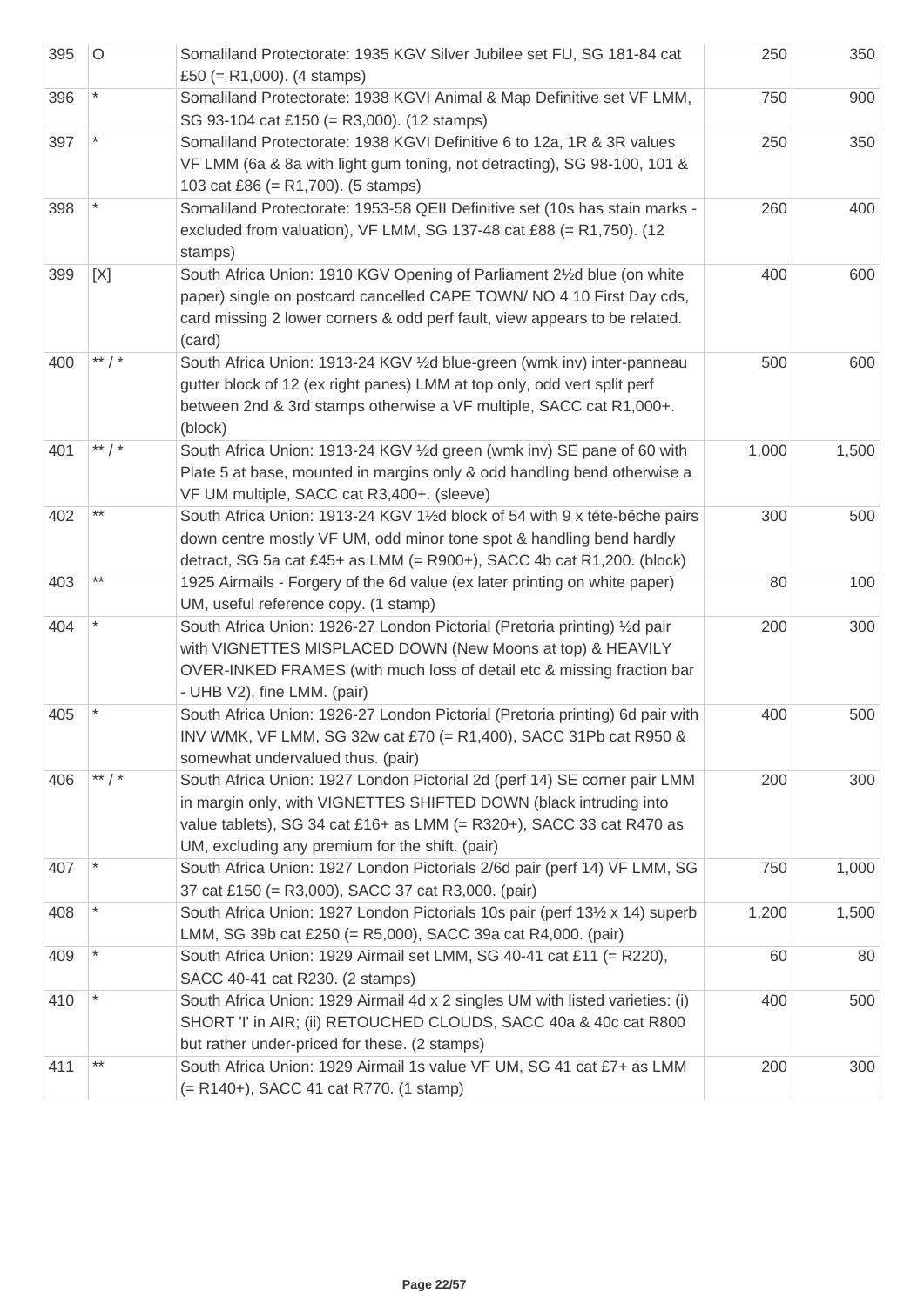| Lot | Condition | Description                                                                | Reserve | Estimate |
|-----|-----------|----------------------------------------------------------------------------|---------|----------|
| 412 |           | South Africa Union: 1930-44 Rotogravure Unhyphenated Pictorials - 1/2d     | 500     | 600      |
|     |           | black & green shade pair (wmk upr ex Issue 1 or 2), 1st stamp with         |         |          |
|     |           | COBWEB variety (UHB V13, R9/5) superb UM, SG 42c cat £55+ as LMM           |         |          |
|     |           | (= R1,100+), SACC 42g cat R1,600 (pair)                                    |         |          |
| 413 |           | South Africa Union: 1930-44 Rotogravure Unhyphenated Pictorials - 2d       | 300     | 400      |
|     |           | slate-grey & lilac pair (wmk upr) 2nd stamp with 'UFO' FLAW left of left   |         |          |
|     |           | tower (UHB V37, R11/2 ex Issue 3) VF LMM, SG 44 cat £22+ (= R450+),        |         |          |
|     |           | SACC 44 cat R300+ both valuations as a normal pair excluding premium       |         |          |
|     |           | for the variety. (pair)                                                    |         |          |
| 414 | $***$     | South Africa Union: 1930-44 Rotogravure Unhyphenated Pictorials - 2d       | 450     | 600      |
|     |           | greenish-grey & mauve shade in a left marginal pair superb UM (wmk inv,    |         |          |
|     |           | ex Issue 2 or 2a) with 3 varieties on R20/1: (i) DOT IN LEFT FRAME &       |         |          |
|     |           | DOT IN BALL OF '2' (UHB V9); (ii) DOT IN FRAME LINES below 'U' of          |         |          |
|     |           | SUID (UHB V27); (iii) MAUVE SMUDGE in left vignette, SG 44bw cat £28+      |         |          |
|     |           | as LMM (= $R550+$ ), SACC 44d (only listed with upr wmk) cat $R450+$ all   |         |          |
|     |           | valuations as a normal pair excluding premium for the varieties. (pair)    |         |          |
| 415 | O         | South Africa Union: 1930-44 Rotogravure Unhyphenated Pictorials - 2d       | 600     | 750      |
|     |           | blue & violet block of 6 FU (small hinge thin on 1 stamp) with NELSPRUIT/  |         |          |
|     |           | 3 DEC 38 cds's, SG 44e cat £150 (= R3,000), SACC 44c cat R1,200 &          |         |          |
|     |           | extremely under-priced thus, both valuations as 2 pairs only, a scarce     |         |          |
|     |           | multiple. (block)                                                          |         |          |
| 416 |           | South Africa Union: 1930-44 Rotogravure Unhyphenated Pictorials - 3d       | 500     | 650      |
|     |           | black & red pair (wmk upr) LMM, SG 45 cat £130 (= R2,600), SACC 45 cat     |         |          |
|     |           | R1,500 & somewhat underrated thus. (pair)                                  |         |          |
| 417 | $***$     | South Africa Union: 1930-44 Rotogravure Unhyphenated Pictorials - 3d       | 1,000   | 1,400    |
|     |           | black & red pair (wmk upr) superb UM, 2nd stamp with FLAW in NE corner     |         |          |
|     |           | FRAME & MISSING CLOUDS below (UHB V6, R6/4), SG 45 cat £130+ as            |         |          |
|     |           | LMM $(= R2,600+)$ , SACC 45 cat R3,300+ but both valuations excluding      |         |          |
|     |           | premium for this scarce variety. (pair)                                    |         |          |
| 418 | ** $/$ *  | South Africa Union: 1930-44 Rotogravure Unhyphenated Pictorials - 3d       | 1,000   | 1,400    |
|     |           | bright blue & blue (wmk inv, ex Issue 1) bottom arrow block of 4 LMM on    |         |          |
|     |           | top pair only with 2 varieties: (i) 1st stamp with EXTRA VENT in 2nd gable |         |          |
|     |           | (UHB V2, R19/3); (ii) 4th stamp with WINDOW FLAW (UHB V3, R20/4), SG       |         |          |
|     |           | 45cdw cat £86+ as LMM (= R1,700+), SACC 46e cat R2,800+ but both           |         |          |
|     |           | valuations exclude a premium for the 1st variety. (pair)                   |         |          |
| 419 |           | South Africa Union: 1930-44 Rotogravure Unhyphenated Pictorials - 3d       | 150     | 250      |
|     |           | deep blue & dull blue pair (wmk upr, ex Issue 2) 1st stamp with unlisted   |         |          |
|     |           | VERTICAL SMUDGE above tree at left VF LMM, SG 45c cat £26+ (=              |         |          |
|     |           | R520+), SACC 46b cat R250+, both valuations excluding premium for the      |         |          |
|     |           | variety. (pair)                                                            |         |          |
| 420 |           | South Africa Union: 1930-44 Rotogravure Unhyphenated Pictorials - 3d       | 300     | 400      |
|     |           | deep blue & dull blue block of 4 (wmk upr, ex Issue 2) 1st stamp with      |         |          |
|     |           | unlisted BLOB in left frame VF LMM, SG 45c cat £52+ $(= R1,000+)$ , SACC   |         |          |
|     |           | 46b cat R500+, both valuations excluding premium for the variety. (pair)   |         |          |
| 421 | $***$     | South Africa Union: 1930-44 Roto Unhyphenated 4d Redrawn, top 11 rows      | 2,000   | 3,000    |
|     |           |                                                                            |         |          |
|     |           | of sheet UM with arrows & sheets no unfolded, includes MONKEY IN           |         |          |
|     |           | TREE variety [UHB V3, R2/2, SG 46ca cat £50+ as LMM (= R1,000),            |         |          |
|     |           | SACC cat R1,350] plus UHB V4, also notable but unlisted FRUIT IN TREE      |         |          |
|     |           | variety (R11/4), odd minor handling bend does not detract at all, a VF     |         |          |
|     |           | multiple. (sleeve)                                                         |         |          |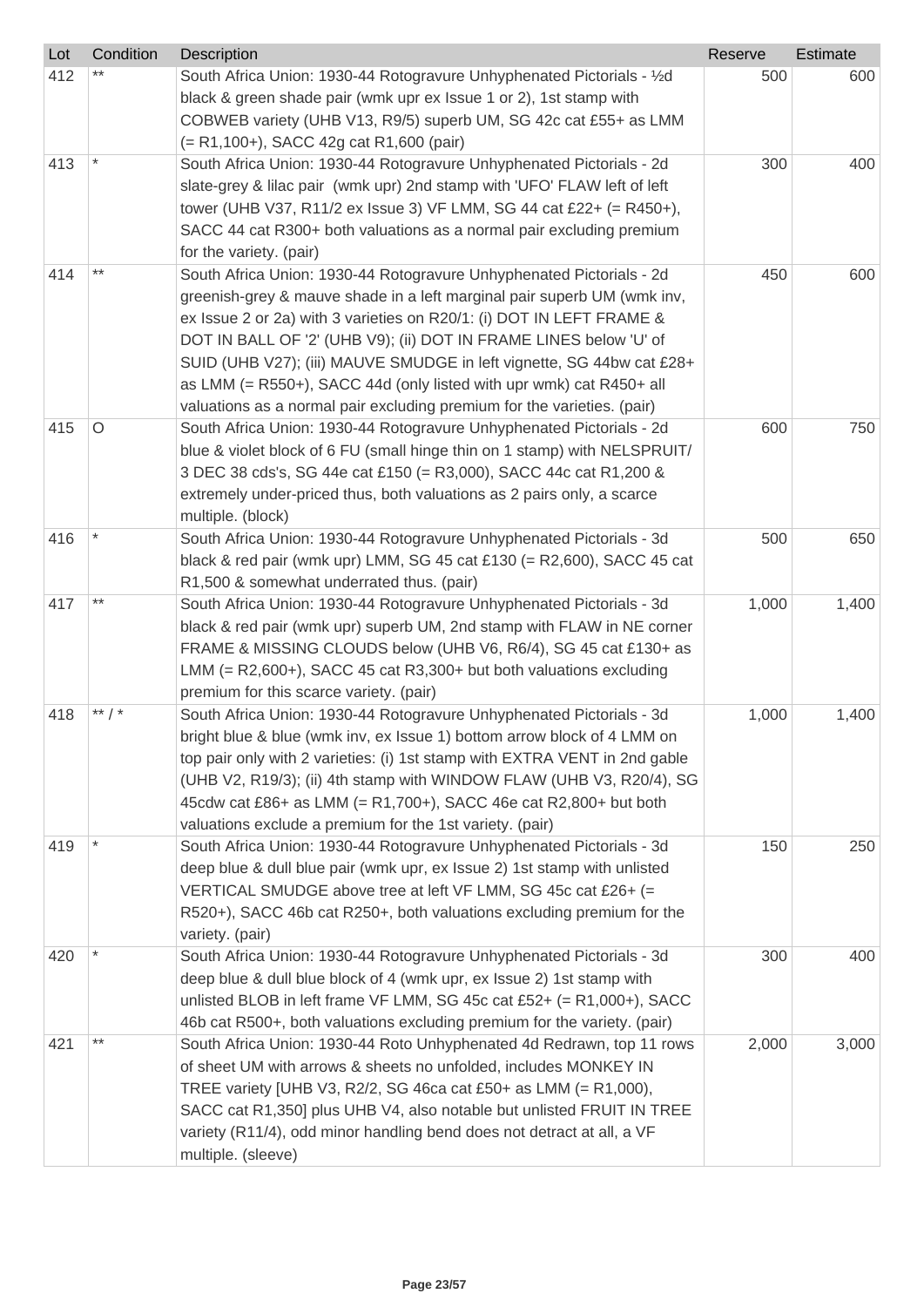| Lot | Condition | Description                                                                                                                                   | Reserve | Estimate |
|-----|-----------|-----------------------------------------------------------------------------------------------------------------------------------------------|---------|----------|
| 422 |           | South Africa Union: 1930-44 Roto Unhyphenated 4d Redrawn, bottom 7<br>rows of sheet UM with arrows & sheets no unfolded, includes UHB V5 plus | 800     | 1,200    |
|     |           | V6 - GHOST ARROWS at left & right, also notable but unlisted FRUIT IN                                                                         |         |          |
|     |           | TREE variety (R20/1), odd minor handling bend does not detract at all.                                                                        |         |          |
|     |           | (sleeve)                                                                                                                                      |         |          |
| 423 |           | South Africa Union: 1930-44 Roto Unhyphenated 2/6d green & brown pair                                                                         | 500     | 650      |
|     |           | VF LMM, SG 49 cat £100 (= R2,000), SACC 37 cat 2,000. (pair)                                                                                  |         |          |
| 424 |           | South Africa Union: 1933-36 Voortrekker Memorial Fund set in pairs incl                                                                       | 120     | 150      |
|     |           | extra 1d pair (wmk facing right & clear shade) LMM, SG 50-53 cat £20+ (=                                                                      |         |          |
|     |           | R400+), SACC 51-54 (although 1d wmk right is unlisted) cat R250+. (5                                                                          |         |          |
|     |           | pairs)                                                                                                                                        |         |          |
| 425 | O         | South Africa Union: 1933-36 Voortrekker Memorial Fund set in pairs incl                                                                       | 75      | 100      |
|     |           | extra 1d pair (wmk facing right & clear shade) VFU, SG 50-53 cat £25+ (=                                                                      |         |          |
|     |           | R500+), SACC 51-54 (although 1d wmk right is unlisted) cat R130+ but                                                                          |         |          |
| 426 | $\circ$   | somewhat undervalued thus. (5 pairs)<br>South Africa Union: 1933-36 Voortrekker Memorial Fund 1/2d x 2 blocks of 4                            | 250     | 350      |
|     |           | tied to piece by ROUXVILLE/ 13 JAN 36 cds's (official date of issue stated                                                                    |         |          |
|     |           | as 16 Jan 36 & used 3 days early!), an unusual proving piece. (1 item)                                                                        |         |          |
| 427 |           | South Africa Union: 1933-48 Hyphenated Unscreened Pictorials - the set                                                                        | 1,500   | 2,000    |
|     |           | complete in pairs LMM, incl 1d shade, both 2d's, all 3 x 6d's, 5s is                                                                          |         |          |
|     |           | grey-green shade, 10s both sepia & charcoal shades, SG 54-64ca cat £480                                                                       |         |          |
|     |           | (= R9,500), SACC 56-63a cat R4,000+ but very underrated thus. (14 pairs)                                                                      |         |          |
| 428 | $***$     | South Africa Union: 1933-48 Hyphenated Unscreened Pictorials - 1d (upr                                                                        | 1,500   | 2,000    |
|     |           | wmk) complete sheet of 180 (Issue 20, earlier printing without retouching)                                                                    |         |          |
|     |           | with double arrows top & bottom, sheet includes all 8 x UHB varieties (V1 &                                                                   |         |          |
|     |           | V28-34, details provided with lot) superb UM, folded into 3 but not through                                                                   |         |          |
|     |           | side arrows or sheet nos. (sleeve)                                                                                                            |         |          |
| 429 |           | South Africa Union: 1933-48 Hyphenated Unscreened Pictorials - 1d (upr                                                                        | 750     | 1,000    |
|     |           | wmk) bottom 2 rows of sheet (ex Issue 20) with double arrows but                                                                              |         |          |
|     |           | ARROWS VERY FAINT (ALMOST MISSING) superb UM & scarce.                                                                                        |         |          |
| 430 | $***$     | (sleeve)<br>South Africa Union: 1933-48 Hyphenated Unscreened Pictorials - 1d x 2                                                             | 400     | 500      |
|     |           | pairs plus block of 4 superb UM with varieties; (i) NW corner pair, 1st stamp                                                                 |         |          |
|     |           | with JOINED MASTS (Issue 15, UHB V6); (ii) St ELMO's LIGHT in rigging                                                                         |         |          |
|     |           | (Issue 21 V36, R15/4); (iii) BALLOON FLAW (Issue 21, V39, R17/8). (3                                                                          |         |          |
|     |           | items)                                                                                                                                        |         |          |
| 431 |           | South Africa Union: 1933-48 Hyphenated Unscreened Pictorials - 11/2d                                                                          | 160     | 200      |
|     |           | Mines block of 4 (shiny gold, wmk inv) 2nd stamp with BROKEN CHIMNEY                                                                          |         |          |
|     |           | & FAINT HEADGEAR variety (UHB V2, R11/6) LMM, SG 57b cat £35 (=                                                                               |         |          |
|     |           | R700), SACC 57d R500+. (block)                                                                                                                |         |          |
| 432 |           | South Africa Union: 1933-48 Hyphenated Pictorials, 11/2d Gold Mining, SW                                                                      | 160     | 200      |
|     |           | corner pair (wmk inv) with FLAG ON CHIMNEY variety VF LMM, SG 57c                                                                             |         |          |
|     |           | cat £29 (= R600), SACC cat R500. (pair)                                                                                                       |         |          |
| 433 |           | South Africa Union: 1933-48 Hyphenated Pictorials, 11/2d Gold Mining                                                                          | 200     | 300      |
|     |           | bottom marginal pair (wmk inv) 2nd stamp with LADDER in SE corner                                                                             |         |          |
|     |           | variety (UHB V7, R20/4) superb UM. (pair)                                                                                                     |         |          |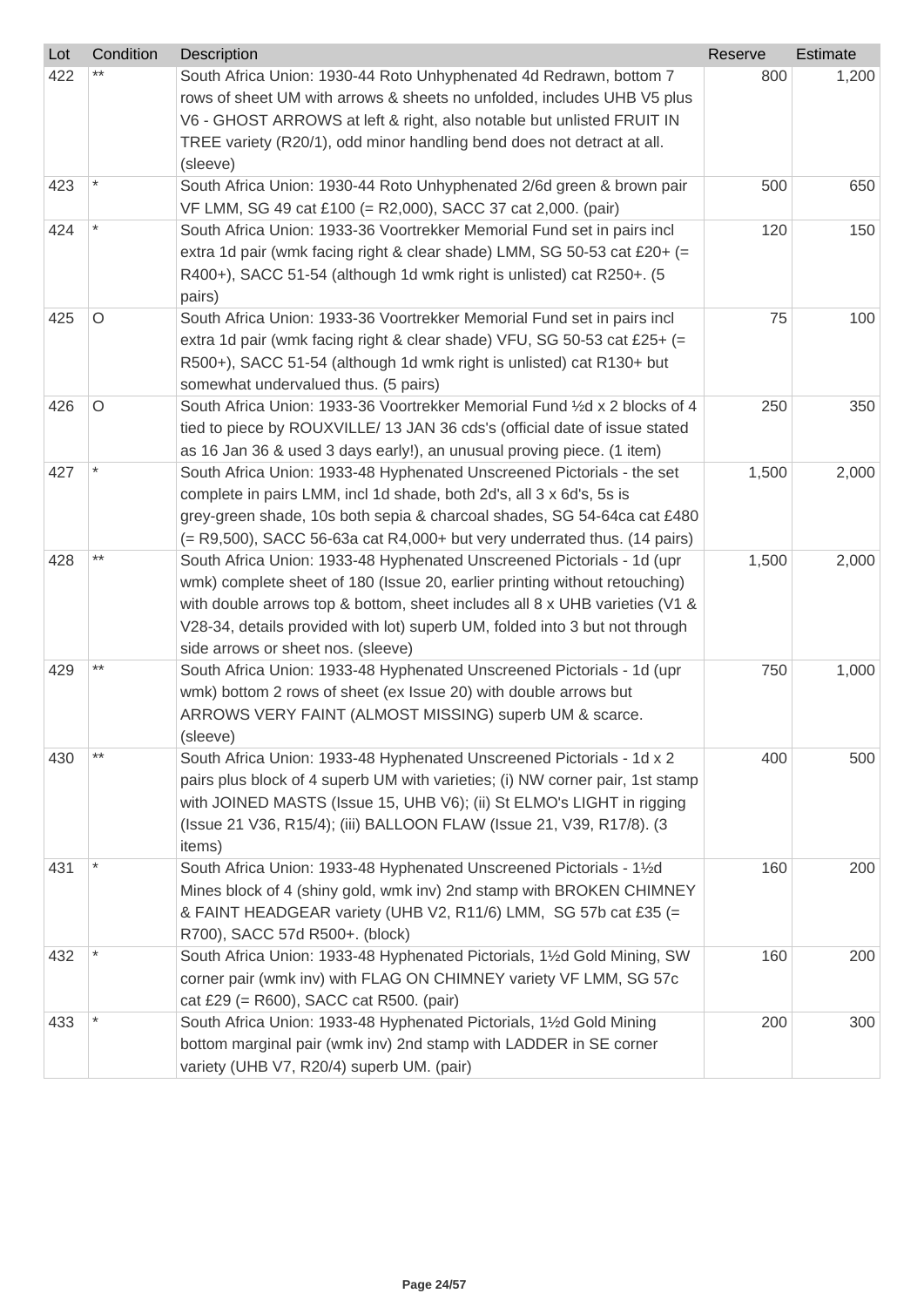| Lot | Condition | Description                                                                                                                                                                                                                                                                                                                                                                                                                                                                                                                  | Reserve | Estimate |
|-----|-----------|------------------------------------------------------------------------------------------------------------------------------------------------------------------------------------------------------------------------------------------------------------------------------------------------------------------------------------------------------------------------------------------------------------------------------------------------------------------------------------------------------------------------------|---------|----------|
| 434 |           | South Africa Union: 1933-48 Hyphenated Unscreened - 2d grey & dull<br>purple block of 4 VF UM, with STOP after POSSEEL variety (UHB V6,<br>R9/4) but ALSO IN PAIR BELOW (R10/3) & UNLISTED THUS! SG 58a cat<br>£130+ (= R2,600+), SACC 58a cat R2,200+, both valuations exclude<br>premium for the varieties. (block)                                                                                                                                                                                                        | 800     | 1,200    |
| 435 | ** $/$ *  | South Africa Union: 1933-48 Hyphenated Unscreened - 2d grey & dull<br>purple SW corner block of 4 LMM on top pair only, with BAR through 'E' of<br>POSTAGE variety (UHB V8, R202) accompanied by VERTICAL line from<br>bottom margin under R20/2 up through 'A' of POSTAGE & stamp above,<br>SG 58a cat £130+ (= R2,600+), SACC 58A cat R1,500+ (underrated thus),<br>both valuations excl premium for the varieties. (block)                                                                                                | 600     | 1,000    |
| 436 | **/*/0    | South Africa Union: 1933-48 Unscreened Hyphenated Pictorials - 3d blue<br>(Issue 3) a small study comprising 3 x LMM pairs with varieties (UHB V3,<br>R3-4/6 plus V5, R19/1), block of 4 VFU with variety (UHB V3, R3-4/6) plus<br>bottom arrow B4 LMM in margin only, SG 59 cat £85+ (= $R1,700+$ ), SACC<br>59 cat R680+ but both valuations excluding premium for varieties etc. (5<br>items)                                                                                                                             | 350     | 450      |
| 437 | ** $/$ *  | South Africa Union: 1933-48 Unscreened Hyphenated Pictorials - 1s pair<br>left marginal part arrow pair in brown & grey-blue shade (ex Issue 3), 1st<br>stamp with UHB V2 - VERTICAL BLUE LINE THROUGH VIGNETTE<br>(similar to V1 but further to right) LMM in margin only, SG 62 cat £55+ (=<br>R1,100+), SACC 61 cat R750+ both valuations exclude premium for the<br>variety. (pair)                                                                                                                                      | 500     | 750      |
| 438 |           | South Africa Union: 1933-48 Hyphenated Pictorials - 5s grey &<br>myrtle-green pair with INVERTED WMK plus the scarce WINDOW IN<br>TENT variety (UHB V3, R12/2) VF LMM, SG 64aw cat £120+ (= R2,400+),<br>SACC 62b cat R1,700+, both valuations excluding premium for this very<br>scarce item. (pair)                                                                                                                                                                                                                        | 1,000   | 1,500    |
| 439 | ** $/$ *  | South Africa Union: 1933-48 Hyphenated Unscreened Pictorials - 5s black<br>& grey-green shade in right marg block of 4 with 3 varieties; (i) 1st stamp<br>with BROKEN YOKE PIN; (ii) 2nd stamp with BLACK DOT LEFT OF YOKE<br>PIN & GREEN FLAW right of POSSEEL (UHB V5-6, R18/5-6); (iii) 3rd<br>stamp with GREEN FLAW below 'L' of POSSEEL (UHB V7, R19/5), LMM<br>on top pair only, SG 64ba etc cat £160+ (= $R3,200+$ ), SACC 62c etc cat<br>R2,800+, both valuations exclude premium for variety on lower pair. (block) | 1,200   | 1,500    |
| 440 |           | South Africa Union: 1933-48 Hyphenated Unscreened Pictorials - 5s black<br>& grey-green shade in SE corner block of 4 with 3 varieties; (i) 1st stamp<br>with GREEN FLAW below 'L' of POSSEEL UHB V7, R19/5); (ii) 4th stamp<br>with GREEN FLAW above 'OS' of POSSEEL (UHB V8, R20/6); (iii) PERFS<br>MISPLACED DOWN into top frames, superb UM, SG 64b cat £84+ (=<br>R1,700+), SACC 62a cat R2,200+, both valuations exclude premium for<br>varieties. (block)                                                             | 1,000   | 1,300    |
| 441 |           | South Africa Union: 1933-48 Hyphenated Unscreened Pictorials - 10s pair<br>in sepia & blue shade with CLOUDLESS SKY variety (UHB V6) fine MM,<br>SG 64c cat £65+ (= R1,300+), SACC 63 cat R550+ (underrated thus), both<br>valuations exclude premium for variety. (pair)                                                                                                                                                                                                                                                    | 250     | 300      |
| 442 | [X]       | South Africa Union: 1934 (13.SEP) Air cover with special IDEAL HOMES<br>EXHIBITION cds (Reisener #32) carried 'By Imperial Airways' to<br>CAPETOWN/14 SEP 34 arrival b/s, minor handling does not detract from a<br>scarce item. (cover)                                                                                                                                                                                                                                                                                     | 250     | 350      |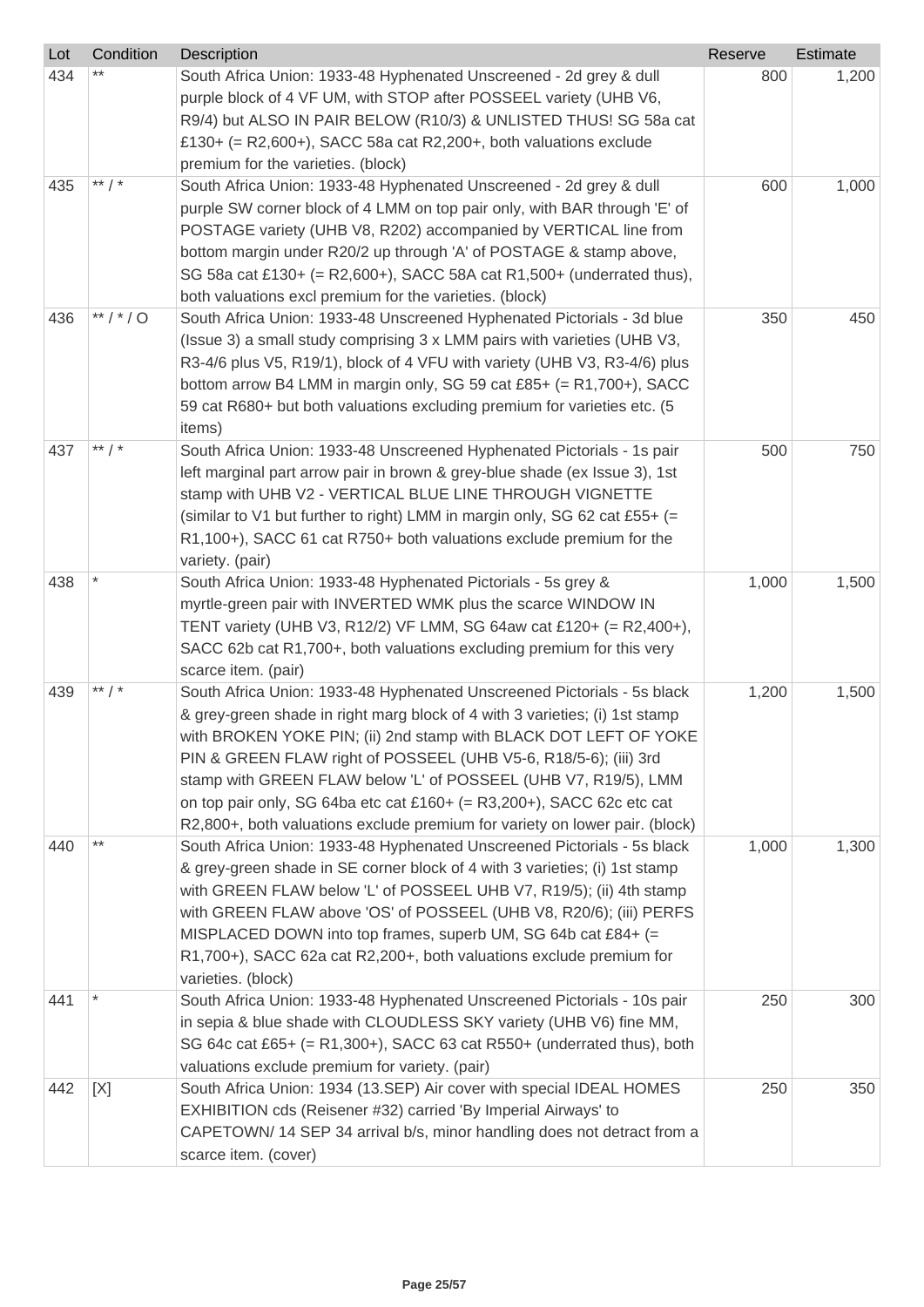| Lot | Condition | <b>Description</b>                                                                                                                            | Reserve | Estimate |
|-----|-----------|-----------------------------------------------------------------------------------------------------------------------------------------------|---------|----------|
| 443 | [X]       | South Africa Union: 1934 (13.X) 1/2d Postal Card with special NATIONAL<br>STAMP EXHIBITION/ PRETORIA cds (Reisener #31), this temporary post  | 200     | 300      |
|     |           | office was open 1 day & only 1,200 items were posted, not easy to locate.                                                                     |         |          |
|     |           | (card)                                                                                                                                        |         |          |
| 444 |           | South Africa Union: 1935 KGV Silver Jubilee 3 LMM pairs with varieties: (i)                                                                   | 300     | 400      |
|     |           | 1/2d - 1st stamp with LARGE DOT under 'OU' of SOUTH (UHB V11); (ii) 1d -                                                                      |         |          |
|     |           | 2nd stamp with CONE ON TOP OF HEAD (UHB V1); (iii) 1d - 2nd stamp                                                                             |         |          |
|     |           | with CLEFT SKULL (SG 66a, UHB V4), SG cat $\pm$ £30 (= $\pm$ R600). (3 pairs)                                                                 |         |          |
| 445 | [X]       | South Africa Union: 1936 (JY 2) Cover posted from SA Medical Congress -                                                                       | 300     | 400      |
|     |           | Pietermaritzburg with special SA MED CONGRESS/ PMB relief type cds                                                                            |         |          |
|     |           | (Reisener #40), only 70 covers were posted from this temporary post office,                                                                   |         |          |
| 446 | $***$     | minor handling, ageing does not detract from a scarce item. (cover)<br>South Africa Union: 1937 KGVI Coronation, range of listed VARIETIES in | 1,000   | 1,500    |
|     |           | UM pairs or blocks comprising: (i) $\frac{1}{2}$ d (UHB V2, 5, 6 & 8); (ii) 1d (UHB V1-3                                                      |         |          |
|     |           | & 8); (iii) 1½d (UHB V4 & 8); (iv) 3d (V2-3, 7, 9 & 10), a useful group. (12                                                                  |         |          |
|     |           | items)                                                                                                                                        |         |          |
| 447 | $***$     | South Africa Union: 1937 KGVI Coronation 11/2d block of 4 (wmk facing                                                                         | 150     | 200      |
|     |           | right) superb UM, 3rd stamp with MOUSE FLAW, SG 73a cat £13 (= R260)                                                                          |         |          |
|     |           | but far scarcer than the price indicates. (pair)                                                                                              |         |          |
| 448 | $***$     | South Africa Union: 1937 KGVI Coronation 1½d (wmk facing right) in a left                                                                     | 600     | 750      |
|     |           | arrow block of 4 superb UM, with 2 varieties - LARGE DOCTOR BLADE                                                                             |         |          |
|     |           | SMUDGE in centre of block (most unusual & scarce thus) plus 3rd stamp                                                                         |         |          |
|     |           | with MOUSE FLA, the latter variety is SG 73a cat £13+ (= R260+) but far                                                                       |         |          |
|     |           | scarcer than the price indicates (unlisted by SACC). (block)                                                                                  |         |          |
| 449 | **        | South Africa Union: 1937 KGVI Coronation 1s value in top marginal block                                                                       | 400     | 550      |
|     |           | of 4 (wmk facing right) superb UM, 4th stamp with MISSING HYPHEN                                                                              |         |          |
|     |           | variety, SG 75av cat £80+ (= R1,600+), SACC 74a R1,300+. (Note: This                                                                          |         |          |
|     |           | variety exists on both wmk facing left & right). (block)                                                                                      |         |          |
| 450 | $***$     | South Africa Union: 1938 Voortrekker Commemoration set in blocks of 4                                                                         | 80      | 120      |
|     | $***$     | superb UM, SG 80-81 cat £21 (= R420), SACC 79-80 cat R260. (2 blocks)                                                                         |         |          |
| 451 |           | South Africa Union: 1938 Voortrekker Commemoration x 7 sets in pairs                                                                          | 350     | 450      |
| 452 | O         | LMM, SG 80-81 cat £150 (= R3,000), SACC 79-80 R1,600. (14 pairs)<br>South Africa Union: 1938 Voortrekker Commemoration set in blocks of 4     | 60      | 80       |
|     |           | VFU (1½d with sheet nos), SG 80-81 cat £14+ (= R300+), SACC 75-80 cat                                                                         |         |          |
|     |           | R120+ but underrated thus. (2 blocks)                                                                                                         |         |          |
| 453 | O         | South Africa Union: 1938 Voortrekker Commemoration set in blocks of 12                                                                        | 200     | 300      |
|     |           | VFU on 2 pieces (1d value, 5th stamp with BLUE LINE under 'IKA' variety -                                                                     |         |          |
|     |           | UHB V1, R2/5), SG 80-81 cat £84+ (= R1,700+), SACC 75-80 cat R360+                                                                            |         |          |
|     |           | but underrated thus. (2 blocks)                                                                                                               |         |          |
| 454 | $***$     | South Africa Union: 1938 Voortrekker Commemoration 1d value sheet no                                                                          | 100     | 150      |
|     |           | block of 4 UM, a useful control piece. (block)                                                                                                |         |          |
| 455 |           | South Africa Union: 1938 Voortrekker Commemoration 1½d pair, 2nd                                                                              | 150     | 200      |
|     |           | stamp with BLUE FLAW IN RAYS near top (UHB V1, R13/6) LMM. (pair)                                                                             |         |          |
| 456 | **        | South Africa Union: 1938 Voortrekker Commemoration 1½d value in a left                                                                        | 200     | 250      |
|     |           | marg block of 4, bottom pair with FRAME AT BASE MUCH PALER (UHB                                                                               |         |          |
|     |           | V2, R20/1-2), superb UM. (block)                                                                                                              |         |          |
| 457 | $***$     | South Africa Union: 1939 Huguenot Anniversary set complete in pairs VF                                                                        | 200     | 300      |
|     |           | UM, SG 82-84 cat £50 (= R1,000), SACC 81-83 cat R700. (3 pairs)                                                                               |         |          |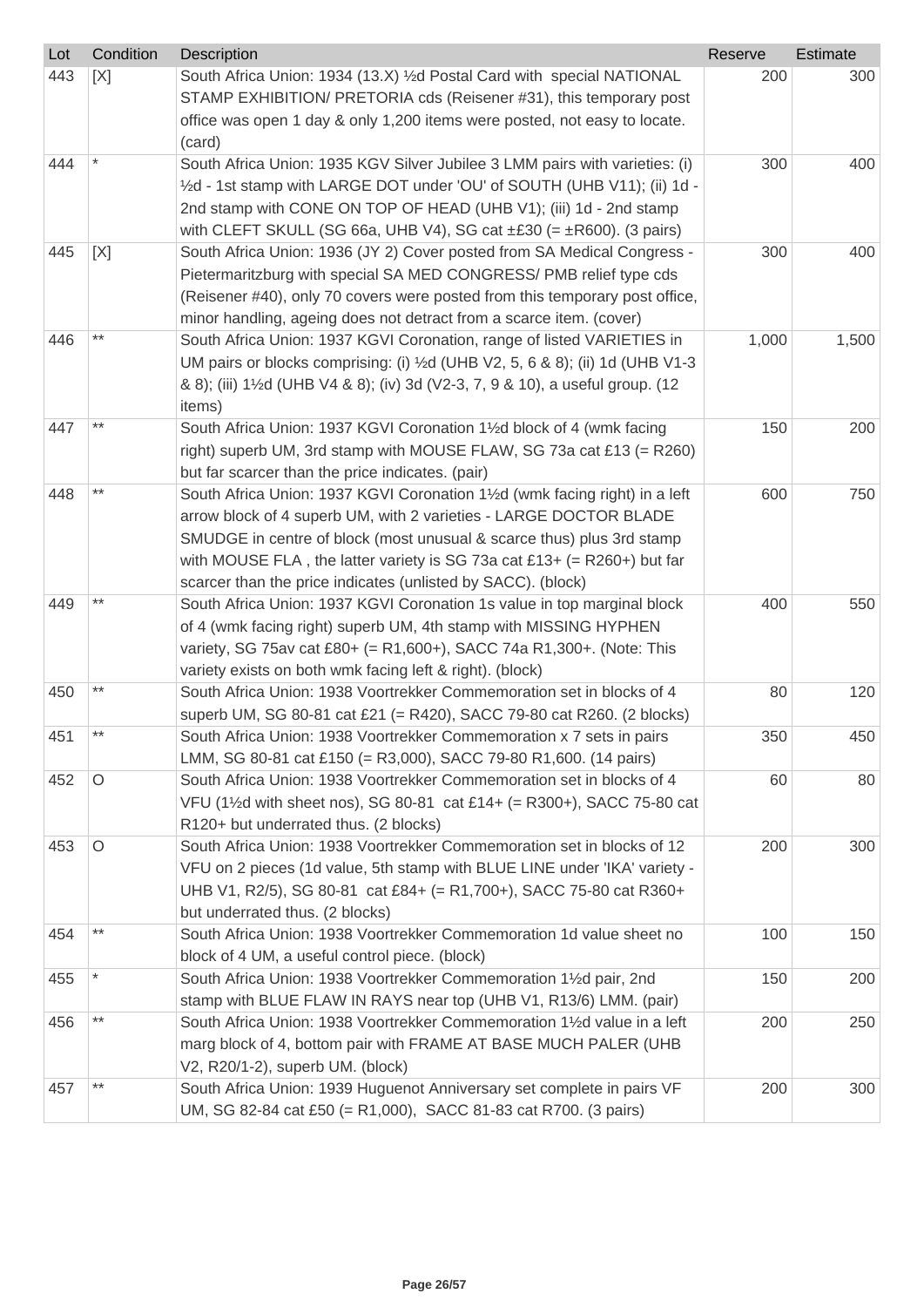| Lot | Condition    | Description                                                                        | Reserve | Estimate |
|-----|--------------|------------------------------------------------------------------------------------|---------|----------|
| 458 |              | South Africa Union: 1939 Huguenots 1/2d & 1d values in right marginal              | 300     | 400      |
|     |              | sheet no blocks of 4 VF UM, SG 82-83 cat £48+ (= R1,000+), SACC 81-82              |         |          |
|     |              | cat R600 as normal pairs. (2 blocks)                                               |         |          |
| 459 | <b>Bkl</b>   | South Africa Union: 1939 Dri-foot Booklet (with green cover) mint but              | 2,000   | 4,000    |
|     |              | incomplete with only 1 x $\frac{1}{2}$ d pane & 1 x 1d pane, some handling evident |         |          |
|     |              | but nonetheless a very RARE item, SG B15 cat £3,500 (= R70,000), SACC              |         |          |
|     |              | 16 cat R65,000 as complete. (booklet)                                              |         |          |
| 460 |              | South Africa Union: 1941-42 Large War Effort set (excluding 1/3d Signaller)        | 250     | 300      |
|     |              | in pairs & singles as listed VF UM, SG 88-96 (ex 94a) cat £49 (= $R1,000$ ),       |         |          |
|     |              | SACC 87-94 R945. (6 pairs & 2 singles)                                             |         |          |
| 461 | O            | South Africa Union: 1941-42 Large War Effort set complete excluding 1/3d           | 300     | 400      |
|     |              | Signaller in pairs & singles as listed VFU, SG 88-96 (ex SG 94a) cat £100          |         |          |
|     |              | (= R2,000), SACC 87-94 cat R1,180 & underrated thus. (6 pairs & 2                  |         |          |
|     |              | singles)                                                                           |         |          |
| 462 | $***$        | South Africa Union: 1941-42 Large War Effort set (excluding 1/3d Signaller)        | 1,000   | 1,400    |
|     |              | in blocks of 8 (4 sets) superb UM, SG 88-96 (ex 94a) cat £200 (= R4,000),          |         |          |
|     |              | SACC 87-94 R3,800. (8 blocks)                                                      |         |          |
| 463 |              | South Africa Union: 1941-42 Large War Effort 1d right marg block of 4 VF           | 150     | 200      |
|     |              | LMM, 1st stamp with STAIN ON UNIFORM variety, SG 89a, UHB V2 cat                   |         |          |
|     |              | £38 (= R750), unlisted in SACC & not easily found. (block)                         |         |          |
| 464 | $***$        | South Africa Union: 1941-42 Large War Effort 1d, SW corner block of 12             | 250     | 400      |
|     |              | superb UM, R20/5 with RED MARK ON VEIL variety (UHB V4), VF &                      |         |          |
|     |              | difficult positional piece. (block)                                                |         |          |
| 465 | $***$        | South Africa Union: 1941-42 Large War Effort 11/2d, bottom marginal block          | 350     | 500      |
|     |              | of 10 superb UM, 1st stamp with WHITE 'V' ON SHOULDER, 5th stamp                   |         |          |
|     |              | with WHITE FLAW IN CLOUD AT LEFT (UHB V1 & 2), a fine multiple.                    |         |          |
|     |              | (block)                                                                            |         |          |
| 466 | [X]          | South Africa Union: 1941 (17 SE) 'On Active Service' censored air cover to         | 700     | 900      |
|     |              | Johannesburg (ex-Lt Col Horak (Union Police) correspondence, franked               |         |          |
|     |              | Large War 3d block of 4 tied by EGYPT POSTAGE PREPAID/ 59 cds's,                   |         |          |
|     |              | eye-catching franking! (cover)                                                     |         |          |
| 467 | $***$        | South Africa Union: 1941-42 Large War Effort 3d SW corner block of 6, 2nd          | 900     | 1,200    |
|     |              | stamp with CIGARETTE FLAW superb UM, SG 91a cat £160 (= R3,200),                   |         |          |
|     |              | SACC 90a cat R3,700, a scarce positional piece. (block)                            |         |          |
| 468 | $***$        | South Africa Union: 1941-42 Large War Effort 4d pair in better red-brown           | 200     | 300      |
|     |              | shade superb UM, SG 92a cat £38 (= R750), SACC 91a cat R800. (pair)                |         |          |
| 469 | $\star\star$ | South Africa Union: 1941-42 Large War Effort 4d (in better red-brown               | 450     | 600      |
|     |              | shade) right marg part arrow pair pair, 1st stamp with SMUDGE OVER 2nd             |         |          |
|     |              | 'A' in AFRICA (UHB V1) superb UM, SG 92a cat £38+ (= R750+), SACC                  |         |          |
|     |              | cat R800+ (both values as normal pair excluding premium for this scarce            |         |          |
|     |              | variety). (pair)                                                                   |         |          |
| 470 | $***$        | South Africa Union: 1941-42 Large War Effort 4d (better red-brown shade),          | 900     | 1,200    |
|     |              | SW corner block of 4 superb UM with 2 varieties: (i) 1st stamp with                |         |          |
|     |              | SMUDGE ABOVE 'SUID' (UHB V2); (ii) 3rd stamp with BLURRED 'O' in                   |         |          |
|     |              | SOUTH (UHB V3), SG 92a cat £76+ (= R1,500+), SACC cat R1,600+ (both                |         |          |
|     |              | values as normal pairs excluding premium for these scarce varieties).              |         |          |
|     |              | (block)                                                                            |         |          |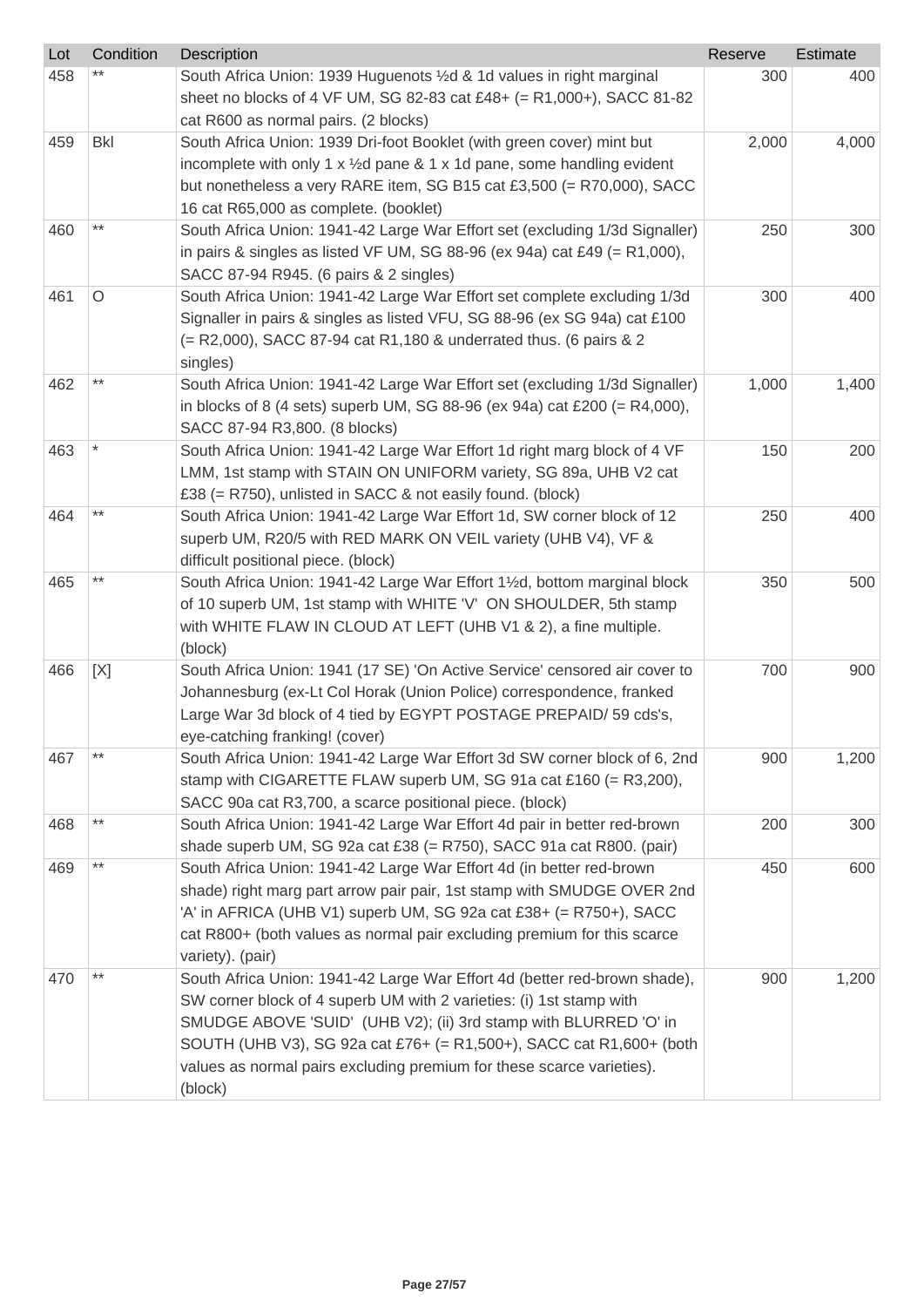| Lot | Condition       | Description                                                                                 | Reserve | Estimate |
|-----|-----------------|---------------------------------------------------------------------------------------------|---------|----------|
| 471 |                 | South Africa Union: 1941-42 Large War Effort 6d NE corner block of 8                        | 450     | 650      |
|     |                 | superb UM (insignificant marginal handling evident) with 2 varieties: (i) 1st               |         |          |
|     |                 | stamp with SPARKS ABOVE FLAME (UHB V1); (ii) last stamp with FLAW                           |         |          |
|     |                 | ON TOP FRAME (UHB V2), SG 93 cat £30+ (= R600+), SACC 92 cat                                |         |          |
|     |                 | R560+ (both valuations as normal pairs excluding premium for these                          |         |          |
|     |                 | scarce varieties), a VF multiple. (block)                                                   |         |          |
| 472 |                 | South Africa Union: 1941-42 Large War Effort 2d block of 4, 2nd stamp with                  | 150     | 200      |
|     |                 | FLAW ON CHEST variety (UHB V1, R5/16) VF LMM. (block)                                       |         |          |
| 473 | $***$           | South Africa Union: 1941-42 Large War Effort 1s NW corner block of, 4th                     | 200     | 300      |
|     |                 | stamp with VERTICAL LINE in front of Tank (UHB V1) superb UM, SG 96                         |         |          |
|     |                 | cat £11+ (= R220+), SACC 94 cat R180+ but both valuations excluding                         |         |          |
|     |                 | premium for the variety. (block)                                                            |         |          |
| 474 | $***$           | South Africa Union: 1941-42 Large War Effort 1s NE corner block of, 4th                     | 200     | 300      |
|     |                 | stamp with FIRING TANK (UHB V2) superb UM, SG 96 cat £11+ (=                                |         |          |
|     |                 | R220+), SACC 94 cat R180+ but both valuations excluding premium for the                     |         |          |
|     |                 | variety. (block)                                                                            |         |          |
| 475 | $***$           | South Africa Union: 1942-44 Bantam War Effort set in units (as listed) VF                   | 200     | 250      |
|     |                 | UM, SG 97-104 cat £50 (= R1,000), SACC cat R600. (8 units)                                  |         |          |
| 476 | $\circ$         | South Africa Union: 1942-44 Bantam War Effort set in VFU, SG 97-104 cat                     | 150     | 200      |
|     |                 | £38 (= R750), SACC 95-102 cat R400 & rather underrated thus. (8 units)                      |         |          |
| 477 | $^{\star\star}$ | South Africa Union: 1942-44 Bantam War Effort set incl all listed shades of                 | 250     | 300      |
|     |                 | $\frac{1}{2}$ d, 1d & 2d plus 1 $\frac{1}{2}$ d roulette 13 superb UM, SG 97-104 cat £60 (= |         |          |
|     |                 | R1,300), SACC cat R735, again underrated thus. (13 units)                                   |         |          |
| 478 | $***$           | South Africa Union: 1942-44 Bantam War Effort 1/2d blue-green & green                       | 250     | 350      |
|     |                 | shades in units of 3 both with MISSING TOP BACKGROUND affecting all 3                       |         |          |
|     |                 | stamps in top row (UHB V1, CW S24a & e), plus greenish blue shade with                      |         |          |
|     |                 | BACKGROUND RETOUCHED (UHB V2, CW S24h) superb UM. (3 items)                                 |         |          |
| 479 | $***$           | South Africa Union: 1942-44 Bantam War Effort 1/2d blue-green NE corner                     | 200     | 300      |
|     |                 | block of 6 (2 units) ex Issue 1 with BLOB in top margin & MISSING TOP                       |         |          |
|     |                 | BACKGROUND affecting all 3 stamps in top row (UHB V1, CW S24a)                              |         |          |
|     |                 | superb UM. (block)                                                                          |         |          |
| 480 | $***$           | South Africa Union: 1942-44 Bantam War Effort 1/2d -blue-green shade, SE                    | 200     | 300      |
|     |                 | corner block of 12 (4 units) ex Issue 1 or 2 superb UM. (block)                             |         |          |
| 481 | ** $/$ *        | South Africa Union: 1942-44 Bantam War Effort 1/2d -blue-green, SW corner                   | 150     | 200      |
|     |                 | block of 6 (2 units) ex Issue 3 or 3a, LMM at top only. (block)                             |         |          |
| 482 | $***$           | South Africa Union: 1942-44 Bantam War Effort 1/2d -greenish blue shade,                    | 200     | 300      |
|     |                 | SW corner block of 12 (4 units) ex Issue 4 superb UM. (block)                               |         |          |
| 483 | $^{\star\star}$ | South Africa Union: 1942-44 Bantam War Effort 1d carmine-red, NW corner                     | 250     | 350      |
|     |                 | control block of 12 (4 units ex Issue 2 - slogans in violet) VF UM. (block)                 |         |          |
| 484 | ** $/$ *        | South Africa Union: 1942-44 Bantam War Effort 1d bright carmine shade,                      | 150     | 200      |
|     |                 | SW corner control block of 6 (2 units ex Issue 1) VF LMM/UM. (block)                        |         |          |
| 485 | $***$           | South Africa Union: 1942-44 Bantam War Effort 11/2d (roulette 61/2) right                   | 150     | 200      |
|     |                 | marg sheet no block of 6, 1st stamp with VERICAL WHITE FLAW left of                         |         |          |
|     |                 | face (UHB V4, R3/11) superb UM. (block)                                                     |         |          |
| 486 | $***$           | South Africa Union: 1942-44 Bantam War Effort 1½d x 2 right marginal                        | 200     | 250      |
|     |                 | blocks of 4 (roulette 61/2 & 13 respectively) both with MISSING SHADING at                  |         |          |
|     |                 | right (white shoulder etc) superb UM. (2 blocks)                                            |         |          |
| 487 | $***$           | South Africa Union: 1942-44 Bantam War Effort 1½d bottom marginal block                     | 150     | 200      |
|     |                 | of 4 (2 units) with MIXED ROULETTES (may not be readily noticeable on                       |         |          |
|     |                 | scan). (block)                                                                              |         |          |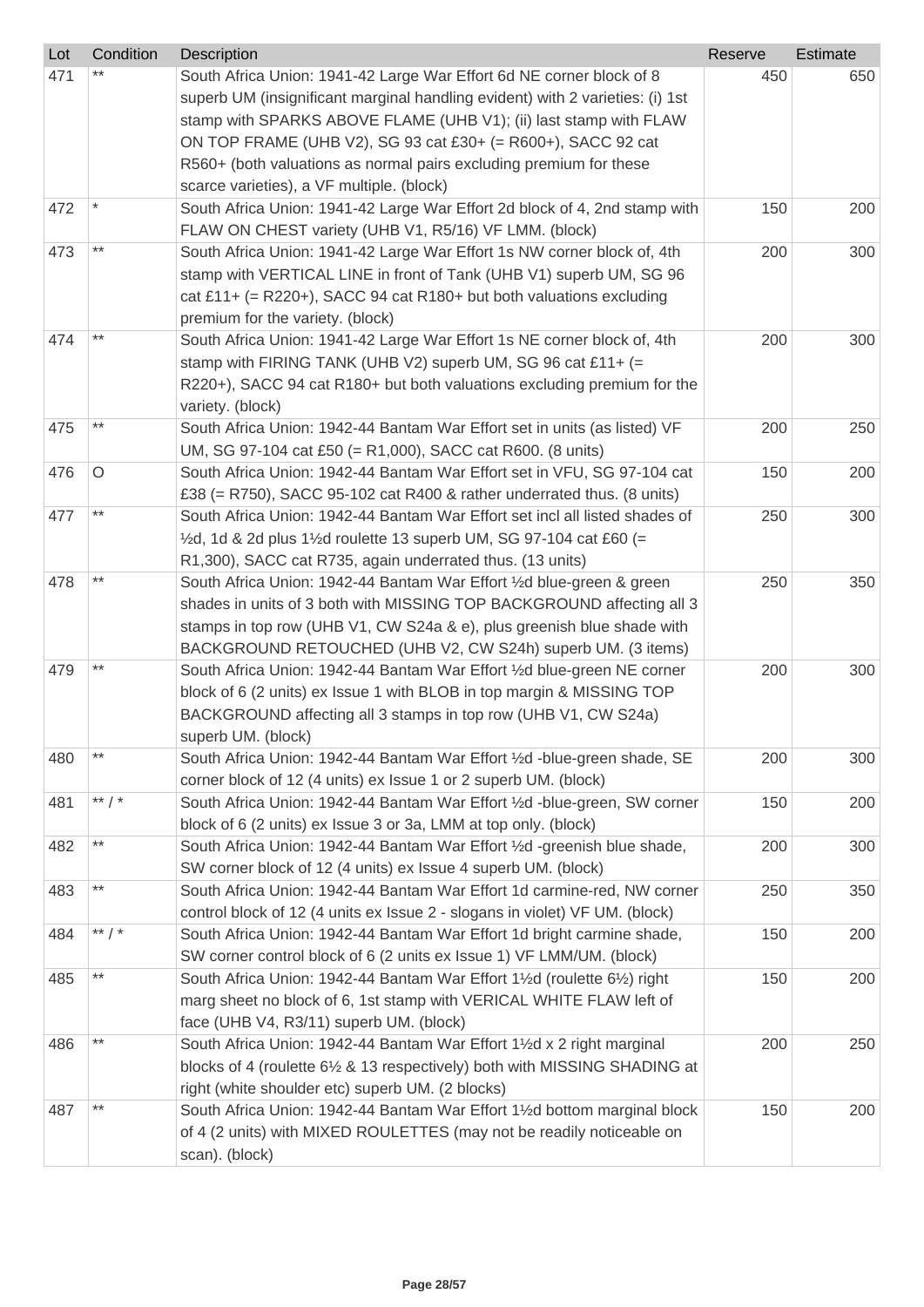| Lot | Condition | <b>Description</b>                                                                                                                  | Reserve | <b>Estimate</b> |
|-----|-----------|-------------------------------------------------------------------------------------------------------------------------------------|---------|-----------------|
| 488 | ** / *    | South Africa Union: 1942-44 Bantam War Effort 2d (shades) NE, SW & SE                                                               | 400     | 500             |
|     |           | corner control blocks of 4 (all ex Issue 4 or 5) mostly UM, 1 block LMM. (3                                                         |         |                 |
|     |           | blocks)                                                                                                                             |         |                 |
| 489 | $***$     | South Africa Union: 1942-44 Bantam War Effort 2d violet in block of 8 (4                                                            | 200     | 300             |
|     |           | units) with unlisted but significant constant variety - LINE FROM CAP into                                                          |         |                 |
|     |           | adjoining stamp (ex R18/8) superb UM. (block)                                                                                       |         |                 |
| 490 | $***$     | South Africa Union: 1942-44 Bantam War Effort 4d slate green shade,                                                                 | 200     | 300             |
|     |           | bottom marginal unit with MISSING SHADING AT BASE superb UM, UHB                                                                    |         |                 |
|     |           | V1, SG 103 cat £20+ (= R400+), SACC 100 cat R250+ both valuations                                                                   |         |                 |
|     |           | excluding premium for variety. (1 item)                                                                                             |         |                 |
| 491 |           | South Africa Union: 1942-44 Bantam War Effort 1s top marginal block of 4                                                            | 300     | 400             |
|     |           | VF LMM, with MISSING SHADING AT TOP (UHB V1), SG 104 cat £40+ (=                                                                    |         |                 |
|     |           | R800+), SACC 102 cat R380+ (rather under-priced thus), both valuations                                                              |         |                 |
|     |           | excluding premium for variety. (block)                                                                                              |         |                 |
| 492 | [X]       | South Africa Union: 1942-46 Five advertising covers all with 1942-43                                                                | 300     | 400             |
|     |           | Bantam War Efforts, last cover with National Veld Trust publicity label                                                             |         |                 |
|     |           | affixed to reverse, minor handling not detracting from an interesting group.                                                        |         |                 |
|     |           | (5 covers)                                                                                                                          |         |                 |
| 493 | $***$     | South Africa Union: 1943 1⁄2d Mono-coloured coil (coarse screen) strip of 4,                                                        | 200     | 300             |
|     |           | top stamp MISCUT BY COIL VENDING CUTTER superb UM, unusual . (1                                                                     |         |                 |
|     |           | item)                                                                                                                               |         |                 |
| 494 |           | South Africa Union: 1941-46 Large War Effort 1/3d Signaller pair in                                                                 | 200     | 300             |
|     |           | olive-brown shade, 2nd stamp with BROKEN PANEL between                                                                              |         |                 |
|     |           | SUID-AFRIKA (UHB 4, R8/6), SG 94 cat £20+ (= R400+), SACC 103 cat                                                                   |         |                 |
|     |           | R200+, excluding premium for this difficult variety. (pair)                                                                         |         |                 |
| 495 | ** $/$ *  | South Africa Union: 1941-46 Large War Effort 1/3d Signaller in olive-brown                                                          | 400     | 500             |
|     |           | shade, NW corner control block of 4 LMM in margin only, plus right marg                                                             |         |                 |
|     |           | sheet no block of 4 VF LMM (both ex Issue 1), SG 94 cat £80+ (=<br>R1,600+), SACC 103 cat R800+, excluding premium for these scarce |         |                 |
|     |           | positional pieces. (2 blocks)                                                                                                       |         |                 |
| 496 | O         | South Africa Union: 1943 Large War Effort 1/3d Signaller (both shades) in                                                           | 200     | 250             |
|     |           | blocks of 4 VFU (cancelled UITENHAGE/ 29 MAY 43 & 3 OCT 44                                                                          |         |                 |
|     |           | respectively), SG 94-94a cat £52 (= $R1,000$ ), SACC 103-03a cat R360 but                                                           |         |                 |
|     |           | clearly undervalued thus. (2 blocks)                                                                                                |         |                 |
| 497 | [X]       | South Africa Union: 1944 (25 MR) LIBERTY CAVALCADE special card                                                                     | 400     | 500             |
|     |           | (with poem on reverse) & LIBERTY CAVALCADE relief type cds (Reisener                                                                |         |                 |
|     |           | #64), some minor handling does not detract from a VF & scarce item.                                                                 |         |                 |
|     |           | (card)                                                                                                                              |         |                 |
| 498 | [X]       | South Africa Union: Pair of illustrated advertising covers, 1944 cover                                                              | 150     | 200             |
|     |           | bearing a pair of 1d Bantams ex "The Central Produce Supply Coy.,/                                                                  |         |                 |
|     |           | Tobacco Manufacturers & Produce Merchants." printed in blue & 1945                                                                  |         |                 |
|     |           | cover bearing strip of 4 x 1/2d Bantams ex KAROO TOBACCO COY, printed                                                               |         |                 |
|     |           | in green, both with OUDTSHOORN machine cancels to East London,                                                                      |         |                 |
|     |           | minor handling not detracting from a VF pair. (2 covers)                                                                            |         |                 |
| 499 | ** $/$ *  | South Africa Union: 1947-54 Hyphenated Screened Pictorials - 1/2d bottom                                                            | 500     | 750             |
|     |           | 3 rows of sheet ex Issue 17 with 2 arrows plus 3 listed varieties - UHB                                                             |         |                 |
|     |           | V15-17; (i) FLIES AROUND BUCK'S FACE (R18/5 & R19/7); (ii) BLOB                                                                     |         |                 |
|     |           | ABOVE 'AF' (R18/9); (iii) BLOB in NW corner (R20/4), LMM on 1 pair & in                                                             |         |                 |
|     |           | margin, otherwise UM. (sleeve)                                                                                                      |         |                 |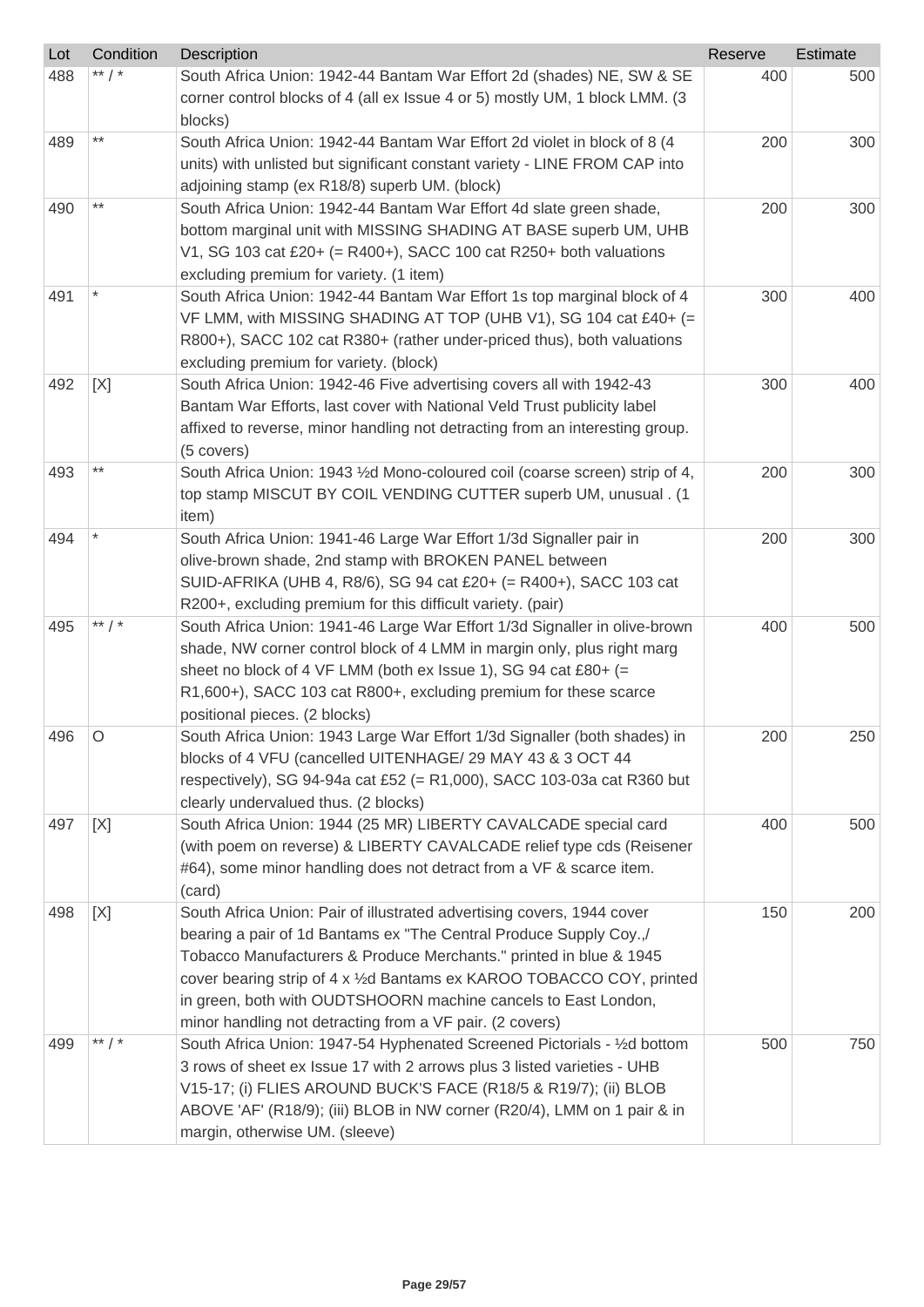| Lot | Condition | Description                                                                                                                                     | Reserve | Estimate |
|-----|-----------|-------------------------------------------------------------------------------------------------------------------------------------------------|---------|----------|
| 500 |           | South Africa Union: 1947-54 Screened Pictorials - 2d in a complete sheet                                                                        | 750     | 1,000    |
|     |           | of 120 (60 pairs) split horizontally across central arrows, with all listed                                                                     |         |          |
|     |           | varieties (UHB V1-7) but also including 4 unlisted varieties (e.g.                                                                              |         |          |
|     |           | PROMINENT DOT ABOVE ROOF AT LEFT, ex R14/3) superb UM, useful                                                                                   |         |          |
|     |           | for study or specialist, SG 116v, SACC 115v. 2 blocks)                                                                                          |         |          |
| 501 | $***$     | South Africa Union: 1948 KGVI 3d Silver Wedding x 4 blocks of various                                                                           | 300     | 450      |
|     |           | sizes including all UHB listed varieties (V1-6) plus a similar variety to V5                                                                    |         |          |
|     |           | but in sheet no block ex R17/5, superb UM. (4 blocks)                                                                                           |         |          |
| 502 | $***$     | South Africa Union: 1948 1/2d "Economy" printing (ex 1927 Plates) top & left                                                                    | 200     | 300      |
|     |           | arrow blocks of 8, top block LMM in margin only otherwise superb UM,                                                                            |         |          |
|     |           | arrow pieces are very underrated as they usually split due to use of old,                                                                       |         |          |
|     |           | brittle paper stock, cat £20+ (= $R400+$ ) as pairs. (2 items)                                                                                  |         |          |
| 503 | $***$     | South Africa Union: 1948 1/2d "Economy" printing (ex 1927 Plates), bottom                                                                       | 500     | 750      |
|     |           | 9 rows ex sheet with bottom arrow & SE control pieces superb UM (few                                                                            |         |          |
|     |           | split perfs between R15-16 at right only), a VF multiple, SG 126 cat £135+                                                                      |         |          |
|     |           | $(= R2,700+)$ as ordinary pairs. (block)                                                                                                        |         |          |
| 504 | [X]       | South Africa Union: 1948 (5 JA) Cover with special JAMBORALLY NATAL                                                                             | 250     | 400      |
|     |           | relief type cds (Reisener #81), very covers were posted from this largely                                                                       |         |          |
|     |           | unused temporary post office, minor ageing does not detract from a scarce                                                                       |         |          |
|     |           | Scouting item. (cover)                                                                                                                          |         |          |
| 505 | $***$     | South Africa Union: 1949 UPU issue x 68 sets in UM pairs or blocks, SG                                                                          | 150     | 200      |
|     |           | 128-30 cat £95 (= R1,00), SACC 127-29 cat R1,000+, a useful lot for                                                                             |         |          |
|     | $***$     | dealer, exchanges or online sales. (quantity)                                                                                                   |         |          |
| 506 |           | South Africa Union: 1949 UPU issue, an excellent range of VARIETIES                                                                             | 1,000   | 1,500    |
|     |           | mostly in UM blocks or pairs consisting of 1/2d UHB V1-7; 11/2d UHB V1-6;                                                                       |         |          |
|     | $***$     | 3d V1-4 & 6. (16 blocks)                                                                                                                        |         |          |
| 507 |           | South Africa Union: 1951 Reduced 1d (Issue 25, cyl 36/6925), a complete                                                                         | 300     | 450      |
|     |           | m/sheet comprising all 4 corners incl cyl, arrows, plus sheet no blocks of 4                                                                    |         |          |
|     | $***$     | superb UM, SG 135 cat £31+ as pairs (= R600+), SACC 134. (9 blocks)                                                                             |         |          |
| 508 |           | South Africa Union: 1951 Reduced 1d (SG 135/ SACC 134) NW corner                                                                                | 150     | 200      |
|     |           | block of 4, 1st stamp with INVERTED 'U' above pennant variety (UHB V3,                                                                          |         |          |
| 509 | $***$     | R1/1) superb UM. (block)                                                                                                                        | 300     | 400      |
|     |           | South Africa Union: 1952 Van Riebeeck set in unfolded gutter blocks<br>superb UM (1/2d block includes UHB V4, 2d includes variety (SG 138a, UHB |         |          |
|     |           | V3 & V4), SACC cat R900+. (5 blocks)                                                                                                            |         |          |
| 510 | $***$     | South Africa Union: 1952 Van Riebeeck 2d pair, 1st stamp with FULL                                                                              | 250     | 300      |
|     |           | MOON variety, plus NW corner block of 4 with LINE THROUGH SAILS                                                                                 |         |          |
|     |           | varieties superb UM, SG 138a & b cat £29 (= R600), SACC 137a & b cat                                                                            |         |          |
|     |           | R800. (2 blocks)                                                                                                                                |         |          |
| 511 | $***$     | South Africa Union: 1952 Van Riebeeck/ SATISE - SADIPU ovpts, the set in                                                                        | 250     | 350      |
|     |           | matched gutter blocks of 42 superb unfolded & UM, 1d value with UHB V4                                                                          |         |          |
|     |           | $(R5/9)$ , 2d with UHB V2-5 which includes SG 142b cat £19+ (= R400+) but                                                                       |         |          |
|     |           | unlisted by SACC, gutter pairs alone cat R210, VF multiples. (2 blocks)                                                                         |         |          |
| 512 |           | South Africa Union: 1952 Van Riebeeck SATISE/SADIPU ovpts, 1d with all                                                                          | 200     | 300      |
|     |           | 6 listed varieties (UHB V1-6) plus 2d x 5 listed varieties (only V3 missing)                                                                    |         |          |
|     |           | but includes extra V5 but in different position & unlisted thus, all in multiples                                                               |         |          |
|     |           | with normal & superb UM. (9 items)                                                                                                              |         |          |
|     |           |                                                                                                                                                 |         |          |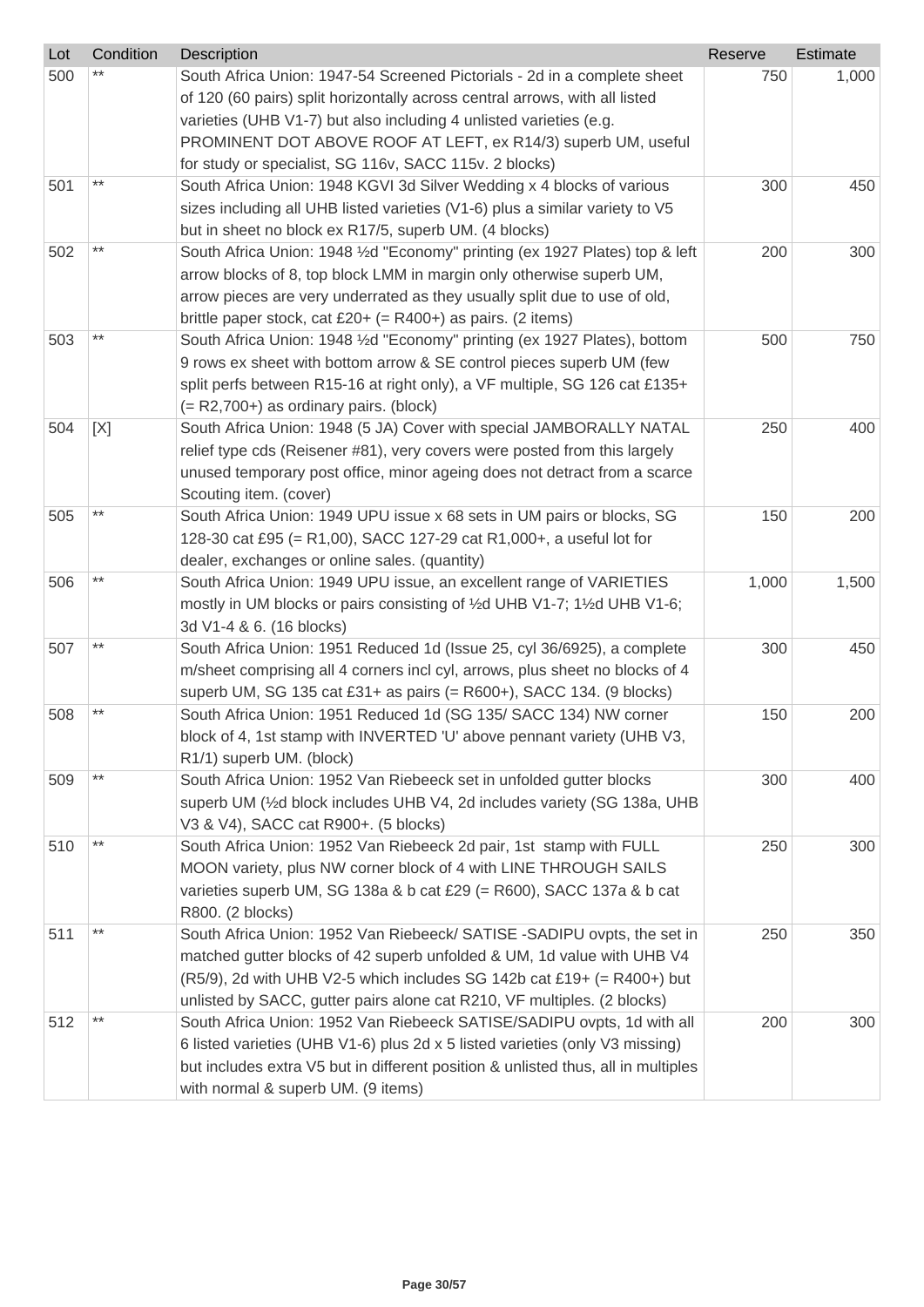| Lot | Condition  | Description                                                                                                                                                                                                                                                                         | Reserve | Estimate |
|-----|------------|-------------------------------------------------------------------------------------------------------------------------------------------------------------------------------------------------------------------------------------------------------------------------------------|---------|----------|
| 513 |            | South Africa Union: 1952 Van Riebeeck 2d SADIPU ovpt (SG 142, SACC<br>141) in SW corner marginal block of 10 with a previously unrecorded but<br>significant constant variety (R16/2) - 2nd stamp BROKEN 'S' in SADIPU (a                                                           | 150     | 200      |
|     |            | fairly recent discovery) superb UM. (block)                                                                                                                                                                                                                                         |         |          |
| 514 | $***$      | South Africa Union: 1953 QEII Coronation gutter block of 42 superb<br>unfolded & UM (cyl 66 at SE), includes 2 varieties (UHB V1 & 10), plus<br>right 5 rows ex same sheet with arrow, sheet nos & 3 varieties (UHB V2, 11                                                          | 250     | 350      |
|     | $***$      | & 12), VF multiples. (2 blocks)                                                                                                                                                                                                                                                     |         |          |
| 515 |            | South Africa Union: 1954 Animal Definitive set complete (incl 1d coil pair)<br>VF UM, SG 151-64 cat £32+ (= R650+), SACC 150-63 cat R480. (14<br>stamps $+$ pair)                                                                                                                   | 150     | 200      |
| 516 |            | South Africa Union: 1954 Animal Definitive set complete LMM, SG 151-64<br>cat £32 (= R650), SACC 150-63 cat R480. (14 stamps)                                                                                                                                                       | 100     | 150      |
| 517 | **         | South Africa Union: 1959-60 Animal Definitive set (Arms wmk) complete<br>incl both 1d's superb UM, SG 170-77 cat £18 (= R360), SACC 169-76 cat<br>R280. (9 stamps)                                                                                                                  | 100     | 150      |
| 518 |            | South Africa Union: 1959-60 Animal Definitive set (Arms wmk) complete<br>incl both 1d's LMM, SG 170-77 cat £18 (= R360), SACC 169-76 cat R280.<br>(9 stamps)                                                                                                                        | 60      | 100      |
| 519 | * $/$ **   | South Africa Union: 1959-60 Animal Definitive (Arms wmk) Range of cyl<br>blocks of 4 to 1s LMM/UM, SACC cat R490. (7 blocks)                                                                                                                                                        | 150     | 200      |
| 520 | $***$      | South Africa Union: 1961 Decimal Definitive set complete UM, SG 185-97<br>cat £22 (= R450), SACC 184-96 cat R270 & rather undervalued thus. $(13$<br>stamps)                                                                                                                        | 100     | 150      |
| 521 |            | South Africa Union: 1961 Decimal Definitive set complete LMM, SG 185-97<br>cat £22 (= R450), SACC 184-96 cat R270 & rather undervalued thus. (13<br>stamps)                                                                                                                         | 60      | 100      |
| 522 | $\circ$    | South Africa Union: 1961 Decimal Definitive set complete VFU, SG 185-97<br>cat £42 (= R850), SACC 184-96 cat R247 & very under-priced thus. (13<br>stamps)                                                                                                                          | 150     | 200      |
| 523 |            | South Africa Union - Officials: 1935-49 Hyphenated 2d blue & violet pair VF<br>LMM, SG O23 cat £150 (= R3,200), SACC 28 cat R3,000. (pair)                                                                                                                                          | 600     | 800      |
| 524 | * $/$ **   | South Africa Union - Officials: 1950-54 2/6d cyl 6919/17 block of 4<br>LMM/UM, SG O48 cat £17+ (= R350+), SACC 47 cat R300+, both<br>valuations as 2 pairs only, cyl blocks are scarce. (block)                                                                                     | 250     | 350      |
| 525 | p.stat     | South Africa Union - Postal Stationery: 1943 Letter Cards - 1d Ship in dull<br>carmine shade VF unused, Quik L5a. (1 item)                                                                                                                                                          | 100     | 150      |
| 526 | $***$      | South Africa Republic: 1961 Aerial Post 3c in complete sheet of 100 superb<br>UM, includes full details of varieties etc ex Republic Handbook, SG 220 cat<br>£50+ (= R1,000+), SACC 219 cat R300+, both valuations excluding<br>premium for positional blocks & varieties. (sleeve) | 200     | 300      |
| 527 | $***$      | South Africa Republic: 1961 Aerial Post 3c to 1965 Dutch Reformed<br>Church commems complete in marginal blocks of 4 (including 1963 Red<br>Cross 2½c rev'd wmk & 1964 Nursing 2½c extra type) all superb UM, SG<br>220-61 cat £50+ (= R1,000), SACC 219-52 cat R800+. (19 blocks)  | 200     | 300      |
| 528 | <b>FDC</b> | South Africa Republic: 1962 Volkspele 21/2c on superb unaddressed<br>maxicard with special cancel, VF & scarce. (card)                                                                                                                                                              | 100     | 200      |
| 529 | $***$      | South Africa Republic: 1963 Red Cross 21/2c NW corner block of 6 with<br>CURVED LINE from 'OF (R3/1) to '18' in 1863 (R3/2, RHB V2) superb UM.<br>(block)                                                                                                                           | 70      | 100      |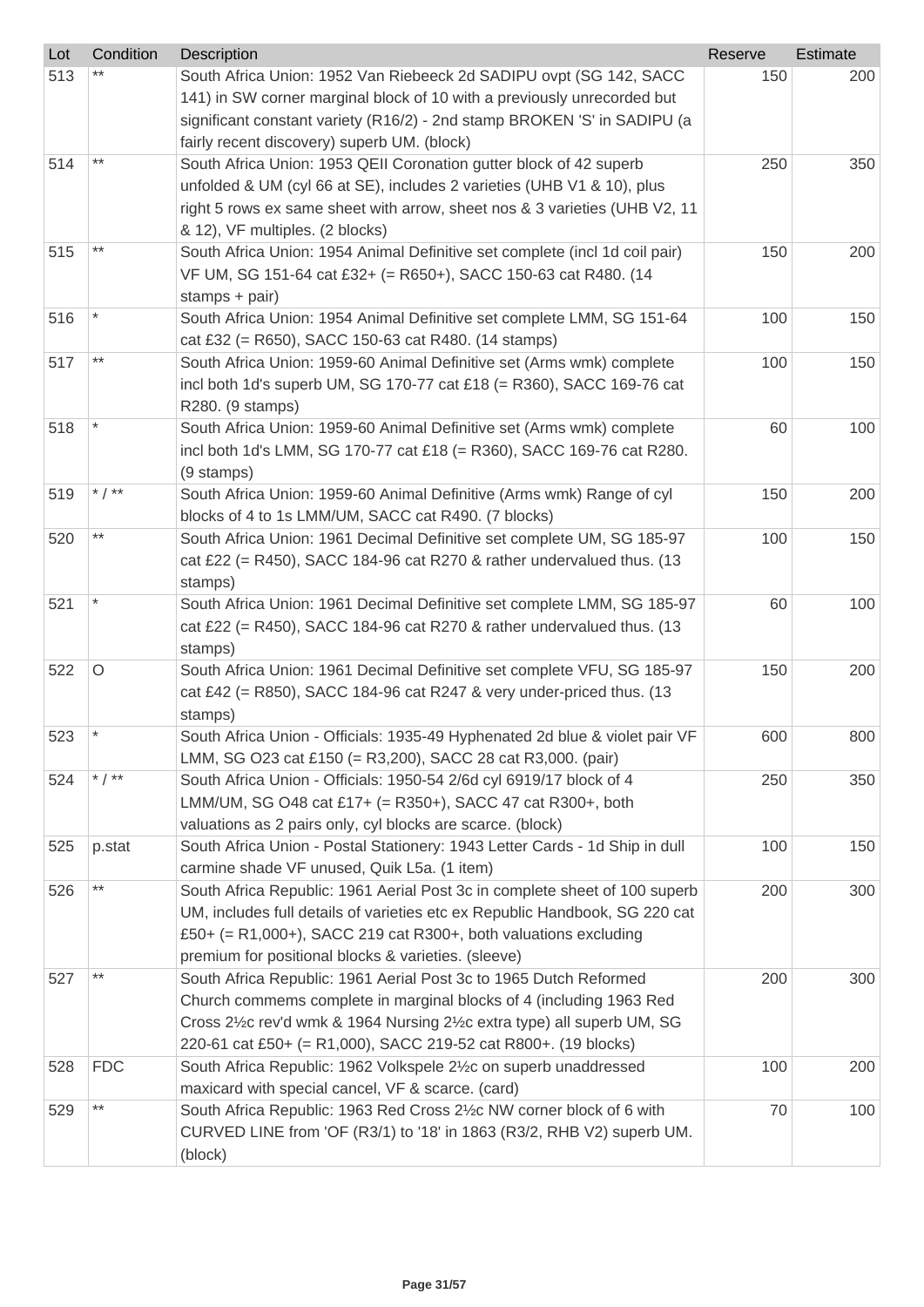| Lot | Condition       | Description                                                                                                                                     | Reserve | Estimate |
|-----|-----------------|-------------------------------------------------------------------------------------------------------------------------------------------------|---------|----------|
| 530 | Cind            | South Africa Republic: 1963 Transkei 21/2c Official Publicity photograph in                                                                     | 150     | 200      |
|     |                 | superb condition, very collectible & fine addition to any RSA specialised                                                                       |         |          |
|     |                 | collection. (photo)                                                                                                                             |         |          |
| 531 | $***$           | South Africa Republic: 1964-68 Definitives (Redrawn designs, RSA                                                                                | 120     | 200      |
|     |                 | watermark) the set including all extra shades perfs etc complete UM, SG                                                                         |         |          |
|     |                 | A238-A251 cat £11 (= R220), SACC 236-43 cat R165, becoming more                                                                                 |         |          |
|     |                 | difficult as stocks dwindle. (15 stamps)                                                                                                        |         |          |
| 532 | $***$           | South Africa Republic: 1964-68 Definitives (Redrawn designs, RSA                                                                                | 80      | 120      |
|     |                 | watermark) 21/2c single with RISING MOON FLAW superb UM. (1 stamp)                                                                              |         |          |
| 533 | $^{\star\star}$ | South Africa Republic: 1964-68 Definitive (Redrawn designs, RSA                                                                                 | 500     | 750      |
|     |                 | watermark) 121/ <sub>2</sub> c Protea, complete top marginal strip of 20 (ex cyl                                                                |         |          |
|     |                 | 13/12/10) with TWO YELLOW DOCTOR BLADE LINES ACROSS BASE                                                                                        |         |          |
|     |                 | (affecting all stamps & through both margins), strip folded for display                                                                         |         |          |
|     |                 | purposes & has been hinge reinforced in 3 places but majority of stamps                                                                         |         |          |
|     |                 | superb UM. (1 strip)                                                                                                                            |         |          |
| 534 | $***$           | South Africa Republic: 1964-68 Definitives (Redrawn design, RSA                                                                                 | 200     | 300      |
|     |                 | watermark) R1 single with CLOUD FLAW (RHB V5, R1/3) superb UM, a                                                                                |         |          |
|     |                 | scarce variety. (1 stamp)                                                                                                                       |         |          |
| 535 | $***$           | South Africa Republic: 1964 Nursing set in B cyl blocks of 4 (both cyls of                                                                      | 50      | 60       |
|     |                 | 2½c) VF UM, SACC cat R127. (3 blocks)                                                                                                           |         |          |
| 536 | <b>FDC</b>      | South Africa Republic: 1964 Nursing set on 4 different illustrated FDC's, 2                                                                     | 100     | 140      |
|     |                 | unaddressed & 2 registered, an attractive group. (4 covers)                                                                                     |         |          |
| 537 | $^{\star\star}$ | South Africa Republic: 1964 Nursing 121/2c with LARGE SCREENING                                                                                 | 80      | 120      |
|     |                 | FLAW above top frame superb UM. (1 stamp)                                                                                                       |         |          |
| 538 | <b>FDC</b>      | South Africa Republic: 1965 Dutch Reformed Church official FDC (No.2)                                                                           | 200     | 300      |
|     |                 | insert with TEXT IN BLACK ex 1st printing (only 12,000 printed) superb                                                                          |         |          |
|     |                 | unaddressed & scarce thus. (Note ±40,000 covers were reprinted to meet                                                                          |         |          |
|     |                 | DRC member demand but all with blue inserts). (cover)                                                                                           |         |          |
| 539 | <b>FDC</b>      | South Africa Republic: 1965 Dutch Reformed Church official FDC (No.2)                                                                           | 100     | 150      |
|     |                 | insert with TEXT IN BLACK ex 1st printing (only 12,000 printed) plus 2nd                                                                        |         |          |
|     |                 | printing with insert text in blue, neat pair. (2 covers)                                                                                        |         |          |
| 540 | <b>FDC</b>      | South Africa Republic: 1965 Dutch Reformed Church official FDC (No.2)                                                                           | 150     | 200      |
|     |                 | 2nd printing with insert text in blue, x 2 with set in blocks of 4 superb                                                                       |         |          |
|     | $***$           | unaddressed, neat pair. (2 covers)                                                                                                              |         |          |
| 541 |                 | South Africa Republic: 1966 5th Anniversary of RSA set complete in sheets                                                                       | 500     | 750      |
|     |                 | of 100 (1c B pane, 21/2c A pane, 71/2c cyl 87/118/9) superb UM, SG 262-65                                                                       |         |          |
|     |                 | cat £150+ (= R3,000+), SACC 254-57 cat R2,800+, with full details incl                                                                          |         |          |
|     |                 | varieties etc ex Republic Handbook (4 sheets)                                                                                                   |         |          |
| 542 |                 | RSA 1967-71 Defin Redrawn (RSA téte-béche wmk) the set complete                                                                                 | 300     | 400      |
|     |                 | including all extra perfs, coils & shades plus 50c & R1 on Harrison paper<br>superb UM, SG 238-51B cat £40+ (= R800), (SG mixes the 4c phosphor |         |          |
|     |                 | paper in with this set but excluded from the lot), SACC 261-73, 261a-73a                                                                        |         |          |
|     |                 | cat R495 but rather undervalued thus. (24 stamps)                                                                                               |         |          |
| 543 |                 | RSA 1967-71 Definitive Redrawn (RSA téte-béche wmk) the 2c, 5c & 10c                                                                            | 150     | 200      |
|     |                 | coils complete in strips of 4 superb UM, unlisted by SG, SACC 264a, 267a                                                                        |         |          |
|     |                 | & 269a cat R400+. (3 strips)                                                                                                                    |         |          |
| 544 | **              | South Africa Republic: 1967-71 Definitive Redrawn (RSA téte-béche wmk)                                                                          | 200     | 300      |
|     |                 | 2c coil in a complete vertical proving strip of 22 superb UM, unlisted by SG,                                                                   |         |          |
|     |                 | SACC 264a cat R265+ as singles but proving strips are scarce. (strip)                                                                           |         |          |
|     |                 |                                                                                                                                                 |         |          |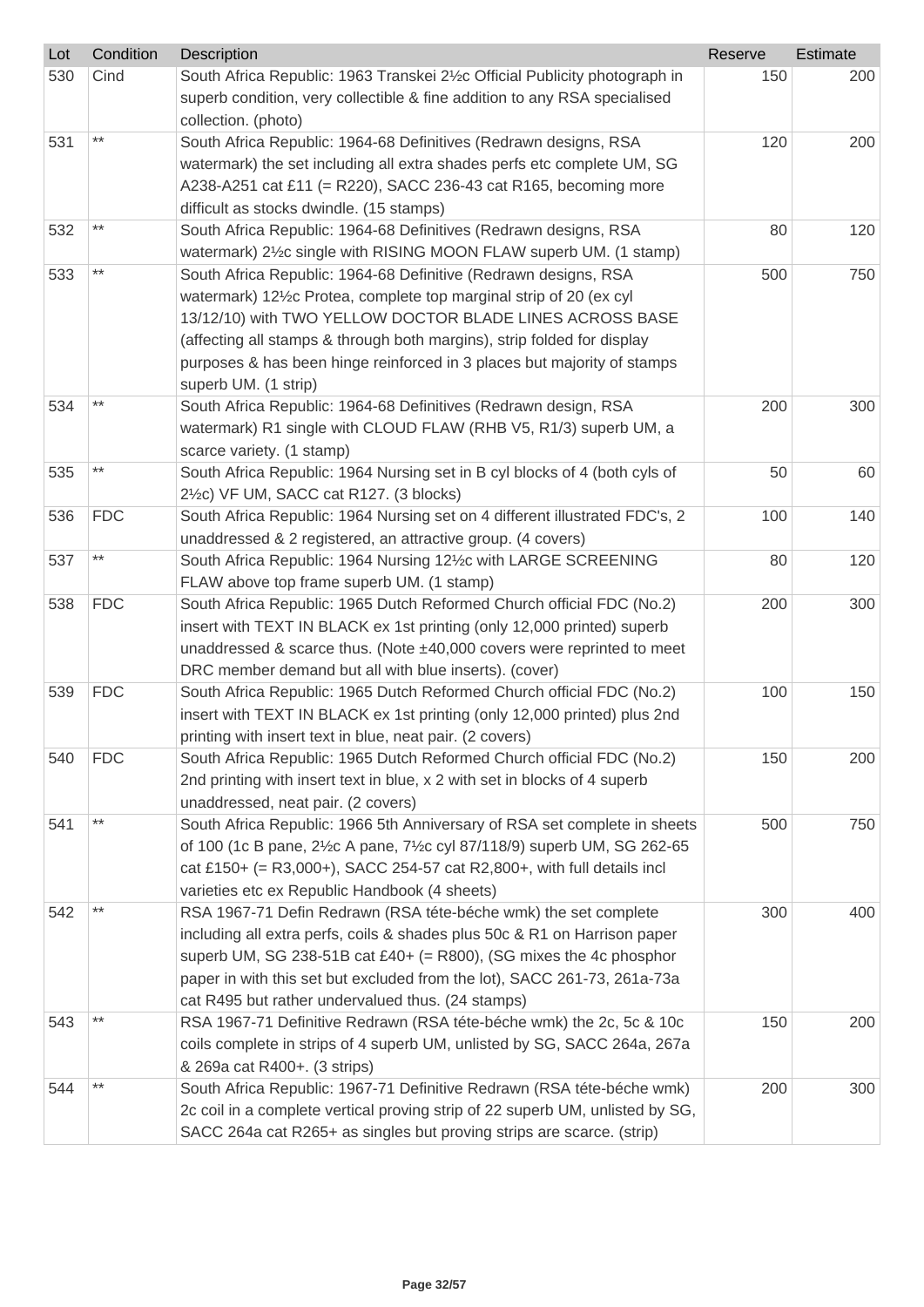| Lot | Condition       | Description                                                                                           | Reserve | Estimate |
|-----|-----------------|-------------------------------------------------------------------------------------------------------|---------|----------|
| 545 |                 | South Africa Republic: 1967-71 Definitive Redrawn (RSA téte-béche wmk)                                | 100     | 150      |
|     |                 | 2½c right marginal pair, 2nd stamp with RISING MOON FLAW superb UM.                                   |         |          |
|     |                 | (strip)                                                                                               |         |          |
| 546 | [X]             | South Africa Republic: 1968 Special SHOW TRAIN card & cds (Reisener                                   | 200     | 300      |
|     |                 | #176, where he mentions the special card but it is not illustrated in his                             |         |          |
|     |                 | book), a scarce item as there was little public interest or support, leading to                       |         |          |
|     |                 | it being suspended. (card)                                                                            |         |          |
| 547 | Cind            | South Africa Republic: 1968 President Fouche Official Publicity photograph                            | 100     | 150      |
|     |                 | in superb condition, very collectible & fine addition to any RSA specialised<br>collection. (photo)   |         |          |
| 548 |                 | South Africa Republic: 1968 President Fouche set in sheets of 100 (21/2C A                            | 200     | 300      |
|     |                 | & B panes, 121/ <sub>2</sub> c with RSA wmk) superb UM, SG 271-72 cat £80+ (=                         |         |          |
|     |                 | R1,600+), SACC 276-77 cat R1,050), with full details of varieties etc ex                              |         |          |
|     |                 | Republic Handbook. (3 sheets)                                                                         |         |          |
| 549 | $***$           | South Africa Republic: 1968 Hertzog set in full sheets of 100 complete                                | 700     | 1,000    |
|     |                 | (2½c & 12½c A & B panes, 3c A, B, C & D panes) superb UM, SG 273-75                                   |         |          |
|     |                 | cat £200+ (= $R4,000+$ ), SACC 278-80 cat $R3,600+$ , with complete details                           |         |          |
|     |                 | incl varieties etc ex Republic Handbook. (8 sheets)                                                   |         |          |
| 550 | $***$           | South Africa Republic: 1969 SA Games set in A & B cyl blocks of 4 UM                                  | 50      | 60       |
|     |                 | superb UM, SACC cat R114. (4 blocks)                                                                  |         |          |
| 551 | $^{\star\star}$ | South Africa Republic: 1969 SA Games set in matched left marginal strips                              | 200     | 300      |
|     |                 | of 4 with identical HALO FLAWS superb UM. (2 items)                                                   |         |          |
| 552 | $***$           | South Africa Republic: 1969 Heart Transplant set in complete sheets of 100                            | 400     | 500      |
|     |                 | (2½c A & B panes) superb UM, SG 280-81 cat £130+ (= R2,600), SACC                                     |         |          |
|     |                 | 285-86 cat R1,800+, with full details incl varieties etc ex Republic                                  |         |          |
|     |                 | Handbook. (3 sheets)                                                                                  |         |          |
| 553 | $***$           | South Africa Republic: 1969 ZAR Stamp Centenary set in cyl blocks of 4                                | 90      | 120      |
|     |                 | complete UM (2½c on Swiss paper), SACC cat R238. (6 blocks)                                           |         |          |
| 554 | <b>FDC</b>      | South Africa Republic: 1969 ZAR Stamp Centenary FDC 12A Helicopter                                    | 100     | 150      |
|     |                 | Flight with appropriate cancels etc (only 2,000 flown) superb unaddressed.                            |         |          |
|     |                 | (cover)                                                                                               |         |          |
| 555 | $***$           | South Africa Republic: 1969 ZAR Centenary 21/2c (Swiss paper) block of 4,                             | 150     | 250      |
|     |                 | 2nd stamp with MOON FLAW left of value (RHB V2, R10/3) plus right marg                                |         |          |
|     |                 | block of 4, 2nd stamp with CAVE FLAW (RHB V8, R15/5) superb UM. (2                                    |         |          |
|     |                 | blocks)                                                                                               |         |          |
| 556 | $***$           | South Africa Republic: 1969-72 Definitive issue (Phosphor Border 3mm,                                 | 150     | 200      |
|     |                 | Harrison paper); the complete set of 14 values UM (excl 121/2 c which only                            |         |          |
|     |                 | exists on Swiss paper), SG 282-96 cat £17 (= R350), SACC 287d-301b.                                   |         |          |
|     | $***$           | (14 stamps)                                                                                           |         |          |
| 557 |                 | South Africa Republic: 1969-72 Definitive issue (Phosphor Border 3mm,                                 | 200     | 300      |
|     |                 | Harrison paper); 1/2c, 2c, 5c & 10c set of coils complete superb UM, unlisted                         |         |          |
|     |                 | by SG, SACC 287c, 290e, 294b & 298d cat R390, a scarce & very                                         |         |          |
| 558 |                 | underrated group. (4 stamps)<br>South Africa Republic: 1969-72 Definitive issue (Phosphor Border 3mm, | 200     | 300      |
|     |                 | Harrison paper); 5c coil strip of 3 superb UM, unlisted by SG, SACC 294b                              |         |          |
|     |                 | cat R510, scarce & very underrated. (strip)                                                           |         |          |
| 559 | $***$           | South Africa Republic: 1969-72 Definitive issue (Phosphor Border 3mm,                                 | 200     | 300      |
|     |                 | Harrison paper); 10c coil pair, 1st stamp with MOON FLAW superb UM,                                   |         |          |
|     |                 | coils unlisted by SG, SACC 298c cat R260+ excl premium for this unusual                               |         |          |
|     |                 | variety, scarce & underrated. (pair)                                                                  |         |          |
|     |                 |                                                                                                       |         |          |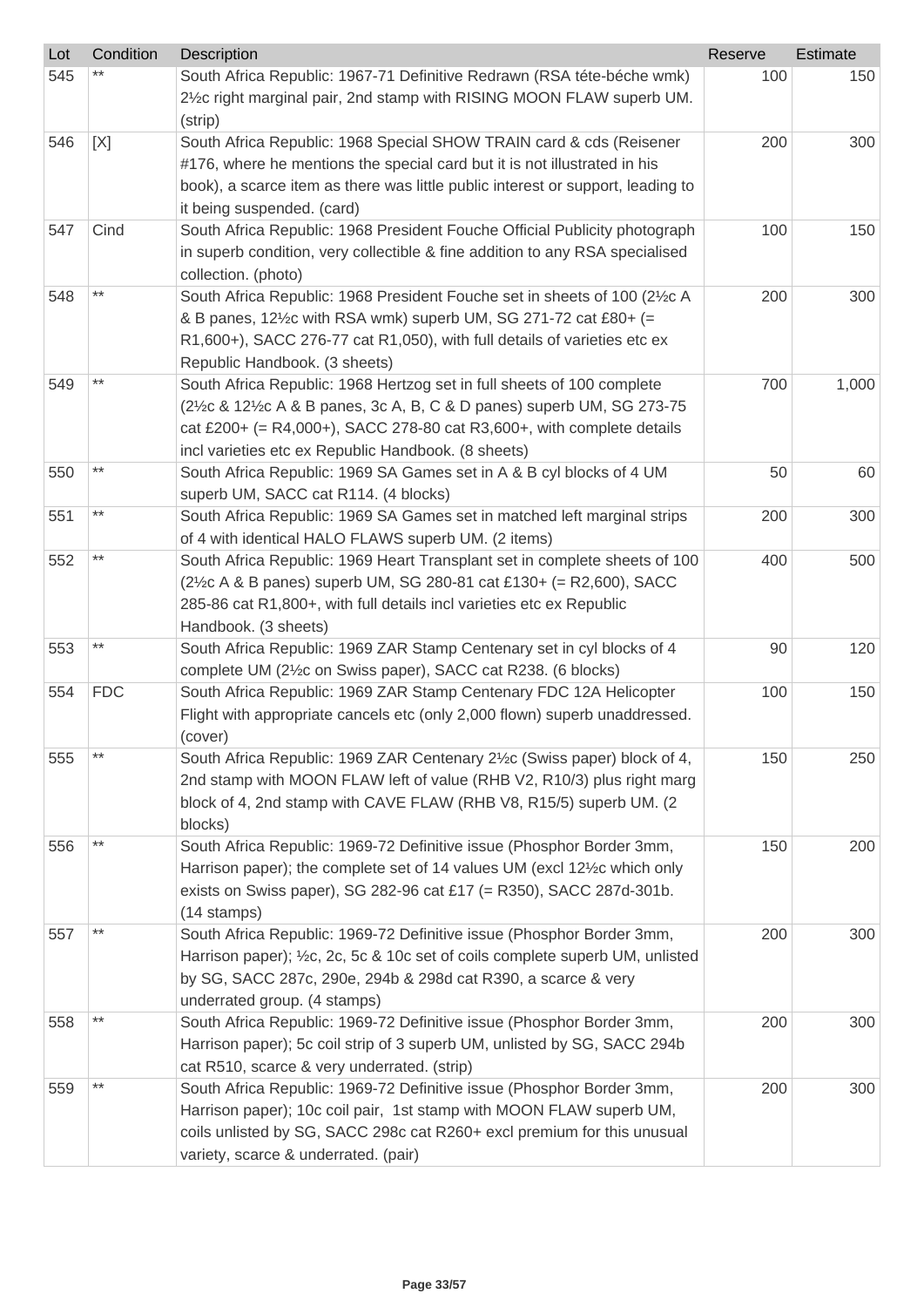| Lot | Condition  | Description                                                                                                                                                                                                                                                                                                                          | Reserve | <b>Estimate</b> |
|-----|------------|--------------------------------------------------------------------------------------------------------------------------------------------------------------------------------------------------------------------------------------------------------------------------------------------------------------------------------------|---------|-----------------|
| 560 |            | South Africa Republic: 1970-71 Commem cyl blocks of 4 complete (Water,<br>Biblia, Stamp Exhibition & RSA Anniversary) UM, SACC cat R360. (6<br>blocks)                                                                                                                                                                               | 100     | 150             |
| 561 | $***$      | South Africa Republic: 1970 Biblia set in complete sheets (2½c A, B, C & D<br>panes of 100, 121/2c A & B panes of 50) superb UM, SG 301-02 cat £160+<br>(= R3,200), SACC 306-07 cat R2,200+, with full details incl varieties etc ex<br>Republic Handbook. (6 sheets)                                                                | 500     | 600             |
| 562 | Cind       | South Africa Republic: 1971 Official Publicity photographs of the special<br>cancels issued for the RSA 10th Anniversary celebrations (incl the cancel<br>issued for SWA) in superb condition, very collectible & fine addition to any<br>RSA specialised collection. (6 photos)                                                     | 150     | 200             |
| 563 | [X]        | South Africa Republic: 1974 1820 Settlers Monument official FDC 38<br>signed by the illustrious Late Sir De Villiers Graaff & his wife Ena Graaff, it<br>is believed they were either intimately involved as patrons of the Settlers<br>Association & were present at the launch, an unusual & scarce pair of<br>signatures. (cover) | 200     | 400             |
| 564 | [X]        | South Africa Republic: 1975 State President Inauguration official FDC 2.4<br>signed & cachetted by State President N. Diederichs, superb & scarce.<br>(cover)                                                                                                                                                                        | 250     | 500             |
| 565 | [X]        | South Africa Republic: 1975 Afrikaans Language Monument official FDC<br>2.9 signed by the architect Jan Van Wijk, superb & scarce. (cover)                                                                                                                                                                                           | 150     | 300             |
| 566 | <b>FFC</b> | South Africa Republic: 1976 (I-IV) SAA First Flight Cover No 7 with FLIGHT<br>DATA (on reverse) INVERTED (in black ink), superb unaddressed, an<br>scarce, little-known variety. (cover)                                                                                                                                             | 200     | 300             |
| 567 | <b>FFC</b> | South Africa Republic: 1976 (I-IV) SAA First Flight Cover No 7 with FLIGHT<br>DATA (on reverse) IN PURPLE (h/s usually in black ink), superb<br>unaddressed, an uncommon variety. (cover)                                                                                                                                            | 100     | 150             |
| 568 | <b>FDC</b> | South Africa Republic: 1976 Conservation/ Animals official FDC 2.15, 3c<br>value with spectacular COLOUR ERROR, most unusual thus, with normal<br>for easy comparison. (2 covers)                                                                                                                                                    | 150     | 300             |
| 569 | <b>FFC</b> | South Africa Republic: 1977 (1-I) SAA First Flight Cover No 14 with BLACK<br>SHIFT in cachet (with normal for display) superb unaddressed, an unusual<br>variety. (cover)                                                                                                                                                            | 200     | 300             |
| 570 | $***$      | South Africa Republic: 1977 Wine Symposium 15c in NW corner block of 4,<br>2nd stamp with MISSING 'die' VARIETY superb UM, SG 211a cat £15 (=<br>R300), SACC 415a cat R235. (block)                                                                                                                                                  | 80      | 120             |
| 571 | <b>FDC</b> | South Africa Republic: 1977 Wine Symposium 15c complete sheet of 30,<br>2nd stamp with MISSING 'die' VARIETY superb UM, SG 411-11a cat £25+<br>(= R500), SACC 415-15a cat R300. (sleeve)                                                                                                                                             | 120     | 180             |
| 572 | [X]        | South Africa Republic: 1979 Stamp Anniversary official FDC 3.13 signed<br>designer G. Mynhardt, superb & scarce. (cover)                                                                                                                                                                                                             | 150     | 250             |
| 573 | [X]        | South Africa Republic: 1979 Health Year official FDC 3.15 signed & dated<br>by the Administrator of the Cape Province, Lourens Albertus Petrus<br>Anderson Munnik, superb & scarce. (cover)                                                                                                                                          | 150     | 250             |
| 574 | <b>FFC</b> | South Africa Republic: 1980 (9.3) SAA First Flight Cover No 30 with<br>LARGE ARRIVAL b/s superb unaddressed, a very scarce & virtually<br>unknown variety. (cover)                                                                                                                                                                   | 250     | 400             |
| 575 | <b>FFC</b> | South Africa Republic: 1980 (4.12) SAA First Flight Cover No 34 with<br>FRANKFURT '6' cds (usually has 6000 at base) superb unaddressed.<br>(cover)                                                                                                                                                                                  | 100     | 150             |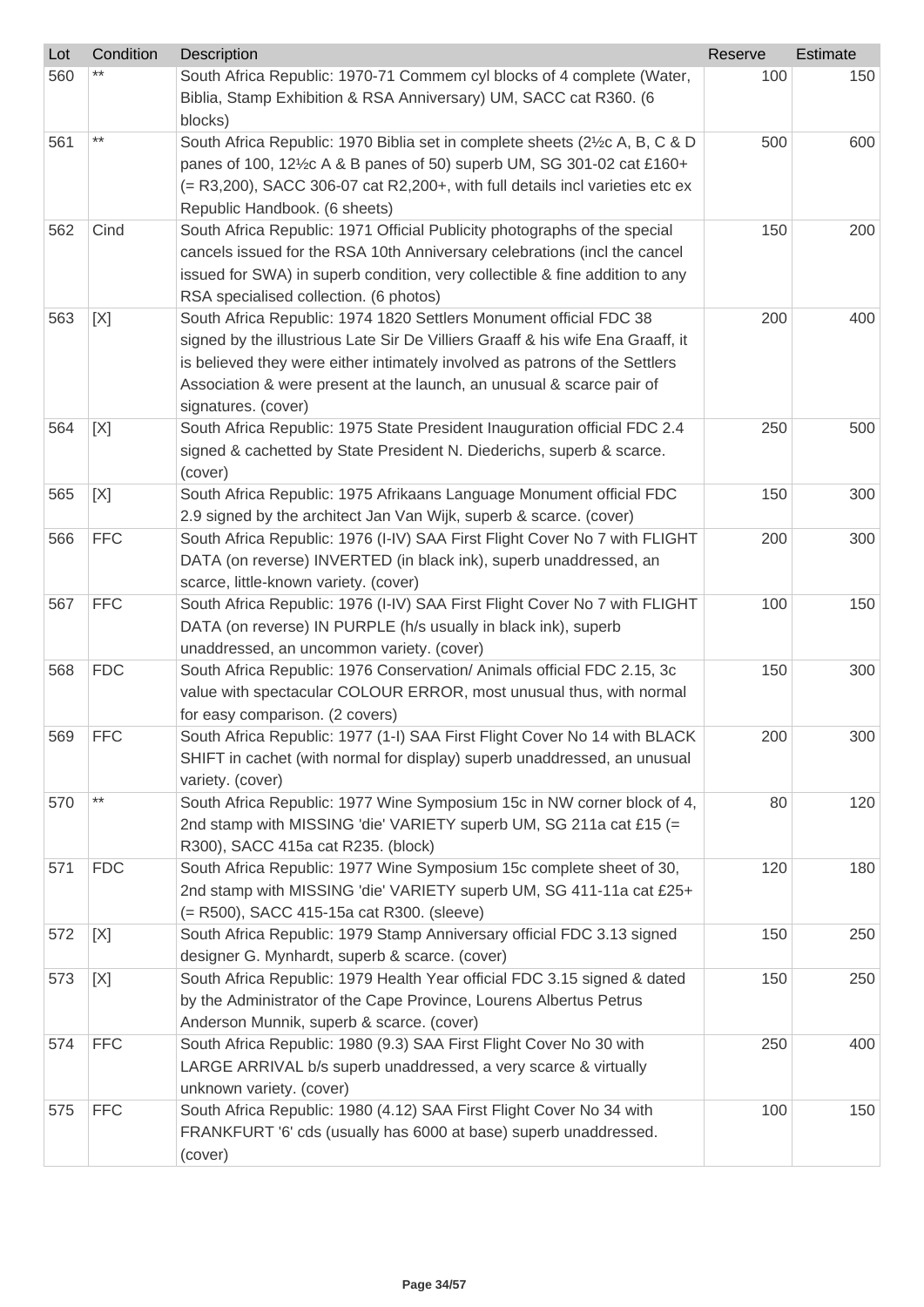| Lot | Condition  | Description                                                                                                                                                                                                                                                                                                                                      | Reserve | Estimate |
|-----|------------|--------------------------------------------------------------------------------------------------------------------------------------------------------------------------------------------------------------------------------------------------------------------------------------------------------------------------------------------------|---------|----------|
| 576 |            | South Africa Republic: 1982 Scout Anniversary x 2 privately issued<br>maxicards, a neat pair. (2 items)                                                                                                                                                                                                                                          | 100     | 150      |
| 577 | <b>FFC</b> | South Africa Republic: 1982 (26 XI) SAA First Flight Cover No 35 x 3<br>varieties: (i) PATCHY SILVER in cachet; (ii) SILVER MISPLACED DOWN<br>(touching 'sun'); (iii) Printed on PINK ENVELOPE, with normal for display,<br>superb unaddressed, an unusual assembly. (4 covers)                                                                  | 150     | 250      |
| 578 | <b>FFC</b> | South Africa Republic: 1982 (8 XII) SAA First Flight Cover No 37 with<br>INVERTED arrival b/s with normal for display, superb unaddressed, an<br>uncommon & little-known variety. (2 covers)                                                                                                                                                     | 100     | 150      |
| 579 | <b>FDC</b> | South Africa Republic: 1983 (1 IV) SA Police 70th Anniversary (FDC no 1)<br>autographed by General Michiel Christian Wilhelm Geldenhuys,<br>Commissioner of Police from 1983?87, superb condition. (cover)                                                                                                                                       | 100     | 150      |
| 580 | <b>FDC</b> | South Africa Republic: 1984 (01.07) SA Railway Police 50th Anniversary<br>special cover (SA Transport Services no.1) autographed by Hendrik<br>Schoeman (Minister of Transport) plus the General Manager & Police<br>Commissioner, superb condition. (cover)                                                                                     | 100     | 150      |
| 581 | <b>FFC</b> | South Africa Republic: 1984 (01.02) SAA First Flight Cover No 39 signed<br>by the Minister of Transport Hendrik Schoeman, superb unaddressed.<br>(cover)                                                                                                                                                                                         | 100     | 150      |
| 582 | [X]        | South Africa Republic: 1989 Coelacanth official FDC 5.3 signed by its<br>discoverer (Dr) Miss Marjorie Courtenay-Latimer, superb & scarce. (cover)                                                                                                                                                                                               | 150     | 300      |
| 583 | $***$      | South Africa Republic - Postage Dues: 1971 2c & 4c (perf 14 x 14) set<br>complete on Harrison paper superb UM, 2c with both languages on top, 4c<br>issued with English top only, SG D71-74 cat £85 (= R1,700), SACC 57aH &<br>58aH cat R1,600, a scarce group. (3 stamps)                                                                       | 400     | 500      |
| 584 | $***$      | South Africa Republic - Postage Dues: 1972 set in A & B cyl blocks of 4 (8c<br>A & B distinguished by flaw on B pane, R20/1) complete UM, SG D75-80<br>cat £92+ as singles (= R1,800), SACC 63-68 cat R2,180. (12 blocks)                                                                                                                        | 500     | 750      |
| 585 | $***$      | South West Africa - German Colony: 1906-19 Yachts (wmk Lozenges)<br>3Pfg, 10Pfg & 20Pfg in singles, 5Pfg block of 4 plus 5Pfg single ex booklets<br>& 20Pfg NE corner single all superb UM, Mi 24-27 cat ?30+ (= R500+),<br>SACC 26-29 cat R780, valuations all as normal singles. (6 items)                                                     | 200     | 300      |
| 586 |            | South West Africa - German Colony: 1906-19 Yachts (wmk Lozenges) 1<br>Mark fine LMM, Mi 29A cat ?15 (= R250), SACC 31 cat R450. (1 stamp)                                                                                                                                                                                                        | 150     | 200      |
| 587 | Ppc        | South West Africa - South African Occupation: 1916 (29 DEC) Stampless<br>postcard (view of "Okawayo near Karibib', publisher not shown) posted<br>from Internment Camp with AUS cds & unframed 'Prisoner of War/ Free of<br>Charge/ AUS.' h/s's & PASSED CENSOR/ 103 h/s both in violet, odd tone<br>spot hardly detracts from a VF item. (card) | 300     | 500      |
| 588 | [X]        | South West Africa - South African Occupation: 1918 (18.3) South Africa<br>KGV 5s used on large piece with Foreign Parcel Post label, tied by<br>SWAKOPMUND cds's, a RARE & UNIQUE ITEM, SACC cat R60,000. (1<br>item)                                                                                                                            | 12,000  | 20,000   |
| 589 | Ppc        | South West Africa - South African Occupation: 1921 (12 AUG) Postcard<br>(view of Mine Works, published by Erich Staebe, Karibib) posted from<br>TSUMEB to OTAVI/ 13 AUG 21 arrival b/s, minor edge faults on view side,<br>otherwise VF. (card)                                                                                                  | 120     | 200      |
| 590 | $***$      | South West Africa: 1923 (Jan) Overprint Type I - KGV 1d central gutter<br>marginal block of 6 superb UM, SG 2 cat £27+ as LMM (= R550+), SACC 2<br>cat R540+, a VF multiple. (block)                                                                                                                                                             | 200     | 250      |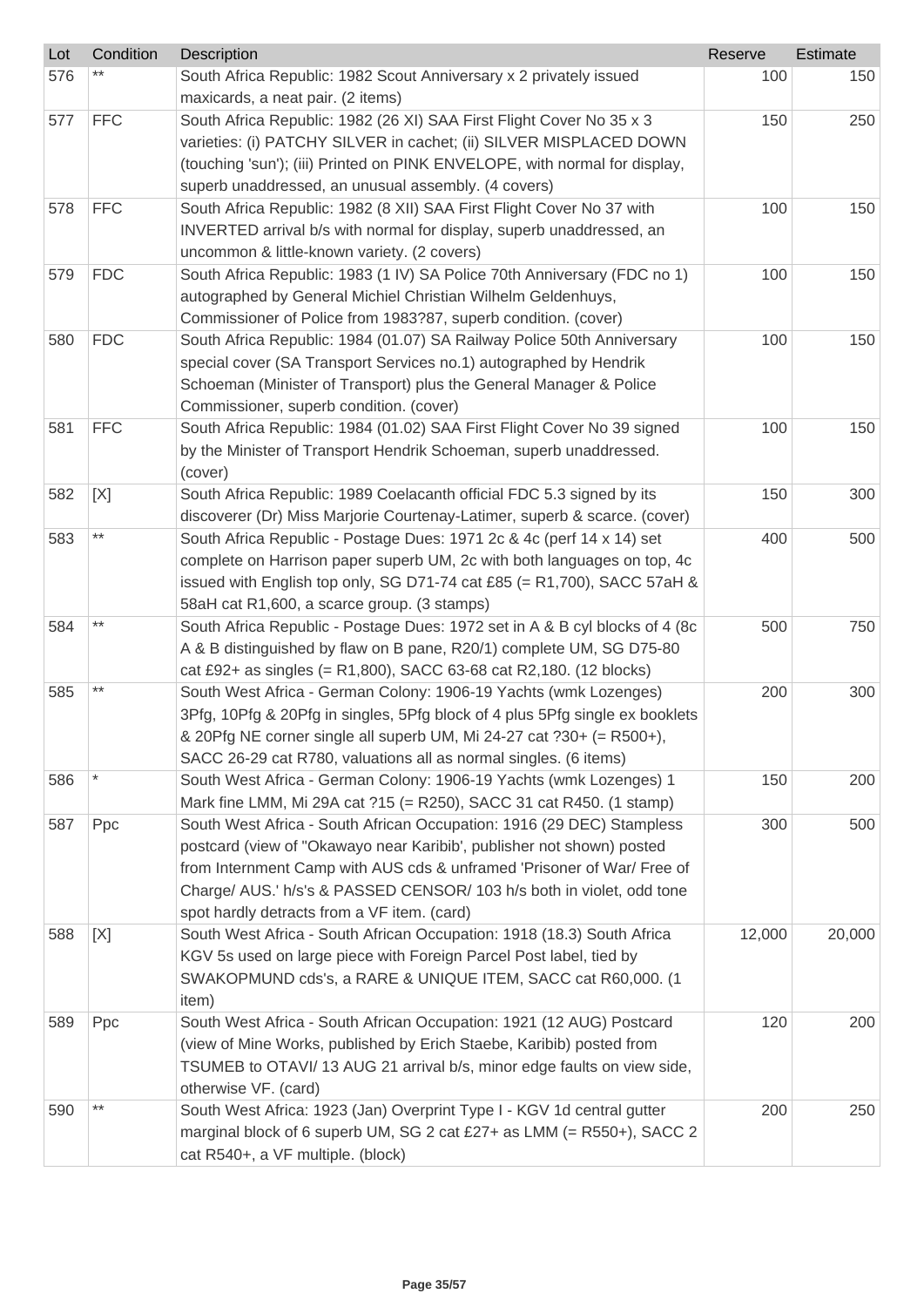| Lot | Condition | Description                                                                                                                                    | Reserve | Estimate |
|-----|-----------|------------------------------------------------------------------------------------------------------------------------------------------------|---------|----------|
| 591 |           | South West Africa: 1923 (Jan) Overprint Type I - KGV 6d pair, 1st stamp                                                                        | 300     | 450      |
|     |           | with BROKEN 't' in West (most of 't' missing) plus ovpt at right RAISED                                                                        |         |          |
|     |           | OUT OF ALIGNMENT superb UM, SG 6v, SACC 6v cat R700+, scarce.                                                                                  |         |          |
|     |           | (pair)                                                                                                                                         |         |          |
| 592 |           | South West Africa: 1923 (Jan) Overprint Type I - KGV 1s pair, 2nd stamp<br>with BROKEN 't' in West VF LMM, SG 7 cat £19+ as a normal pair $(=$ | 250     | 350      |
|     |           | R380+), SACC 7v cat R900, scarce. (pair)                                                                                                       |         |          |
| 593 |           | South West Africa: 1923 (Jan) Overprint Type I - KGV 1s bottom marginal                                                                        | 1,000   | 1,500    |
|     |           | Plate no.1 pair VF LMM, SG 7 cat £19+ as a normal pair (= R380+), SACC                                                                         |         |          |
|     |           | 7v cat R4,500, scarce. (pair)                                                                                                                  |         |          |
| 594 |           | South West Africa: 1923 (Jan) Overprint Type I - KGV 1/3d central gutter                                                                       | 250     | 350      |
|     |           | marginal pair LMM, SG 8 cat £45 (= R900), SACC 8 cat R1,000. (pair)                                                                            |         |          |
| 595 | $***$     | South West Africa: 1923 (Jan) Overprint Type I - KGV 1/3d pair superb UM,                                                                      | 500     | 700      |
|     |           | SG 8 cat £45+ as LMM (= R900+), SACC 8 cat R1,800. (pair)                                                                                      |         |          |
| 596 |           | South West Africa: 1923 (Jan) Overprint Type I - KGV 5s pair VF LMM, SG                                                                        | 1,500   | 2,000    |
|     |           | 10 cat £225 (= R4,500), SACC 10 cat R6,500. (pair)                                                                                             |         |          |
| 597 |           | South West Africa: 1923 (Mar) Overprint Type I (Litho) -KGV 4d pair VF                                                                         | 250     | 350      |
|     |           | LMM, SG 5a cat £48 (= R1,000), SACC 5L cat R850. (pair)                                                                                        |         |          |
| 598 | $***$     | South West Africa: 1923 (Mar) Overprint Type I (Litho) -KGV 4d top                                                                             | 400     | 500      |
|     |           | marginal pair superb UM, SG 5a cat £48+ as LMM $(= R1,000+)$ , SACC 5L                                                                         |         |          |
| 599 |           | cat R1,300. (pair)<br>South West Africa: 1923 (Mar) Overprint Type I (Litho) -KGV 6d bottom                                                    | 300     | 400      |
|     |           | marginal pair superb UM, SG 6a cat £38+ as LMM (= R800+), SACC 6L cat                                                                          |         |          |
|     |           | R1,100. (pair)                                                                                                                                 |         |          |
| 600 |           | South West Africa: 1923 Ovpt Type III KGV 2d, 3d, 6d & 1s pairs & Ovpt                                                                         | 450     | 650      |
|     |           | Type IIIA 1/2d & 1s/3d pairs VF LMM, SG 16, 18, 19 & 21-23 cat £84 (=                                                                          |         |          |
|     |           | R1,700), SACC 17, 18, 20, 21, 26 & 33 cat R1,800. (6 pairs)                                                                                    |         |          |
| 601 |           | South West Africa: 1923-26 (Ovpt Type III - bold) KGV 5s pair VF LMM, SG                                                                       | 450     | 700      |
|     |           | 25 cat £75 (= R1,500), SACC 24 R3,500 but apparently overvalued thus. (2                                                                       |         |          |
|     |           | pairs)                                                                                                                                         |         |          |
| 602 |           | South West Africa: 1924 KGV (Ovpt Type IV) 2/6d pair VF LMM, SG 28 cat                                                                         | 500     | 700      |
|     |           | £90 (= R1,800), SACC 38 cat R2,500. (pair)                                                                                                     |         |          |
| 603 | ** $/$ *  | South West Africa: 1924-26 (Ovpt Type VIa - South West 161/2mm long); 1d                                                                       | 400     | 500      |
|     |           | NW corner Plate no 6 pair LMM in margin only with light diagonal gum                                                                           |         |          |
|     |           | creasing (usually associated with sheets that were rolled & dispatched in                                                                      |         |          |
|     |           | cardboard cylinders to smaller post offices), SG 30, SACC 53 cat R1,500.<br>(pair)                                                             |         |          |
| 604 | $***$     | South West Africa: 1924-26 (Ovpt Type VI - South West 16mm long); KGV                                                                          | 250     | 350      |
|     |           | 3d NE corner block of 4 with gutter at right superb UM, 1st stamp has                                                                          |         |          |
|     |           | 'Scuth' for 'South' VARIETY with numerous damaged letters on other 3                                                                           |         |          |
|     |           | stamps noted, SG 32 cat £13+ as LMM $(= R260+)$ , SACC 43 cat R440+,                                                                           |         |          |
|     |           | both valuations exclude premium for the varieties. (block)                                                                                     |         |          |
| 605 | $***$     | South West Africa: 1924-26 (Ovpt Type VI - 'South West' 16 mm long);                                                                           | 250     | 350      |
|     |           | KGV 1s in left marginal block of 4 superb UM, SG 35 cat £17+ as LMM (=                                                                         |         |          |
|     |           | R350+), SACC 46 cat R840. (block)                                                                                                              |         |          |
| 606 | $***$     | South West Africa: 1924-26 (Ovpt Type VIa - 'South West' 161/2 mm long)                                                                        | 7,000   | 10,000   |
|     |           | KGV 1s gutter block of 8 VF UM, light gum crease on 2nd vertical pair does                                                                     |         |          |
|     |           | not detract from this exceptional piece, SG 35v, SACC 58 R45,000. (block)                                                                      |         |          |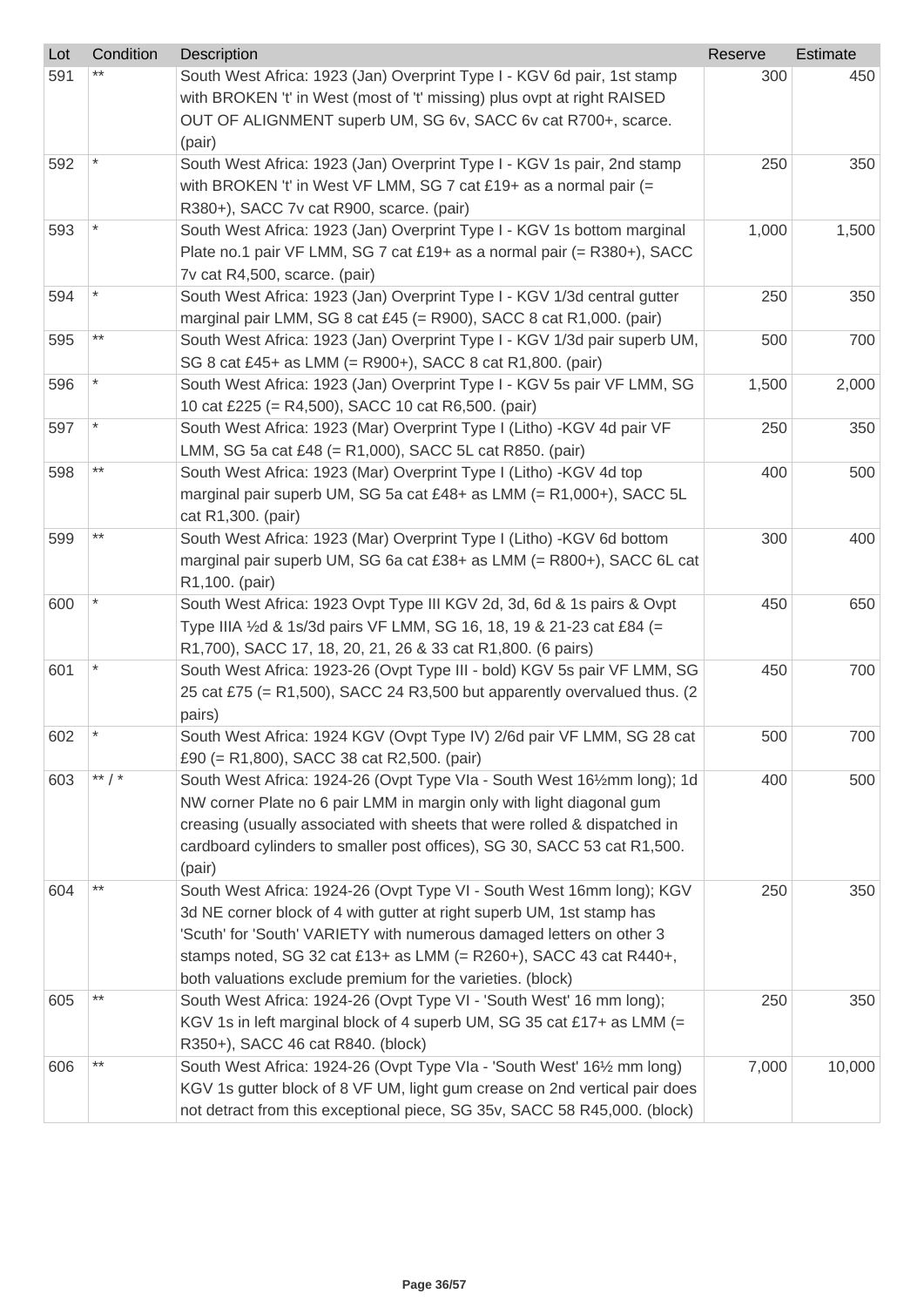| Lot | Condition | Description                                                                                                                                                                                                | Reserve | Estimate |
|-----|-----------|------------------------------------------------------------------------------------------------------------------------------------------------------------------------------------------------------------|---------|----------|
| 607 |           | South West Africa: 1924-26 (Ovpt Type VIa - 'South West' 161/2 mm long) -<br>KGV 1/3d top gutter marginal block of 4 superb UM, with OVPT SHIFTED                                                          | 400     | 500      |
|     |           | to NW, SG 36 cat £22+ as LMM (= R450+), SACC 59 cat R1,100, both                                                                                                                                           |         |          |
|     |           | valuations exclude premium for the shift. (block)                                                                                                                                                          |         |          |
| 608 | $***$     | South West Africa: 1924-26 (Ovpt Type VI - 'South West' 16mm long) -<br>KGV 2/6d block of 4 superb UM, 2nd stamp with DAMAGED 's' in West,<br>SG 37 cat £90+ as LMM (= R1,800+), SACC 48 cat R5,000+, both | 1,500   | 2,000    |
|     |           | valuations exclude premium for the variety. (block)                                                                                                                                                        |         |          |
| 609 |           | South West Africa: 1924-26 (Overprint Type VIa - South West 161/2mm                                                                                                                                        | 600     | 800      |
|     |           | long); KGV 10s pair in blue & pale olive green shade VF LMM, SG 39 cat<br>£95 (= R1,900), SACC 62b cat R4,000 but apparently over-priced thus. (1<br>pair)                                                 |         |          |
| 610 |           | South West Africa: 1924-26 KGV (Overprint Type VIa - 'South West' 161/2                                                                                                                                    | 2,000   | 3,000    |
|     |           | mm long); £1 pair in pale olive green & red shade VF LMM, SG 40a cat<br>£300 (= R6,000), SACC 63a cat R10,000. (pair)                                                                                      |         |          |
| 611 |           | South West Africa: 1927 London Pictorial set (vertical ovpts) in pairs                                                                                                                                     | 1,200   | 1,500    |
|     |           | complete VF LMM, SG 49-54 cat £180 (= R3,600), SACC 75-80 cat<br>R5,580. (6 pairs)                                                                                                                         |         |          |
| 612 | $***$     | South West Africa: 1927 London Pictorial 3d in NW corner block of 6 VF                                                                                                                                     | 200     | 300      |
|     |           | UM, SG 50 cat £15+ as LMM pairs $(= R300+)$ , SACC 76 cat R750. (block)                                                                                                                                    |         |          |
| 613 |           | South West Africa: 1927-30 London Pictorials (overprinted S.W.A.) 2s/6d &                                                                                                                                  | 700     | 1,000    |
|     |           | 5s left marginal pairs VF LMM, SG 65 & 66 cat £107 (= R2,150), SACC 88                                                                                                                                     |         |          |
|     |           | & 89 cat R4,000. (2 pairs)                                                                                                                                                                                 |         |          |
| 614 |           | South West Africa: 1930-31 Rotogravure 1/2d & 1d pairs LMM, SG 68-69 cat                                                                                                                                   | 120     | 150      |
|     |           | £42 (= R850), SACC 93-94 cat R330 & very underrated thus. (2 pairs)                                                                                                                                        |         |          |
| 615 | $***$     | South West Africa: 1930 4d Airmail (large ovpt) LMM pair, 2nd stamp with                                                                                                                                   | 150     | 200      |
|     |           | WHITE FLAW between 'A' & 'F' of AFRICA, SG 72v, SACC 99-99d cat R35                                                                                                                                        |         |          |
|     |           | but extremely underrated thus as these varieties are difficult to find, even<br>modern errors sell for R150+. (pair)                                                                                       |         |          |
| 616 | [A]       | South West Africa: 1931 (5 AUG) Airmail set (large ovpt) tied to SWA                                                                                                                                       | 250     | 350      |
|     |           | Airways 'Southern Service' First Flight cover, from WINDHOEK to                                                                                                                                            |         |          |
|     |           | REHOBOTH/ 5 AUG 31 arrival b/s, in VF condition, SG 72-73 cat £19+ as                                                                                                                                      |         |          |
|     |           | used stamps (= R400+), SACC 99-100 cat R350+. (cover)                                                                                                                                                      |         |          |
| 617 | [A]       | South West Africa: 1931 (9 SEP) Airmail set (2nd printing) tied to SWA                                                                                                                                     | 400     | 500      |
|     |           | Airways flight cover, from WINDHOEK via KEETMANSHOOP (transit b/s)                                                                                                                                         |         |          |
|     |           | to MILLSITE/ 14 SEP 31 arrival b/s, in VF condition, SG 70b-71b cat £83+                                                                                                                                   |         |          |
|     |           | as used stamps $(= R1,650+)$ , SACC 97-98 cat R1,050. (cover)                                                                                                                                              |         |          |
| 618 |           | South West Africa: 1931 Pictorial Definitive set complete (excl Airmails),                                                                                                                                 | 800     | 1,200    |
|     |           | 1/2d to 1s/3d perf 131/2 down & 2s/6d to 20s perf 131/2 up VF LMM, SG 74-85                                                                                                                                |         |          |
|     |           | cat £140 (= R2,800), SACC 103-114 cat R4,365. (12 pairs)                                                                                                                                                   |         |          |
| 619 | O         | South West Africa: 1931 Pictorial Definitive set complete VFU (excl                                                                                                                                        | 1,000   | 1,200    |
|     |           | Airmails) all perf 131/2 up except 1d & 10s values perf 131/2 down, SG 74-85                                                                                                                               |         |          |
|     |           | cat £230 (= R4,600), SACC 103-114 cat R2,800. (12 pairs)                                                                                                                                                   |         |          |
| 620 |           | South West Africa: 1931 & 37 Pictorial Definitive 1d (perf 14x131/2 up) NW<br>corner block of 15 & 1937 1½d Mail Train block of 30 (3 vertical rows ex left                                                | 1,200   | 1,800    |
|     |           | of sheet) superb UM, useful multiples, SG 75 & 96 cat £300+ (= $R6,000+$ ),                                                                                                                                |         |          |
|     |           | SACC 104 & 123 cat R2,800, odd split perf but valued taking only fine pairs                                                                                                                                |         |          |
|     |           | into consideration. (2 blocks)                                                                                                                                                                             |         |          |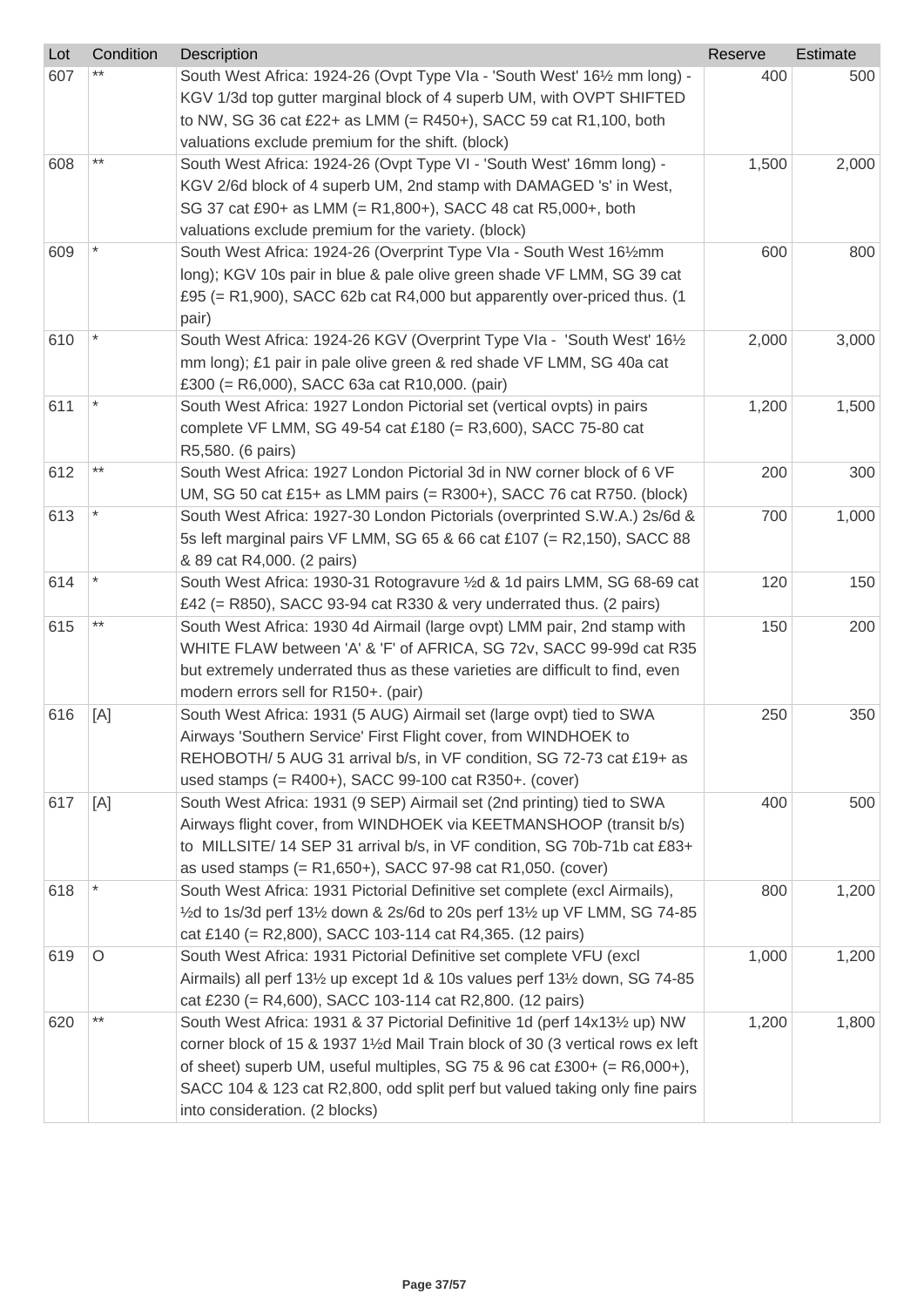| Lot | Condition  | Description                                                                                | Reserve | Estimate |
|-----|------------|--------------------------------------------------------------------------------------------|---------|----------|
| 621 | O          | South West Africa: 1931 Pictorial Definitive 2s/6d (perf 131/2 up) in right                | 200     | 300      |
|     |            | marginal block of 4 VFU, SG 82 cat £56 (= R1,100), SACC 111 cat R640.                      |         |          |
|     |            | (block)                                                                                    |         |          |
| 622 | $\circ$    | South West Africa: Pictorial Definitive 20s (perf 13 <sup>1/2</sup> up) in bottom marginal | 600     | 800      |
|     |            | block of 4 VFU, SG 85 cat £160 (= R3,200), SACC 114 cat R1,800 &                           |         |          |
|     |            | somewhat undervalued thus. (block)                                                         |         |          |
| 623 | [A]        | South West Africa: 1931 (10 AUG) 3d Airmail pair tied to First Flight cover                | 200     | 300      |
|     |            | SWA Airways 'Coastal Service' from WINDHOEK to SWAKOPMUND/                                 |         |          |
|     |            | HEALTH RESORT/ 11 AUG 31 arrival b/s, in VF condition, SG 86 cat £35+                      |         |          |
|     |            | as used pair (= R700+), SACC 101 cat R800 on flight cover. (cover)                         |         |          |
| 624 | [X]        | South West Africa: 1931 Airmail set in pairs on illustrated Imperial Airways               | 750     | 1,000    |
|     |            | "Springbok" cover carried on special flight from WINDHOEK/ 19.12.31                        |         |          |
|     |            | (special AIR MAIL cancels) to VICTORIA WEST/ 21 DEC 31 arrival b/s (to                     |         |          |
|     |            | link up with Imperial Airways Special Christmas Flight from London to Cape                 |         |          |
|     |            | Town), in superb condition, SG 86-87 cat £120+ as used pairs $(= R2,400+)$ .               |         |          |
|     |            | SACC 97-98 cat R2,500 on flown cover. (cover)                                              |         |          |
| 625 | <b>FFC</b> | South West Africa: 1930 Airmail 4d (1st printing) & 1s (2nd printing) tied to              | 500     | 600      |
|     |            | illustrated reg'd cover by special FIRST AIRMAIL/                                          |         |          |
|     |            | WINDHOEK-KIMBERLEY/ 26.1.32 cds, carried on First Flight to connect                        |         |          |
|     |            | with Imperial Airways First Regular Flight from Cape Town to UK, with                      |         |          |
|     |            | JOHANNESBURG/ 27 JAN 32 arrival cds, a most attractive cover, SG 70 &                      |         |          |
|     |            | 71b cat £83+ as used stamps (= R1,650+), SACC 95 & 98 cat R1,250.                          |         |          |
| 626 | $\circ$    | (cover)<br>South West Africa: 1935 KGV Silver Jubilee set VFU, SG 88-91 cat £38 (=         | 120     | 150      |
|     |            | R750), SACC 115-18 cat R300 but very undervalued thus. (4 stamps)                          |         |          |
| 627 | $\circ$    | South West Africa: 1935 KGV Silver Jubilee set VFU, SG 88-91 cat £76 (=                    | 250     | 350      |
|     |            | R1,500), SACC 115-18 cat R600 but very undervalued thus. (4 pairs)                         |         |          |
| 628 | [X]        | South West Africa: 1935 (29 JUN) KGV Silver Jubilee set on registered                      | 300     | 400      |
|     |            | cover from WINDHOEK to SA, with DE AAR STATION transit b/s, cat £38+                       |         |          |
|     |            | as used set $(= R750+)$ . (cover)                                                          |         |          |
| 629 | O          | South West Africa: 1935-36 Voortrekker Memorial Fund 3d pair VFU with                      | 200     | 250      |
|     |            | OVERPRINT SHIFTED TO CENTRE, SG 95v cat £50 (= R1,000) as                                  |         |          |
|     |            | normal, SACC 122b cat R600. (pair)                                                         |         |          |
| 630 | $***$      | South West Africa: 1937 KGVI Coronation 1/2d, 3d, 4d 6d & 1s pairs all with                | 400     | 500      |
|     |            | upward shift of vignettes - 'CROWNED KING' varieties superb UM. (5)                        |         |          |
|     |            | pairs)                                                                                     |         |          |
| 631 |            | South West Africa: 1938 Voortrekker Centenary Memorial Fund set in pairs                   | 350     | 450      |
|     |            | fine MM, SG 105-08 cat £110 (= R2,200), SACC 132-35 cat R1,670. (4                         |         |          |
|     |            | pairs)                                                                                     |         |          |
| 632 | $***$      | South West Africa: 1939 Huguenot Anniversary set in arrow blocks of 4                      | 1,000   | 1,500    |
|     |            | superb UM, SG 111-13 cat £140+ (= R2,800+), SACC 138-40 cat R2,350+,                       |         |          |
|     |            | both valuations as UM sets, scarce positional pieces. (3 blocks)                           |         |          |
| 633 | $\circ$    | South West Africa: 1939 Huguenot set in pairs VFU, SG 111-13 cat £50 (=                    | 200     | 300      |
|     |            | R1,000), SACC 138-40 cat R660 & somewhat underrated thus. (3 pairs)                        |         |          |
| 634 | $***$      | South West Africa: 1941-42 Large War Effort set (excl 1/3d Signaller) in                   | 200     | 300      |
|     |            | pairs or singles as listed superb UM, SG 114-22 cat £45 (= R900), SACC                     |         |          |
|     |            | 141-48 cat R695. (6 pairs, 2 singles)                                                      |         |          |
| 635 | $* *$      | South West Africa: 1941-43 Large War Effort set (excl 1s/3d Signaller) all in              | 250     | 350      |
|     |            | pairs (including 2d & 1s) plus 1/2d both shades superb UM, SG 114-22 (excl                 |         |          |
|     |            | SG 120) cat £50 (= R1,000), SACC 141-48 + 158 cat R745. (9 pairs)                          |         |          |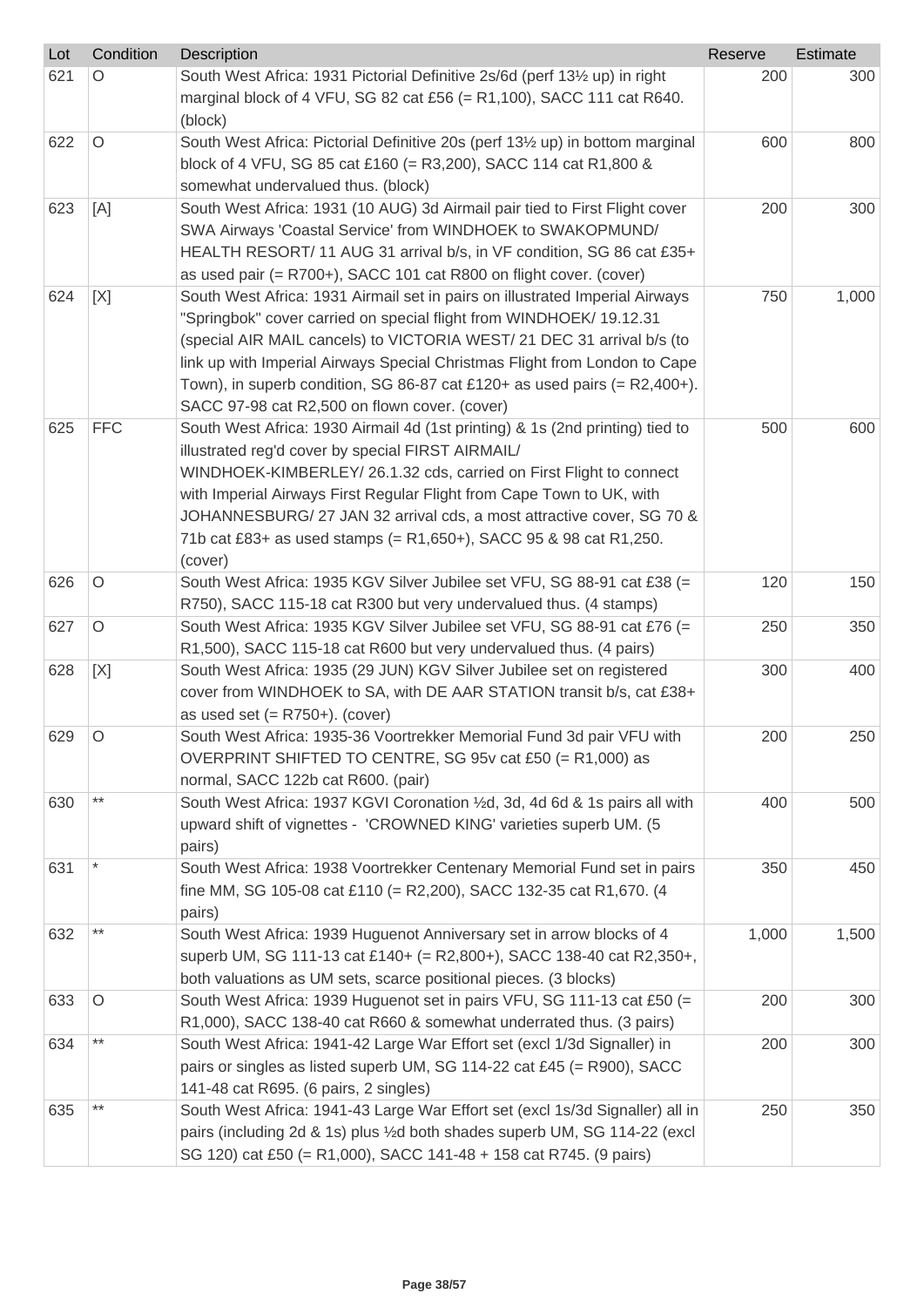| Lot | Condition       | Description                                                                                                                                                                                                                                                                                                                                                                                                                                                                                                                                                            | Reserve | Estimate |
|-----|-----------------|------------------------------------------------------------------------------------------------------------------------------------------------------------------------------------------------------------------------------------------------------------------------------------------------------------------------------------------------------------------------------------------------------------------------------------------------------------------------------------------------------------------------------------------------------------------------|---------|----------|
| 636 | * $/$ **        | South West Africa: 1943-44 Bantam War Effort set complete including 1/2d,<br>1d, 2d shades & both 1s overprints VF LMM (some units are UM), SG<br>123-130b cat £66 (= R1,300), SACC 149-57 cat R1,060. (13 units)                                                                                                                                                                                                                                                                                                                                                      | 300     | 400      |
| 637 | [X]             | South West Africa: 1947 Commercial meter franked cover originally sent<br>from EAST LONDON to KARASBURG, 2d Bantam War single affixed &<br>re-used from KARASBURG back to East London, a fine example of<br>'Economy" usage due to post-WWII paper shortages. (cover)                                                                                                                                                                                                                                                                                                  | 150     | 200      |
| 638 | O               | South West Africa: 1949-53 Commems (1949 UPU & Voortrekker<br>Monument, 1952 Van Riebeeck & 1953 Coronation issues complete in cyl<br>blocks of 4 or 6 as listed LMM/UM, SG 138-53 cat £26+ as single sets $(=$<br>R500+), SACC 166-81 cat R800, a difficult grouping. (16 blocks)                                                                                                                                                                                                                                                                                     | 200     | 300      |
| 639 |                 | South West Africa: 1954 Definitive sets 1) Wmk Springbok Head & 2) Wmk<br>Coat of Arms both VF LMM, SG 154-70 cat £75 (= R1,500). (17 stamps)                                                                                                                                                                                                                                                                                                                                                                                                                          | 225     | 300      |
| 640 | $\circ$         | South West Africa: 1954 Definitive set complete in original issue cyl blocks<br>of 4 superb UM, SG 154-65 cat £200+ as single sets $(= R4,000+)$ , SACC<br>182-93 cat R7,000, a very scarce assembly that is seldom offered. (12<br>blocks)                                                                                                                                                                                                                                                                                                                            | 2,500   | 3,000    |
| 641 | O               | South West Africa: 1954 Definitive 6d value VFU with WMK REVERSED,<br>SG 159w cat £40 (= R800), SACC 187a cat R1,200. (1 stamp)                                                                                                                                                                                                                                                                                                                                                                                                                                        | 250     | 350      |
| 642 | $^{\star\star}$ | South West Africa: 1954 Animals definitive 2s/6d - 10s high values VF UM,<br>SG 163-65 cat £46 (= R930), SACC 191-93 cat R950. (3 stamps)                                                                                                                                                                                                                                                                                                                                                                                                                              | 250     | 350      |
| 643 | $***$           | South West Africa: 1960 Definitive (Arms wmk) set superb UM, SG 166-70<br>cat £25 (= R500), SACC 194-98 cat R456. (5 stamps)                                                                                                                                                                                                                                                                                                                                                                                                                                           | 130     | 160      |
| 644 | $\circ$         | South West Africa: 1960 Definitive (Arms wmk) set complete in cyl blocks<br>of 4 superb UM, SG 154-65 cat £100+ as single sets $(= R2,000+)$ , SACC<br>194-98 cat R2,850, a very scarce assembly that is seldom offered. (5<br>blocks)                                                                                                                                                                                                                                                                                                                                 | 1,200   | 1,500    |
| 645 | $\circ$         | South West Africa: 1960 Definitive (Arms wmk) 1d, 4d & 1/6d in cyl blocks<br>of 4 superb UM, SACC 194-98 cat R2,600. (3 blocks)                                                                                                                                                                                                                                                                                                                                                                                                                                        | 750     | 1,000    |
| 646 | O               | South West Africa: 1960 Definitive (Arms wmk) 1/6d cyl block of 4 (ex the<br>right pane with gutter margin at left) superb UM, SACC 198 cat R2,200.<br>(block)                                                                                                                                                                                                                                                                                                                                                                                                         | 650     | 900      |
| 647 | $***$           | South West Africa: 1961-63 Decimal Definitive set (Arms wmk) superb UM,<br>SG 171-85 cat £48 (= R1,000), SACC 199-213 cat R695. (15 stamps)                                                                                                                                                                                                                                                                                                                                                                                                                            | 250     | 300      |
| 648 | $***$           | South West Africa: 1961-63 Definitive (Arms wmk) 50c (blurred Wmk) & R1<br>(clear Wmk) cylinder blocks of 4 superb UM, SG 184-5, SACC 212-II &<br>213-II cat R770. (2 blocks)                                                                                                                                                                                                                                                                                                                                                                                          | 240     | 300      |
| 649 | $***$           | South West Africa: 1961 Definitives, a collection in cyl blocks of 4 superb<br>UM (only Arms wmk 3½c is LMM), comprising: (i) Arms wmk ½c, 1c, 3½c,<br>10c, 12½c, 50c & R1; (ii) RSA wmk 1c, 2c, 2½c, 3½c & 7½c; (iii)<br>Téte-béche wmk, Swiss paper 1c, 2½c, 3c & 20c; (iv) Téte-béche wmk,<br>Harrison paper 1c & 15c; (v) 1970-71 Redrawn 1/2c, 11/2c & 2c (Swiss<br>paper); (vi) 1971 New values 4c A & B (2 different A panes), 6c (2nd ptg) &<br>9c; (vii) 1973 3c on Phosphor paper, no wmk; a very useful base to build<br>upon, SACC cat R5,800. (27 blocks) | 1,500   | 2,000    |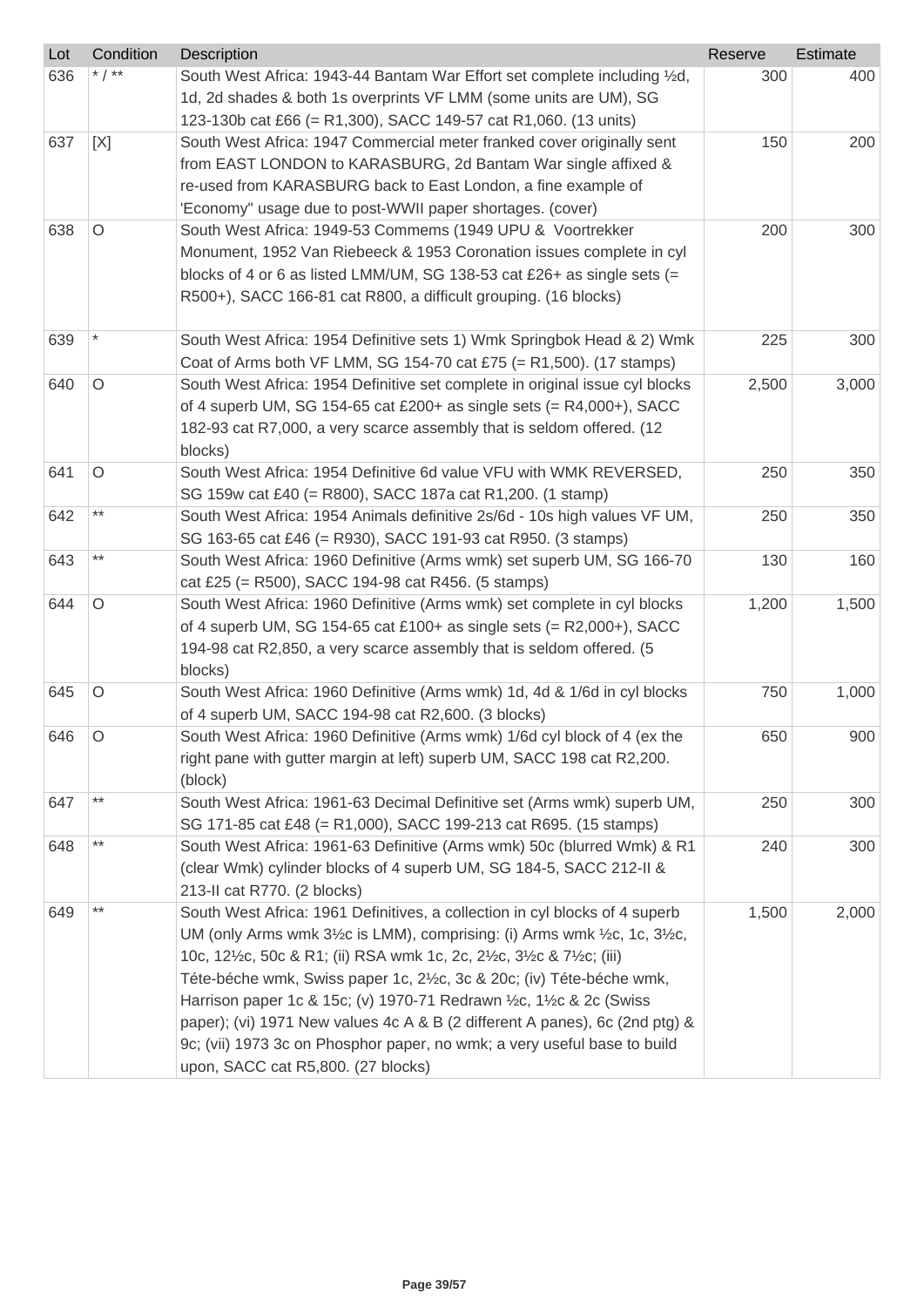| Lot | Condition  | Description                                                                 | Reserve | Estimate |
|-----|------------|-----------------------------------------------------------------------------|---------|----------|
| 650 |            | South West Africa: 1963-68 Commems complete (excluding 1963 Red             | 500     | 600      |
|     |            | Cross only) in cyl blocks of 4 (or 9) as listed superb UM (only 1963 Hardap |         |          |
|     |            | Dam LMM in margin only), SG 192-221 cat £35+ as single sets $(= R700+),$    |         |          |
|     |            | SACC 221-35 cat R1,600, a difficult grouping. (16 blocks)                   |         |          |
|     |            |                                                                             |         |          |
| 651 | $***$      | South West Africa: 1963 Red Cross Centenary set in cyl blocks of 4 superb   | 400     | 500      |
|     |            | UM, SG 193-94 cat £44+ as singles (= R900+), SACC 222-23 cat R1,350,        |         |          |
|     |            | a scarce issue. (2 blocks)                                                  |         |          |
| 652 | O          | South West Africa: 1968-72 Definitive (wmk RSA téte-béche, Swiss paper)     | 100     | 150      |
|     |            | 10c Diamonds single ex coils FU, unlisted by SG, SACC 208ca cat R350.       |         |          |
|     |            | $(1$ stamp)                                                                 |         |          |
| 653 | $***$      | South West Africa: 1968-72 Definitive (RSA téte-béche wmk, Harrison         | 400     | 500      |
|     |            | paper - fluorescent front & back) 20c cyl block of 4 superb UM, SG B216,    |         |          |
|     |            | SACC 211d-I cat R1,400. (block)                                             |         |          |
| 654 | <b>FDC</b> | South West Africa: 1970-72 Official FDC's nos 1-4, 1970 Water, 1970         | 150     | 200      |
|     |            | Biblia, 1971 RSA 10, plus 1972 SPCA, cat R690. (4 covers)                   |         |          |
| 655 | <b>FDC</b> | South west Africa: 1970 Water FDC No1 addressed with variety - small but    | 150     | 200      |
|     |            | attractive COLOUR SHIFT of light blue in cachet, SACC 236-37 cat R120       |         |          |
|     |            | as a normal cover. (cover)                                                  |         |          |
| 656 | $\circ$    | South West Africa: 1970-71 Definitive Redrawn 1½c in a NW corner block      | 200     | 300      |
|     |            | of 12 superb UM, SG 225 cat £228 (= $R4,500$ ) & rather ambitious thus,     |         |          |
|     |            | SACC 225 cat R900 but probably undervalued thus, as it is in short supply.  |         |          |
|     |            | (block)                                                                     |         |          |
| 657 | $***$      | South West Africa: 1971 10th Anniversary of RSA (2c & 4c plus 5c Tower &    | 600     | 750      |
|     |            | 12½c Antarctic) set in cyl blocks of 4 complete UM, SG 230-33, SACC         |         |          |
|     |            | 240-43 cat R1,860. (6 blocks)                                               |         |          |
| 658 | <b>FDC</b> | South West Africa: 1972 Centenary of SPCA 5c (Cats), official FDC no 4      | 40      | 60       |
|     |            | with typed address, SACC cat R200. (cover)                                  |         |          |
| 659 | <b>FDC</b> | South West Africa 1972 Centenary of SPCA 5c (Cats), official FDC no 4       | 60      | 80       |
|     |            | superb unaddressed, SACC cat R200+. (cover)                                 |         |          |
| 660 | FDC.       | South West Africa: 1972 SPCA official FDC no 4 with 2 stamps, produced      | 400     | 500      |
|     |            | for overseas subscribers (as one stamp was not sufficient for airmail       |         |          |
|     | $***$      | delivery), superb addressed to the UK, scarce, SACC cat R1,200. (cover)     |         |          |
| 661 |            | South West Africa: 1973-79 Succulents Definitive set complete (both perfs)  | 50      | 60       |
|     |            | including coils & reprints superb UM, between SG 241-259 cat £35 (=         |         |          |
|     |            | R700) which appears to be much over-priced, SACC 250-268 cat R100,          |         |          |
|     | $***$      | which is probably too low. (30 stamps)                                      |         |          |
| 662 |            | South West Africa: 1973-79 Succulent Definitives cyl blocks with            | 300     | 400      |
|     |            | VARIETIES comprising: (i) 4c cyl 208-12B block of 10, 1st stamp with        |         |          |
|     |            | CUCUMBER FLAW; (ii) 5c cyl P67-71A cyl block of 6 with MISSING PERF         |         |          |
|     |            | between stamp & bottom margin; (iii) 20c cyl 620-24 block of 12 with        |         |          |
|     |            | MISSING PERFS between 1st & 3rd vertical pairs all superb UM, an            |         |          |
|     |            | unusual group. (3 blocks)                                                   |         |          |
| 663 | Var        | South West Africa: 1974 Twyfelfontein Rock Engravings 5c single with        | 6,000   | 8,000    |
|     |            | MISSING BLACK (value & inscriptions) superb UM, SG 265a cat £1,200 (=       |         |          |
|     |            | R24,000), SACC 274a excessively overpriced at R110,000 but still a          |         |          |
|     |            | scarce item, with normal for display. (2 stamps)                            |         |          |
| 664 | <b>MC</b>  | South West Africa: 1979 Gemstones set on Callesen privately issued          | 500     | 750      |
|     |            | Maxicards no.1 in superb condition, a scarce set as very few were made,     |         |          |
|     |            | missing from most collections. (4 cards)                                    |         |          |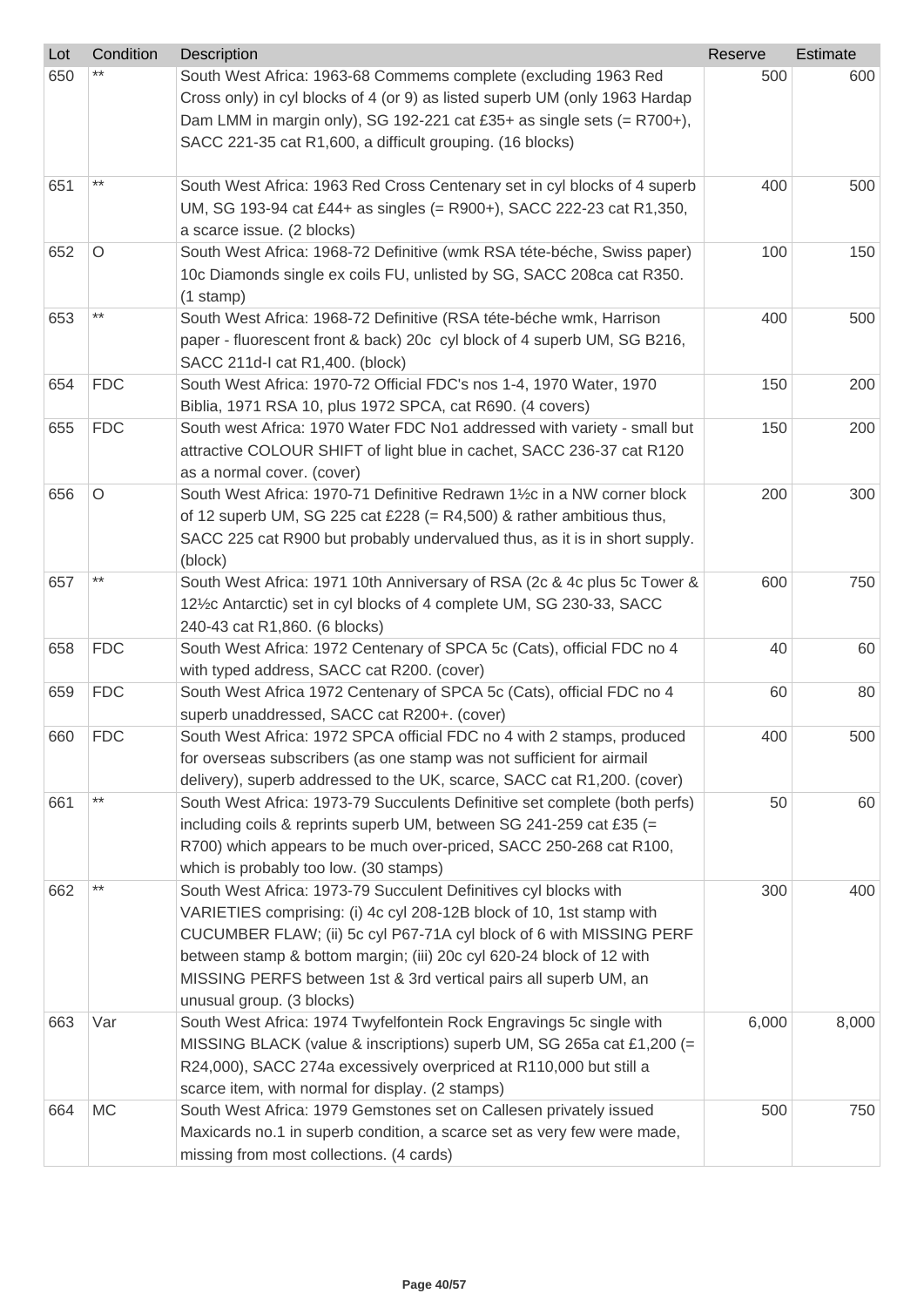| Lot | Condition | <b>Description</b>                                                                                                                      | Reserve | Estimate |
|-----|-----------|-----------------------------------------------------------------------------------------------------------------------------------------|---------|----------|
| 665 |           | South West Africa: 1980-89 Animals Definitive coils 1c, 2c & 5c (1st                                                                    | 7,500   | 10,000   |
|     |           | reprints) PROOFS in top marginal blocks of 6, IMPERF HORIZONTALLY                                                                       |         |          |
|     |           | between pairs & superb UM, previously cat R9,000 in the SACC 2008-09                                                                    |         |          |
|     |           | edition, ex Namibia archival material sold via Sotheby's auction on                                                                     |         |          |
|     |           | 24/10/2001, only 60 sets in pairs exist, must be RARE in multiples. (3                                                                  |         |          |
|     |           | blocks)                                                                                                                                 |         |          |
| 666 |           | South West Africa - Postage Dues: 1927 (ovpt 'Suidwes') 11/2d & 2d pairs                                                                | 200     | 300      |
|     |           | VFU, SG D34-35 cat £37 (= R750), SACC D34-35 cat R500 but underrated                                                                    |         |          |
|     |           | thus. (2 pairs)                                                                                                                         |         |          |
| 667 | $\circ$   | South West Africa - Postage Dues: 1928-29 S.W.A. ovpt set complete                                                                      | 500     | 600      |
|     |           | VFU, SG D40-46 cat £113 (= R2,300), SACC 39-45 cat R1,500 but                                                                           |         |          |
|     |           | undervalued thus. (7 stamps)                                                                                                            |         |          |
| 668 | $\circ$   | South West Africa - Officials: 1931 1d pair VFU, SG 014 cat £19 (= R380),                                                               | 90      | 120      |
|     |           | SACC 14 cat R230 but underrated thus. (pair)                                                                                            |         |          |
| 669 | $***$     | South West Africa - Officials: 1938 11/2d Mail Train in top marginal block of                                                           | 250     | 300      |
|     |           | 4 superb UM, SG 017 cat £64 (= R1,300), SACC 17 cat R1,200. (block)                                                                     |         |          |
| 670 | $***$     | South West Africa - Officials: 1938 11/2d Mail Train in block of 12 (6 pairs)                                                           | 650     | 800      |
|     |           | superb UM, SG O17 cat £190 (= R3,800), SACC 17 cat R3,600. (block)                                                                      |         |          |
| 671 | $***$     | South West Africa - Officials: 1945-50 11/2d Mail Train with dark red                                                                   | 350     | 450      |
|     |           | overprint (valued at 25% more than the 1st printing in red, see SACC                                                                    |         |          |
|     |           | footnote, or Murray Payne KGVI cat), in a top marginal block of 4 superb                                                                |         |          |
|     |           | UM. SG O20 cat £70+ (= R1,400+), SACC 20v R1,375. (block)                                                                               |         |          |
| 672 | [X]       | South West Africa - Postal Stationery: 1954 11/2d Damara Dik-Dik                                                                        | 600     | 1,000    |
|     |           | (antelope) complete set of 24 Postal Cards (original issue) superb unused,                                                              |         |          |
|     |           | Quik P94, a very scarce lot that is seldom seen. (24 cards)                                                                             |         |          |
| 673 | [X]       | South West Africa - Postal Cards: 1961 1½c Monument complete set of 20                                                                  | 200     | 300      |
|     |           | (original issue) unused but with odd tone spot noted, Quik P95, a scarce                                                                |         |          |
|     |           | set. (20 cards)                                                                                                                         |         |          |
| 674 | $\circ$   | Southern Rhodesia: 1924-29 KGV Admiral set incl extra 1s shade mostly                                                                   | 1,500   | 2,000    |
|     |           | F/VFU with odd minor fault noted, SG 1-14 cat £375 (= R7,500). (15                                                                      |         |          |
|     | $\ast$    | stamps)                                                                                                                                 |         |          |
| 675 |           | Southern Rhodesia 1931-37 KGV Field Marshall set complete VF LMM, SG                                                                    | 800     | 1,200    |
|     |           | 15-27 cat £170 (= R3,400), SACC 15-29 cat R3,400. (15 stamps)                                                                           |         |          |
| 676 |           | Southern Rhodesia: 1935 KGV Silver Jubilee set LMM, SG 31-34 cat £28                                                                    | 150     | 200      |
|     |           | $(= R550)$ . (4 stamps)                                                                                                                 |         |          |
| 677 | [X]       | Southern Rhodesia: 1935 (26 JUN) KGV Silver Jubilee set tied to reg'd<br>cover by SALISBURY/ REGISTERED/ 1935 cds's addressed to SA, SG | 300     | 400      |
|     |           | 31-34 cat £42+ as used set $(= R850+)$ , light trace of foxing hardly detracts.                                                         |         |          |
|     |           | (cover)                                                                                                                                 |         |          |
| 678 |           | Southern Rhodesia: 1937 KGVI Definitive set complete VF LMM, SG 40-52                                                                   | 400     | 600      |
|     |           | cat £85 (= R1,700), SACC 42-54 cat R1,800. (13 stamps)                                                                                  |         |          |
| 679 | Proof     | Southern Rhodesia: 1940 BSA Company Jubilee - PRINTER'S FILE                                                                            | 750     | 1,000    |
|     |           | EXAMPLES ex Waterlow archives of 1/2d, 1d, 11/2d & 1s complete designs                                                                  |         |          |
|     |           | in IMPERF singles, 1/2d, 1d & 1s in PERF singles, 11/2d IMPERF FRAME                                                                    |         |          |
|     |           | only, plus 1s IMPERF VIGNETTE only, mostly on gummed paper with                                                                         |         |          |
|     |           | usual security punch-holes, a most attractive group. (9 proofs)                                                                         |         |          |
| 680 | Air       | Southern Rhodesia: 1953 QEII 6d Airletter superb unused (cover)                                                                         | 100     | 150      |
| 681 | $***$     | Southern Rhodesia: 1964 QEII Definitive set complete UM, SG 92-105 cat                                                                  | 200     | 300      |
|     |           | £38 (= R750), SACC 94-107 cat R880. (14 stamps)                                                                                         |         |          |
|     |           |                                                                                                                                         |         |          |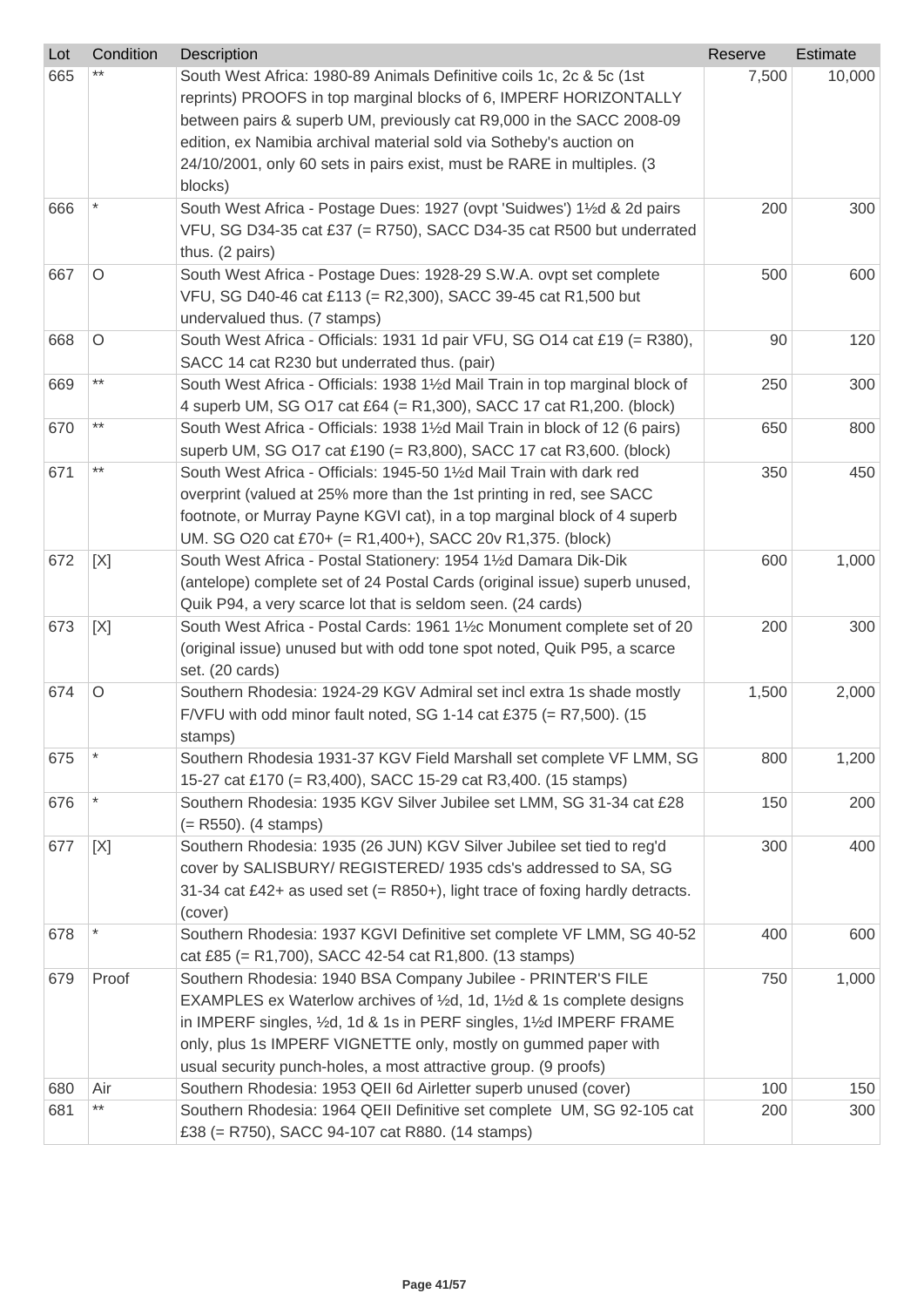| 682 |                 | Spain: 1907 Madrid Exhibition Industrial Exhibition set fine MM, Mi A1-F1<br>cat $?50 (= R850)$ . (6 stamps)                                                                                                                                                           | 150   | 200   |
|-----|-----------------|------------------------------------------------------------------------------------------------------------------------------------------------------------------------------------------------------------------------------------------------------------------------|-------|-------|
| 683 |                 | Spain: 1909-17 King Alfonso Definitive 30c, 50c, 4pta & 10pta values VF<br>LMM, Mi 237, 239, 241 & 242 cat ?246 (= R4,200). (4 stamps)                                                                                                                                 | 900   | 1,200 |
| 684 |                 | Spain: 1926 Red Cross - Royal Family 30c, 40c & 50c values VF LMM, Mi<br>305-7 cat ?190 (= R3,230). (3 stamps)                                                                                                                                                         | 350   | 500   |
| 685 | O               | Spain: 1947 Manuel de Falla and Ignacio Zuloaga commemorative VFU, Mi<br>948-49 cat $?95 (= R1,600)$ . (2 stamps)                                                                                                                                                      | 350   | 450   |
| 686 |                 | Spanish Possessions in the Gulf of Guinea: 1949-50 Definitve set<br>complete VF LMM, Mi 242-57 cat ?160 (= R2,700). (16 stamps)                                                                                                                                        | 350   | 450   |
| 687 |                 | Sudan - Officials: 1948 Camel Postman set overprinted 'S.G. complete<br>LMM (20p thinned & excluded from valuations), SG O43-O58 cat £112 (=<br>R2,250). (16 stamps)                                                                                                   | 450   | 600   |
| 688 |                 | Swaziland: 1938-54 KGVI Definitive set (perf 131/2 x 13) complete LMM, SG<br>28-38 cat £285 (= R5,700). (11 stamps)                                                                                                                                                    | 1,400 | 1,800 |
| 689 |                 | Swaziland: 1938-54 KGVI Definitive 10s perf 131/2 x 13 (two shades) VF<br>LMM, SG 38 cat £160 (= R3,200). (2 stamps)                                                                                                                                                   | 600   | 750   |
| 690 | O               | Swaziland: 1962-66 Pictorial Definitive set complete including additional<br>2½c & 25c with inverted watermarks FU, SG 90-105, 93w & 102w cat £77<br>$(= R1, 550)$ . (18 stamps)                                                                                       | 350   | 450   |
| 691 |                 | Swaziland: 1962 Pictorial Definitive set plus 1968 Independence Definitive<br>set (both wmks of 50c & R2) complete VF LMM, SG 90-105 & 142-60 cat<br>£82 (= R1,600). (35 stamps)                                                                                       | 250   | 350   |
| 692 | $***$           | Swaziland: 1969 Animal Definitive set complete superb UM, SG 161-75 cat<br>£21 (= R400). $(15 \text{ stamps})$                                                                                                                                                         | 100   | 150   |
| 693 | O               | Swaziland: 1976-78 Birds Definitive set complete FU, SG 236-50 cat £30 (=<br>R600). (15 stamps)                                                                                                                                                                        | 150   | 200   |
| 694 | O               | Swaziland - Postage Dues: 1933 2d value VFU, SG D2 cat £40 (= R800).<br>$(1$ stamp)                                                                                                                                                                                    | 150   | 200   |
| 695 | $\circ$         | Switzerland: 1932 Disarmament Conference set VFU. Mi 256-58 cat ?50 (=<br>R850). (3 stamps)                                                                                                                                                                            | 180   | 240   |
| 696 | $***$           | Switzerland: 1938 Se-tenant stamps ex National Stamp Exhibition m/sheet<br>superb UM, Mi A327-28 cat $?58$ (= R1,000) as single stamps. (block)                                                                                                                        | 200   | 300   |
| 697 |                 | Switzerland: 1955 Lausanne National Stamp Exhibition m/sheet VF LMM,<br>Mi 611-12 Block 15 cat ?100 (= R1,700). (m/sheet)                                                                                                                                              | 200   | 300   |
| 698 | $^{\star\star}$ | Switzerland: 1960 Per Patria m/sheet superb UM, Mi 719 Block 17 cat ?35<br>$(= R600)$ . (m/sheet)                                                                                                                                                                      | 140   | 200   |
| 699 |                 | Tonga: 1897 Definitive set complete VF LMM, SG 38a-53a cat £225 (=<br>R4,500). (14 stamps)                                                                                                                                                                             | 1,000 | 1,500 |
| 700 |                 | Tonga: 1938 20th Anniversary set, 1942-49 Pictorial Definitive & 1951 50th<br>Anniversary set all VF LMM, SG 71-73, 74-82 & 95-100 cat £112 (=<br>R2,250). (18 stamps)                                                                                                 | 500   | 650   |
| 701 |                 | Tonga: 1942-49 Definitive 2/6d Red Shining Parrot superb LMM, SG 81 cat<br>£42 (= $R850$ ). (1 stamp)                                                                                                                                                                  | 150   | 200   |
| 702 |                 | Tonga: 1953 Pictorial Definitive set & 1967 Decimal Currency Definitive set<br>VF LMM, SG 101-14 & 185-201 cat £88 (= R1,750). (31 stamps)                                                                                                                             | 250   | 350   |
| 703 | [X]             | Transvaal: 1900 J.H. DE BUSSY illustrated post card with views of<br>'Waterval bij Nelsspruit' & 'Elands Vallei' FU from DORDRECHT (Holland)/<br>20 FEB 00 to LESSING/ 21 FEVR 1900 arrival cds, very light ageing does<br>not detract from an attractive item. (card) | 150   | 200   |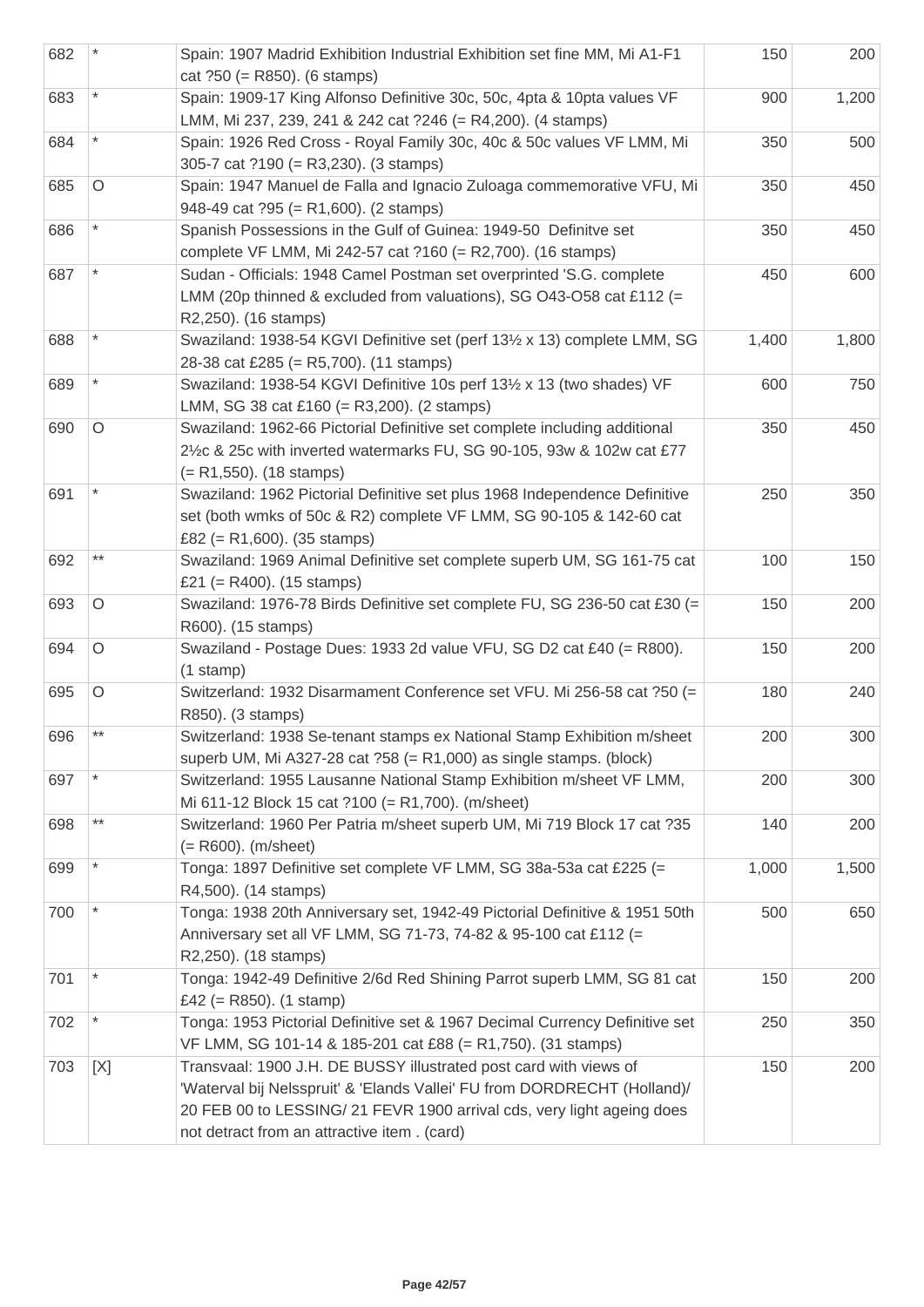| Lot | Condition       | <b>Description</b>                                                            | Reserve | Estimate |
|-----|-----------------|-------------------------------------------------------------------------------|---------|----------|
| 704 |                 | Transvaal - Postage Dues: 1907 5d SE corner pair with INVERTED 'P' for        | 500     | 750      |
|     |                 | 'd' variety superb UM, SG D5a cat £64+ as LMM (= R1,300+), SACC 5a cat        |         |          |
|     |                 | R1,890 as UM. (pair)                                                          |         |          |
| 705 |                 | Trinidad & Tobago: 1896 QV 1/2d surcharge on 4d with SPACE BETWEEN            | 600     | 750      |
|     |                 | " $\frac{1}{2}$ " & 'd' variety VF LMM, SG 33a cat £140 (= R2,800). (1 stamp) |         |          |
| 706 | $^{\star\star}$ | Trinidad & Tobago: 1938-44 KGVI Pictorial Definitive set complete             | 1,000   | 1,300    |
|     |                 | including both 12c shades superb UM, SG 246-56 cat £145 (= R2,900). (15       |         |          |
|     |                 | stamps)                                                                       |         |          |
| 707 | $***$           | Tristan da Cunha: 1954 QEII Definitive set complete superb UM, SG 14-27       | 450     | 600      |
|     |                 | cat £90 (= $R1,800$ ). (14 stamps)                                            |         |          |
| 708 |                 | Tristan da Cunha: 1954 QEII Definitive set complete VF LMM, SG 14-27          | 300     | 400      |
|     |                 | cat £90 (= $R1,800$ ). (14 stamps)                                            |         |          |
| 709 | $^{\star\star}$ | Tristan da Cunha: 1960 QEII Marine Life Definitive set complete superb        | 350     | 500      |
|     |                 | UM, SG 28-41 cat £75 (= R1,500). (14 stamps)                                  |         |          |
| 710 | [X]             | Tristan da Cunha: 1960-63 Stampless cover with Cachet XII in blue,            | 250     | 350      |
|     |                 | addressed to Cape Town where it received a local '1½d' tax marking, cat       |         |          |
|     |                 | from £30 on cover $(=$ R600), neat & attractive. (cover)                      |         |          |
| 711 | $^{\star\star}$ | Tristan da Cunha: 1963 QEII Resettlement Definitive set superb UM, SG         | 120     | 180      |
|     |                 | 55-67 cat £23 (= R450). (13 stamps)                                           |         |          |
| 712 | [X]             | Tristan da Cunha: 1963 RETURN OF THE ISLANDERS commemorative                  | 250     | 400      |
|     |                 | cover with VOYAGE OF M.V. BORNHOLM OCTOBER / NOVEMBER 63                      |         |          |
|     |                 | cachet, signed by 7 settlers, an interesting item. (cover)                    |         |          |
| 713 |                 | Tristan da Cunha: 1964 Red Cross Centenary 1/6d value with BROKEN             | 150     | 200      |
|     |                 | JEWEL flaw, (was listed in SG 1980 Elizabethan Catalogue as SG 70, V4)        |         |          |
|     |                 | VF LMM. (1 stamp)                                                             |         |          |
| 714 | $^{\star\star}$ | Tristan da Cunha: 1965-67 QEII Ships Definitive set complete superb UM,       | 250     | 350      |
|     |                 | SG 71-84b cat £50 (= R1,000). (17 stamps)                                     |         |          |
| 715 | $***$           | Tristan Da Cunha: 1965-67 QEII Ships Definitive 4d, 10s (RSA Research         | 500     | 700      |
|     |                 | Vessel) & £1 values (extra values as issued 1967) in blocks of 4 superb       |         |          |
|     |                 | UM, SG 75a, 84a & 84b cat £100+ (= R2,000+). (3 blocks)                       |         |          |
| 716 | $***$           | Tristan da Cunha: 1971 QEII Ships Decimal Currency ovpt Definitive set        | 50      | 75       |
|     |                 | superb UM, SG 137-48 cat £8 (= R160). (12 stamps)                             |         |          |
| 717 | $\circ$         | Tristan da Cunha: 1971 Ships Decimal Currency ovpt Definitive set VFU,        | 100     | 150      |
|     |                 | SG 137-48 cat £22 (= R450). (12 stamps)                                       |         |          |
| 718 | $^{\star\star}$ | Tristan da Cunha: 1972 Plants Definitive 121/2p value, top marginal copy      | 150     | 200      |
|     |                 | with INVERTED WMK superb UM, SG 166w cat £32 (= R650). (1 stamp)              |         |          |
| 719 | $\circ$         | Turks Islands: 1867 QV 1s dull blue VFU - stamp has been cut from the         | 250     | 350      |
|     |                 | sheet but all perforations are intact, SG 3 cat £60 (= R1,200). (1 stamp)     |         |          |
| 720 |                 | Turks & Caicos Islands: 1935 KGV Silver Jubilee 1/2d value with KITE &        | 250     | 350      |
|     |                 | VERTICAL LOG flaw VF LMM, SG 187k cat £45 (= R900). (1 stamp)                 |         |          |
| 721 |                 | Turks & Caicos Islands: 1938-45 KGVI Definitive set complete VF LMM,          | 650     | 800      |
|     |                 | SG 194-205 cat £130 (= R2,600). (14 stamps)                                   |         |          |
| 722 |                 | Turks & Caicos Islands: 1957 QEII Pictorial Definitive set (excludes £1 later | 200     | 300      |
|     |                 | issue - SG 253, which SG includes in the set) VF LMM, SG 237-50 cat £70       |         |          |
|     |                 | $(= R1,400)$ . (14 stamps)                                                    |         |          |
| 723 | $***$           | Uganda: 1965 Birds Definitive set complete superb UM, SG 113-26 cat £45       | 250     | 350      |
|     |                 | (= R900). (14 stamps)                                                         |         |          |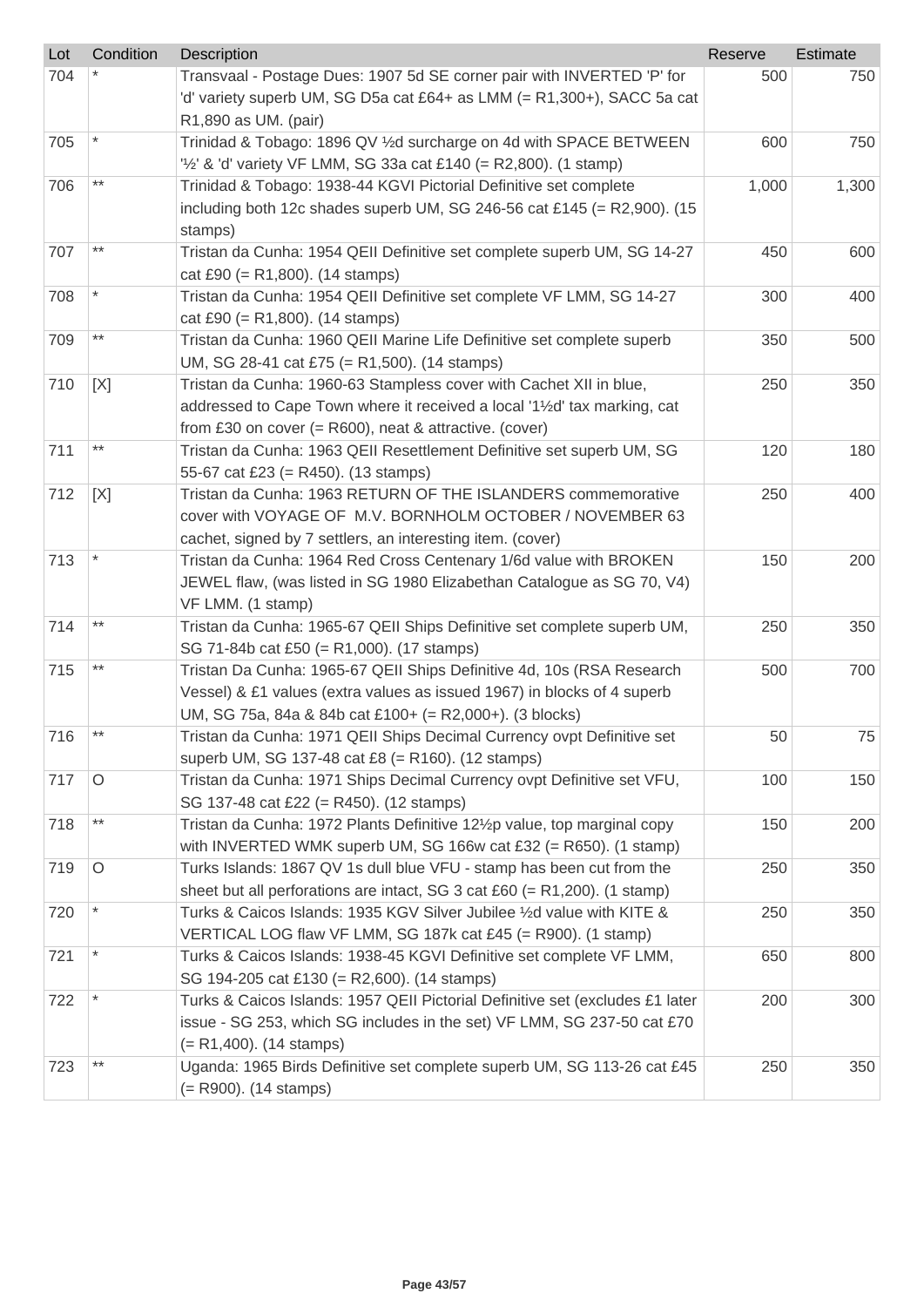| 724 | $\circ$           | United States: 1869 Definitive 12c (Paddle Steamer Adriatic) FU with major<br>perforation shift to left, Scott 117 cat \$140 in 1999, Mi 31 cat ?140 (=<br>R2,400). (1 stamp)                                                                                                                   | 400   | 500   |
|-----|-------------------|-------------------------------------------------------------------------------------------------------------------------------------------------------------------------------------------------------------------------------------------------------------------------------------------------|-------|-------|
| 725 |                   | United States - Officials: 1873 Justice Stamp set complete except for 3c<br>value (Scott O27) & 90c with vertical crease otherwise fine MM - stamps<br>are imperf & appear to have been previously mounted on card, Scott<br>O25-34 cat \$3,000 in 1999 (= R45,000), a scarce group. (8 stamps) | 2,000 | 3,000 |
| 726 | $***$             | United States: 1898 Trans Mississippi Exposition 4c value VF UM (some<br>slight marking on gum, not detracting), Scott 287 cat \$225 in 1999, Mi 119<br>cat $?110 (= R1,850)$ as LMM. (stamp)                                                                                                   | 500   | 750   |
| 727 | ** $/$ *          | United States: 1909 Alaska-Yukon-Pacific Exposition 2c imperf pair LMM<br>on 2nd stamp only, Scott 371 cat \$70 in 1999, Mi 176B cat ?40+ (= R680+)<br>as LMM singles. (pair)                                                                                                                   | 300   | 400   |
| 728 |                   | United States: 1913 Parcel Post set complete fine MM but 10c & 15c<br>values thinned (& excluded from valuations), Scott Q1-12 cat \$900 in 1999,<br>Mi 1-12 cat ?985 (= R16,750). (12 stamps)                                                                                                  | 2,500 | 3,500 |
| 729 | O                 | United States - Airmails: 1918 Curtiss Jenny 16c & 24c values FU, Scott<br>C2 & C3 cat \$80 in 1999, Mi 249-50 cat ?70 (= R1,200). (2 stamps)                                                                                                                                                   | 300   | 400   |
| 730 | $***$             | United States: 1953 Liberty Issue \$5 value (Alexander Hamilton) VF UM,<br>Scott 1053 cat \$80 in 1999, Mi 675A cat ?65 (= R1,100). (stamp)                                                                                                                                                     | 300   | 400   |
| 731 | $***$             | Venda: 1991 Indigenous Trees complete set of PROOFS in matched right<br>marginal singles (with ORIGINAL FACE VALUES, which were amended for<br>the issued set) superb UM, SACC 230a-33a cat R12,000, a VERY<br>SCARCE GROUP. (4 stamps)                                                         | 5,000 | 7,500 |
| 732 | $***$             | Venezuela: 1953 Arms Issue - State of Apure VF UM, Mi 1012-18 cat ?85<br>$(= R1,450)$ . (9 stamps)                                                                                                                                                                                              | 350   | 450   |
| 733 | $***$             | Venezuela: 1953 Arms Issue - State of Barinas VF UM, Mi 1028-34 cat ?40<br>$(= R680)$ . (7 stamps)                                                                                                                                                                                              | 160   | 240   |
| 734 | $***$             | Venezuela: 1953 Arms Issue - State of Monagas VF UM, Mi 843-49 cat<br>$?85 (= R1,450)$ . (7 stamps)                                                                                                                                                                                             | 300   | 400   |
| 735 | $***$             | Venezuela: 1953 Arms Issue - State of Merida VF UM, Mi 866-74 cat ?90<br>$(= R1,500)$ . (9 stamps)                                                                                                                                                                                              | 350   | 450   |
| 736 | $^{\ast\ast}$ / O | Venezuela: 1953 Arms Issue - State of Portuguesa & Woodland sets VF<br>UM - Woodland set 5c has rust mark, 15c & 30c are FU (valued<br>accordingly), Mi 875-81 & 882-90 cat ?126 (= R2,100). (16 stamps)                                                                                        | 450   | 600   |
| 737 | $^{\star\star}$   | Venezuela: 1953 Arms Issue - State of Cojedes VF UM, Mi 987-95 cat ?60<br>$(= R1,000)$ . (9 stamps)                                                                                                                                                                                             | 250   | 350   |
| 738 | $***$             | Venezuela: 1972 "Venezuela in the Americas" set VF UM, Mi 1897-1901<br>cat $?40 (= R680)$ . (4 stamps)                                                                                                                                                                                          | 160   | 240   |
| 739 | $\circ$           | Zambia: 1973 WHO Anniversary set on FDC, SG 199-202 cat £30 (= R600)<br>as used stamps. (cover)                                                                                                                                                                                                 | 120   | 160   |
| 740 | $***$             | Zambia: 1989 Surcharges, K3 on 5n Cisticola SG 588v x 3 pairs with<br>unlisted varieties; (i) with SHORT BENT UPPER BAR; (ii) with SHORT<br>UPPER BAR plus BROKEN '3'; (iii) as (ii) but OVERPRINT SHIFTED<br>DOWN, superb UM. (3 pairs)                                                        | 300   | 450   |
| 741 | $***$             | Zambia: 1991 K2 Surcharge on 28n Royal Barge Paddler superb UM, SG<br>658 cat £35 (= R700). (1 stamp)                                                                                                                                                                                           | 150   | 200   |
| 742 | $***$             | Zambia: 1991 K2 surcharge on 28n pair superb UM, SG 658 cat £70 (=<br>R1,400). (pair)                                                                                                                                                                                                           | 300   | 400   |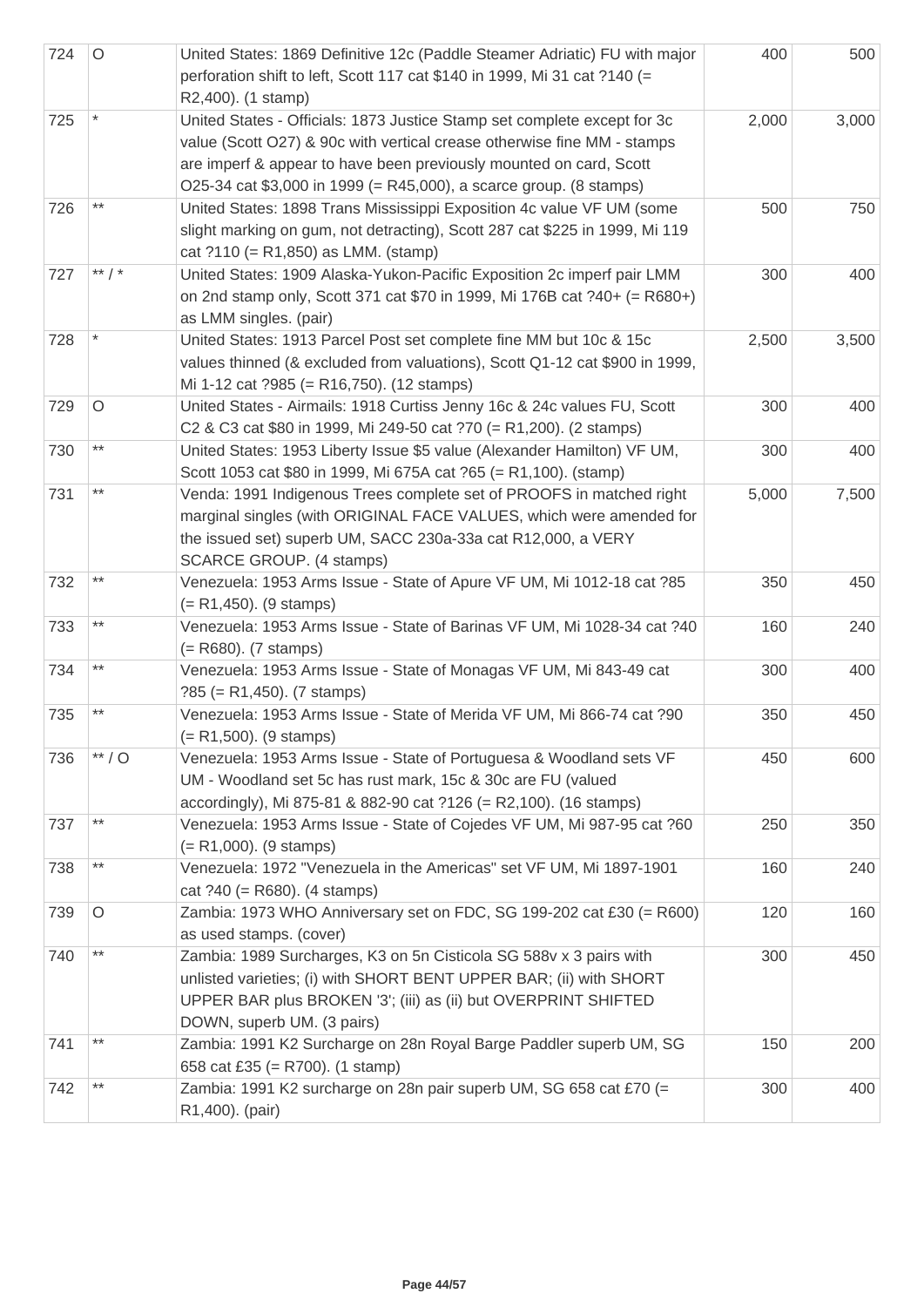| 743 | Zanzibar: 1936 Silver Jubilee set, 1952-55 Definitive set & 1961 Definitive<br>set all VF LMM, SG 323-26, 339-52 & 373-88 cat £130 (= R2,600). (34<br>stamps) | 450 | 600 |
|-----|---------------------------------------------------------------------------------------------------------------------------------------------------------------|-----|-----|
| 744 | Zanzibar: 1952-55Definitive 5s, 7.50s & 10s (top value of the set) VF LMM,<br>SG 350-52 cat £40 (= R800). (3 stamps)                                          | 150 | 200 |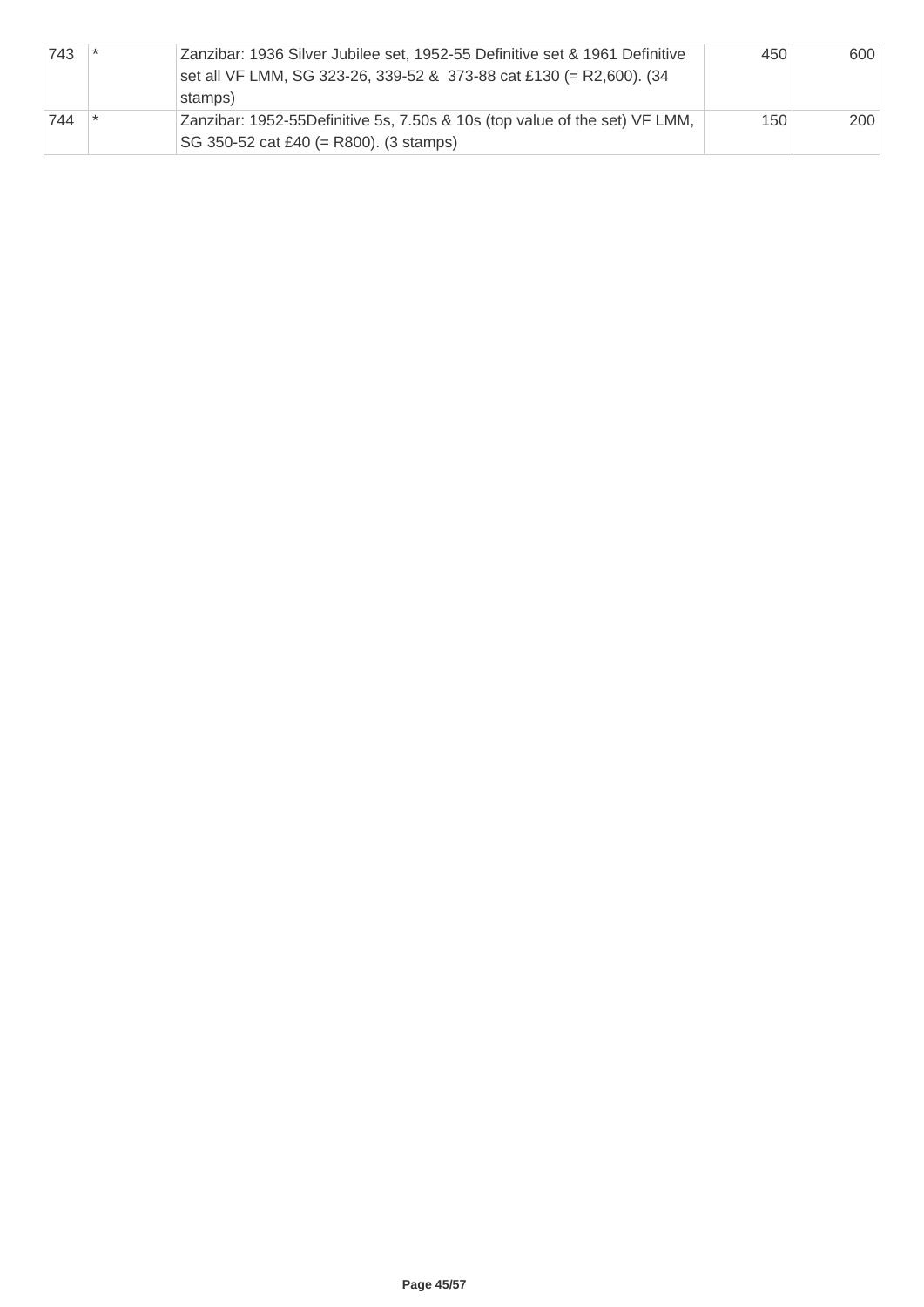## **Auction terms index**

**QEII:**

Page:1, Aden, row 1 Page:3, Antigua, row 5 Page:4, Bahamas, row 1 Page:4, Bahrain, row 1 Page:4, Barbados, row 4 Page:4, Basutoland, row 3 Page:4, Basutoland, row 4 Page:4, Bechuanaland Protectorate, row 23 Page:6, Bermuda, row 2 Page:6, Botswana, row 1 Page:6, British Honduras, row 2 Page:6, British Indian Ocean Territory, row 1 Page:6, British Solomon Islands, row 2 Page:8, Dominica, row 2 Page:8, Falkland Islands, row 8 Page:8, Falkland Islands, row 9 Page:8, Falkland Islands, row 10 Page:9, Fiji, row 2 Page:11, Hong Kong, row 3 Page:11, Hong Kong, row 5 Page:14, Kenya, Uganda & Tanganyika, row 2 Page:14, Leeward Islands, row 1 Page:14, Lesotho, row 3 Page:15, Morocco Agencies - Tangier, row 1 Page:16, New Zealand, row 1 Page:16, New Zealand, row 3 Page:16, Nigeria, row 2 Page:17, North Borneo, row 2 Page:17, Northern Rhodesia, row 9 Page:17, Northern Rhodesia, row 10 Page:19, Qatar, row 1 Page:19, Rhodesia - UDI, row 1 Page:19, Rhodesia - UDI, row 2 Page:20, Rhodesia & Nyasaland, row 1 Page:20, Rhodesia & Nyasaland, row 2 Page:20, St. Helena, row 2 Page:20, St. Kitts - Nevis, row 1 Page:20, St. Vincent , row 3 Page:21, Seychelles, row 4 Page:21, Seychelles, row 5 Page:21, Seychelles, row 6 Page:21, Sierra Leone, row 4 Page:21, Singapore, row 2 Page:21, Somaliland Protectorate, row 4 Page:41, Southern Rhodesia, row 8 Page:42, Swaziland, row 3 Page:42, Swaziland, row 4 Page:43, Tristan da Cunha, row 1 Page:43, Tristan da Cunha, row 2 Page:43, Tristan da Cunha, row 3 Page:43, Tristan da Cunha, row 5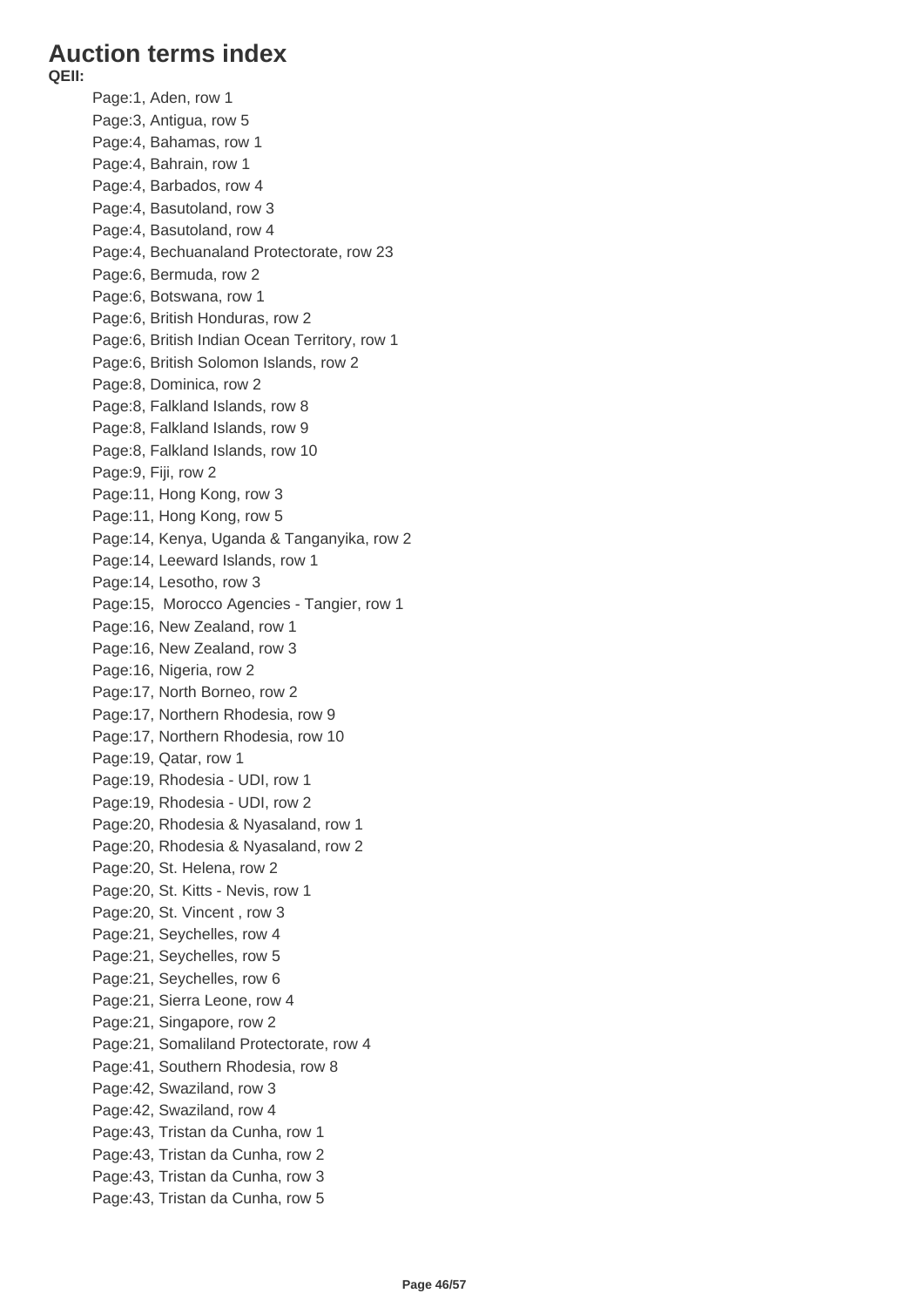Page:43, Tristan da Cunha, row 6 Page:43, Tristan da Cunha, row 7 Page:43, Tristan da Cunha, row 8 Page:43, Tristan da Cunha, row 9 Page:43, Tristan da Cunha, row 10 Page:43, Tristan da Cunha, row 11 Page:43, Turks & Caicos Islands, row 4 **Miniature Sheet/s:** Page:1, Albania, row 1 Page:10, Germany Allied Occupation, row 2 Page:42, Switzerland, row 3 Page:42, Switzerland, row 4 **Postal history:** Page:3, Antigua, row 1 Page:7, Cape of Good Hope, row 4 Page:9, Germany, row 1 Page:17, Northern Rhodesia, row 8 Page:21, Sierra Leone, row 3 Page:41, Southern Rhodesia, row 4 **Cover/s:** Page:3, Antigua, row 1 Page:7, Cape of Good Hope, row 4 Page:9, Germany, row 1 Page:21, Sierra Leone, row 3 Page:22, South Africa Union, row 100 **King George V:** Page:3, Antigua, row 2 Page:3, Australia - Officials, row 3 Page:8, Cook Islands , row 1 Page:8, Falkland Islands, row 6 Page:8, Falkland Islands, row 7 Page:10, Gibraltar, row 1 Page:17, Northern Rhodesia, row 1 Page:17, Northern Rhodesia, row 2 Page:20, St. Lucia, row 1 Page:21, Seychelles, row 1 Page:21, Sierra Leone, row 1 Page:21, Somaliland Protectorate, row 1 Page:22, South Africa Union, row 1 Page:22, South Africa Union, row 4 Page:35, South West Africa, row 14 Page:35, South West Africa, row 15 Page:35, South West Africa, row 16 Page:35, South West Africa, row 19 Page:35, South West Africa, row 20 Page:35, South West Africa, row 21 Page:35, South West Africa, row 22 Page:35, South West Africa, row 23 Page:35, South West Africa, row 24 Page:35, South West Africa, row 52 Page:35, South West Africa, row 54 Page:35, South West Africa, row 58 Page:35, South West Africa, row 59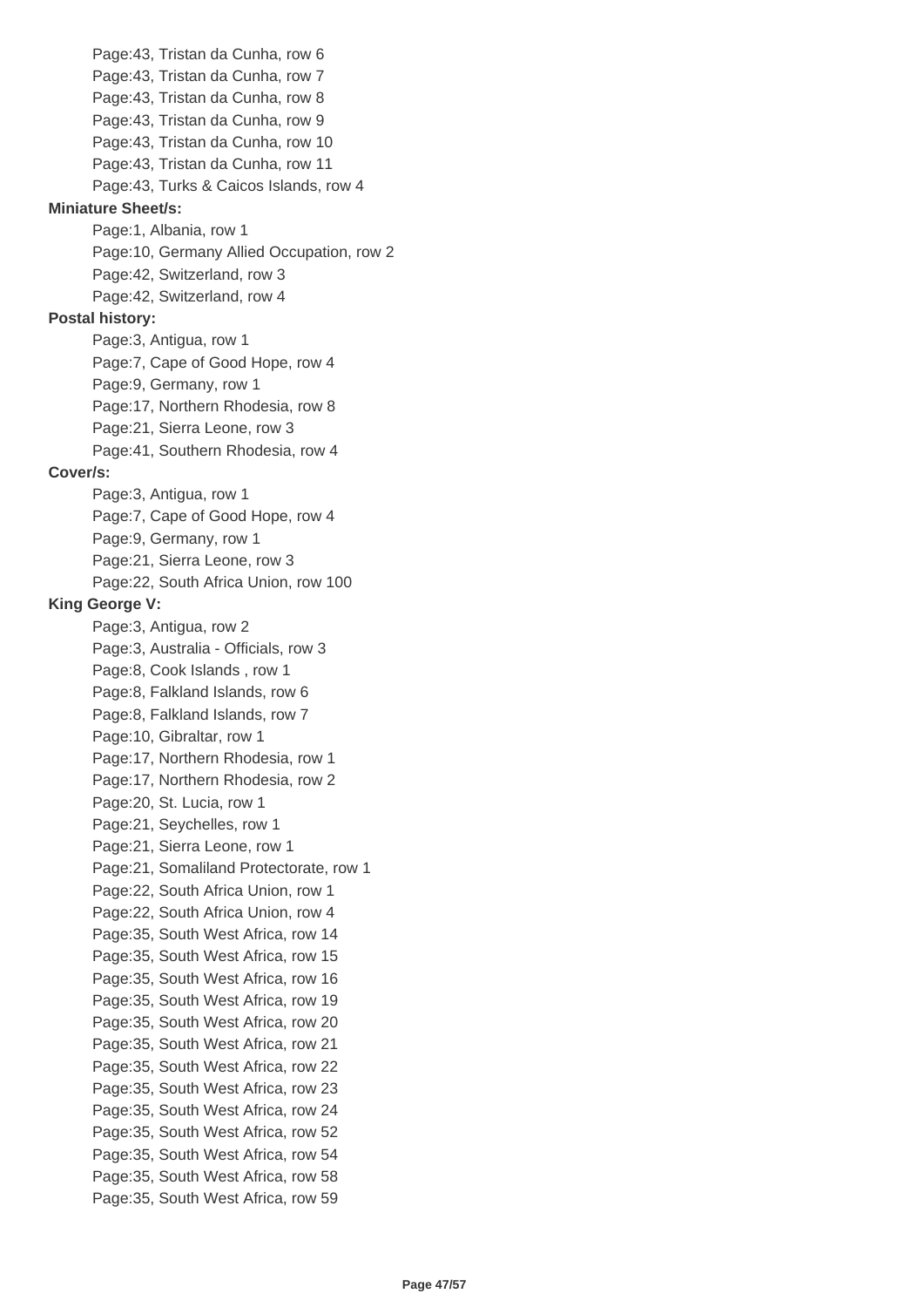Page:35, South West Africa, row 60 Page:35, South West Africa, row 63 Page:35, South West Africa, row 64 Page:35, South West Africa, row 70 Page:41, Southern Rhodesia, row 1 Page:41, Southern Rhodesia, row 2 Page:43, Turks & Caicos Islands, row 2 **King George VI:** Page:3, Antigua, row 3 Page:3, Antigua, row 4 Page:3, Ascension, row 1 Page:4, Barbados, row 3 Page:4, Basutoland, row 1 Page:4, Basutoland, row 2 Page:4, Bechuanaland Protectorate, row 22 Page:6, Bermuda, row 1 Page:6, British Honduras, row 1 Page:6, British Solomon Islands, row 1 Page:7, Burma, row 1 Page:7, Canada, row 4 Page:7, Canada, row 5 Page:7, Cayman Islands, row 1 Page:8, Cook Islands , row 1 Page:8, Cook Islands , row 2 Page:8, Dominica, row 1 Page:8, Falkland Islands Dependencies, row 1 Page:9, Fiji, row 1 Page:9, Gambia, row 2 Page:10, Gibraltar, row 1 Page:10, Gibraltar, row 2 Page:10, Great Britain, row 5 Page:11, Grenada, row 3 Page:11, Grenada, row 4 Page:11, Hong Kong, row 2 Page:11, Hong Kong, row 3 Page:12, India, row 1 Page:12, India, row 2 Page:13, Jamaica, row 1 Page:14, Kenya, Uganda & Tanganyika, row 1 Page:14, Malaysia - Straits Settlements, row 1 Page:15, Malta, row 1 Page:15, Malta, row 2 Page:15, Montserrat, row 2 Page:15, Morocco Agencies - Tangier, row 1 Page:16, Nigeria, row 1 Page:17, Niue, row 1 Page:17, Niue, row 2 Page:17, Northern Rhodesia, row 4 Page:17, Northern Rhodesia, row 5 Page:17, Northern Rhodesia, row 7 Page:18, Nyasaland, row 2 Page:20, St. Lucia, row 2 Page:20, St. Vincent , row 2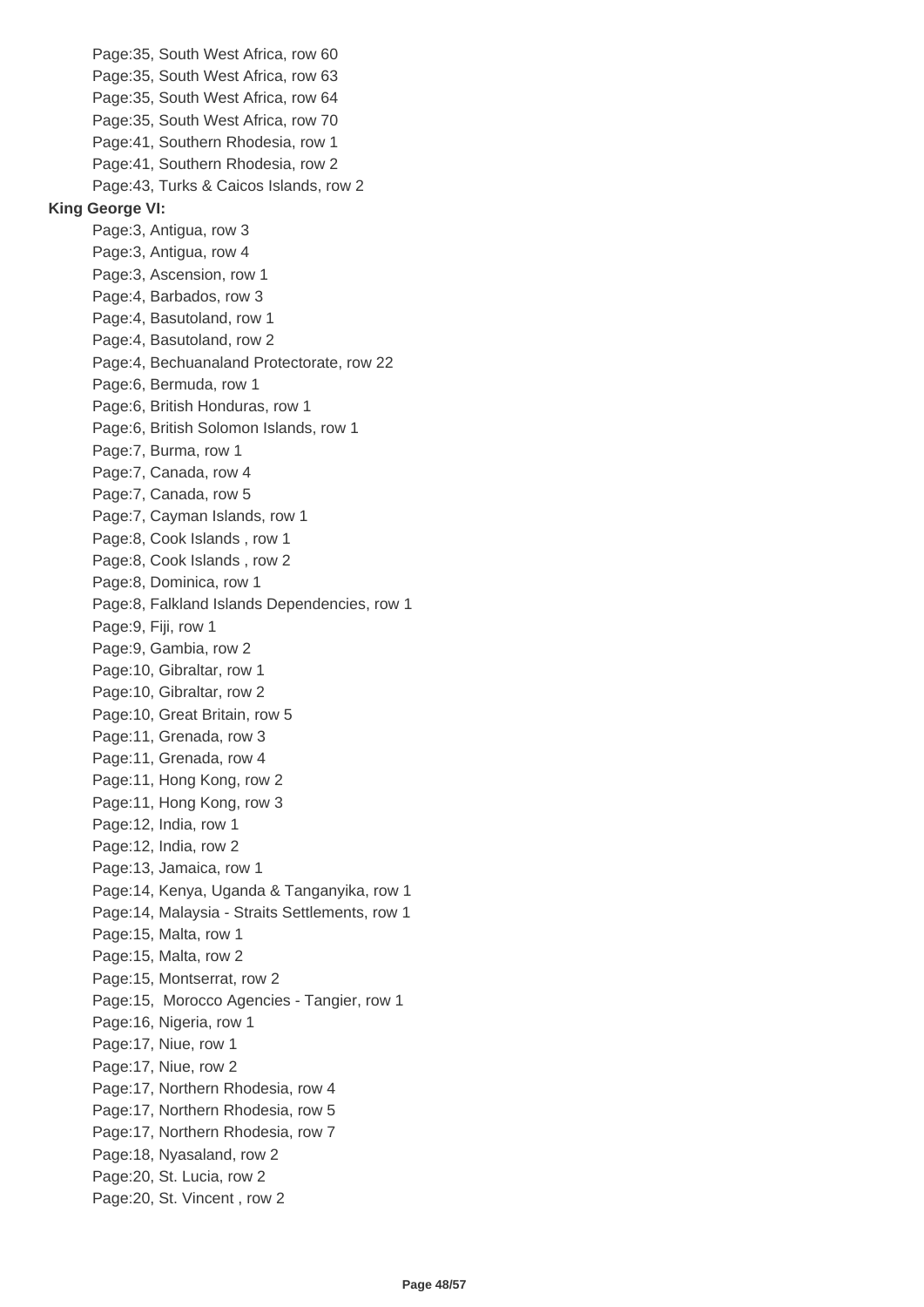Page:21, Seychelles, row 2 Page:21, Seychelles, row 3 Page:21, Sierra Leone, row 3 Page:21, Singapore, row 1 Page:21, Somaliland Protectorate, row 2 Page:21, Somaliland Protectorate, row 3 Page:22, South Africa Union, row 51 Page:35, South West Africa, row 44 Page:41, Southern Rhodesia, row 5 Page:42, Swaziland, row 1 Page:43, Trinidad & Tobago, row 2 Page:43, Turks & Caicos Islands, row 3 **Official:** Page:3, Australia, row 5 Page:3, Australia - Officials, row 1 Page:3, Australia - Officials, row 2 Page:3, Australia - Officials, row 3 Page:3, Australia - Officials, row 4 Page:3, Australia - Officials, row 5 Page:11, Iceland, row 1 Page:31, South Africa Union - Officials, row 1 Page:31, South Africa Union - Officials, row 2 Page:41, South West Africa - Officials, row 1 Page:41, South West Africa - Officials, row 2 Page:41, South West Africa - Officials, row 3 Page:41, South West Africa - Officials, row 4 Page:43, United States, row 2 **Airmail:** Page:3, Australia, row 5 Page:12, India, row 2 Page:12, Israel, row 28 Page:12, Israel, row 29 Page:13, Italian Colonies, row 2 Page:16, New Guinea, row 1 Page:19, Portuguese Colonies, row 4 Page:19, Portuguese Colonies, row 6 Page:22, South Africa Union, row 5 Page:35, South West Africa, row 39 Page:41, Southern Rhodesia, row 7 Page:43, United States, row 6 **Ships:** Page:4, Barbados, row 3 Page:4, Barbados, row 4 Page:6, British Solomon Islands, row 2 Page:7, Cayman Islands, row 1 Page:8, Falkland Islands, row 8 Page:10, Germany West, row 3 Page:11, Grenada, row 2 Page:18, Portugal, row 12 Page:22, South Africa Union, row 107 Page:22, South Africa Union, row 108 Page:22, South Africa Union, row 113 Page:22, South Africa Union, row 116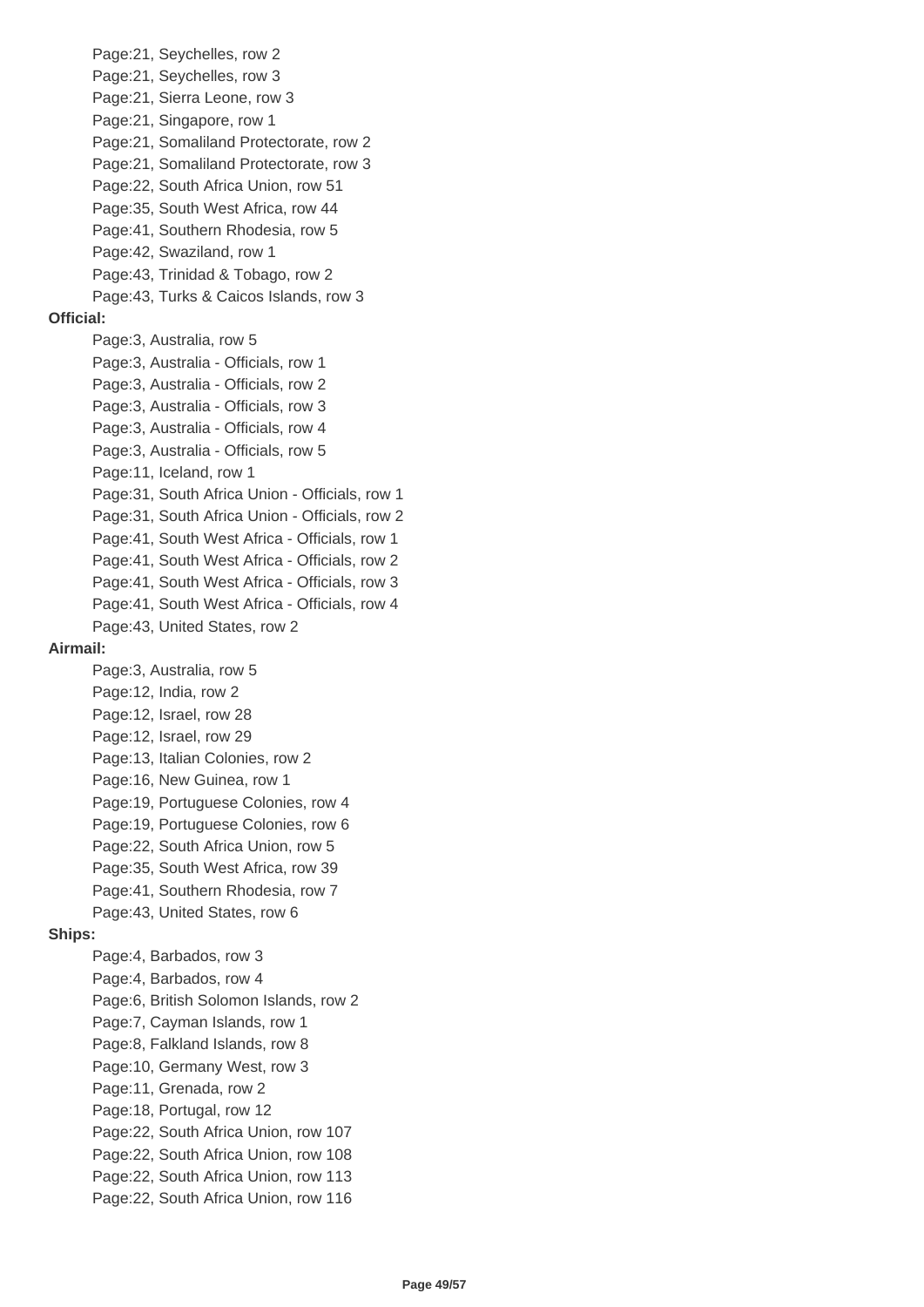Page:35, South West Africa - German Colony, row 1 Page:35, South West Africa - German Colony, row 2 Page:35, South West Africa, row 34 Page:41, South West Africa - Officials, row 4 Page:43, Tristan da Cunha, row 8 Page:43, Tristan da Cunha, row 9 Page:43, Tristan da Cunha, row 10 Page:43, Tristan da Cunha, row 11 Page:43, Turks & Caicos Islands, row 4 Page:43, United States, row 1 **Maps:** Page:4, Barbados, row 3 Page:4, Barbados, row 4 Page:8, Cook Islands , row 3 Page:8, Falkland Islands Dependencies, row 2 Page:14, Lesotho, row 1 Page:20, St. Kitts - Nevis, row 1 Page:21, Samoa, row 3 Page:21, Seychelles, row 4 Page:21, Seychelles, row 5 Page:21, Somaliland Protectorate, row 3 Page:42, Tonga, row 2 **Animals, Wildlife:** Page:4, Basutoland, row 1 Page:4, Bechuanaland Protectorate, row 22 Page:4, Bechuanaland Protectorate, row 23 Page:6, Botswana, row 8 Page:8, Falkland Islands Dependencies, row 2 Page:9, French Colonies, row 2 Page:9, French Antarctic Territories, row 1 Page:9, Gambia, row 1 Page:9, Gambia, row 2 Page:13, Italian Colonies, row 1 Page:14, Kenya, Uganda & Tanganyika, row 2 Page:17, North Borneo, row 1 Page:17, Northern Rhodesia, row 4 Page:17, Northern Rhodesia, row 5 Page:17, Northern Rhodesia, row 6 Page:19, Rhodesia - UDI, row 1 Page:19, Rhodesia - UDI, row 2 Page:19, Rhodesia - UDI, row 3 Page:19, Rhodesia - UDI, row 4 Page:19, Rhodesia - UDI, row 5 Page:20, Rhodesia - Zimbabwe, row 1 Page:20, Rhodesia - Zimbabwe, row 5 Page:21, Somaliland Protectorate, row 2 Page:21, Somaliland Protectorate, row 3 Page:21, Somaliland Protectorate, row 4 Page:22, South Africa Union, row 117 Page:22, South Africa Union, row 118 Page:22, South Africa Union, row 119 Page:22, South Africa Union, row 120 Page:22, South Africa Union, row 121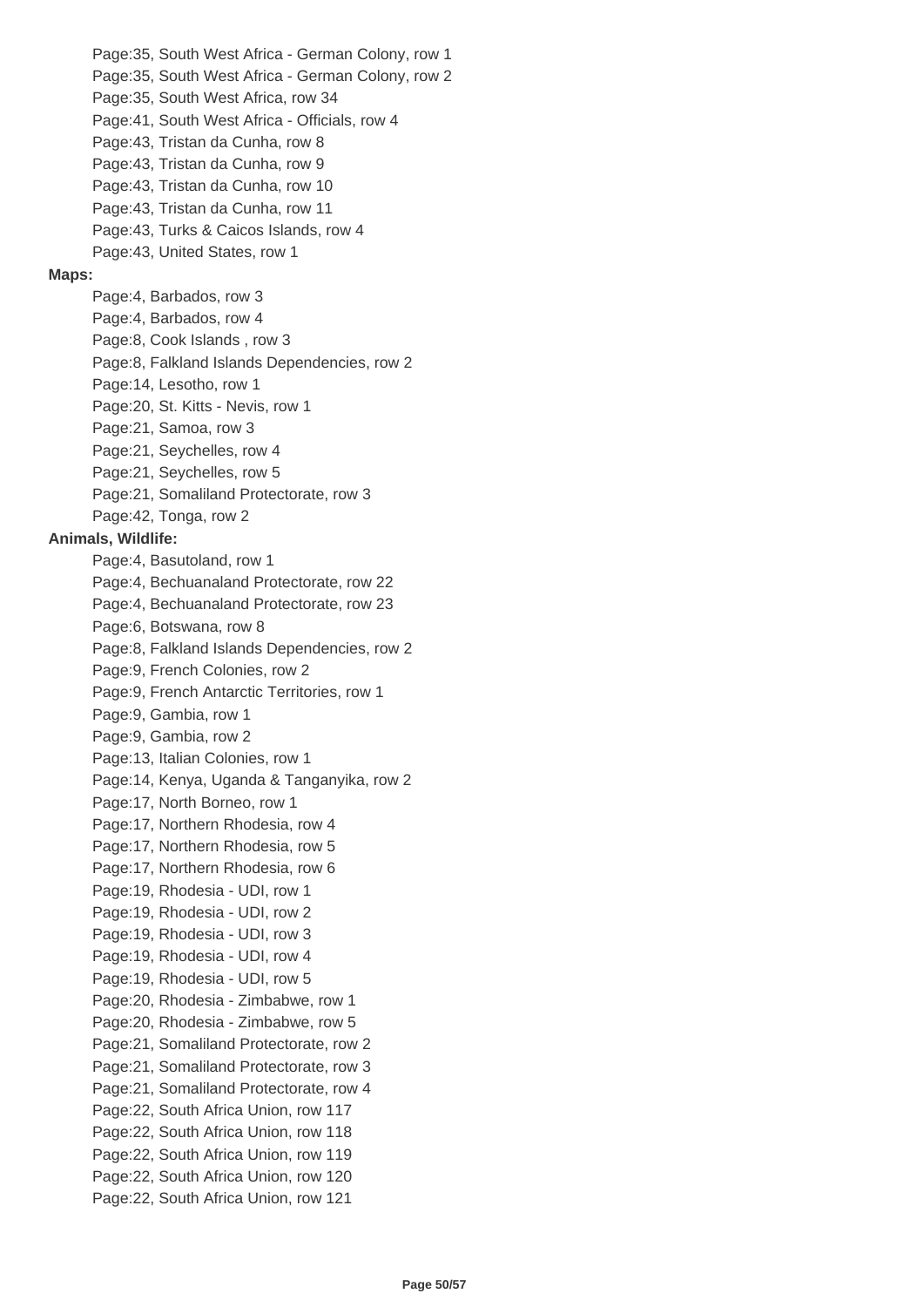Page:22, South Africa Union, row 122 Page:22, South Africa Union, row 123 Page:22, South Africa Union, row 124 Page:35, South West Africa, row 30 Page:35, South West Africa, row 31 Page:35, South West Africa, row 32 Page:35, South West Africa, row 33 Page:35, South West Africa, row 35 Page:35, South West Africa, row 53 Page:35, South West Africa, row 56 Page:35, South West Africa, row 57 Page:35, South West Africa, row 68 Page:35, South West Africa, row 72 Page:35, South West Africa, row 73 Page:35, South West Africa, row 79 Page:41, Southern Rhodesia, row 3 Page:41, Southern Rhodesia, row 4 Page:41, Southern Rhodesia, row 8 Page:42, Sudan - Officials, row 1 Page:42, Swaziland, row 4 Page:42, Swaziland, row 5 Page:43, Tristan da Cunha, row 1 Page:43, Tristan da Cunha, row 2 **King Edward 7th:** Page:4, Bechuanaland Protectorate, row 1 Page:7, Canada, row 1 Page:7, Cape of Good Hope, row 6 **Flowers:** Page:4, Bechuanaland Protectorate, row 22 Page:4, Bechuanaland Protectorate, row 23 Page:6, British Honduras, row 2 Page:9, Gambia, row 1 Page:12, Israel, row 19 Page:12, Israel, row 25 Page:14, Kenya, Uganda & Tanganyika, row 2 Page:15, Montserrat, row 3 Page:16, New Zealand, row 1 Page:16, New Zealand, row 3 Page:19, Rhodesia - UDI, row 1 Page:19, Rhodesia - UDI, row 2 Page:19, Rhodesia - UDI, row 4 Page:19, Rhodesia - UDI, row 5 Page:20, St. Kitts - Nevis, row 1 Page:21, Singapore, row 3 Page:21, Singapore, row 4 Page:31, South Africa Republic, row 8 Page:35, South West Africa, row 32 Page:35, South West Africa, row 33 Page:41, Southern Rhodesia, row 8 Page:42, Swaziland, row 3 Page:42, Swaziland, row 4 Page:43, Tristan da Cunha, row 12 Page:44, Venda, row 1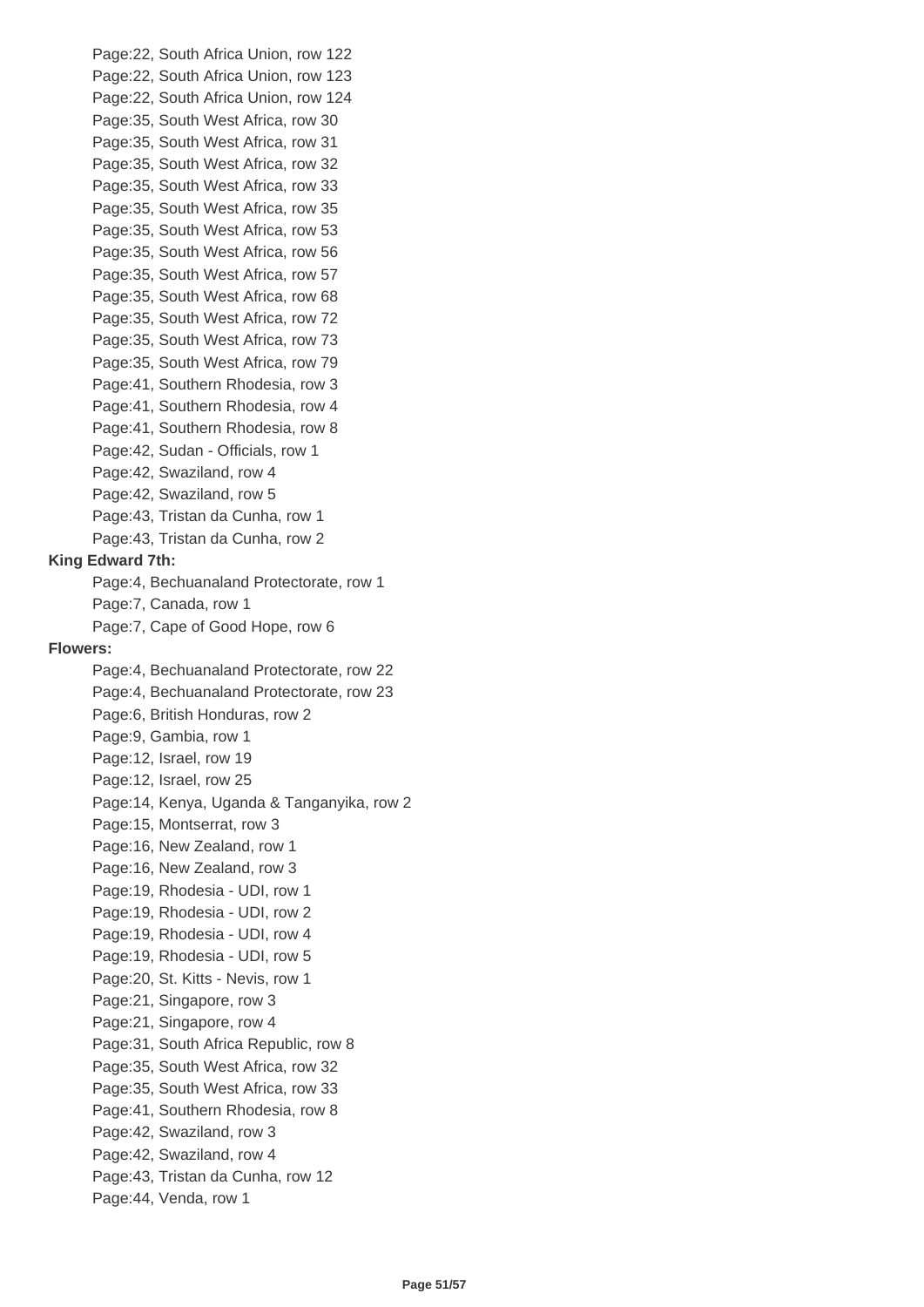Page:6, Bechuanaland Protectorate - Postage Dues, row 1 Page:12, Israel, row 14 Page:17, Northern Rhodesia, row 8 Page:20, Rhodesia & Nyasaland, row 3 Page:35, South Africa Republic - Postage Dues, row 1 Page:35, South Africa Republic - Postage Dues, row 2 Page:41, South West Africa - Postage Dues, row 2 Page:42, Swaziland - Postage Dues, row 1 **Birds:** Page:6, Botswana, row 1 Page:6, Botswana, row 2 Page:6, Botswana, row 5 Page:6, Botswana, row 6 Page:6, Botswana, row 7 Page:6, British Solomon Islands, row 1 Page:7, Congo DRC (Kinshasa), row 1 Page:8, Falkland Islands, row 8 Page:8, Falkland Islands, row 10 Page:8, Falkland Islands Dependencies, row 2 Page:9, French Colonies, row 6 Page:9, French Colonies, row 7 Page:9, French Colonies, row 9 Page:9, French Antarctic Territories, row 2 Page:12, Israel, row 19 Page:12, Israel, row 25 Page:13, Italian Colonies, row 1 Page:17, North Borneo, row 1 Page:19, Portuguese Colonies, row 8 Page:19, Rhodesia - UDI, row 1 Page:19, Rhodesia - UDI, row 3 Page:20, Rhodesia - Zimbabwe, row 4 Page:20, St. Vincent , row 3 Page:21, Samoa, row 3 Page:21, Singapore, row 3 Page:21, Singapore, row 4 Page:21, Somaliland Protectorate, row 4 Page:31, South Africa Republic, row 16 Page:35, South West Africa, row 61 Page:41, Southern Rhodesia, row 8 Page:42, Swaziland, row 3 Page:42, Swaziland, row 6 Page:42, Tonga, row 1 Page:42, Tonga, row 2 Page:42, Tonga, row 3 Page:43, Tristan da Cunha, row 1 Page:43, Tristan da Cunha, row 2 Page:43, Uganda, row 1 **Variety:** Page:6, Botswana, row 2 Page:9, Germany Reich, row 1 Page:14, Lesotho, row 1 Page:14, Lesotho, row 2

**Postage Due:**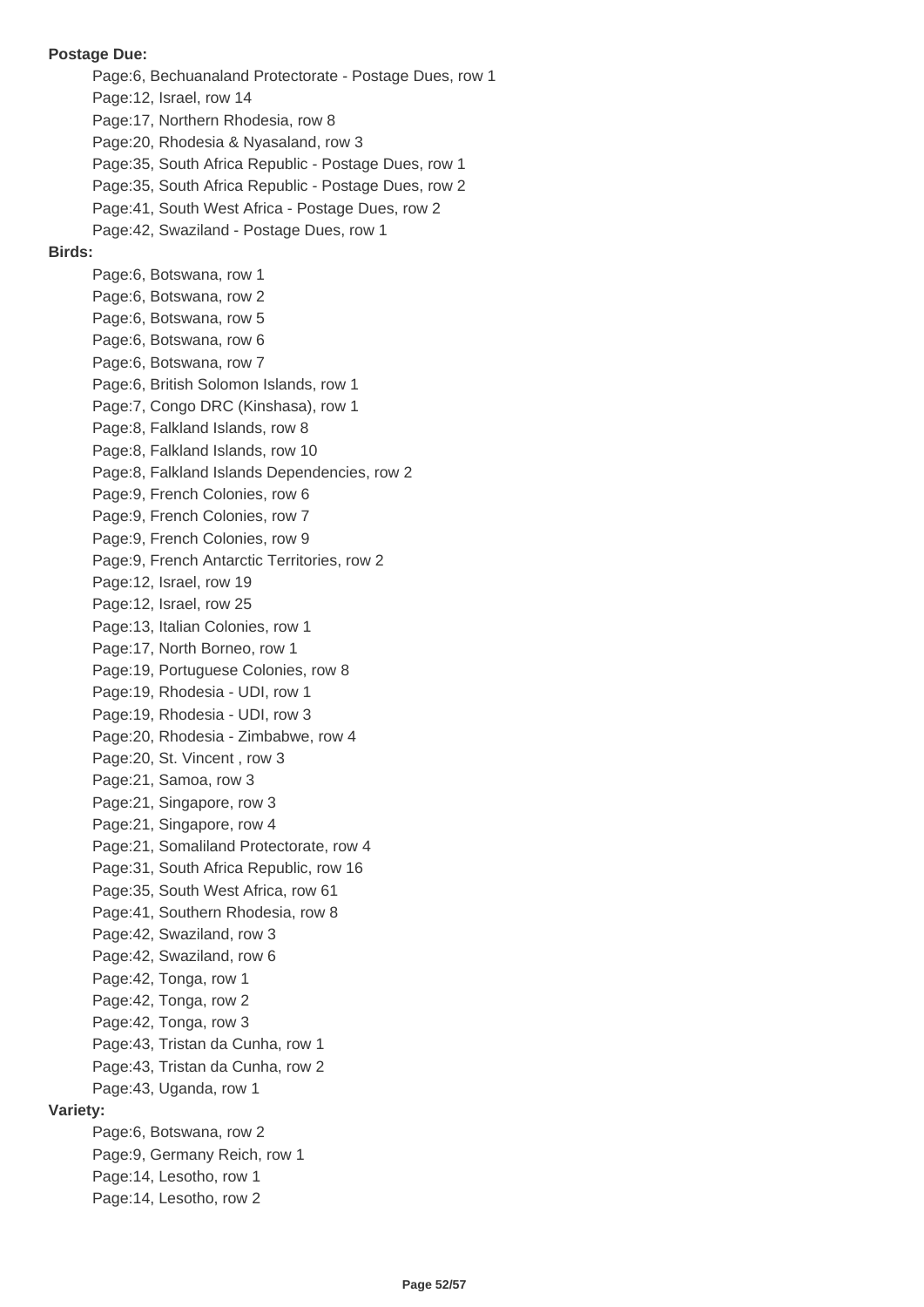Page:14, Lesotho, row 3 Page:14, Lesotho, row 4 Page:15, Mauritius, row 2 Page:16, New Zealand, row 2 Page:19, Rhodesia BSA Company, row 2 Page:19, Rhodesia BSA Company, row 3 Page:20, Rhodesia - Zimbabwe, row 1 Page:21, Sierra Leone, row 2 Page:22, South Africa Union, row 14 Page:22, South Africa Union, row 30 Page:22, South Africa Union, row 31 Page:22, South Africa Union, row 32 Page:22, South Africa Union, row 33 Page:22, South Africa Union, row 34 Page:22, South Africa Union, row 35 Page:22, South Africa Union, row 36 Page:22, South Africa Union, row 37 Page:22, South Africa Union, row 38 Page:22, South Africa Union, row 39 Page:22, South Africa Union, row 41 Page:22, South Africa Union, row 42 Page:22, South Africa Union, row 46 Page:22, South Africa Union, row 48 Page:22, South Africa Union, row 49 Page:22, South Africa Union, row 50 Page:22, South Africa Union, row 51 Page:22, South Africa Union, row 57 Page:22, South Africa Union, row 58 Page:22, South Africa Union, row 65 Page:22, South Africa Union, row 66 Page:22, South Africa Union, row 67 Page:22, South Africa Union, row 70 Page:22, South Africa Union, row 71 Page:22, South Africa Union, row 72 Page:22, South Africa Union, row 73 Page:22, South Africa Union, row 74 Page:22, South Africa Union, row 80 Page:22, South Africa Union, row 81 Page:22, South Africa Union, row 87 Page:22, South Africa Union, row 88 Page:22, South Africa Union, row 89 Page:22, South Africa Union, row 90 Page:22, South Africa Union, row 91 Page:22, South Africa Union, row 92 Page:22, South Africa Union, row 93 Page:22, South Africa Union, row 101 Page:22, South Africa Union, row 102 Page:22, South Africa Union, row 103 Page:22, South Africa Union, row 107 Page:22, South Africa Union, row 108 Page:22, South Africa Union, row 113 Page:22, South Africa Union, row 114 Page:22, South Africa Union, row 115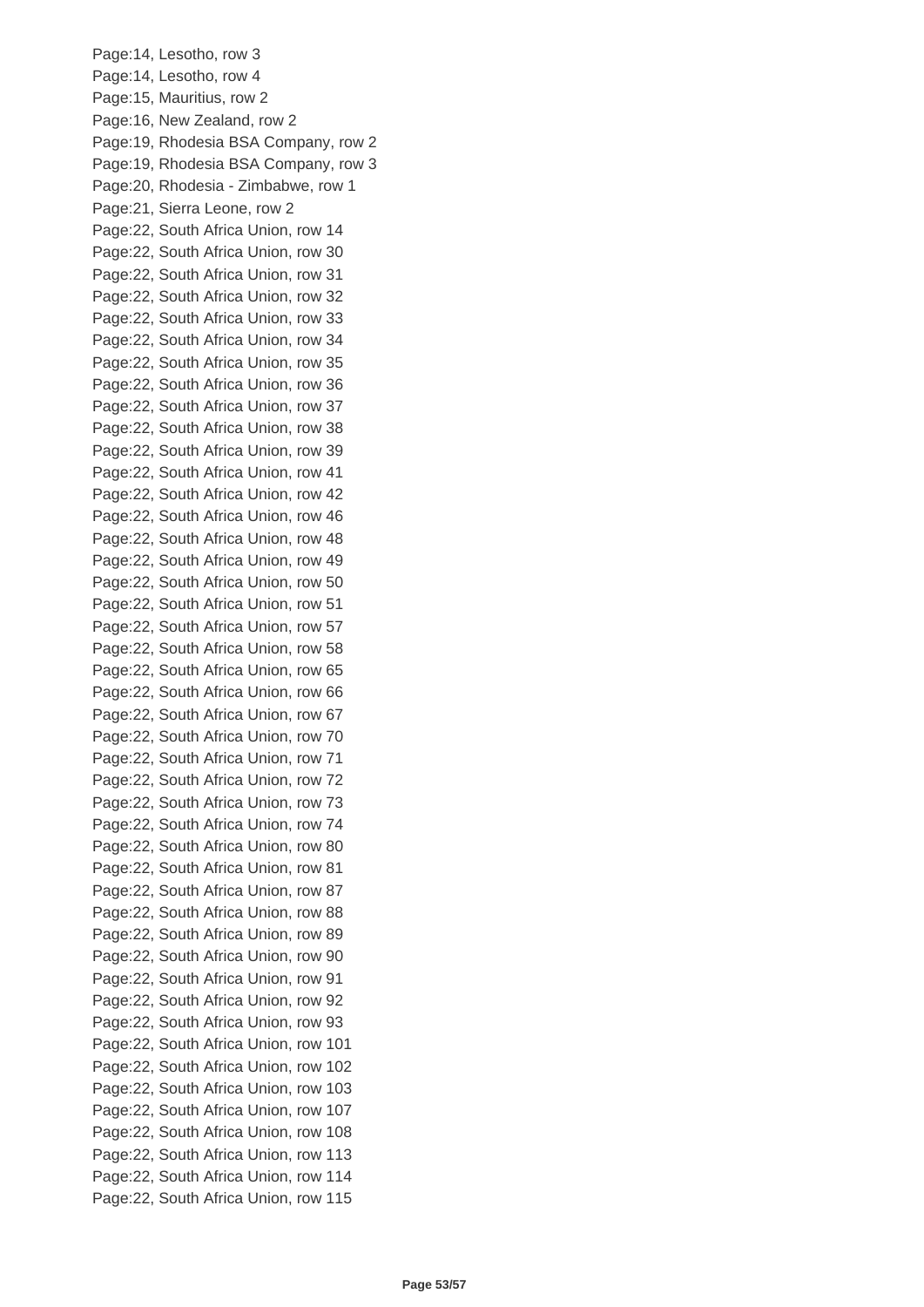Page:22, South Africa Union, row 116 Page:31, South Africa Republic, row 8 Page:31, South Africa Republic, row 13 Page:31, South Africa Republic, row 14 Page:31, South Africa Republic, row 15 Page:31, South Africa Republic, row 41 Page:31, South Africa Republic, row 42 Page:31, South Africa Republic, row 44 Page:31, South Africa Republic, row 49 Page:31, South Africa Republic, row 50 Page:31, South Africa Republic, row 52 Page:31, South Africa Republic, row 53 Page:31, South Africa Republic, row 56 Page:35, South West Africa, row 43 Page:35, South West Africa, row 55 Page:35, South West Africa, row 69 Page:35, South West Africa, row 74 Page:35, South West Africa, row 77 Page:43, Trinidad & Tobago, row 1 Page:43, Tristan da Cunha, row 7 Page:43, Tristan da Cunha, row 12 **Mining & Minerals:** Page:6, Botswana, row 3 Page:6, Botswana, row 4 Page:19, Rhodesia - UDI, row 1 Page:19, Rhodesia - UDI, row 3 Page:20, Rhodesia - Zimbabwe, row 2 Page:20, Rhodesia - Zimbabwe, row 3 Page:22, South Africa Union, row 33 Page:22, South Africa Union, row 34 Page:22, South Africa Union, row 35 Page:35, South West Africa, row 61 Page:35, South West Africa, row 62 Page:35, South West Africa, row 66 Page:35, South West Africa, row 67 **Fish:** Page:6, British Indian Ocean Territory, row 1 Page:7, Cayman Islands, row 1 Page:9, French Colonies, row 8 Page:15, Mozambique, row 3 Page:16, New Zealand, row 1 Page:16, New Zealand, row 3 Page:19, Rhodesia - UDI, row 1 Page:19, Rhodesia - UDI, row 2 Page:21, Samoa, row 4 Page:21, Seychelles, row 4 Page:21, Seychelles, row 5 Page:21, Singapore, row 3 Page:21, Singapore, row 4 Page:41, Southern Rhodesia, row 8 Page:43, Tristan da Cunha, row 3 Page:43, Turks & Caicos Islands, row 4 **coil/s:**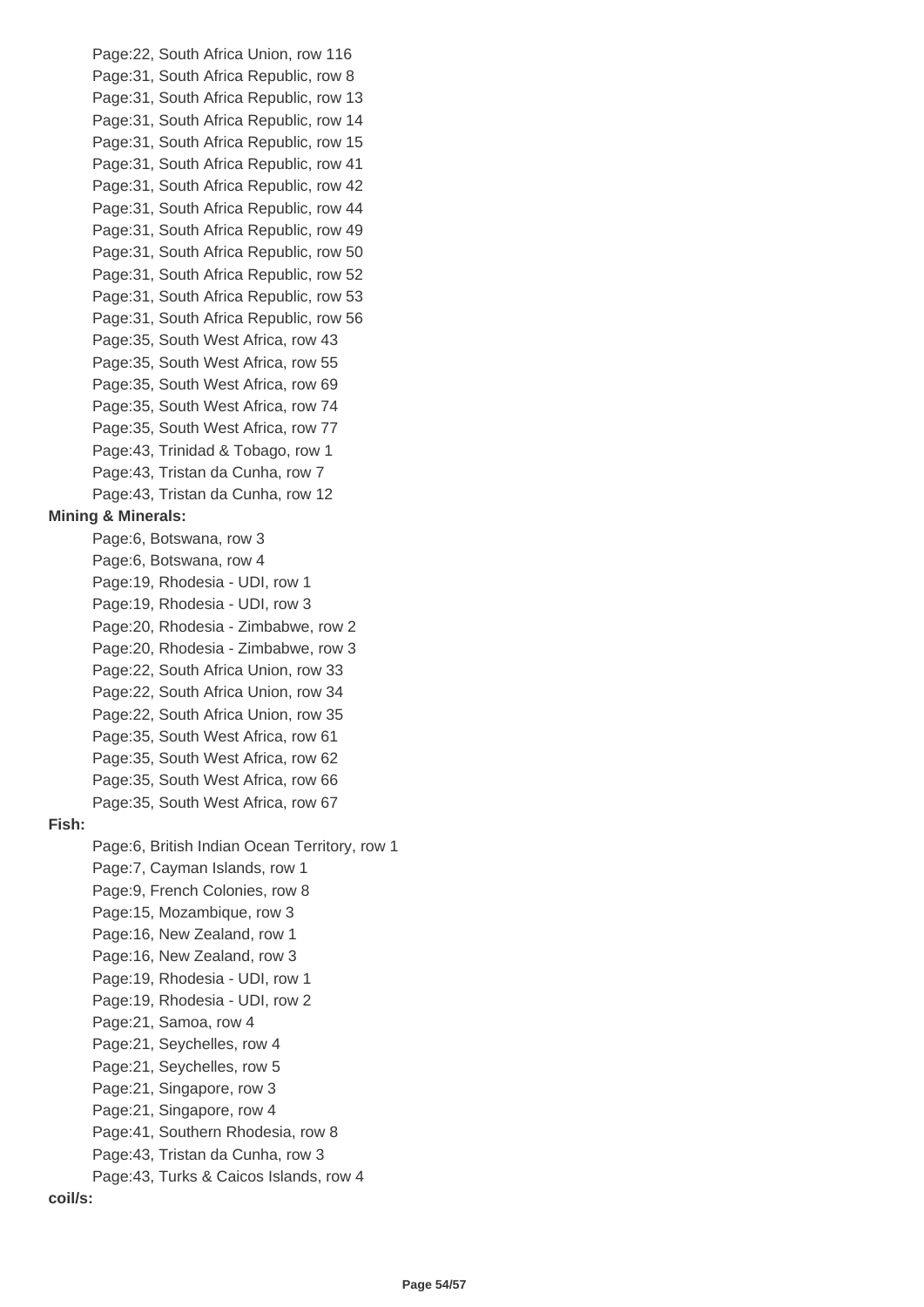Page:7, Canada, row 4 Page:22, South Africa Union, row 95 Page:31, South Africa Republic, row 18 Page:31, South Africa Republic, row 19 Page:31, South Africa Republic, row 20 Page:35, South West Africa, row 66 Page:35, South West Africa, row 79 **War:** Page:7, Canada, row 5 Page:7, Canada, row 6 Page:9, France, row 1 **Document:** Page:7, Cape of Good Hope, row 4 Page:9, Germany, row 2 Page:16, Natal, row 1 **Post card:** Page:7, Cape of Good Hope, row 6 Page:8, Falkland Islands, row 9 Page:10, Germany Berlin, row 1 Page:10, Germany Berlin, row 2 Page:10, Germany Berlin, row 3 Page:10, Germany Berlin, row 5 Page:22, South Africa Union, row 45 **Space:** Page:7, Ciskei, row 1 **Postal Stationery:** Page:8, Falkland Islands, row 9 Page:10, German Colonies, row 1 Page:31, South Africa Union - Postal Stationery, row 1 **Cinderella/s:** Page:9, Germany, row 2 **Picture Post card:** Page:9, Germany Reich, row 2 Page:9, Germany Reich, row 3 **Music:** Page:10, Germany East DDR, row 1 **FDC:** Page:10, Germany East DDR, row 2 Page:12, Israel, row 23 Page:12, Israel, row 29 Page:31, South Africa Republic, row 11 Page:31, South Africa Republic, row 13 Page:31, South Africa Republic, row 14 Page:31, South Africa Republic, row 15 Page:31, South Africa Republic, row 29 Page:31, South Africa Republic, row 54 Page:31, South Africa Republic, row 55 Page:35, South West Africa, row 68 Page:35, South West Africa, row 69 Page:35, South West Africa, row 74 Page:44, Zambia, row 1 **Stamps on Stamps:** Page:10, Germany Berlin, row 4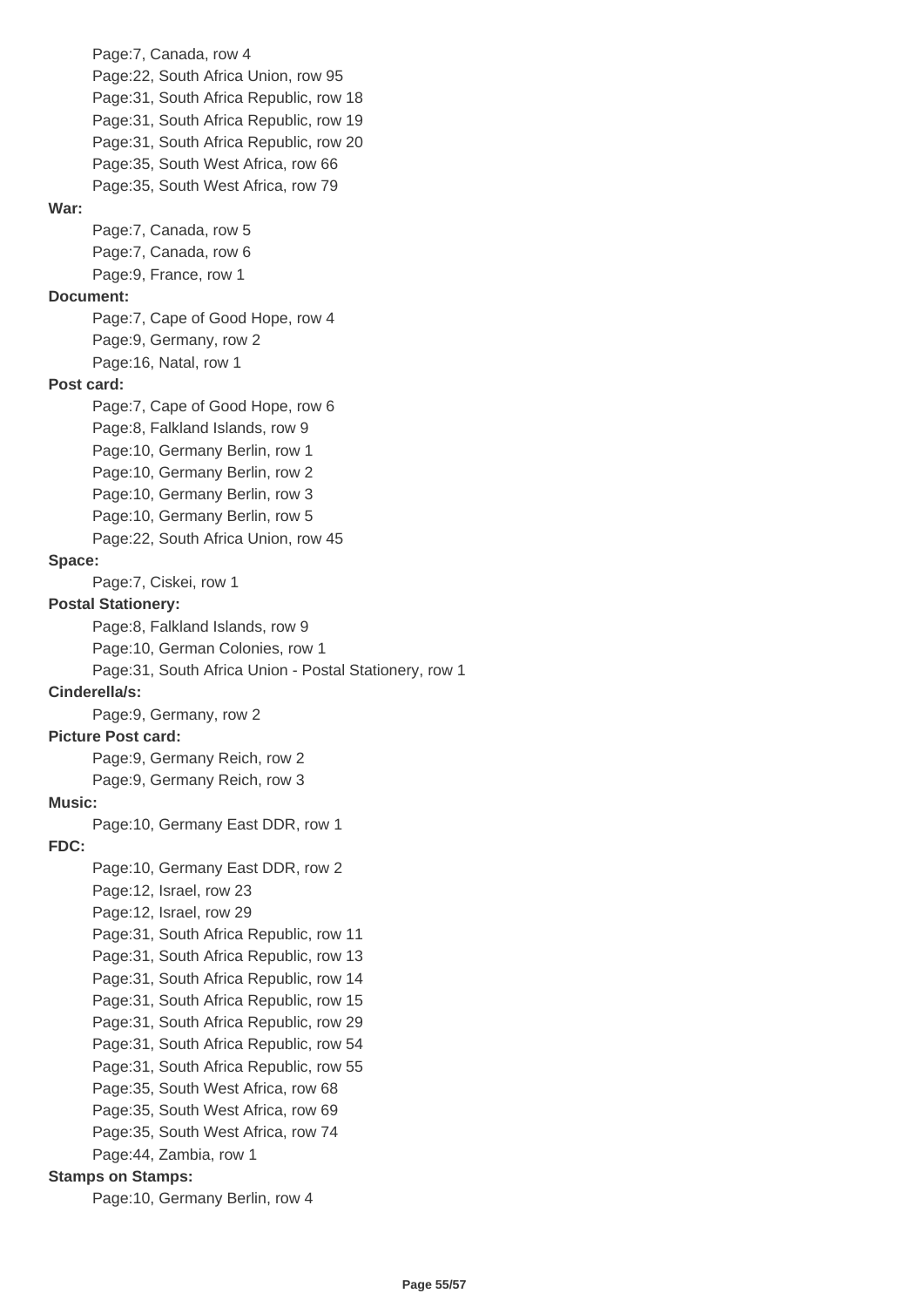**Booklet/s:** Page:11, Great Britain - Booklets, row 1 Page:11, Great Britain - Booklets, row 2 Page:20, Rhodesia & Nyasaland, row 1 **Red Cross:** Page:11, Hong Kong, row 3 Page:41, Spain, row 3 **Butterflies, Moths:** Page:14, Lesotho, row 4 Page:19, Rhodesia - UDI, row 4 Page:19, Rhodesia - UDI, row 5 Page:20, Rhodesia - Zimbabwe, row 5 Page:21, Samoa, row 4 **Queen Victoria:** Page:15, Mauritius, row 1 Page:15, Montserrat, row 1 Page:16, Natal, row 2 Page:20, St. Vincent , row 1 Page:43, Turks & Caicos Islands, row 1 **Revenue:** Page:18, Nyasaland, row 1 **Postmark/s:** Page:19, Rhodesia BSA Company, row 1 Page:35, South West Africa, row 39 **Forgery:** Page:21, Samoa, row 1 Page:22, South Africa Union, row 5 **shells:** Page:21, Samoa, row 4 **WWII:** Page:21, Sierra Leone, row 3 Page:22, South Africa Union, row 65 Page:22, South Africa Union, row 66 Page:22, South Africa Union, row 67 Page:22, South Africa Union, row 69 Page:22, South Africa Union, row 70 Page:22, South Africa Union, row 71 Page:22, South Africa Union, row 72 Page:22, South Africa Union, row 73 Page:22, South Africa Union, row 74 Page:22, South Africa Union, row 77 Page:22, South Africa Union, row 78 Page:22, South Africa Union, row 79 Page:22, South Africa Union, row 96 Page:22, South Africa Union, row 97 Page:35, South West Africa, row 48 Page:35, South West Africa, row 49 Page:35, South West Africa, row 50 **Military:** Page:22, South Africa Union, row 62 Page:22, South Africa Union, row 63 Page:22, South Africa Union, row 64 Page:22, South Africa Union, row 75